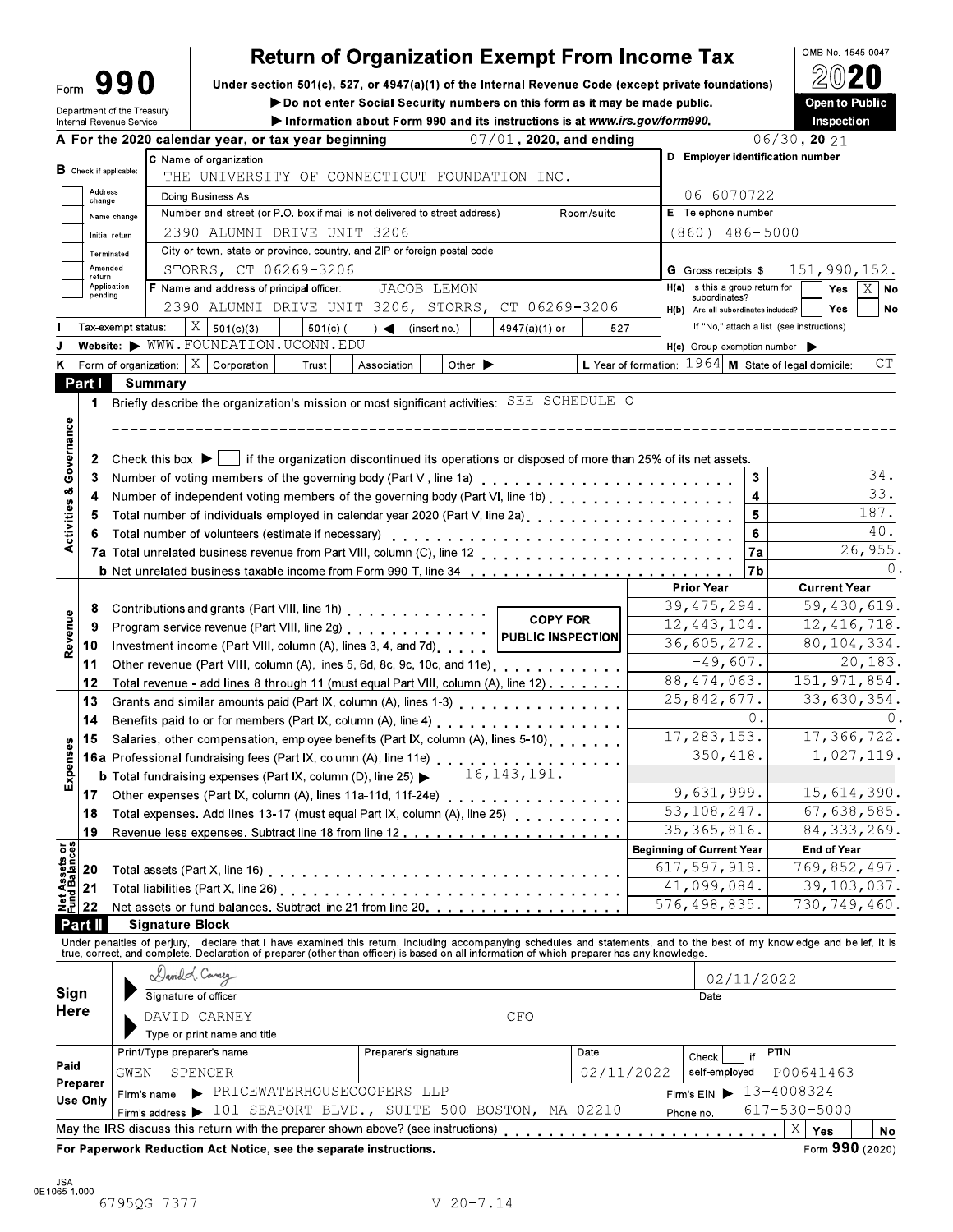|  |  |  | THE UNIVERSITY OF CONNECTICUT FOUNDATION INC. |  |  |
|--|--|--|-----------------------------------------------|--|--|
|--|--|--|-----------------------------------------------|--|--|

06-6070722

|            | Form 990 (2020)<br>Part III<br><b>Statement of Program Service Accomplishments</b>                                                                                                                                                                               | Page 2      |
|------------|------------------------------------------------------------------------------------------------------------------------------------------------------------------------------------------------------------------------------------------------------------------|-------------|
|            |                                                                                                                                                                                                                                                                  | X           |
| 1.         | Briefly describe the organization's mission:                                                                                                                                                                                                                     |             |
|            | SEE SCHEDULE O                                                                                                                                                                                                                                                   |             |
|            |                                                                                                                                                                                                                                                                  |             |
|            |                                                                                                                                                                                                                                                                  |             |
|            |                                                                                                                                                                                                                                                                  |             |
|            | 2 Did the organization undertake any significant program services during the year which were not listed on the                                                                                                                                                   |             |
|            | <b>Yes</b>                                                                                                                                                                                                                                                       | $X \mid No$ |
|            | If "Yes," describe these new services on Schedule O.                                                                                                                                                                                                             |             |
|            | Did the organization cease conducting, or make significant changes in how it conducts, any program                                                                                                                                                               |             |
|            | <b>Yes</b>                                                                                                                                                                                                                                                       | $X \mid No$ |
|            | If "Yes," describe these changes on Schedule O.                                                                                                                                                                                                                  |             |
|            | Describe the organization's program service accomplishments for each of its three largest program services, as measured by<br>expenses. Section $501(c)(3)$ and $501(c)(4)$ organizations are required to report the amount of grants and allocations to others, |             |
|            | the total expenses, and revenue, if any, for each program service reported.                                                                                                                                                                                      |             |
|            |                                                                                                                                                                                                                                                                  |             |
|            | $(1)$ (Expenses \$ $\frac{1}{2}$ , 731, 939. including grants of \$ $\frac{1}{2}$ , 731, 939. $(2)$ Revenue \$<br>4a (Code:                                                                                                                                      |             |
|            | SCHOLARSHIPS, AWARDS, AND FELLOWSHIPS                                                                                                                                                                                                                            |             |
|            | THE UNIVERSITY OF CONNECTICUT FOUNDATION, INC. RECEIVES GIFTS ON                                                                                                                                                                                                 |             |
|            | BEHALF OF DONORS, RESTRICTED TO THE SUPPORT OF FINANCIAL AID FOR                                                                                                                                                                                                 |             |
|            | UNIVERSITY OF CONNECTICUT STUDENTS. TO ENSURE COMPLIANCE WITH ALL                                                                                                                                                                                                |             |
|            | UNIVERSITY, FEDERAL, AND STATE FINANCIAL AID REQUIREMENTS, THE                                                                                                                                                                                                   |             |
|            | UNIVERSITY SELECTS THE STUDENT RECIPIENTS AND MAKES THE AWARDS                                                                                                                                                                                                   |             |
|            | DIRECTLY TO STUDENTS. AFTER RECEIVING APPROPRIATE DOCUMENTATION                                                                                                                                                                                                  |             |
|            | FROM THE UNIVERSITY, THE FOUNDATION PROVIDES GRANTS TO THE                                                                                                                                                                                                       |             |
|            | UNIVERSITY TO FUND FINANCIAL AID EXPENDITURES. THE EXPENDITURES                                                                                                                                                                                                  |             |
|            | ARE FUNDED FROM INVESTMENT INCOME EARNED ON ENDOWMENT FUNDS AND                                                                                                                                                                                                  |             |
|            | GIFTS RESTRICTED FOR FINANCIAL AID.                                                                                                                                                                                                                              |             |
|            |                                                                                                                                                                                                                                                                  |             |
|            | $2,984,187$ . including grants of \$2,984,187. (Revenue \$<br>4b (Code:<br>) (Expenses \$                                                                                                                                                                        |             |
|            | PROGRAM SERVICES                                                                                                                                                                                                                                                 |             |
|            | THE UNIVERSITY OF CONNECTICUT FOUNDATION, INC. RECEIVES GIFTS ON                                                                                                                                                                                                 |             |
|            | BEHALF OF DONORS, RESTRICTED TO THE SUPPORT OF PROGRAMS AT THE<br>UNIVERSITY. GENERALLY, THE EXPENDITURE IS MADE TO THE VENDOR                                                                                                                                   |             |
|            | DIRECTLY BY THE UNIVERSITY WITH THE FOUNDATION THEN PROVIDING A                                                                                                                                                                                                  |             |
|            | GRANT TO THE UNIVERSITY TO FUND THE EXPENDITURES AFTER RECEIVING                                                                                                                                                                                                 |             |
|            | APPROPRIATE DOCUMENTATION. OCCASIONALLY THE FOUNDATION WILL PAY                                                                                                                                                                                                  |             |
|            | THE VENDOR DIRECTLY.                                                                                                                                                                                                                                             |             |
|            |                                                                                                                                                                                                                                                                  |             |
|            |                                                                                                                                                                                                                                                                  |             |
|            |                                                                                                                                                                                                                                                                  |             |
|            |                                                                                                                                                                                                                                                                  |             |
|            | (Expenses \$<br>9,266,310. including grants of \$9,266,310. ) (Revenue \$<br>4c (Code:                                                                                                                                                                           |             |
|            | <b>ATTACHMENT</b>                                                                                                                                                                                                                                                |             |
|            |                                                                                                                                                                                                                                                                  |             |
|            |                                                                                                                                                                                                                                                                  |             |
|            |                                                                                                                                                                                                                                                                  |             |
|            |                                                                                                                                                                                                                                                                  |             |
|            |                                                                                                                                                                                                                                                                  |             |
|            |                                                                                                                                                                                                                                                                  |             |
|            |                                                                                                                                                                                                                                                                  |             |
|            |                                                                                                                                                                                                                                                                  |             |
|            |                                                                                                                                                                                                                                                                  |             |
|            |                                                                                                                                                                                                                                                                  |             |
|            |                                                                                                                                                                                                                                                                  |             |
|            | 4d Other program services (Describe on Schedule O.)                                                                                                                                                                                                              |             |
|            | (Expenses \$<br>11,647,918. including grants of \$<br>11,647,918. ) (Revenue \$<br>$12, 416, 718.$ )<br>33,630,354.                                                                                                                                              |             |
| <b>JSA</b> | 4e Total program service expenses ><br>Form 990 (2020)                                                                                                                                                                                                           |             |
|            | 0E1020 1.000                                                                                                                                                                                                                                                     |             |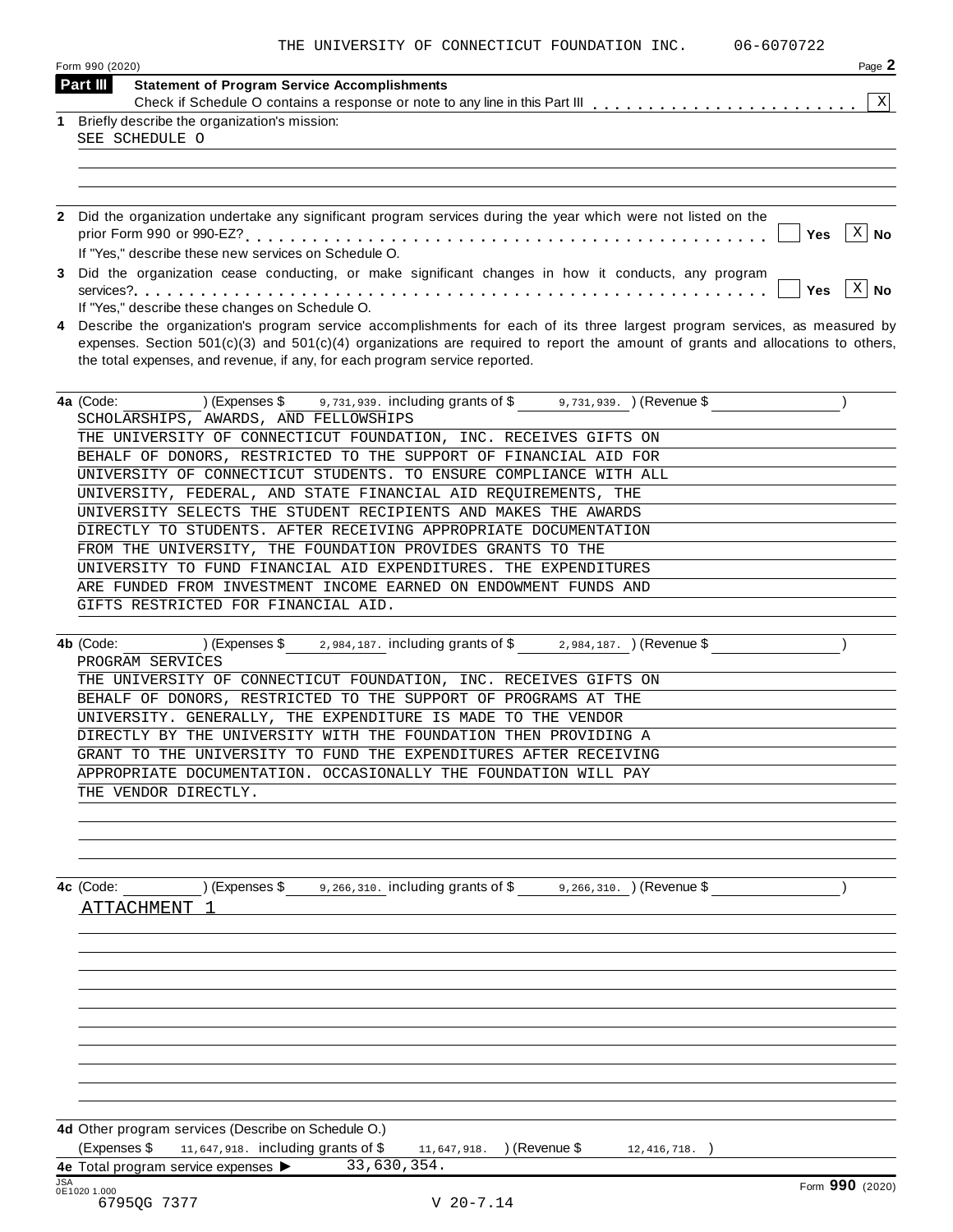| Part IV      | <b>Checklist of Required Schedules</b>                                                                                  |                 |             |    |
|--------------|-------------------------------------------------------------------------------------------------------------------------|-----------------|-------------|----|
|              |                                                                                                                         |                 | Yes         | No |
| 1            | Is the organization described in section $501(c)(3)$ or $4947(a)(1)$ (other than a private foundation)? If "Yes,"       |                 |             |    |
|              |                                                                                                                         | 1               | Χ           |    |
| $\mathbf{2}$ | Is the organization required to complete Schedule B, Schedule of Contributors See instructions?                         | $\mathbf{2}$    | $\mathbf X$ |    |
| 3            | Did the organization engage in direct or indirect political campaign activities on behalf of or in opposition to        |                 |             |    |
|              | candidates for public office? If "Yes," complete Schedule C, Part I.                                                    | 3               |             | Χ  |
| 4            | Section 501(c)(3) organizations. Did the organization engage in lobbying activities, or have a section 501(h)           |                 |             |    |
|              |                                                                                                                         | 4               | Χ           |    |
| 5            | Is the organization a section $501(c)(4)$ , $501(c)(5)$ , or $501(c)(6)$ organization that receives membership dues,    |                 |             | Χ  |
|              | assessments, or similar amounts as defined in Revenue Procedure 98-19? If "Yes," complete Schedule C, Part III          | 5               |             |    |
| 6            | Did the organization maintain any donor advised funds or any similar funds or accounts for which donors                 |                 |             |    |
|              | have the right to provide advice on the distribution or investment of amounts in such funds or accounts? If             |                 |             | X  |
|              | Did the organization receive or hold a conservation easement, including easements to preserve open space,               | 6               |             |    |
| 7            | the environment, historic land areas, or historic structures? If "Yes," complete Schedule D, Part II.                   | $\overline{7}$  |             | Χ  |
|              | Did the organization maintain collections of works of art, historical treasures, or other similar assets? If "Yes,"     |                 |             |    |
| 8            |                                                                                                                         | 8               |             | Χ  |
| 9            | Did the organization report an amount in Part X, line 21, for escrow or custodial account liability, serve as a         |                 |             |    |
|              | custodian for amounts not listed in Part X; or provide credit counseling, debt management, credit repair, or            |                 |             |    |
|              |                                                                                                                         | 9               | Χ           |    |
| 10           | Did the organization, directly or through a related organization, hold assets in donor-restricted endowments            |                 |             |    |
|              |                                                                                                                         | 10              | Χ           |    |
| 11           | If the organization's answer to any of the following questions is "Yes," then complete Schedule D, Parts VI,            |                 |             |    |
|              | VII, VIII, IX, or X as applicable.                                                                                      |                 |             |    |
|              | a Did the organization report an amount for land, buildings, and equipment in Part X, line 10? If "Yes,"                |                 |             |    |
|              |                                                                                                                         | 11a             | Χ           |    |
|              | <b>b</b> Did the organization report an amount for investments-other securities in Part X, line 12, that is 5% or more  |                 |             |    |
|              | of its total assets reported in Part X, line 16? If "Yes," complete Schedule D, Part VII                                | 11 <sub>b</sub> | Χ           |    |
|              | c Did the organization report an amount for investments-program related in Part X, line 13, that is 5% or more          |                 |             |    |
|              | of its total assets reported in Part X, line 16? If "Yes," complete Schedule D, Part VIII                               | 11c             |             | Χ  |
|              | d Did the organization report an amount for other assets in Part X, line 15, that is 5% or more of its total assets     |                 |             |    |
|              | reported in Part X, line 16? If "Yes," complete Schedule D, Part IX.                                                    | 11d             | Χ           |    |
|              | e Did the organization report an amount for other liabilities in Part X, line 25? If "Yes," complete Schedule D, Part X | 11e             |             | Χ  |
| f            | Did the organization's separate or consolidated financial statements for the tax year include a footnote that addresses |                 |             |    |
|              | the organization's liability for uncertain tax positions under FIN 48 (ASC 740)? If "Yes," complete Schedule D, Part X  | 11f             |             | Χ  |
|              | 12a Did the organization obtain separate, independent audited financial statements for the tax year? If "Yes," complete |                 |             |    |
|              |                                                                                                                         | 12a             | Χ           |    |
|              | <b>b</b> Was the organization included in consolidated, independent audited financial statements for the tax year? If   |                 |             |    |
|              | "Yes," and if the organization answered "No" to line 12a, then completing Schedule D, Parts XI and XII is optional      | 12 <sub>b</sub> |             | Χ  |
| 13           | Is the organization a school described in section $170(b)(1)(A)(ii)$ ? If "Yes," complete Schedule E.                   | 13              |             | Χ  |
|              | 14a Did the organization maintain an office, employees, or agents outside of the United States?.                        | 14a             |             | X  |
|              | <b>b</b> Did the organization have aggregate revenues or expenses of more than \$10,000 from grantmaking,               |                 |             |    |
|              | fundraising, business, investment, and program service activities outside the United States, or aggregate               |                 |             |    |
|              | foreign investments valued at \$100,000 or more? If "Yes," complete Schedule F, Parts I and IV                          | 14b             | Χ           |    |
| 15           | Did the organization report on Part IX, column (A), line 3, more than \$5,000 of grants or other assistance to or       |                 |             |    |
|              |                                                                                                                         | 15              |             | Χ  |
| 16           | Did the organization report on Part IX, column (A), line 3, more than \$5,000 of aggregate grants or other              |                 |             |    |
|              | assistance to or for foreign individuals? If "Yes," complete Schedule F, Parts III and IV                               | 16              |             | Χ  |
| 17           | Did the organization report a total of more than \$15,000 of expenses for professional fundraising services on          |                 |             |    |
|              | Part IX, column (A), lines 6 and 11e? If "Yes," complete Schedule G, Part I See instructions                            | 17              | Χ           |    |
| 18           | Did the organization report more than \$15,000 total of fundraising event gross income and contributions on             |                 |             |    |
|              |                                                                                                                         | 18              | Χ           |    |
| 19           | Did the organization report more than \$15,000 of gross income from gaming activities on Part VIII, line 9a?            |                 |             |    |
|              |                                                                                                                         | 19              |             | Χ  |
|              | 20a Did the organization operate one or more hospital facilities? If "Yes," complete Schedule H                         | 20a             |             | Χ  |
|              | <b>b</b> If "Yes" to line 20a, did the organization attach a copy of its audited financial statements to this return?   | 20 <sub>b</sub> |             |    |
| 21           | Did the organization report more than \$5,000 of grants or other assistance to any domestic organization or             |                 |             |    |
|              | domestic government on Part IX, column (A), line 1? If "Yes," complete Schedule I, Parts I and II                       | 21              | Χ           |    |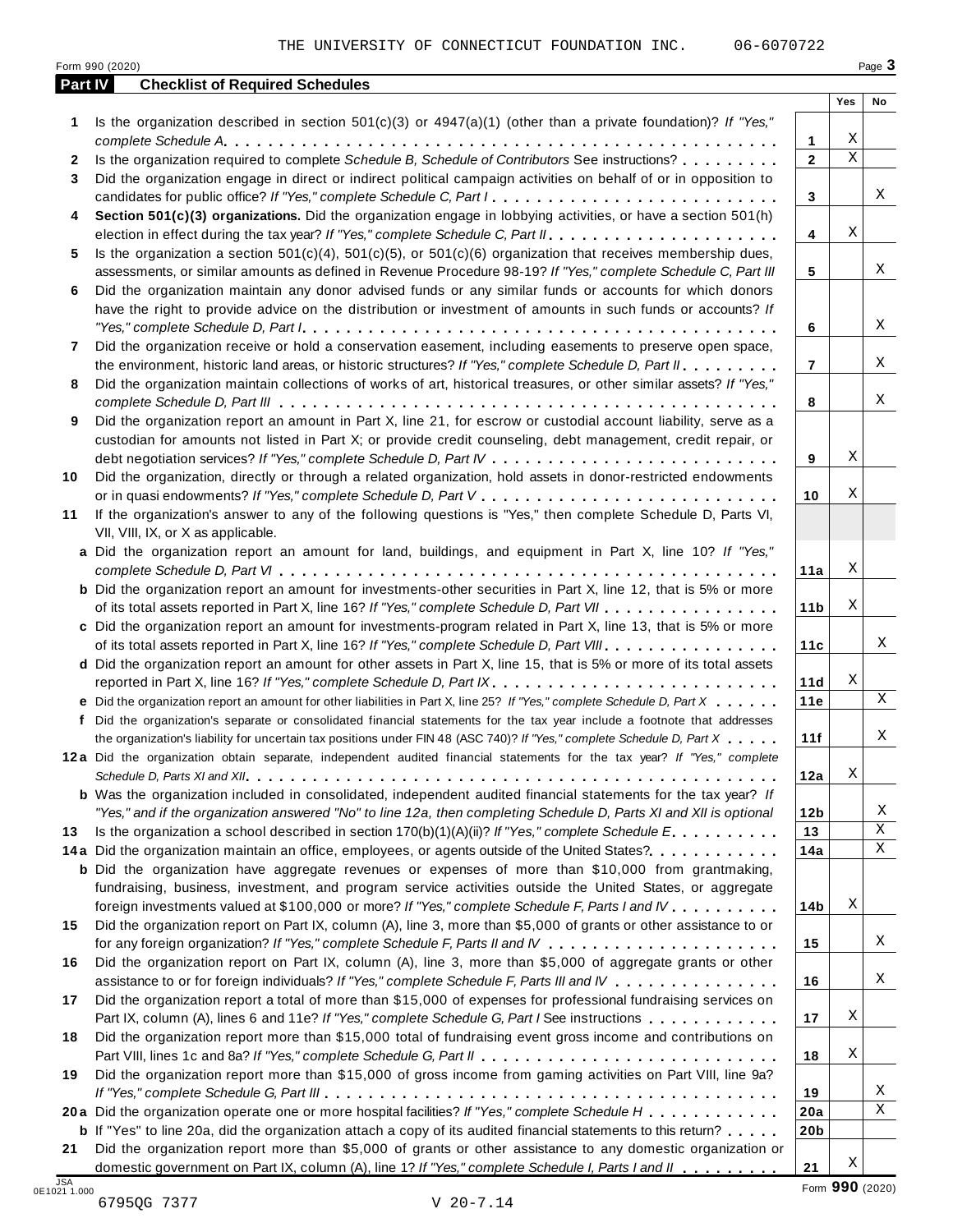|                | Form 990 (2020)                                                                                                                   |                 |     | Page 4      |
|----------------|-----------------------------------------------------------------------------------------------------------------------------------|-----------------|-----|-------------|
| <b>Part IV</b> | <b>Checklist of Required Schedules (continued)</b>                                                                                |                 |     |             |
|                |                                                                                                                                   |                 | Yes | No          |
| 22             | Did the organization report more than \$5,000 of grants or other assistance to or for domestic individuals on                     |                 |     |             |
|                | Part IX, column (A), line 2? If "Yes," complete Schedule I, Parts I and III                                                       | 22              |     | Χ           |
| 23             | Did the organization answer "Yes" to Part VII, Section A, line 3, 4, or 5 about compensation of the                               |                 |     |             |
|                | organization's current and former officers, directors, trustees, key employees, and highest compensated                           |                 |     |             |
|                |                                                                                                                                   | 23              | Χ   |             |
|                | 24a Did the organization have a tax-exempt bond issue with an outstanding principal amount of more than                           |                 |     |             |
|                | \$100,000 as of the last day of the year, that was issued after December 31, 2002? If "Yes," answer lines 24b                     |                 |     |             |
|                | through 24d and complete Schedule K. If "No," go to line 25a $\ldots$ ,                                                           | 24a             | Χ   |             |
|                | <b>b</b> Did the organization invest any proceeds of tax-exempt bonds beyond a temporary period exception?                        | 24b             |     | X           |
|                | c Did the organization maintain an escrow account other than a refunding escrow at any time during the year                       |                 |     |             |
|                |                                                                                                                                   | 24c             |     | Χ           |
|                | <b>d</b> Did the organization act as an "on behalf of" issuer for bonds outstanding at any time during the year?                  | 24d             |     | X           |
|                | 25a Section 501(c)(3), 501(c)(4), and 501(c)(29) organizations. Did the organization engage in an excess benefit                  |                 |     |             |
|                | transaction with a disqualified person during the year? If "Yes," complete Schedule L, Part I.                                    | 25a             |     | Χ           |
|                | <b>b</b> Is the organization aware that it engaged in an excess benefit transaction with a disqualified person in a prior         |                 |     |             |
|                | year, and that the transaction has not been reported on any of the organization's prior Forms 990 or 990-EZ?                      |                 |     |             |
|                |                                                                                                                                   | 25 <sub>b</sub> |     | X           |
| 26             | Did the organization report any amount on Part X, line 5 or 22, for receivables from or payables to any current                   |                 |     |             |
|                | or former officer, director, trustee, key employee, creator or founder, substantial contributor, or 35%                           |                 |     |             |
|                | controlled entity or family member of any of these persons? If "Yes," complete Schedule L, Part II.                               | 26              |     | Χ           |
| 27             | Did the organization provide a grant or other assistance to any current or former officer, director, trustee, key                 |                 |     |             |
|                | employee, creator or founder, substantial contributor or employee thereof, a grant selection committee                            |                 |     |             |
|                | member, or to a 35% controlled entity (including an employee thereof) or family member of any of these                            |                 |     |             |
|                |                                                                                                                                   | 27              |     | Χ           |
| 28             | Was the organization a party to a business transaction with one of the following parties (see Schedule L,                         |                 |     |             |
|                | Part IV instructions, for applicable filing thresholds, conditions, and exceptions):                                              |                 |     |             |
|                | a A current or former officer, director, trustee, key employee, creator or founder, or substantial contributor? If                |                 |     |             |
|                |                                                                                                                                   | 28a             |     | Χ           |
|                | <b>b</b> A family member of any individual described in line 28a? If "Yes," complete Schedule L, Part IV.                         | 28 <sub>b</sub> |     | X           |
|                | c A 35% controlled entity of one or more individuals and/or organizations described in lines 28a or 28b? If                       |                 |     |             |
|                |                                                                                                                                   | 28c             |     | Χ           |
| 29             | Did the organization receive more than \$25,000 in non-cash contributions? If "Yes," complete Schedule M                          | 29              | Χ   |             |
| 30             | Did the organization receive contributions of art, historical treasures, or other similar assets, or qualified                    |                 |     |             |
|                |                                                                                                                                   | 30              |     | Χ           |
|                | Did the organization liquidate, terminate, or dissolve and cease operations? If "Yes," complete Schedule N, Part I                | 31              |     | $\mathbf X$ |
| 32             | Did the organization sell, exchange, dispose of, or transfer more than 25% of its net assets? If "Yes,"                           |                 |     |             |
|                |                                                                                                                                   | 32              |     | Χ           |
| 33             | Did the organization own 100% of an entity disregarded as separate from the organization under Regulations                        |                 |     |             |
|                | sections 301.7701-2 and 301.7701-3? If "Yes," complete Schedule R, Part I. $\ldots$ , $\ldots$ , $\ldots$ , $\ldots$ , $\ldots$ , | 33              |     | Χ           |
| 34             | Was the organization related to any tax-exempt or taxable entity? If "Yes," complete Schedule R, Part II, III,                    |                 |     |             |
|                |                                                                                                                                   | 34              | Χ   |             |
|                | 35a Did the organization have a controlled entity within the meaning of section 512(b)(13)?                                       | 35a             | Χ   |             |
|                | <b>b</b> If "Yes" to line 35a, did the organization receive any payment from or engage in any transaction with a                  |                 |     |             |
|                | controlled entity within the meaning of section 512(b)(13)? If "Yes," complete Schedule R, Part V, line 2                         | 35 <sub>b</sub> | Χ   |             |
| 36             | Section 501(c)(3) organizations. Did the organization make any transfers to an exempt non-charitable                              |                 |     |             |
|                |                                                                                                                                   | 36              |     | Χ           |
| 37             | Did the organization conduct more than 5% of its activities through an entity that is not a related organization                  |                 |     |             |
|                | and that is treated as a partnership for federal income tax purposes? If "Yes," complete Schedule R, Part VI                      | 37              |     | Χ           |
| 38             | Did the organization complete Schedule O and provide explanations in Schedule O for Part VI, lines 11b and                        |                 |     |             |
|                | 19? Note: All Form 990 filers are required to complete Schedule O.                                                                | 38              | Χ   |             |
| <b>Part V</b>  | <b>Statements Regarding Other IRS Filings and Tax Compliance</b>                                                                  |                 |     |             |
|                | Check if Schedule O contains a response or note to any line in this Part V                                                        |                 |     |             |
|                |                                                                                                                                   |                 | Yes | No          |
|                | 64<br>1a Enter the number reported in Box 3 of Form 1096. Enter -0- if not applicable   1a                                        |                 |     |             |
|                | 0.<br><b>b</b> Enter the number of Forms W-2G included in line 1a. Enter -0- if not applicable   1b                               |                 |     |             |
|                | c Did the organization comply with backup withholding rules for reportable payments to vendors and                                |                 |     |             |
|                |                                                                                                                                   | 1с              | Χ   |             |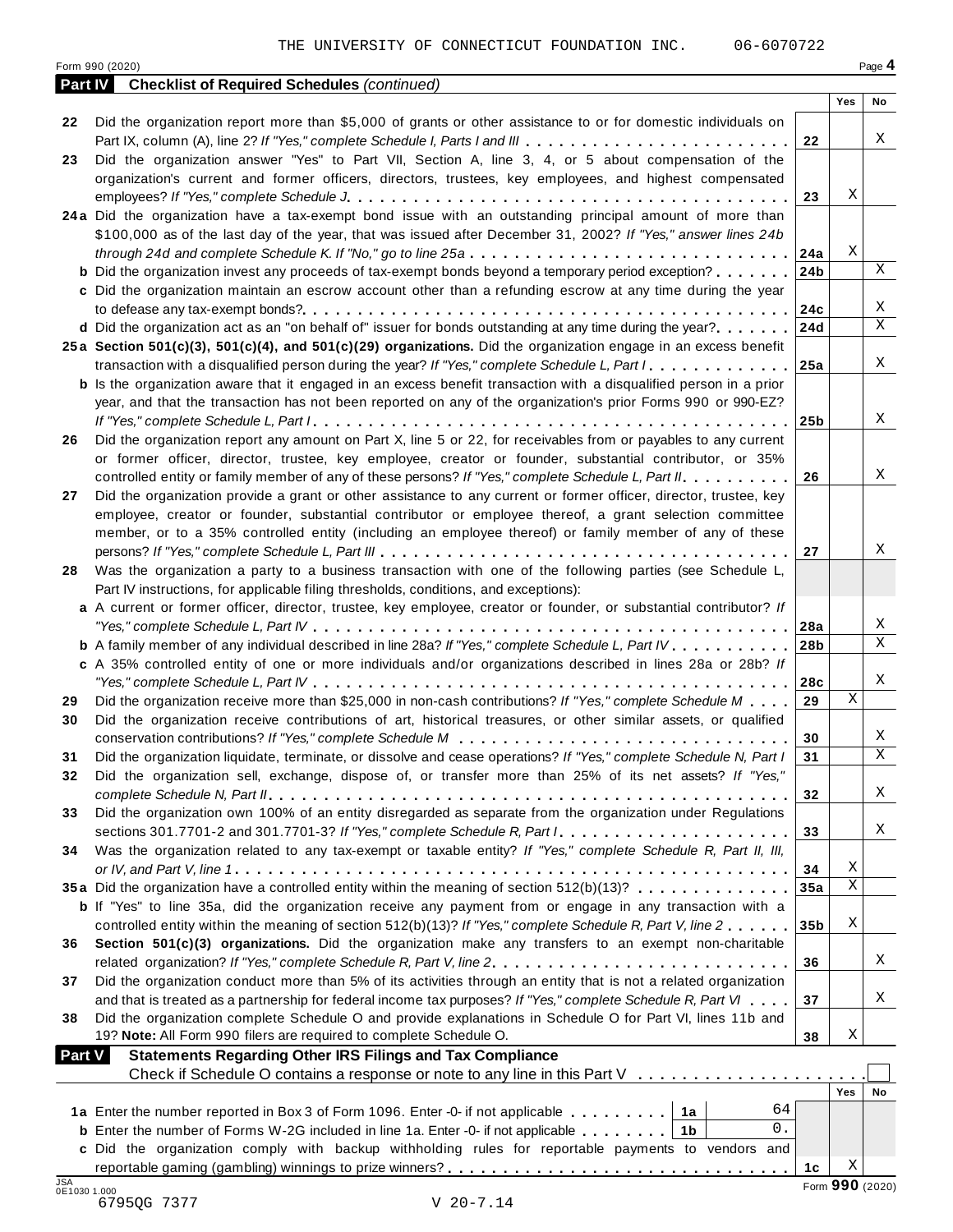|               | Form 990 (2020)                                                                                                                                              |     |     | Page 5 |
|---------------|--------------------------------------------------------------------------------------------------------------------------------------------------------------|-----|-----|--------|
| <b>Part V</b> | Statements Regarding Other IRS Filings and Tax Compliance (continued)                                                                                        |     |     |        |
|               |                                                                                                                                                              |     | Yes | No     |
|               | 2a Enter the number of employees reported on Form W-3, Transmittal of Wage and Tax                                                                           |     |     |        |
|               | 187<br>Statements, filed for the calendar year ending with or within the year covered by this return. [2a]                                                   |     |     |        |
|               | <b>b</b> If at least one is reported on line 2a, did the organization file all required federal employment tax returns?                                      | 2b  | Χ   |        |
|               | <b>Note:</b> If the sum of lines 1a and 2a is greater than 250, you may be required to e-file (see instructions).                                            |     |     |        |
|               | 3a Did the organization have unrelated business gross income of \$1,000 or more during the year?                                                             | За  | Χ   |        |
|               | <b>b</b> If "Yes," has it filed a Form 990-T for this year? If "No" to line 3b, provide an explanation on Schedule O                                         | 3b  | Χ   |        |
|               | 4a At any time during the calendar year, did the organization have an interest in, or a signature or other authority over,                                   |     |     |        |
|               | a financial account in a foreign country (such as a bank account, securities account, or other financial account)?                                           | 4a  | Χ   |        |
|               | <b>b</b> If "Yes," enter the name of the foreign country $\triangleright$ $\frac{\text{ATTACHMENT}}{\text{2}}$                                               |     |     |        |
|               | See instructions for filing requirements for FinCEN Form 114, Report of Foreign Bank and Financial Accounts (FBAR).                                          |     |     |        |
|               | 5a Was the organization a party to a prohibited tax shelter transaction at any time during the tax year?                                                     | 5a  |     | Χ      |
|               | <b>b</b> Did any taxable party notify the organization that it was or is a party to a prohibited tax shelter transaction?                                    | 5b  |     | Χ      |
|               | c If "Yes" to line 5a or 5b, did the organization file Form 8886-T?                                                                                          | 5c  |     |        |
|               | 6a Does the organization have annual gross receipts that are normally greater than \$100,000, and did the                                                    |     |     |        |
|               | organization solicit any contributions that were not tax deductible as charitable contributions?                                                             | 6a  |     | Χ      |
|               |                                                                                                                                                              |     |     |        |
|               | <b>b</b> If "Yes," did the organization include with every solicitation an express statement that such contributions or                                      | 6b  |     |        |
|               |                                                                                                                                                              |     |     |        |
| 7             | Organizations that may receive deductible contributions under section 170(c).                                                                                |     |     |        |
|               | a Did the organization receive a payment in excess of \$75 made partly as a contribution and partly for goods                                                |     | Χ   |        |
|               |                                                                                                                                                              | 7а  | Χ   |        |
|               | <b>b</b> If "Yes," did the organization notify the donor of the value of the goods or services provided?                                                     | 7b  |     |        |
|               | c Did the organization sell, exchange, or otherwise dispose of tangible personal property for which it was                                                   |     |     |        |
|               |                                                                                                                                                              | 7с  |     | Χ      |
|               | d If "Yes," indicate the number of Forms 8282 filed during the year 7d                                                                                       |     |     |        |
|               | e Did the organization receive any funds, directly or indirectly, to pay premiums on a personal benefit contract?                                            | 7е  |     | Χ      |
|               | f Did the organization, during the year, pay premiums, directly or indirectly, on a personal benefit contract?                                               | 7f  |     | Χ      |
|               | If the organization received a contribution of qualified intellectual property, did the organization file Form 8899 as required?                             | 7g  |     |        |
|               | h If the organization received a contribution of cars, boats, airplanes, or other vehicles, did the organization file a Form 1098-C?                         | 7h  |     |        |
| 8             | Sponsoring organizations maintaining donor advised funds. Did a donor advised fund maintained by the                                                         |     |     |        |
|               | sponsoring organization have excess business holdings at any time during the year?                                                                           | 8   |     |        |
| 9             | Sponsoring organizations maintaining donor advised funds.                                                                                                    |     |     |        |
|               | <b>a</b> Did the sponsoring organization make any taxable distributions under section 4966?                                                                  | 9а  |     |        |
|               | <b>b</b> Did the sponsoring organization make a distribution to a donor, donor advisor, or related person?                                                   | 9b  |     |        |
| 10            | Section 501(c)(7) organizations. Enter:                                                                                                                      |     |     |        |
|               | 10a <br>a Initiation fees and capital contributions included on Part VIII, line 12                                                                           |     |     |        |
|               | <b>b</b> Gross receipts, included on Form 990, Part VIII, line 12, for public use of club facilities 10b                                                     |     |     |        |
| 11            | Section 501(c)(12) organizations. Enter:                                                                                                                     |     |     |        |
|               | 11a<br>a Gross income from members or shareholders                                                                                                           |     |     |        |
|               | <b>b</b> Gross income from other sources (Do not net amounts due or paid to other sources                                                                    |     |     |        |
|               | 11b                                                                                                                                                          |     |     |        |
|               | 12a Section 4947(a)(1) non-exempt charitable trusts. Is the organization filing Form 990 in lieu of Form 1041?                                               | 12a |     |        |
|               | 12b<br><b>b</b> If "Yes," enter the amount of tax-exempt interest received or accrued during the year                                                        |     |     |        |
|               |                                                                                                                                                              |     |     |        |
| 13.           | Section 501(c)(29) qualified nonprofit health insurance issuers.                                                                                             |     |     |        |
|               | a Is the organization licensed to issue qualified health plans in more than one state?                                                                       | 13а |     |        |
|               | Note: See the instructions for additional information the organization must report on Schedule O.                                                            |     |     |        |
|               | <b>b</b> Enter the amount of reserves the organization is required to maintain by the states in which                                                        |     |     |        |
|               | the organization is licensed to issue qualified health plans $\ldots \ldots \ldots \ldots \ldots \ldots \ldots$                                              |     |     |        |
|               |                                                                                                                                                              |     |     |        |
|               | 14a Did the organization receive any payments for indoor tanning services during the tax year?                                                               | 14a |     | Χ      |
|               | <b>b</b> If "Yes," has it filed a Form 720 to report these payments? If "No," provide an explanation on Schedule O                                           | 14b |     |        |
| 15            | Is the organization subject to the section 4960 tax on payment(s) of more than \$1,000,000 in remuneration or                                                |     |     |        |
|               |                                                                                                                                                              | 15  |     | Χ      |
|               | If "Yes," see instructions and file Form 4720, Schedule N.                                                                                                   |     |     |        |
| 16            | Is the organization an educational institution subject to the section 4968 excise tax on net investment income?<br>If "Yes," complete Form 4720, Schedule O. | 16  |     | Χ      |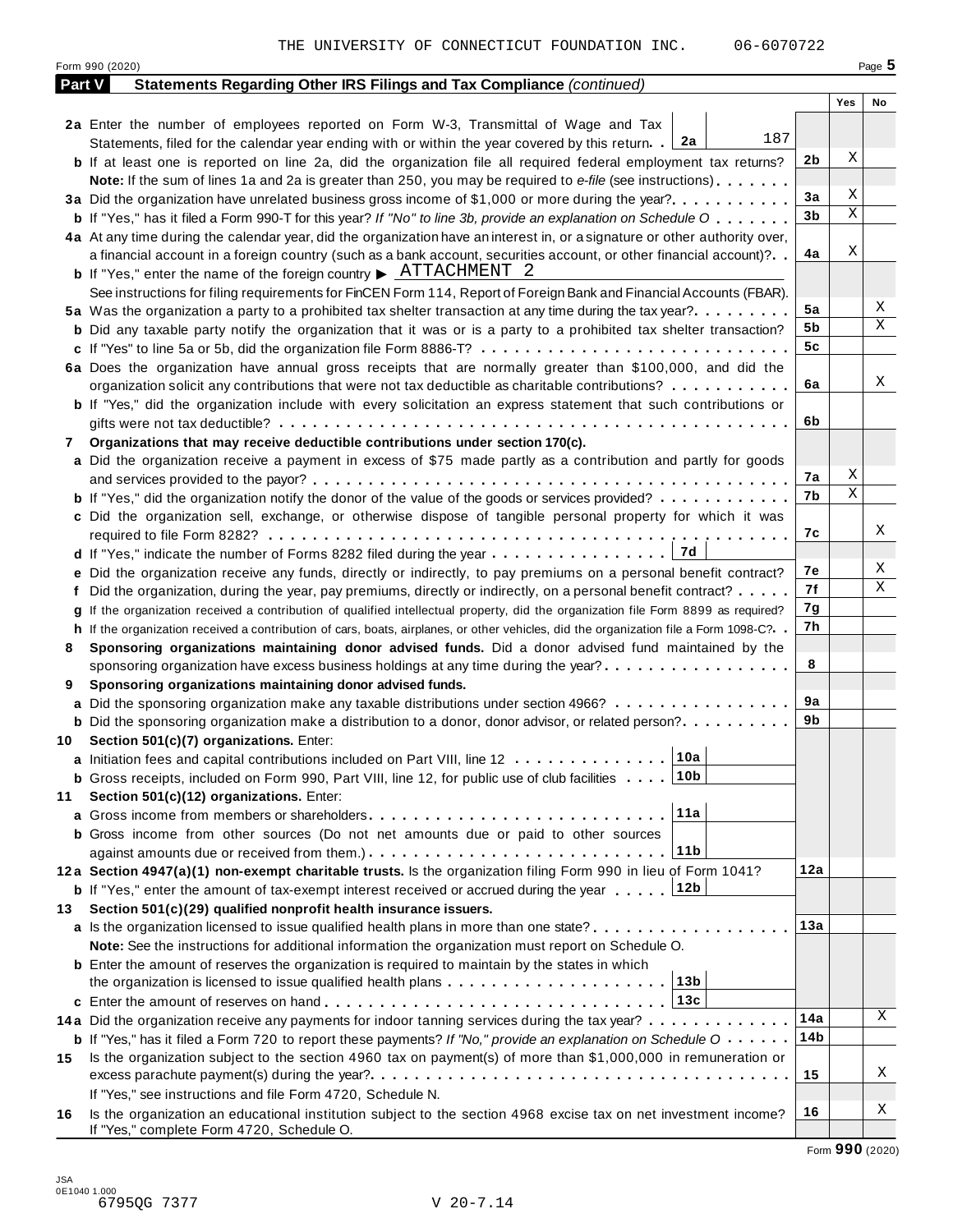|     | 06-6070722<br>THE UNIVERSITY OF CONNECTICUT FOUNDATION INC.<br>Form 990 (2020)                                                                                                                                   |                 |     | Page $6$  |
|-----|------------------------------------------------------------------------------------------------------------------------------------------------------------------------------------------------------------------|-----------------|-----|-----------|
|     | <b>Part VI</b><br>Governance, Management, and Disclosure For each "Yes" response to lines 2 through 7b below, and for a "No"                                                                                     |                 |     |           |
|     | response to line 8a, 8b, or 10b below, describe the circumstances, processes, or changes on Schedule O. See instructions.                                                                                        |                 |     |           |
|     |                                                                                                                                                                                                                  |                 |     | X         |
|     | <b>Section A. Governing Body and Management</b>                                                                                                                                                                  |                 |     |           |
|     | 34                                                                                                                                                                                                               |                 | Yes | <b>No</b> |
|     | 1a<br>1a Enter the number of voting members of the governing body at the end of the tax year                                                                                                                     |                 |     |           |
|     | If there are material differences in voting rights among members of the governing body, or<br>if the governing body delegated broad authority to an executive committee or similar                               |                 |     |           |
|     | committee, explain on Schedule O.<br>33                                                                                                                                                                          |                 |     |           |
|     | 1b<br>Enter the number of voting members included on line 1a, above, who are independent                                                                                                                         |                 |     |           |
| 2   | Did any officer, director, trustee, or key employee have a family relationship or a business relationship with                                                                                                   |                 |     | Χ         |
|     |                                                                                                                                                                                                                  | $\mathbf{2}$    |     |           |
| 3   | Did the organization delegate control over management duties customarily performed by or under the direct                                                                                                        |                 |     | Χ         |
|     | supervision of officers, directors, trustees, or key employees to a management company or other person?                                                                                                          | 3               |     | Χ         |
| 4   | Did the organization make any significant changes to its governing documents since the prior Form 990 was filed?                                                                                                 | 4               |     | Χ         |
| 5   | Did the organization become aware during the year of a significant diversion of the organization's assets?                                                                                                       | 5               |     | X         |
| 6   |                                                                                                                                                                                                                  | 6               |     |           |
| 7a  | Did the organization have members, stockholders, or other persons who had the power to elect or appoint                                                                                                          |                 |     | Χ         |
|     |                                                                                                                                                                                                                  | 7а              |     |           |
| b   | Are any governance decisions of the organization reserved to (or subject to approval by) members,                                                                                                                |                 |     | Χ         |
|     |                                                                                                                                                                                                                  | 7b              |     |           |
| 8   | Did the organization contemporaneously document the meetings held or written actions undertaken during                                                                                                           |                 |     |           |
|     | the year by the following:                                                                                                                                                                                       |                 | Χ   |           |
|     |                                                                                                                                                                                                                  | 8a<br>8b        | Χ   |           |
| b   |                                                                                                                                                                                                                  |                 |     |           |
| 9   | Is there any officer, director, trustee, or key employee listed in Part VII, Section A, who cannot be reached at<br>the organization's mailing address? If "Yes," provide the names and addresses on Schedule O. | 9               |     | Χ         |
|     | Section B. Policies (This Section B requests information about policies not required by the Internal Revenue Code.)                                                                                              |                 |     |           |
|     |                                                                                                                                                                                                                  |                 | Yes | No        |
|     | 10a Did the organization have local chapters, branches, or affiliates?                                                                                                                                           | 10a             |     | Χ         |
| b   | If "Yes," did the organization have written policies and procedures governing the activities of such chapters,                                                                                                   |                 |     |           |
|     | affiliates, and branches to ensure their operations are consistent with the organization's exempt purposes?                                                                                                      | 10 <sub>b</sub> |     |           |
| 11a | Has the organization provided a complete copy of this Form 990 to all members of its governing body before filing the form?                                                                                      | 11a             | X   |           |
|     | <b>b</b> Describe in Schedule O the process, if any, used by the organization to review this Form 990.                                                                                                           |                 |     |           |
| 12a | Did the organization have a written conflict of interest policy? If "No," go to line 13                                                                                                                          | 12a             | X   |           |
|     | <b>b</b> Were officers, directors, or trustees, and key employees required to disclose annually interests that could give                                                                                        |                 |     |           |
|     |                                                                                                                                                                                                                  | 12 <sub>b</sub> | X   |           |
|     | Did the organization regularly and consistently monitor and enforce compliance with the policy? If "Yes,"                                                                                                        |                 |     |           |
|     |                                                                                                                                                                                                                  | 12c             | X   |           |
| 13  | Did the organization have a written whistleblower policy?                                                                                                                                                        | 13              | Χ   |           |
| 14  | Did the organization have a written document retention and destruction policy?                                                                                                                                   | 14              | Χ   |           |
| 15  | Did the process for determining compensation of the following persons include a review and approval by                                                                                                           |                 |     |           |
|     | independent persons, comparability data, and contemporaneous substantiation of the deliberation and decision?                                                                                                    |                 |     |           |
| a   |                                                                                                                                                                                                                  | 15a             | Χ   |           |
| b   |                                                                                                                                                                                                                  | 15 <sub>b</sub> | Χ   |           |
|     | If "Yes" to line 15a or 15b, describe the process in Schedule O (see instructions).                                                                                                                              |                 |     |           |
| 16а | Did the organization invest in, contribute assets to, or participate in a joint venture or similar arrangement                                                                                                   |                 |     |           |
|     |                                                                                                                                                                                                                  | 16a             |     | Χ         |
|     | <b>b</b> If "Yes," did the organization follow a written policy or procedure requiring the organization to evaluate its                                                                                          |                 |     |           |
|     | participation in joint venture arrangements under applicable federal tax law, and take steps to safeguard the                                                                                                    |                 |     |           |
|     |                                                                                                                                                                                                                  | 16 <sub>b</sub> |     |           |
|     | <b>Section C. Disclosure</b>                                                                                                                                                                                     |                 |     |           |
|     | ATTACHMENT 3<br>List the states with which a copy of this Form 990 is required to be filed $\blacktriangleright$                                                                                                 |                 |     |           |
| 18  | Section 6104 requires an organization to make its Forms 1023 (1024 or 1024-A, if applicable), 990, and 990-T (Section 501(c)                                                                                     |                 |     |           |
|     | (3)s only) available for public inspection. Indicate how you made these available. Check all that apply.                                                                                                         |                 |     |           |
|     | Χ<br>$\vert$ X $\vert$<br>Upon request<br>Own website<br>Another's website<br>Other (explain on Schedule O)                                                                                                      |                 |     |           |
| 19  | Describe on Schedule O whether (and if so, how) the organization made its governing documents, conflict of interest policy,                                                                                      |                 |     |           |
|     | and financial statements available to the public during the tax year.                                                                                                                                            |                 |     |           |

**20** and infancial statements available to the public during the tax year.<br>State the name, address, and telephone number of the person who possesses the organization's books and records<br>GERALD GANZ, JR. 2390 ALUMNI DRIVE UNIT 3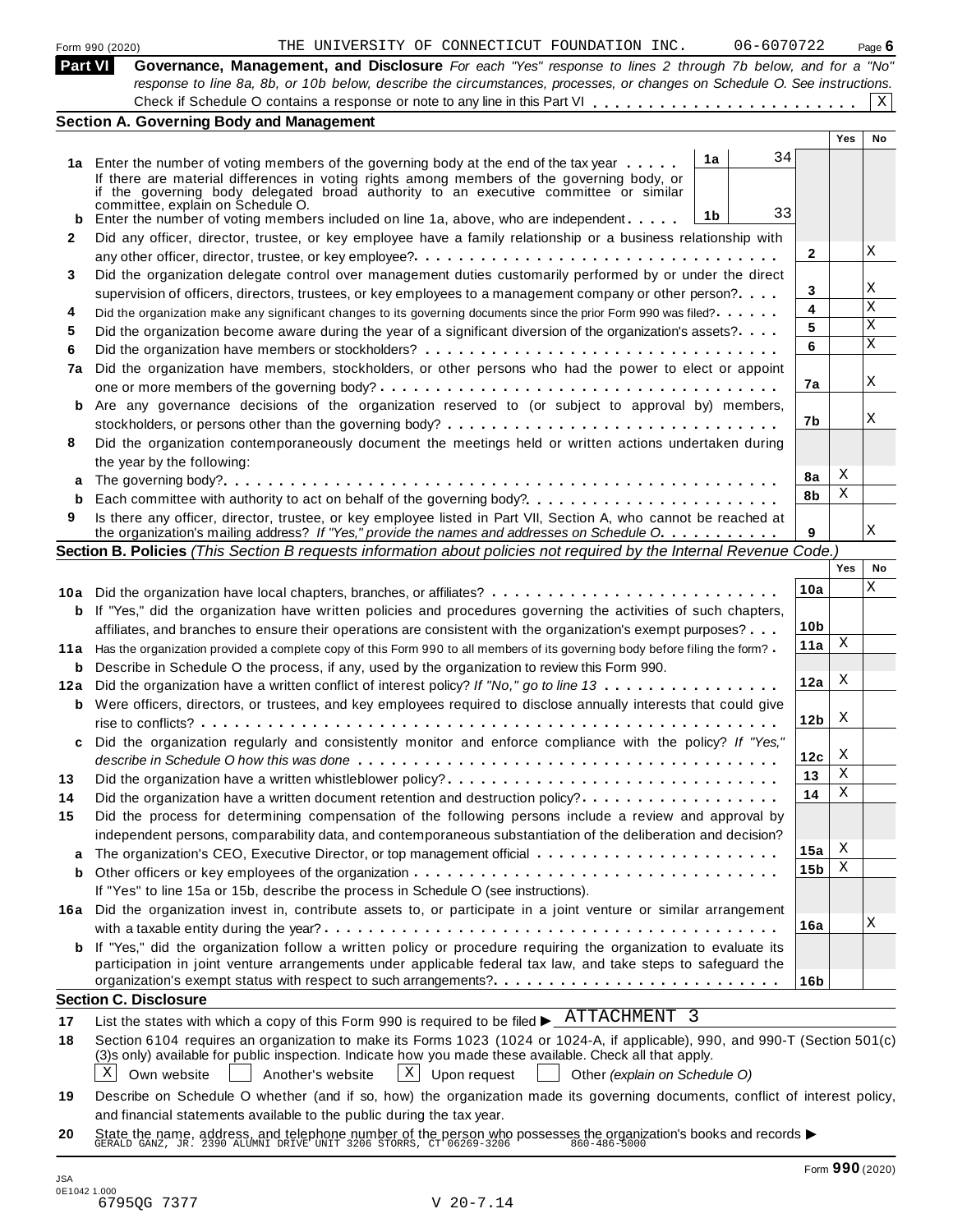| <b>Part VII</b> Compensation of Officers, Directors, Trustees, Key Employees, Highest Compensated Employees, and<br><b>Independent Contractors</b> |  |
|----------------------------------------------------------------------------------------------------------------------------------------------------|--|
|                                                                                                                                                    |  |
| Section A. Officers, Directors, Trustees, Key Employees, and Highest Compensated Employees                                                         |  |

**1a** Complete this table for all persons required to be listed. Report compensation for the calendar year ending with or within the organization's tax year.

anization's lax year.<br>● List all of the organization's **current** officers, directors, trustees (whether individuals or organizations), regardless of amount of<br>nnensation Enter -0- in columns (D) (E) and (E) if no compensa compensation. Enter -0- in columns (D), (E), and (F) if no compensation was paid.

• List all of the organization's current key employees, if any. See instructions for definition of "key employee."

■ List all of the organization's current key employees, if any. See instructions for definition of "key employee."<br>■ List the organization's five current highest compensated employees (other than an officer, director, tru who received reportable compensation (Box 5 of Form W-2 and/or Box 7 of Form 1099-MISC) of more than \$100,000 from the

organization and any related organizations.<br>• List all of the organization's **former** officers, key employees, and highest compensated employees who received more than<br>\$1.00.000 of reportable componention from the erganiza \$100,000 of reportable compensation from the organization and any related organizations.

% List all of the organization's **former directors or trustees** that received, in the capacity as a former director or trustee of the organization, more than \$10,000 of reportable compensation from the organization and any related organizations. See instructions for the order in which to list the persons above.

Check this box if neither the organization nor any related organization compensated any current officer, director, or trustee.

|                                             |                                                                             |                                   |                       |         | (C)          |                                 |        |                                 |                                  |                                                       |
|---------------------------------------------|-----------------------------------------------------------------------------|-----------------------------------|-----------------------|---------|--------------|---------------------------------|--------|---------------------------------|----------------------------------|-------------------------------------------------------|
| (A)                                         | (B)                                                                         |                                   |                       |         | Position     | (do not check more than one     |        | (D)                             | (E)                              | (F)                                                   |
| Name and title                              | Average<br>hours                                                            |                                   |                       |         |              | box, unless person is both an   |        | Reportable<br>compensation      | Reportable<br>compensation       | <b>Estimated amount</b><br>of other                   |
|                                             | per week                                                                    |                                   |                       |         |              | officer and a director/trustee) |        | from the                        | from related                     | compensation                                          |
|                                             | (list any<br>hours for<br>related<br>organizations<br>below<br>dotted line) | Individual trustee<br>or director | Institutional trustee | Officer | Key employee | Highest compensated<br>employee | Former | organization<br>(W-2/1099-MISC) | organizations<br>(W-2/1099-MISC) | from the<br>organization and<br>related organizations |
| (1) GERALD GANZ                             | 40.00                                                                       |                                   |                       |         |              |                                 |        |                                 |                                  |                                                       |
| SVP FINANCE & CFO UNTIL 12/20               | 0.                                                                          |                                   |                       | Χ       |              |                                 |        | 486,142.                        | 0.                               | 52,987.                                               |
| (2) SCOTT ROBERTS                           | 40.00                                                                       |                                   |                       |         |              |                                 |        |                                 |                                  |                                                       |
| PRESIDENT AND CEO                           | 0.                                                                          | X                                 |                       | Χ       |              |                                 |        | 448, 427.                       | 0.                               | 34,976.                                               |
| (3) JACOB LEMON                             | 40.00                                                                       |                                   |                       |         |              |                                 |        |                                 |                                  |                                                       |
| SR. VP FOR DEVELOPMENT                      | 0.                                                                          |                                   |                       | X       |              |                                 |        | 312, 151.                       | 0.                               | 50,431.                                               |
| (4) BRIAN OTIS                              | 40.00                                                                       |                                   |                       |         |              |                                 |        |                                 |                                  |                                                       |
| VP OF PRINCIPAL GIFTS                       | 0.                                                                          |                                   |                       |         | Χ            |                                 |        | 275,853.                        | 0.                               | 51,217.                                               |
| (5) MO COTTON KELLY                         | 40.00                                                                       |                                   |                       |         |              |                                 |        |                                 |                                  |                                                       |
| VP ALUMNI RELATIONS & COMM.                 | 0.                                                                          |                                   |                       |         | X            |                                 |        | 262,990                         | 0.                               | 44,499.                                               |
| (6) SUZANNE O'CONOR                         | 40.00                                                                       |                                   |                       |         |              |                                 |        |                                 |                                  |                                                       |
| GENERAL COUNSEL                             | 0.                                                                          |                                   |                       |         |              | X                               |        | 259,169                         | 0.                               | 25,226.                                               |
| (7) PETER LAMOTHE                           | 40.00                                                                       |                                   |                       |         |              |                                 |        |                                 |                                  |                                                       |
| AVP DEVELOPMENT HEALTH SCIENCE              | 0.                                                                          |                                   |                       |         |              | Χ                               |        | 202, 223.                       | 0.                               | 44,231.                                               |
| (8) FRANK GIFFORD                           | 40.00                                                                       |                                   |                       |         |              |                                 |        |                                 |                                  |                                                       |
| AVP FOR DEVELOP., CONS. PROGRAM             | 0.                                                                          |                                   |                       |         |              | X                               |        | 202,429                         | 0.                               | 42,957.                                               |
| (9) MICHAEL OBLINGER                        | 40.00                                                                       |                                   |                       |         |              |                                 |        |                                 |                                  |                                                       |
| SR ASSOC ATHLETIC DIR OF DEV                | 0.                                                                          |                                   |                       |         |              | Χ                               |        | 169,248                         | 0.                               | 39,436.                                               |
| (10) JEFFERY ROBIN                          | 40.00                                                                       |                                   |                       |         |              |                                 |        |                                 |                                  |                                                       |
| AVP FOR REGIONAL DEVELOPMENT                | $0$ .                                                                       |                                   |                       |         |              | Χ                               |        | 176,486.                        | $\mathbf{0}$                     | 30,470.                                               |
| (11) MELISSA MAYNARD                        | 40.00                                                                       |                                   |                       |         |              |                                 |        |                                 |                                  |                                                       |
| SVP FINANCE & CFO AS OF 1/1/21              | 0.                                                                          |                                   |                       | Χ       |              |                                 |        | 160,355                         | 0.                               | 36,715.                                               |
| (12) JOHN FODOR                             | 1.00                                                                        |                                   |                       |         |              |                                 |        |                                 |                                  |                                                       |
| DIRECTOR AS OF 10/20                        | 0.                                                                          | X                                 |                       |         |              |                                 |        | 0.                              | 0.                               | 0.                                                    |
| $(13)$ GEORGE R. AYLWARD, $\overline{JR}$ . | 1.00                                                                        |                                   |                       |         |              |                                 |        |                                 |                                  |                                                       |
| <b>DIRECTOR</b>                             | 0.                                                                          | Χ                                 |                       |         |              |                                 |        | 0                               | $0$ .                            | 0.                                                    |
| (14) MARK A. BEAUDOIN                       | 1.00                                                                        |                                   |                       |         |              |                                 |        |                                 |                                  |                                                       |
| <b>DIRECTOR</b>                             | 0.                                                                          | X                                 |                       |         |              |                                 |        | 0.                              | 0.                               | 0.                                                    |

Form **990** (2020)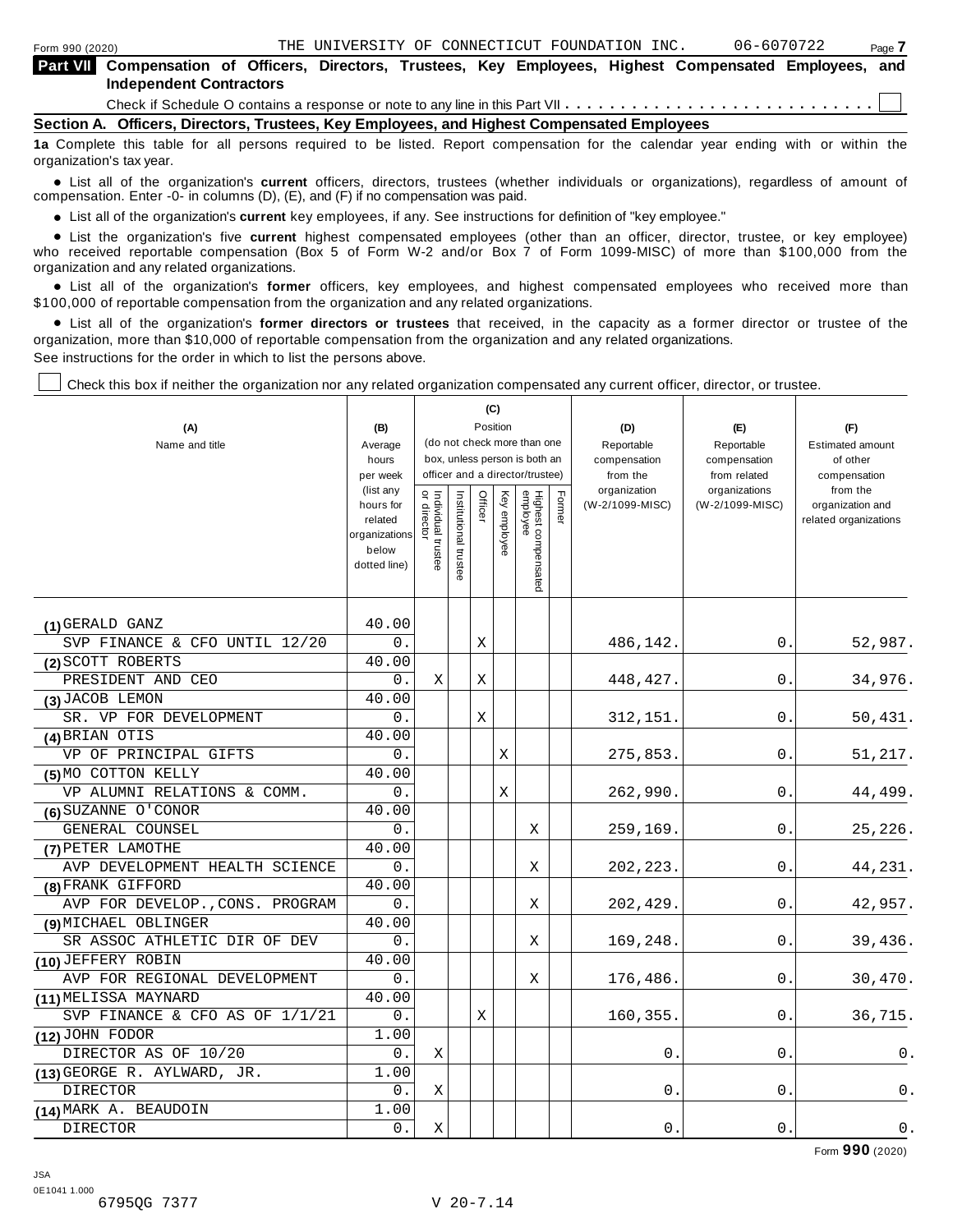Form <sup>990</sup> (2020) Page **8**

| <b>Part VII</b><br>Section A. Officers, Directors, Trustees, Key Employees, and Highest Compensated Employees (continued) |                                                                                                                 |                                   |                                |         |                                 |                                                                                                                                    |        |                                                                                     |                                                                                       |   |                                                                                                                    |       |
|---------------------------------------------------------------------------------------------------------------------------|-----------------------------------------------------------------------------------------------------------------|-----------------------------------|--------------------------------|---------|---------------------------------|------------------------------------------------------------------------------------------------------------------------------------|--------|-------------------------------------------------------------------------------------|---------------------------------------------------------------------------------------|---|--------------------------------------------------------------------------------------------------------------------|-------|
| (A)<br>Name and title                                                                                                     | (B)<br>Average<br>hours per<br>week (list any<br>hours for<br>related<br>organizations<br>below dotted<br>line) | Individual trustee<br>or director | Institutional<br>$\frac{1}{2}$ | Officer | (C)<br>Position<br>Key employee | (do not check more than one<br>box, unless person is both an<br>officer and a director/trustee)<br>Highest compensated<br>employee | Former | (D)<br>Reportable<br>compensation<br>from<br>the<br>organization<br>(W-2/1099-MISC) | (E)<br>Reportable<br>compensation from<br>related<br>organizations<br>(W-2/1099-MISC) |   | (F)<br>Estimated<br>amount of<br>other<br>compensation<br>from the<br>organization<br>and related<br>organizations |       |
| (15) ALAN R. BENNETT                                                                                                      | 1.00                                                                                                            |                                   |                                |         |                                 |                                                                                                                                    |        |                                                                                     |                                                                                       |   |                                                                                                                    |       |
| <b>DIRECTOR</b>                                                                                                           | 0.                                                                                                              | Χ                                 |                                |         |                                 |                                                                                                                                    |        | 0                                                                                   | $0$ .                                                                                 |   |                                                                                                                    | 0.    |
| (16) MELINDA T. BROWN<br>CHAIR AS OF 10/20                                                                                | 1.00<br>0.                                                                                                      | Χ                                 |                                | Χ       |                                 |                                                                                                                                    |        | 0                                                                                   | 0.                                                                                    |   |                                                                                                                    | 0.    |
| (17) NOHA H. CARRINGTON                                                                                                   | 1.00                                                                                                            |                                   |                                |         |                                 |                                                                                                                                    |        |                                                                                     |                                                                                       |   |                                                                                                                    |       |
| <b>DIRECTOR</b>                                                                                                           | 0.                                                                                                              | Χ                                 |                                |         |                                 |                                                                                                                                    |        | 0                                                                                   | 0.                                                                                    |   |                                                                                                                    | $0$ . |
| (18) WILLIAM B. CLEMENS, III                                                                                              | 1.00                                                                                                            |                                   |                                |         |                                 |                                                                                                                                    |        |                                                                                     |                                                                                       |   |                                                                                                                    |       |
| <b>DIRECTOR</b>                                                                                                           | 0.                                                                                                              | Χ                                 |                                |         |                                 |                                                                                                                                    |        | 0                                                                                   | 0.                                                                                    |   |                                                                                                                    | $0$ . |
| (19) SUE A. COLLINS                                                                                                       | 1.00                                                                                                            |                                   |                                |         |                                 |                                                                                                                                    |        |                                                                                     |                                                                                       |   |                                                                                                                    |       |
| DIRECTOR UNTIL 9/20                                                                                                       | 0.                                                                                                              | Χ                                 |                                |         |                                 |                                                                                                                                    |        | 0                                                                                   | 0.                                                                                    |   |                                                                                                                    | 0.    |
| (20) LEAH A. DARAK                                                                                                        | 1.00                                                                                                            |                                   |                                |         |                                 |                                                                                                                                    |        |                                                                                     |                                                                                       |   |                                                                                                                    |       |
| <b>DIRECTOR</b>                                                                                                           | 0.                                                                                                              | Χ                                 |                                |         |                                 |                                                                                                                                    |        | 0                                                                                   | 0.                                                                                    |   |                                                                                                                    | 0.    |
| (21) ANGELO DEFAZIO                                                                                                       | 1.00                                                                                                            |                                   |                                |         |                                 |                                                                                                                                    |        |                                                                                     |                                                                                       |   |                                                                                                                    |       |
| <b>DIRECTOR</b>                                                                                                           | 0.                                                                                                              | Χ                                 |                                |         |                                 |                                                                                                                                    |        | 0                                                                                   | 0.                                                                                    |   |                                                                                                                    | 0.    |
| (22) ANDREA B. DENNIS-LAVIGNE                                                                                             | 1.00                                                                                                            |                                   |                                |         |                                 |                                                                                                                                    |        |                                                                                     |                                                                                       |   |                                                                                                                    |       |
| DIRECTOR UNTIL 9/20                                                                                                       | 0.                                                                                                              | Χ                                 |                                |         |                                 |                                                                                                                                    |        | 0                                                                                   | 0.                                                                                    |   |                                                                                                                    | 0.    |
| (23) CRAIG A. DOUGLAS                                                                                                     | 1.00                                                                                                            |                                   |                                |         |                                 |                                                                                                                                    |        |                                                                                     |                                                                                       |   |                                                                                                                    |       |
| <b>DIRECTOR</b>                                                                                                           | 0.                                                                                                              | Χ                                 |                                |         |                                 |                                                                                                                                    |        | 0                                                                                   | 0.                                                                                    |   |                                                                                                                    | 0.    |
| 24) AMY J. ERRETT                                                                                                         | 1.00                                                                                                            |                                   |                                |         |                                 |                                                                                                                                    |        |                                                                                     |                                                                                       |   |                                                                                                                    |       |
| <b>DIRECTOR</b>                                                                                                           | 0.                                                                                                              | Χ                                 |                                |         |                                 |                                                                                                                                    |        | 0                                                                                   | 0.                                                                                    |   |                                                                                                                    | 0.    |
| 25) DREW FIGDOR                                                                                                           | 1.00<br>$0$ .                                                                                                   | Χ                                 |                                |         |                                 |                                                                                                                                    |        |                                                                                     |                                                                                       |   |                                                                                                                    |       |
| DIRECTOR UNTIL 9/20                                                                                                       |                                                                                                                 |                                   |                                |         |                                 |                                                                                                                                    |        | 0<br>2,955,473.                                                                     | $0$ .<br>0                                                                            |   | 453,145.                                                                                                           | 0.    |
| 1b Sub-total<br>and a construction of the second service                                                                  |                                                                                                                 |                                   |                                |         |                                 |                                                                                                                                    |        | 0.                                                                                  | 0                                                                                     |   |                                                                                                                    | 0.    |
| c Total from continuation sheets to Part VII, Section A                                                                   |                                                                                                                 |                                   |                                |         |                                 |                                                                                                                                    |        | 2,955,473.                                                                          | 0                                                                                     |   | 453,145.                                                                                                           |       |
| 2 Total number of individuals (including but not limited to those listed above) who received more than \$100,000 of       |                                                                                                                 |                                   |                                |         |                                 |                                                                                                                                    |        |                                                                                     |                                                                                       |   |                                                                                                                    |       |
| reportable compensation from the organization $\blacktriangleright$ 39                                                    |                                                                                                                 |                                   |                                |         |                                 |                                                                                                                                    |        |                                                                                     |                                                                                       |   |                                                                                                                    |       |
|                                                                                                                           |                                                                                                                 |                                   |                                |         |                                 |                                                                                                                                    |        |                                                                                     |                                                                                       |   | $Yes \mid$                                                                                                         | No    |
| Did the organization list any former officer, director, or trustee, key employee, or highest compensated<br>3             |                                                                                                                 |                                   |                                |         |                                 |                                                                                                                                    |        |                                                                                     |                                                                                       |   |                                                                                                                    |       |
| employee on line 1a? If "Yes," complete Schedule J for such individual                                                    |                                                                                                                 |                                   |                                |         |                                 |                                                                                                                                    |        |                                                                                     |                                                                                       | 3 |                                                                                                                    | Χ     |
| 4 For any individual listed on line 1a, is the sum of reportable compensation and other compensation from the             |                                                                                                                 |                                   |                                |         |                                 |                                                                                                                                    |        |                                                                                     |                                                                                       |   |                                                                                                                    |       |
| organization and related organizations greater than \$150,000? If "Yes," complete Schedule J for such                     |                                                                                                                 |                                   |                                |         |                                 |                                                                                                                                    |        |                                                                                     |                                                                                       |   |                                                                                                                    |       |
|                                                                                                                           |                                                                                                                 |                                   |                                |         |                                 |                                                                                                                                    |        |                                                                                     |                                                                                       | 4 | Χ                                                                                                                  |       |
| Did any person listed on line 10 receive at seering componentian from any unrelated examination or individual             |                                                                                                                 |                                   |                                |         |                                 |                                                                                                                                    |        |                                                                                     |                                                                                       |   |                                                                                                                    |       |

**5** Did any person listed on line 1a receive or accrue compensation from any unrelated organization or individual for services rendered to the organization? *If"Yes," complete Schedule <sup>J</sup> for such person* mm m m m m m m m m m m m m m m **<sup>5</sup>**

**Section B. Independent Contractors**

**1** Complete this table for your five highest compensated independent contractors that received more than \$100,000 of compensation from the organization. Report compensation for the calendar year ending with or within the organization's tax year.

| (A)<br>Name and business address                                                                                                                                                            | (B)<br>Description of services | (C)<br>Compensation  |
|---------------------------------------------------------------------------------------------------------------------------------------------------------------------------------------------|--------------------------------|----------------------|
| ATTACHMENT 4                                                                                                                                                                                |                                |                      |
|                                                                                                                                                                                             |                                |                      |
|                                                                                                                                                                                             |                                |                      |
|                                                                                                                                                                                             |                                |                      |
|                                                                                                                                                                                             |                                |                      |
| 2 Total number of independent contractors (including but not limited to those listed above) who received<br>more than \$100,000 in compensation from the organization $\blacktriangleright$ |                                |                      |
| 10A                                                                                                                                                                                         |                                | $\sim$ $\sim$ $\sim$ |

X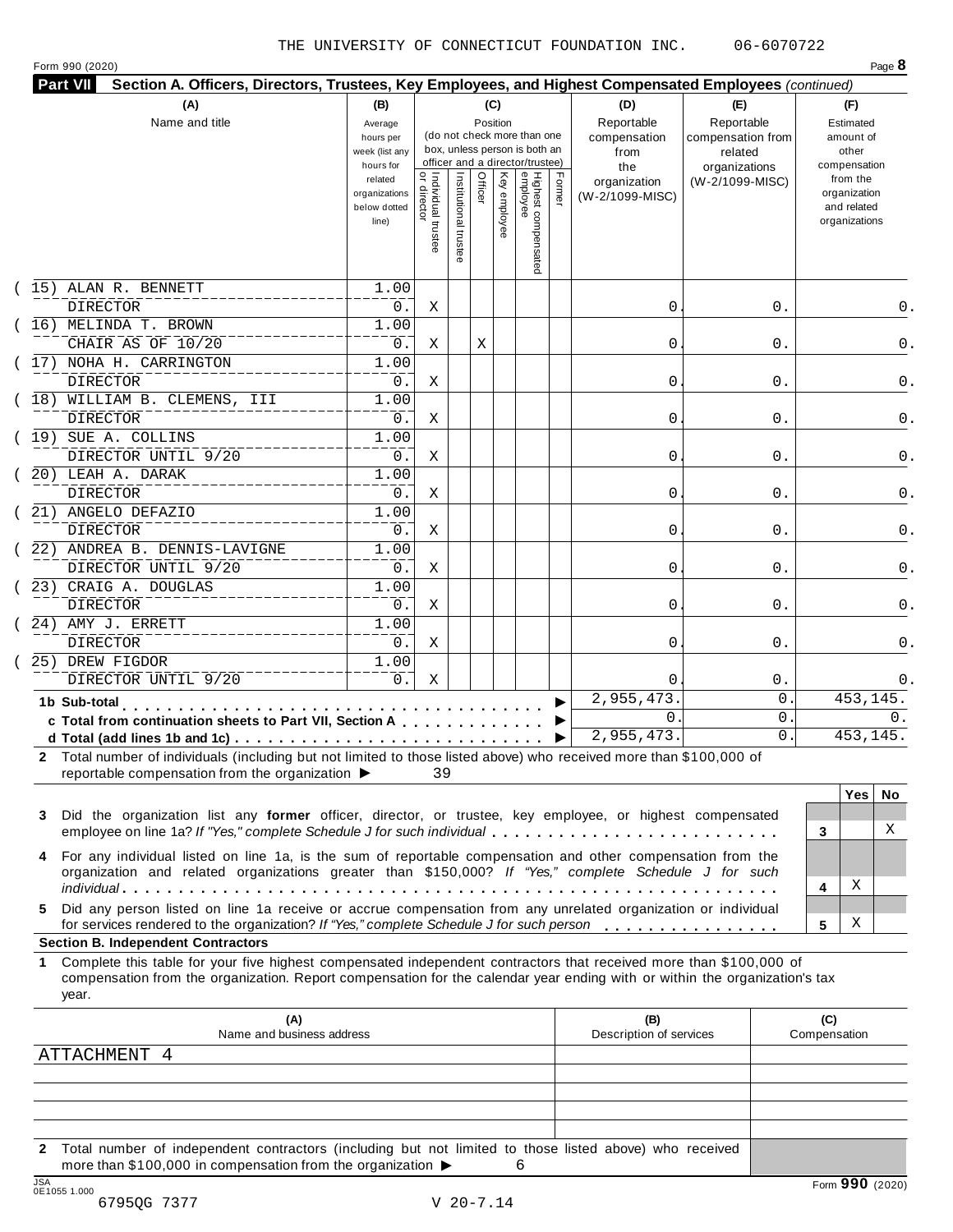|                   | <b>Part VII</b><br>Section A. Officers, Directors, Trustees, Key Employees, and Highest Compensated Employees (continued)                                                                                                    |                               |                                           |                       |              |                                 |        |                            |                                 |                             |
|-------------------|------------------------------------------------------------------------------------------------------------------------------------------------------------------------------------------------------------------------------|-------------------------------|-------------------------------------------|-----------------------|--------------|---------------------------------|--------|----------------------------|---------------------------------|-----------------------------|
|                   | (A)                                                                                                                                                                                                                          | (B)                           |                                           |                       | (C)          |                                 |        | (D)                        | (E)                             | (F)                         |
|                   | Name and title                                                                                                                                                                                                               | Average<br>hours per          |                                           |                       | Position     | (do not check more than one     |        | Reportable<br>compensation | Reportable<br>compensation from | Estimated<br>amount of      |
|                   |                                                                                                                                                                                                                              | week (list any                |                                           |                       |              | box, unless person is both an   |        | from                       | related                         | other                       |
|                   |                                                                                                                                                                                                                              | hours for                     |                                           |                       |              | officer and a director/trustee) |        | the                        | organizations                   | compensation                |
|                   |                                                                                                                                                                                                                              | related                       |                                           |                       | Officer      |                                 | Former | organization               | (W-2/1099-MISC)                 | from the                    |
|                   |                                                                                                                                                                                                                              | organizations<br>below dotted |                                           |                       |              |                                 |        | (W-2/1099-MISC)            |                                 | organization<br>and related |
|                   |                                                                                                                                                                                                                              | line)                         |                                           |                       | Key employee |                                 |        |                            |                                 | organizations               |
|                   |                                                                                                                                                                                                                              |                               | <br>  Individual trustee<br>  or director | Institutional trustee |              |                                 |        |                            |                                 |                             |
|                   |                                                                                                                                                                                                                              |                               |                                           |                       |              | Highest compensated<br>employee |        |                            |                                 |                             |
|                   | 26) DAVID H. FORD                                                                                                                                                                                                            | 1.00                          |                                           |                       |              |                                 |        |                            |                                 |                             |
|                   | DIRECTOR                                                                                                                                                                                                                     | 0.                            | Χ                                         |                       |              |                                 |        | 0                          | 0.                              | 0.                          |
|                   | 27) ALBERT J. FOREMAN                                                                                                                                                                                                        | 1.00                          |                                           |                       |              |                                 |        |                            |                                 |                             |
|                   | DIRECTOR UNTIL 9/20                                                                                                                                                                                                          | 0.                            | Χ                                         |                       |              |                                 |        | 0                          | 0.                              | 0.                          |
|                   | 28) JONATHAN L. GREENBLATT                                                                                                                                                                                                   | 1.00                          |                                           |                       |              |                                 |        |                            |                                 |                             |
|                   | <b>DIRECTOR</b>                                                                                                                                                                                                              | 0.                            | Χ                                         |                       |              |                                 |        | 0                          | 0.                              | 0.                          |
|                   | 29) STEVEN M. GREENSPAN                                                                                                                                                                                                      | 1.00                          |                                           |                       |              |                                 |        |                            |                                 |                             |
|                   | <b>DIRECTOR</b>                                                                                                                                                                                                              | 0.                            | Χ                                         |                       |              |                                 |        | 0                          | 0.                              | 0.                          |
|                   | 30) DEBRA A. HESS                                                                                                                                                                                                            | 1.00                          |                                           |                       |              |                                 |        |                            |                                 |                             |
|                   | DIRECTOR                                                                                                                                                                                                                     | 0.                            | Χ                                         |                       |              |                                 |        | 0                          | 0.                              |                             |
|                   | 31) MICHAEL G. KOPPEL                                                                                                                                                                                                        | 1.00                          |                                           |                       |              |                                 |        |                            |                                 |                             |
|                   | TREASURER                                                                                                                                                                                                                    | 0.                            | Χ                                         |                       | Χ            |                                 |        | 0                          | 0.                              |                             |
|                   |                                                                                                                                                                                                                              |                               |                                           |                       |              |                                 |        |                            |                                 |                             |
|                   | 32) JOHN P. MALFETTONE                                                                                                                                                                                                       | 1.00                          |                                           |                       |              |                                 |        |                            |                                 |                             |
|                   | CHAIRMAN UNTIL 9/20                                                                                                                                                                                                          | $0$ .                         | Χ                                         |                       | Χ            |                                 |        | 0                          | 0.                              | 0.                          |
|                   | 33) KIMBERLY T. MANNING                                                                                                                                                                                                      | 1.00                          |                                           |                       |              |                                 |        |                            |                                 |                             |
|                   | DIRECTOR                                                                                                                                                                                                                     | $0$ .                         | Χ                                         |                       |              |                                 |        | 0                          | 0.                              | 0.                          |
|                   | 34) BENJAMIN W. MICHELSON                                                                                                                                                                                                    | 1.00                          |                                           |                       |              |                                 |        |                            |                                 |                             |
|                   | DIRECTOR                                                                                                                                                                                                                     | $0$ .                         | Χ                                         |                       |              |                                 |        | 0                          | 0.                              | 0.                          |
|                   | 35) JOSEPH E. PARSONS                                                                                                                                                                                                        | 1.00                          |                                           |                       |              |                                 |        |                            |                                 |                             |
|                   | <b>DIRECTOR</b>                                                                                                                                                                                                              | $0$ .                         | Χ                                         |                       |              |                                 |        | 0                          | 0.                              | 0.                          |
|                   | 36) WILLIAM J. QUINLAN, III                                                                                                                                                                                                  | 1.00                          |                                           |                       |              |                                 |        |                            |                                 |                             |
|                   | <b>DIRECTOR</b>                                                                                                                                                                                                              | $0$ .                         | Χ                                         |                       |              |                                 |        | 0                          | $0$ .                           | 0.                          |
|                   | 1b Sub-total                                                                                                                                                                                                                 |                               |                                           |                       |              |                                 |        | 0                          | $\mathbf{0}$                    | 0.                          |
|                   |                                                                                                                                                                                                                              |                               |                                           |                       |              |                                 |        |                            |                                 |                             |
|                   |                                                                                                                                                                                                                              |                               |                                           |                       |              |                                 |        |                            |                                 |                             |
|                   | c Total from continuation sheets to Part VII, Section A                                                                                                                                                                      |                               |                                           |                       |              |                                 |        |                            |                                 |                             |
|                   | d Total (add lines 1b and 1c) $\ldots \ldots \ldots \ldots \ldots \ldots \ldots \ldots \ldots \ldots$<br>2 Total number of individuals (including but not limited to those listed above) who received more than \$100,000 of |                               |                                           |                       |              |                                 |        |                            |                                 |                             |
|                   | reportable compensation from the organization $\blacktriangleright$                                                                                                                                                          |                               | 39                                        |                       |              |                                 |        |                            |                                 |                             |
|                   |                                                                                                                                                                                                                              |                               |                                           |                       |              |                                 |        |                            |                                 | Yes                         |
|                   | Did the organization list any former officer, director, or trustee, key employee, or highest compensated                                                                                                                     |                               |                                           |                       |              |                                 |        |                            |                                 |                             |
|                   | employee on line 1a? If "Yes," complete Schedule J for such individual                                                                                                                                                       |                               |                                           |                       |              |                                 |        |                            |                                 | X<br>3                      |
|                   | For any individual listed on line 1a, is the sum of reportable compensation and other compensation from the                                                                                                                  |                               |                                           |                       |              |                                 |        |                            |                                 |                             |
|                   | organization and related organizations greater than \$150,000? If "Yes," complete Schedule J for such                                                                                                                        |                               |                                           |                       |              |                                 |        |                            |                                 |                             |
|                   |                                                                                                                                                                                                                              |                               |                                           |                       |              |                                 |        |                            |                                 | х<br>4                      |
|                   | Did any person listed on line 1a receive or accrue compensation from any unrelated organization or individual                                                                                                                |                               |                                           |                       |              |                                 |        |                            |                                 |                             |
|                   | for services rendered to the organization? If "Yes," complete Schedule J for such person<br><b>Section B. Independent Contractors</b>                                                                                        |                               |                                           |                       |              |                                 |        |                            |                                 | No.<br>х<br>5               |
|                   | Complete this table for your five highest compensated independent contractors that received more than \$100,000 of                                                                                                           |                               |                                           |                       |              |                                 |        |                            |                                 |                             |
| 3<br>4<br>5.<br>1 | compensation from the organization. Report compensation for the calendar year ending with or within the organization's tax<br>year.                                                                                          |                               |                                           |                       |              |                                 |        |                            |                                 |                             |
|                   | (A)                                                                                                                                                                                                                          |                               |                                           |                       |              |                                 |        | (B)                        |                                 | (C)                         |

**2** Total number of independent contractors (including but not limited to those listed above) who received more than \$100,000 in compensation from the organization  $\blacktriangleright$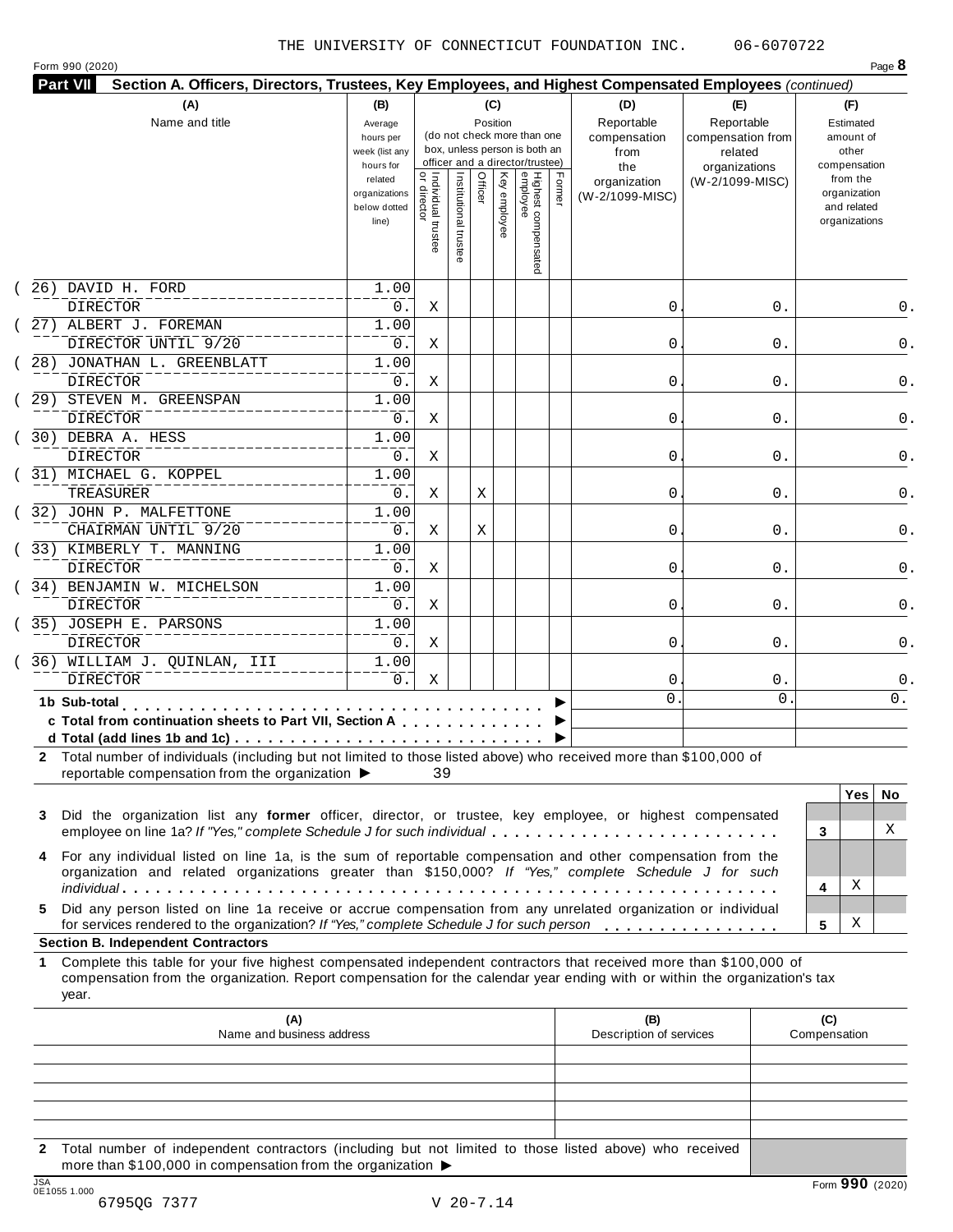|    | Section A. Officers, Directors, Trustees, Key Employees, and Highest Compensated Employees (continued)<br>(A)                                                                                                                                    | (B)                                    |                                           |                       |         | (C)          |                                                                  |        | (D)                             | (E)                             | (F)                                          |
|----|--------------------------------------------------------------------------------------------------------------------------------------------------------------------------------------------------------------------------------------------------|----------------------------------------|-------------------------------------------|-----------------------|---------|--------------|------------------------------------------------------------------|--------|---------------------------------|---------------------------------|----------------------------------------------|
|    | Name and title                                                                                                                                                                                                                                   | Average<br>hours per                   |                                           |                       |         | Position     | (do not check more than one                                      |        | Reportable<br>compensation      | Reportable<br>compensation from | Estimated<br>amount of                       |
|    |                                                                                                                                                                                                                                                  | week (list any<br>hours for<br>related |                                           |                       |         |              | box, unless person is both an<br>officer and a director/trustee) |        | from<br>the                     | related<br>organizations        | other<br>compensation<br>from the            |
|    |                                                                                                                                                                                                                                                  | organizations<br>below dotted<br>line) | <br>  Individual trustee<br>  or director | Institutional trustee | Officer | Key employee | Highest compensated<br>employee                                  | Former | organization<br>(W-2/1099-MISC) | (W-2/1099-MISC)                 | organization<br>and related<br>organizations |
|    | 37) LORI RIISKA                                                                                                                                                                                                                                  | 1.00                                   |                                           |                       |         |              |                                                                  |        |                                 |                                 |                                              |
|    | <b>DIRECTOR</b>                                                                                                                                                                                                                                  | 0.                                     | Χ                                         |                       |         |              |                                                                  |        | 0                               | 0.                              |                                              |
|    | 38) ANTHONY RIZZA                                                                                                                                                                                                                                | 1.00                                   |                                           |                       |         |              |                                                                  |        |                                 |                                 |                                              |
|    | <b>DIRECTOR</b>                                                                                                                                                                                                                                  | 0.                                     | Χ                                         |                       |         |              |                                                                  |        | 0                               | 0.                              |                                              |
|    | 39) MICHAEL K. ROSEN                                                                                                                                                                                                                             | 1.00                                   |                                           |                       |         |              |                                                                  |        |                                 |                                 |                                              |
|    | <b>DIRECTOR</b><br>40) ADAM L. SCHWARTZ                                                                                                                                                                                                          | 0.                                     | Χ                                         |                       |         |              |                                                                  |        | 0                               | 0.                              |                                              |
|    |                                                                                                                                                                                                                                                  | 1.00                                   |                                           |                       |         |              |                                                                  |        |                                 |                                 |                                              |
|    | SECRETARY                                                                                                                                                                                                                                        | 0.                                     | Χ                                         |                       | Х       |              |                                                                  |        | 0                               | 0.                              |                                              |
|    | 41) ROBERT I. SHERMAN<br>DIRECTOR UNTIL 9/20                                                                                                                                                                                                     | 1.00                                   |                                           |                       |         |              |                                                                  |        |                                 |                                 |                                              |
|    |                                                                                                                                                                                                                                                  | 0.                                     | Χ                                         |                       |         |              |                                                                  |        | 0                               | 0.                              |                                              |
|    | 42) NADINE F. WEST                                                                                                                                                                                                                               | 1.00                                   |                                           |                       |         |              |                                                                  |        |                                 |                                 |                                              |
|    | <b>DIRECTOR</b><br>(43) JAMES F. WHALEN, JR.                                                                                                                                                                                                     | 0.<br>1.00                             | Χ                                         |                       |         |              |                                                                  |        | 0                               | 0.                              |                                              |
|    | <b>DIRECTOR</b>                                                                                                                                                                                                                                  |                                        |                                           |                       |         |              |                                                                  |        |                                 |                                 |                                              |
|    |                                                                                                                                                                                                                                                  | 0.                                     | Χ                                         |                       |         |              |                                                                  |        | 0                               | 0.                              |                                              |
|    | 44) HARRIET MUNRETT WOLFE                                                                                                                                                                                                                        | 1.00                                   |                                           |                       |         |              |                                                                  |        |                                 |                                 |                                              |
|    | DIRECTOR                                                                                                                                                                                                                                         | 0.                                     | Χ                                         |                       |         |              |                                                                  |        | 0                               | 0.                              |                                              |
|    | 45) CRAIG ASHMORE                                                                                                                                                                                                                                | 1.00                                   |                                           |                       |         |              |                                                                  |        |                                 |                                 |                                              |
|    | DIRECTOR AS OF 10/20                                                                                                                                                                                                                             | 0.                                     | Χ                                         |                       |         |              |                                                                  |        | 0                               | 0.                              |                                              |
|    | 46) WALTER R. ALLEN                                                                                                                                                                                                                              | 1.00                                   |                                           |                       |         |              |                                                                  |        |                                 |                                 |                                              |
|    | DIRECTOR UNTIL 9/20<br>47) ANTHONY BLAND                                                                                                                                                                                                         | $0$ .                                  | Χ                                         |                       |         |              |                                                                  |        | 0                               | 0.                              |                                              |
|    |                                                                                                                                                                                                                                                  | 1.00                                   |                                           |                       |         |              |                                                                  |        |                                 |                                 |                                              |
|    | DIRECTOR AS OF 10/20                                                                                                                                                                                                                             | $0$ .                                  | Χ                                         |                       |         |              |                                                                  |        | 0<br>$\mathbf 0$                | $0$ .<br>$\mathbf{0}$           | 0.                                           |
|    | 1b Sub-total<br>c Total from continuation sheets to Part VII, Section A<br>2 Total number of individuals (including but not limited to those listed above) who received more than \$100,000 of                                                   |                                        |                                           |                       |         |              |                                                                  |        |                                 |                                 |                                              |
|    | reportable compensation from the organization ▶                                                                                                                                                                                                  |                                        | 39                                        |                       |         |              |                                                                  |        |                                 |                                 | <b>Yes</b><br>No.                            |
| 3  | Did the organization list any former officer, director, or trustee, key employee, or highest compensated<br>employee on line 1a? If "Yes," complete Schedule J for such individual                                                               |                                        |                                           |                       |         |              |                                                                  |        |                                 |                                 | X<br>3                                       |
| 4  | For any individual listed on line 1a, is the sum of reportable compensation and other compensation from the<br>organization and related organizations greater than \$150,000? If "Yes," complete Schedule J for such                             |                                        |                                           |                       |         |              |                                                                  |        |                                 |                                 | х<br>4                                       |
| 5. | Did any person listed on line 1a receive or accrue compensation from any unrelated organization or individual                                                                                                                                    |                                        |                                           |                       |         |              |                                                                  |        |                                 |                                 |                                              |
|    | for services rendered to the organization? If "Yes," complete Schedule J for such person<br><b>Section B. Independent Contractors</b>                                                                                                            |                                        |                                           |                       |         |              |                                                                  |        |                                 |                                 | х<br>5                                       |
|    | Complete this table for your five highest compensated independent contractors that received more than \$100,000 of<br>compensation from the organization. Report compensation for the calendar year ending with or within the organization's tax |                                        |                                           |                       |         |              |                                                                  |        |                                 |                                 |                                              |
|    | year.                                                                                                                                                                                                                                            |                                        |                                           |                       |         |              |                                                                  |        |                                 |                                 |                                              |
|    | (A)                                                                                                                                                                                                                                              |                                        |                                           |                       |         |              |                                                                  |        | (B)                             |                                 | (C)                                          |
|    | Name and business address                                                                                                                                                                                                                        |                                        |                                           |                       |         |              |                                                                  |        | Description of services         |                                 | Compensation                                 |

**2** Total number of independent contractors (including but not limited to those listed above) who received more than \$100,000 in compensation from the organization  $\blacktriangleright$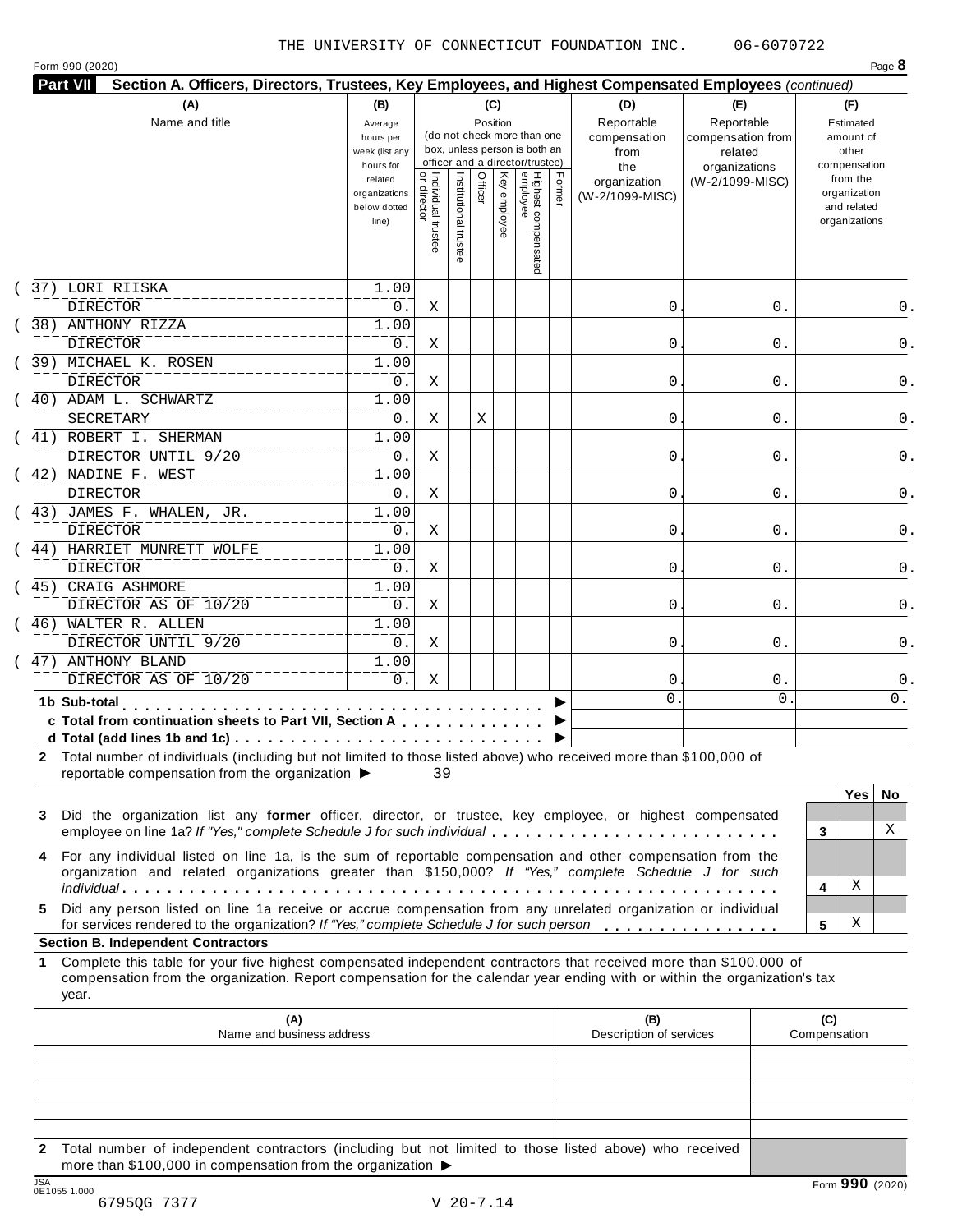Form <sup>990</sup> (2020) Page **8**

| Section A. Officers, Directors, Trustees, Key Employees, and Highest Compensated Employees (continued)<br>Part VII                                                                                                                                                                                           |                                                                                                                 |                                   |                    |         |                                 |                                                                                                                                    |        |                                                                                     |                                                                                       |    |                     |                                                                                                                    |       |  |
|--------------------------------------------------------------------------------------------------------------------------------------------------------------------------------------------------------------------------------------------------------------------------------------------------------------|-----------------------------------------------------------------------------------------------------------------|-----------------------------------|--------------------|---------|---------------------------------|------------------------------------------------------------------------------------------------------------------------------------|--------|-------------------------------------------------------------------------------------|---------------------------------------------------------------------------------------|----|---------------------|--------------------------------------------------------------------------------------------------------------------|-------|--|
| (A)<br>Name and title                                                                                                                                                                                                                                                                                        | (B)<br>Average<br>hours per<br>week (list any<br>hours for<br>related<br>organizations<br>below dotted<br>line) | Individual trustee<br>or director | Institutional trus | Officer | (C)<br>Position<br>Key employee | (do not check more than one<br>box, unless person is both an<br>officer and a director/trustee)<br>Highest compensated<br>employee | Former | (D)<br>Reportable<br>compensation<br>from<br>the<br>organization<br>(W-2/1099-MISC) | (E)<br>Reportable<br>compensation from<br>related<br>organizations<br>(W-2/1099-MISC) |    |                     | (F)<br>Estimated<br>amount of<br>other<br>compensation<br>from the<br>organization<br>and related<br>organizations |       |  |
|                                                                                                                                                                                                                                                                                                              |                                                                                                                 |                                   |                    |         |                                 |                                                                                                                                    |        |                                                                                     |                                                                                       |    |                     |                                                                                                                    |       |  |
| 48)<br>SUSAN GAMBARDELLA<br>DIRECTOR AS OF 10/20                                                                                                                                                                                                                                                             | 1.00<br>0.                                                                                                      | Χ                                 |                    |         |                                 |                                                                                                                                    |        | 0                                                                                   |                                                                                       | 0. |                     |                                                                                                                    | $0$ . |  |
| 49)<br>CAROLINA GIRALDO                                                                                                                                                                                                                                                                                      | 1.00                                                                                                            |                                   |                    |         |                                 |                                                                                                                                    |        |                                                                                     |                                                                                       |    |                     |                                                                                                                    |       |  |
| DIRECTOR AS OF 10/20                                                                                                                                                                                                                                                                                         | 0.                                                                                                              | Χ                                 |                    |         |                                 |                                                                                                                                    |        | 0                                                                                   |                                                                                       | 0. |                     |                                                                                                                    | 0.    |  |
| 50) BARBARA POREMBA                                                                                                                                                                                                                                                                                          | 1.00                                                                                                            |                                   |                    |         |                                 |                                                                                                                                    |        |                                                                                     |                                                                                       |    |                     |                                                                                                                    |       |  |
| DIRECTOR AS OF 10/20                                                                                                                                                                                                                                                                                         | 0.                                                                                                              | Χ                                 |                    |         |                                 |                                                                                                                                    |        | 0                                                                                   |                                                                                       | 0. |                     |                                                                                                                    | 0.    |  |
| 51) LINDSEY SCHINE<br>DIRECTOR AS OF 10/20                                                                                                                                                                                                                                                                   | 1.00<br>$0$ .                                                                                                   | Χ                                 |                    |         |                                 |                                                                                                                                    |        | 0                                                                                   |                                                                                       | 0. |                     |                                                                                                                    | $0$ . |  |
|                                                                                                                                                                                                                                                                                                              |                                                                                                                 |                                   |                    |         |                                 |                                                                                                                                    |        |                                                                                     |                                                                                       |    |                     |                                                                                                                    |       |  |
|                                                                                                                                                                                                                                                                                                              |                                                                                                                 |                                   |                    |         |                                 |                                                                                                                                    |        |                                                                                     |                                                                                       |    |                     |                                                                                                                    |       |  |
|                                                                                                                                                                                                                                                                                                              |                                                                                                                 |                                   |                    |         |                                 |                                                                                                                                    |        |                                                                                     |                                                                                       |    |                     |                                                                                                                    |       |  |
|                                                                                                                                                                                                                                                                                                              |                                                                                                                 |                                   |                    |         |                                 |                                                                                                                                    |        |                                                                                     |                                                                                       |    |                     |                                                                                                                    |       |  |
|                                                                                                                                                                                                                                                                                                              |                                                                                                                 |                                   |                    |         |                                 |                                                                                                                                    |        |                                                                                     |                                                                                       |    |                     |                                                                                                                    |       |  |
|                                                                                                                                                                                                                                                                                                              |                                                                                                                 |                                   |                    |         |                                 |                                                                                                                                    |        |                                                                                     |                                                                                       |    |                     |                                                                                                                    |       |  |
|                                                                                                                                                                                                                                                                                                              |                                                                                                                 |                                   |                    |         |                                 |                                                                                                                                    |        |                                                                                     |                                                                                       |    |                     |                                                                                                                    |       |  |
| 1b Sub-total<br>c Total from continuation sheets to Part VII, Section A                                                                                                                                                                                                                                      |                                                                                                                 |                                   |                    |         |                                 |                                                                                                                                    |        | 0.                                                                                  |                                                                                       | 0. |                     |                                                                                                                    | $0$ . |  |
| 2 Total number of individuals (including but not limited to those listed above) who received more than \$100,000 of<br>reportable compensation from the organization ▶ 39                                                                                                                                    |                                                                                                                 |                                   |                    |         |                                 |                                                                                                                                    |        |                                                                                     |                                                                                       |    |                     |                                                                                                                    |       |  |
|                                                                                                                                                                                                                                                                                                              |                                                                                                                 |                                   |                    |         |                                 |                                                                                                                                    |        |                                                                                     |                                                                                       |    |                     | $Yes \mid$                                                                                                         | No    |  |
| Did the organization list any former officer, director, or trustee, key employee, or highest compensated<br>3                                                                                                                                                                                                |                                                                                                                 |                                   |                    |         |                                 |                                                                                                                                    |        |                                                                                     |                                                                                       |    | 3                   |                                                                                                                    | Χ     |  |
| For any individual listed on line 1a, is the sum of reportable compensation and other compensation from the                                                                                                                                                                                                  |                                                                                                                 |                                   |                    |         |                                 |                                                                                                                                    |        |                                                                                     |                                                                                       |    |                     |                                                                                                                    |       |  |
| organization and related organizations greater than \$150,000? If "Yes," complete Schedule J for such                                                                                                                                                                                                        |                                                                                                                 |                                   |                    |         |                                 |                                                                                                                                    |        |                                                                                     |                                                                                       |    |                     |                                                                                                                    |       |  |
|                                                                                                                                                                                                                                                                                                              |                                                                                                                 |                                   |                    |         |                                 |                                                                                                                                    |        |                                                                                     |                                                                                       |    | 4                   | Χ                                                                                                                  |       |  |
| Did any person listed on line 1a receive or accrue compensation from any unrelated organization or individual<br>5.<br>for services rendered to the organization? If "Yes," complete Schedule J for such person                                                                                              |                                                                                                                 |                                   |                    |         |                                 |                                                                                                                                    |        |                                                                                     |                                                                                       |    | 5                   | Χ                                                                                                                  |       |  |
| <b>Section B. Independent Contractors</b><br>Complete this table for your five highest compensated independent contractors that received more than \$100,000 of<br>1.<br>compensation from the organization. Report compensation for the calendar year ending with or within the organization's tax<br>year. |                                                                                                                 |                                   |                    |         |                                 |                                                                                                                                    |        |                                                                                     |                                                                                       |    |                     |                                                                                                                    |       |  |
| (A)<br>Name and business address                                                                                                                                                                                                                                                                             |                                                                                                                 |                                   |                    |         |                                 |                                                                                                                                    |        | (B)<br>Description of services                                                      |                                                                                       |    | (C)<br>Compensation |                                                                                                                    |       |  |
|                                                                                                                                                                                                                                                                                                              |                                                                                                                 |                                   |                    |         |                                 |                                                                                                                                    |        |                                                                                     |                                                                                       |    |                     |                                                                                                                    |       |  |
|                                                                                                                                                                                                                                                                                                              |                                                                                                                 |                                   |                    |         |                                 |                                                                                                                                    |        |                                                                                     |                                                                                       |    |                     |                                                                                                                    |       |  |
|                                                                                                                                                                                                                                                                                                              |                                                                                                                 |                                   |                    |         |                                 |                                                                                                                                    |        |                                                                                     |                                                                                       |    |                     |                                                                                                                    |       |  |
|                                                                                                                                                                                                                                                                                                              |                                                                                                                 |                                   |                    |         |                                 |                                                                                                                                    |        |                                                                                     |                                                                                       |    |                     |                                                                                                                    |       |  |

**2** Total number of independent contractors (including but not limited to those listed above) who received more than \$100,000 in compensation from the organization  $\blacktriangleright$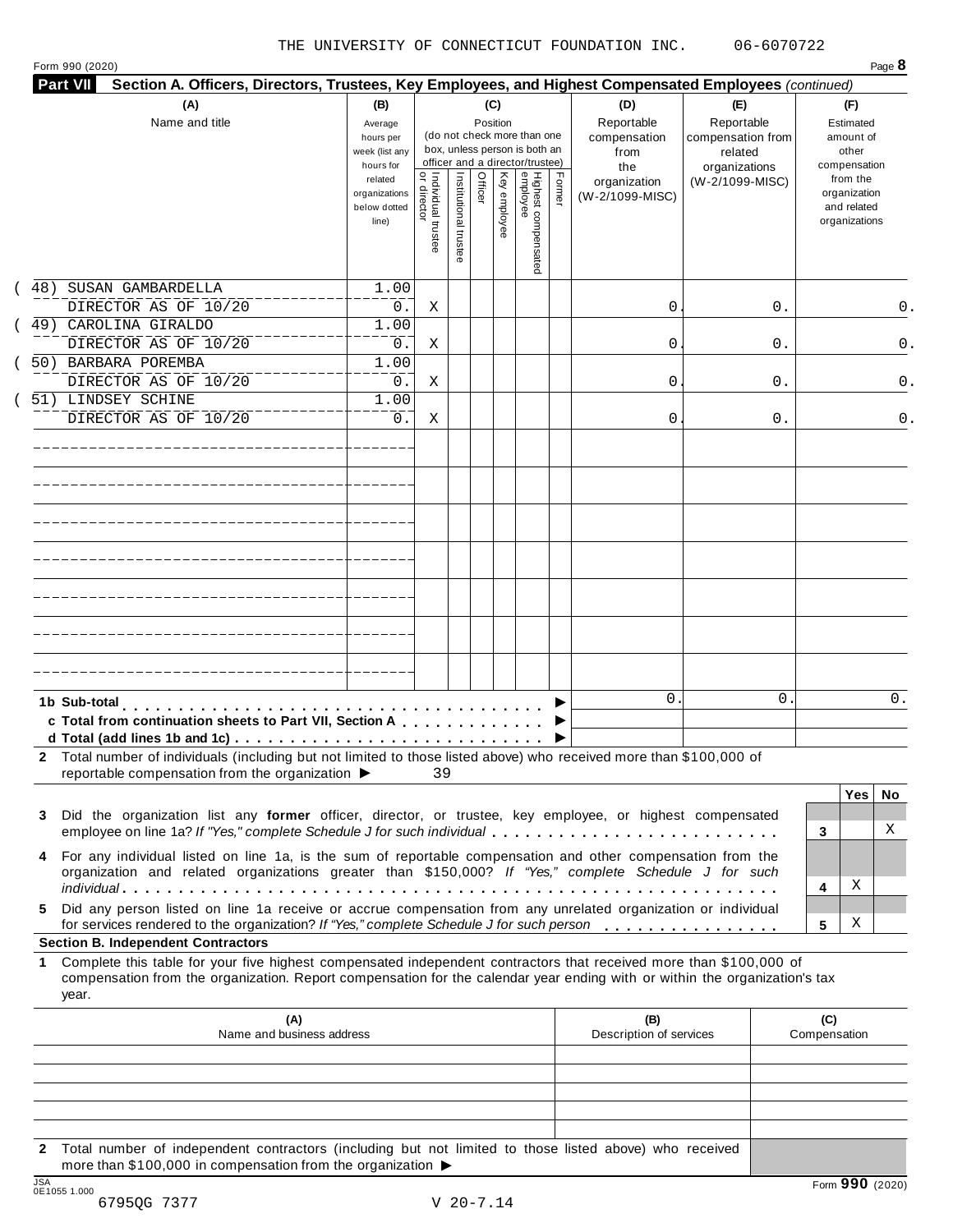### **Part VIII Statement of Revenue**

|                                                           | <b>Part VIII</b> | Statement of Revenue                                                                                                                                                                                                                      |                      |                      |                                              |                                      |                                                               |
|-----------------------------------------------------------|------------------|-------------------------------------------------------------------------------------------------------------------------------------------------------------------------------------------------------------------------------------------|----------------------|----------------------|----------------------------------------------|--------------------------------------|---------------------------------------------------------------|
|                                                           |                  |                                                                                                                                                                                                                                           |                      | (A)<br>Total revenue | (B)<br>Related or exempt<br>function revenue | (C)<br>Unrelated<br>business revenue | (D)<br>Revenue excluded<br>from tax under<br>sections 512-514 |
|                                                           | 1a               | Federated campaigns <b>Federated</b><br>1а                                                                                                                                                                                                |                      |                      |                                              |                                      |                                                               |
| Contributions, Gifts, Grants<br>and Other Similar Amounts | b                | Membership dues <b>All Accords</b> Membership dues<br>1b                                                                                                                                                                                  |                      |                      |                                              |                                      |                                                               |
|                                                           | c                | Fundraising events <b>Exercises</b><br>1c                                                                                                                                                                                                 | 97,384.              |                      |                                              |                                      |                                                               |
|                                                           | a                | Related organizations <b>contains</b> and the set of the set of the set of the set of the set of the set of the set of the set of the set of the set of the set of the set of the set of the set of the set of the set of the set o<br>1d |                      |                      |                                              |                                      |                                                               |
|                                                           | е                | Government grants (contributions)<br>1е                                                                                                                                                                                                   | 2,856,635.           |                      |                                              |                                      |                                                               |
|                                                           | t.               | All other contributions, gifts, grants,                                                                                                                                                                                                   |                      |                      |                                              |                                      |                                                               |
|                                                           |                  | and similar amounts not included above<br>1f                                                                                                                                                                                              | 56,476,600.          |                      |                                              |                                      |                                                               |
|                                                           | g                | Noncash contributions included in                                                                                                                                                                                                         |                      |                      |                                              |                                      |                                                               |
|                                                           |                  | $1g$ \$<br>lines $1a-1f$ $\ldots$ $\ldots$ $\ldots$ $\ldots$                                                                                                                                                                              | 5,130,897.           |                      |                                              |                                      |                                                               |
|                                                           |                  | h Total. Add lines 1a-1f $\ldots$ , $\ldots$ , $\ldots$ , $\blacktriangleright$                                                                                                                                                           |                      | 59,430,619           |                                              |                                      |                                                               |
|                                                           |                  |                                                                                                                                                                                                                                           | <b>Business Code</b> |                      |                                              |                                      |                                                               |
|                                                           | 2a               | UNIVERSITY FEE FOR SERVICES                                                                                                                                                                                                               | 900099               | 12,150,201.          | 12,150,201.                                  |                                      |                                                               |
| Program Service<br>Revenue                                | b                | UNIV ENDOW ADMIN FEE                                                                                                                                                                                                                      | 900099               | 266,517.             | 266,517.                                     |                                      |                                                               |
|                                                           | c                |                                                                                                                                                                                                                                           |                      |                      |                                              |                                      |                                                               |
|                                                           | d                |                                                                                                                                                                                                                                           |                      |                      |                                              |                                      |                                                               |
|                                                           |                  |                                                                                                                                                                                                                                           |                      |                      |                                              |                                      |                                                               |
|                                                           | f                | All other program service revenue                                                                                                                                                                                                         |                      |                      |                                              |                                      |                                                               |
|                                                           | g                | Total. Add lines 2a-2f ▶                                                                                                                                                                                                                  |                      | 12, 416, 718.        |                                              |                                      |                                                               |
|                                                           | 3                | Investment income (including dividends, interest, and                                                                                                                                                                                     |                      |                      |                                              |                                      |                                                               |
|                                                           |                  |                                                                                                                                                                                                                                           |                      | 9,740,594.           |                                              | 26,955.                              | 9,713,639.                                                    |
|                                                           | 4                | Income from investment of tax-exempt bond proceeds $\blacksquare$                                                                                                                                                                         |                      | $0$ .                |                                              |                                      |                                                               |
|                                                           | 5                |                                                                                                                                                                                                                                           |                      | $0$ .                |                                              |                                      |                                                               |
|                                                           |                  | (i) Real                                                                                                                                                                                                                                  | (ii) Personal        |                      |                                              |                                      |                                                               |
|                                                           | 6a               | Gross rents <b>Contains and Street Street</b> Section<br>6a                                                                                                                                                                               |                      |                      |                                              |                                      |                                                               |
|                                                           | b                | Less: rental expenses<br>6b                                                                                                                                                                                                               |                      |                      |                                              |                                      |                                                               |
|                                                           | c                | Rental income or (loss)<br>6c                                                                                                                                                                                                             |                      |                      |                                              |                                      |                                                               |
|                                                           | d                | Net rental income or (loss) $\cdots$ $\cdots$ $\cdots$ $\cdots$                                                                                                                                                                           |                      | $0$ .                |                                              |                                      |                                                               |
|                                                           | 7а               | (i) Securities<br>Gross amount from                                                                                                                                                                                                       | (ii) Other           |                      |                                              |                                      |                                                               |
|                                                           |                  | sales<br>of<br>assets                                                                                                                                                                                                                     |                      |                      |                                              |                                      |                                                               |
|                                                           |                  | 70, 363, 740.<br>other than inventory<br>7a                                                                                                                                                                                               |                      |                      |                                              |                                      |                                                               |
|                                                           | b                | Less: cost or other basis                                                                                                                                                                                                                 |                      |                      |                                              |                                      |                                                               |
| evenue                                                    |                  | and sales expenses<br>7b                                                                                                                                                                                                                  |                      |                      |                                              |                                      |                                                               |
|                                                           |                  | 70, 363, 740.<br>7c<br><b>c</b> Gain or (loss) <b>c</b>                                                                                                                                                                                   |                      |                      |                                              |                                      |                                                               |
| Other <sub>R</sub>                                        | d                |                                                                                                                                                                                                                                           |                      | 70,363,740.          |                                              |                                      | 70, 363, 740.                                                 |
|                                                           | 8а               | income from fundraising<br>Gross                                                                                                                                                                                                          |                      |                      |                                              |                                      |                                                               |
|                                                           |                  | 97,384.<br>events (not including \$                                                                                                                                                                                                       |                      |                      |                                              |                                      |                                                               |
|                                                           |                  | of contributions reported on line                                                                                                                                                                                                         |                      |                      |                                              |                                      |                                                               |
|                                                           |                  | 8a<br>1c). See Part IV, line 18                                                                                                                                                                                                           | 38,481.              |                      |                                              |                                      |                                                               |
|                                                           | b                | 8b<br>Less: direct expenses                                                                                                                                                                                                               | 18,298.              |                      |                                              |                                      |                                                               |
|                                                           | с                | Net income or (loss) from fundraising events $\ldots$                                                                                                                                                                                     |                      | 20,183.              |                                              |                                      | 20,183.                                                       |
|                                                           | 9а               | gaming<br>income<br>from<br>Gross                                                                                                                                                                                                         |                      |                      |                                              |                                      |                                                               |
|                                                           |                  | activities. See Part IV, line 19 9a                                                                                                                                                                                                       | 0.                   |                      |                                              |                                      |                                                               |
|                                                           | b                | 9b<br>Less: direct expenses                                                                                                                                                                                                               | $0$ .                |                      |                                              |                                      |                                                               |
|                                                           | c                | Net income or (loss) from gaming activities                                                                                                                                                                                               | ▸                    | $0$ .                |                                              |                                      |                                                               |
|                                                           | 10a              | less<br>Gross sales of inventory,                                                                                                                                                                                                         |                      |                      |                                              |                                      |                                                               |
|                                                           |                  | returns and allowances 10a                                                                                                                                                                                                                | 0.                   |                      |                                              |                                      |                                                               |
|                                                           | b                | Less: cost of goods sold 10b                                                                                                                                                                                                              | $\mathbf{0}$ .       |                      |                                              |                                      |                                                               |
|                                                           | c                | Net income or (loss) from sales of inventory                                                                                                                                                                                              |                      | $\mathbf{0}$ .       |                                              |                                      |                                                               |
|                                                           |                  |                                                                                                                                                                                                                                           | <b>Business Code</b> |                      |                                              |                                      |                                                               |
|                                                           | 11a              | the control of the control of the control of the control of the control of                                                                                                                                                                |                      |                      |                                              |                                      |                                                               |
|                                                           | b                | <u> 1989 - Johann Barn, mars ann an t-Amhain ann an t-Amhain an t-Amhain an t-Amhain an t-Amhain an t-Amhain an t-</u>                                                                                                                    |                      |                      |                                              |                                      |                                                               |
|                                                           |                  | <u> 1989 - Johann Barn, mars ann an t-Amhain ann an t-Amhain an t-Amhain an t-Amhain an t-Amhain an t-Amhain an t-</u>                                                                                                                    |                      |                      |                                              |                                      |                                                               |
| Miscellaneous<br>Revenue                                  | c                | All other revenue                                                                                                                                                                                                                         |                      |                      |                                              |                                      |                                                               |
|                                                           | е                |                                                                                                                                                                                                                                           |                      | $0$ .                |                                              |                                      |                                                               |
|                                                           | 12               |                                                                                                                                                                                                                                           |                      | 151,971,854.         | 12, 416, 718.                                | 26,955.                              | 80,097,562.                                                   |
| 10A                                                       |                  |                                                                                                                                                                                                                                           |                      |                      |                                              |                                      |                                                               |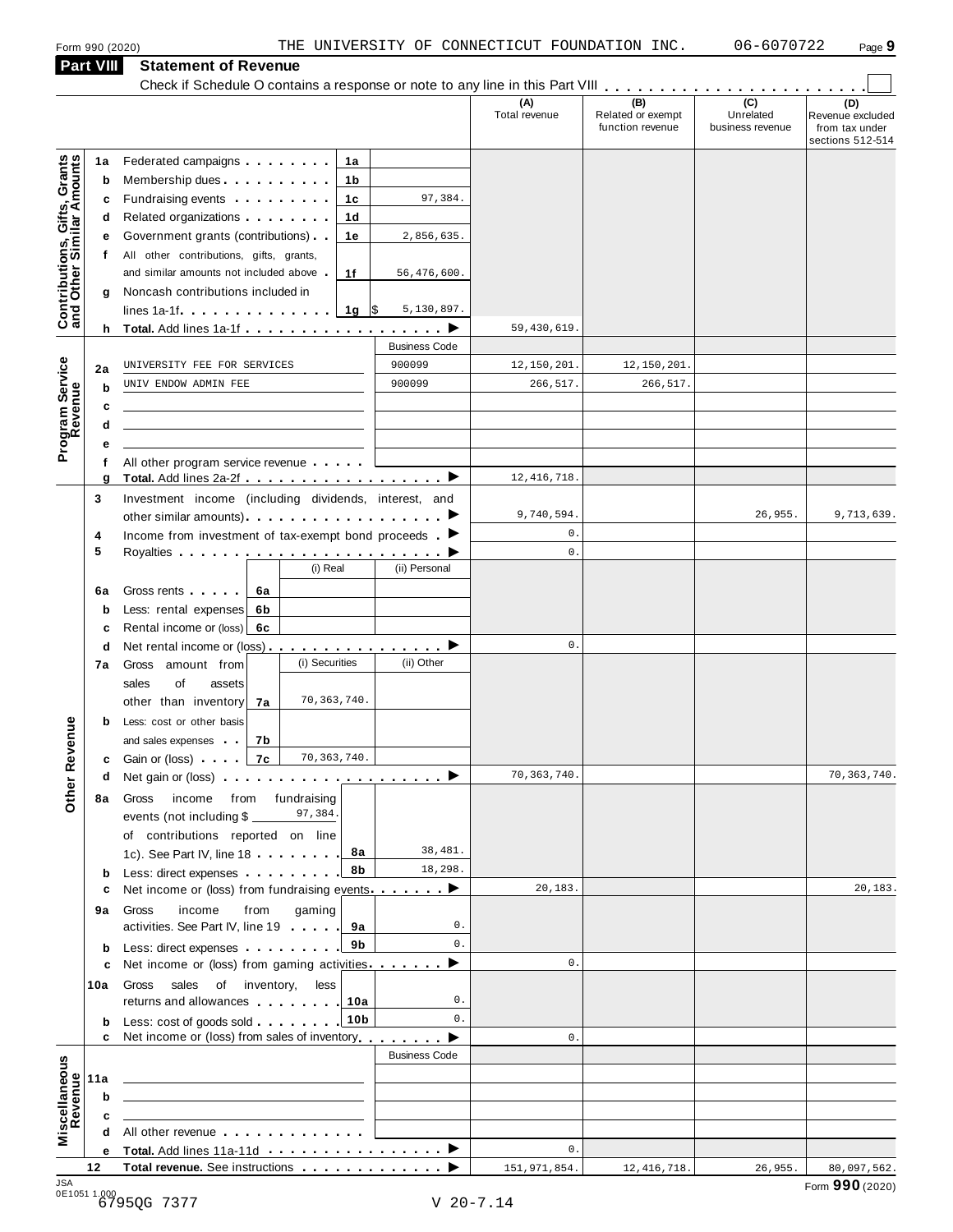#### **Part IX Statement of Functional Expenses** Section 501(c)(3) and 501(c)(4) organizations must complete all columns. All other organizations must complete column (A). Check if Schedule O contains a response or note to any line in this Part  $\begin{array}{c|c|c|c|c} \hline \text{Check if Schedule O contains a response or note to any line in this Part } \mathbb{X} & \text{if } \mathbb{X} & \text{if } \mathbb{X} & \text{if } \mathbb{X} & \text{if } \mathbb{X} & \text{if } \mathbb{X} & \text{if } \mathbb{X} & \text{if } \mathbb{X} & \text{if } \mathbb{X} & \text{if } \math$ *Do no* **(A) (B) (C) (D)** *t include amounts reported on lines 6b, 7b,* **8b, 9b, and 10b of Part VIII.** The construction of **8b, 9b, and 10b of Part VIII.** expenses Management and general expenses Fundraising expenses **1** Grants and other assistance to domestic organizations and domestic governments. See Part IV, line 21 m m m **2** Grants and other assistance to domestic individuals. See Part IV, line 22 **3** Grants and other assistance to foreign organizations, foreign governments, and foreign individuals. See Part IV, lines 15 and 16 **4** Benefits paid to or for members **5** Compensation of current officers, directors, trustees, and key employees m m m m m m m m m m **6** Compensation not included above to disqualified persons (as defined under section 4958(f)(1)) and persons described in section 4958(c)(3)(B) <sup>m</sup> <sup>m</sup> <sup>m</sup> <sup>m</sup> <sup>m</sup> <sup>m</sup> **<sup>7</sup>** Other salaries and wages <sup>m</sup> <sup>m</sup> <sup>m</sup> <sup>m</sup> <sup>m</sup> <sup>m</sup> <sup>m</sup> <sup>m</sup> <sup>m</sup> <sup>m</sup> <sup>m</sup> <sup>m</sup> **8** Pension plan accruals and contributions (include section 401(k) and 403(b) employer contributions) **9** Section 401(k) and 403(b) employer contributions<br>9 Other employee benefits 9 Other employee benefits **10** Payroll taxes **10** Fees for services (nonemployees): **11** A) amount, list line 11g expenses on Schedule O.)<br>**12** Advertising and promotion **manual 13** Office expenses **13** Office expenses<br>**14** Information technology............. **15 16** Occupancy m m m m m m m m m m m m m m m m m m **16** Occupancy ...................<br>17 Travel..................... **18** Payments of travel or entertainment expenses for any federal, state, or local public officials<br>**19** Conferences, conventions, and meetings **19** Conferences, conventions, and meetings **endorship.**<br>20 Interest **manual meeting 21** 21 Payments to affiliates<br>22 Depreciation, depletion, and amortization <sub>1</sub> . . . **22** Depreciation, depletion, and amortization **manufation**<br>23 Insurance 24 Other expenses. Itemize expenses not covered | Fees for services (nonemployees):<br>**a** Management ..................<br>**b** Legal ......................... **cd** Lobbying m m m m m m m m m m m m m m m m m m m **e** Professional fundraising services. See Part IV, line <sup>17</sup> m **P** Professional fundraising services. See Part IV, line 17<br>**f** Investment management fees **g** Other. (If line 11g amount exceeds 10% of line 25, column Legal m m m m m m m m m m m m m m m m m m m m m Accounting m m m m m m m m m m m m m m m m m m (A) amount, list line 11g expenses on Schedule O.) measurement m m m m m m m m m m m m m m m m Royalties m m m m m m m m m m m m m m m m m m m m for any federal, state, or local public officials Payments to affiliates m m m m m m m m m m m m m m above (List miscellaneous expenses on line 24e. If line 24e amount exceeds 10% of line 25, column (A) amount, list line 24e expenses on Schedule O.) **a** SPECIAL EVENTS<br> **b** DUES, SUBSCRIPTIONS, & MEMBER 102,844. 31,920. 70,924.  $d$   $\overline{FOOD}$ **e** All other expenses **25 Total functional expenses.** Add lines 1 through 24e **26 Joint costs.** Complete this line only if the organization reported in column (B) joint costs from a combined educational campaign and from a combined educational campaign and<br>fundraising solicitation. Check here  $\blacktriangleright$  if<br>following SOP 98-2 (ASC 958-720) 33,630,354. 33,630,354. 0. 0.  $\Omega$ 1,426,286. 1,012,400. 0. 11,783,921. 3,211,240. 8,572,681. 1,039,869. 291,959. 747,910. 2,162,415. 954,231. 267,915. 686,316.  $\Omega$ 57,729. 57,729. 244,472. 244,472. 30,000. 30,000. 1,027,119. 1,027,119. 10,903,126. 10,903,126 377,728. 318,354. 59,374. 16,682. 16.633. 849,532. 147,475. 702,057. 1,339,202. 651,403. 687,799. 0. 204,932. 67,675. 137,257. 17,530. 1,667. 15,863. 0. 54,934. 9,216. 45,718. 258,866. 223,905. 34,961.  $\mathsf{O}$  . 175,595. 235,166. 158,384. 157,057. 1,327. a SPECIAL EVENTS 306,431. 41,543. 264,888.  $\text{p}$ DONOR CULTIVATION 156,371. 2,759. 153,612. FOOD  $14,864.$   $14,864.$   $4,276.$   $10,588.$ 110,002. 35,014. 74,988. 67,638,585. 33,630,354. 17,865,040. 16,143,191.

0.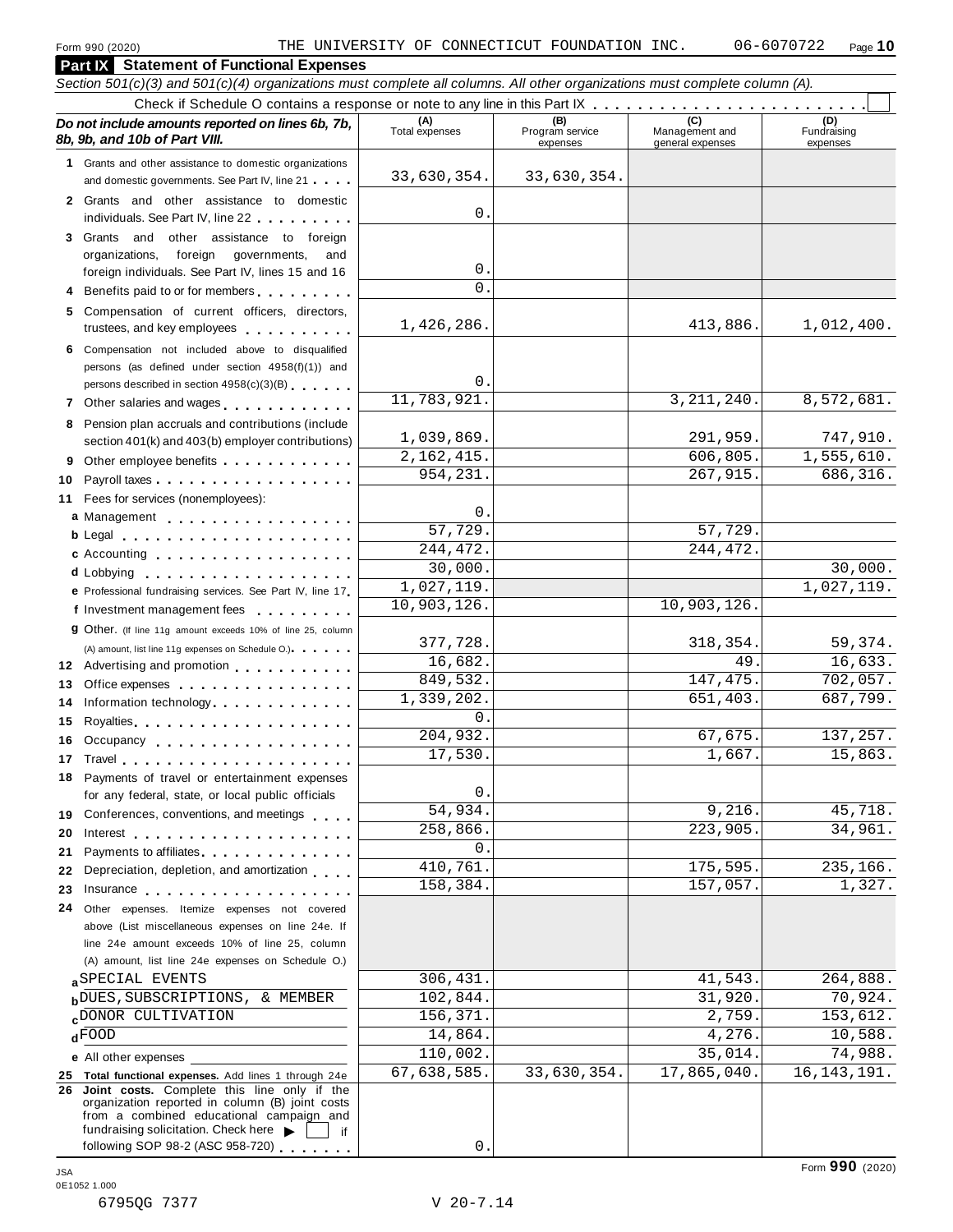Form <sup>990</sup> (2020) Page **11**

| Pane |  |
|------|--|
|      |  |

|                      | Part X | <b>Balance Sheet</b><br>Check if Schedule O contains a response or note to any line in this Part X             | .                            |                         |                          |
|----------------------|--------|----------------------------------------------------------------------------------------------------------------|------------------------------|-------------------------|--------------------------|
|                      |        |                                                                                                                | (A)<br>Beginning of year     |                         | (B)<br>End of year       |
|                      | 1      |                                                                                                                | 28,726,132.                  | $\mathbf{1}$            | 10,128,943.              |
|                      | 2      |                                                                                                                | 6, 396, 165.                 | $\overline{2}$          | 19,488.                  |
|                      | 3      |                                                                                                                | 21,707,610.                  | $\overline{3}$          | 35, 130, 393.            |
|                      | 4      |                                                                                                                | 2,120,520.                   | $\overline{\mathbf{4}}$ | 243,307.                 |
|                      | 5      | Loans and other receivables from any current or former officer, director,                                      |                              |                         |                          |
|                      |        | trustee, key employee, creator or founder, substantial contributor, or 35%                                     |                              |                         |                          |
|                      |        | controlled entity or family member of any of these persons                                                     | 0.                           | $5\phantom{1}$          | 0.                       |
|                      | 6      | Loans and other receivables from other disqualified persons (as defined                                        |                              |                         |                          |
|                      |        | under section $4958(f)(1)$ , and persons described in section $4958(c)(3)(B)$                                  | 0.                           | $6\phantom{1}$          | $0$ .                    |
|                      | 7      | Notes and loans receivable, net                                                                                | 0.                           | $\overline{7}$          | 0.                       |
| Assets               | 8      |                                                                                                                | 8,400.                       | 8                       | 7,840.                   |
|                      | 9      |                                                                                                                | 328,811                      | 9                       | 282,721.                 |
|                      |        | 10a Land, buildings, and equipment: cost or other                                                              |                              |                         |                          |
|                      |        | 9,090,987.<br>basis. Complete Part VI of Schedule D 10a                                                        |                              |                         |                          |
|                      |        | $\overline{5,195,711}$ .                                                                                       | $4,237,272.$ 10c             |                         | 3,895,276.               |
|                      | 11     |                                                                                                                | 219,578,461.                 | 11                      | 299, 361, 355.           |
|                      | 12     | Investments - other securities. See Part IV, line 11                                                           | $\overline{202}$ , 213, 677. | 12                      | 222, 377, 213.           |
|                      | 13     | Investments - program-related. See Part IV, line 11                                                            | 0.                           | 13                      | 0.                       |
|                      | 14     |                                                                                                                | 0.                           | 14                      | 0.                       |
|                      | 15     |                                                                                                                | 132, 280, 871.               | 15                      | 198, 405, 961.           |
|                      | 16     | Total assets. Add lines 1 through 15 (must equal line 33)                                                      | 617,597,919.                 | 16                      | 769,852,497.             |
|                      | 17     |                                                                                                                | 10,576,816.                  | 17                      | 10,099,139.              |
|                      | 18     |                                                                                                                | 0.                           | 18                      | 0.                       |
|                      | 19     |                                                                                                                | 0.                           | 19                      | 0.                       |
|                      | 20     |                                                                                                                | 7,500,000.                   | 20                      | 5,000,000.               |
|                      | 21     | Escrow or custodial account liability. Complete Part IV of Schedule D.                                         | 17, 225, 395.                | 21                      | 21,729,374.              |
|                      | 22     | Loans and other payables to any current or former officer, director,                                           |                              |                         |                          |
|                      |        | trustee, key employee, creator or founder, substantial contributor, or 35%                                     |                              |                         |                          |
| Liabilities          |        | controlled entity or family member of any of these persons                                                     | $0$ .                        | 22                      | $0$ .                    |
|                      | 23     | Secured mortgages and notes payable to unrelated third parties                                                 | 0.                           | 23                      | 0.                       |
|                      | 24     | Unsecured notes and loans payable to unrelated third parties.                                                  | 5,796,873.                   | 24                      | $\overline{2,274,524}$ . |
|                      | 25     | Other liabilities (including federal income tax, payables to related third                                     |                              |                         |                          |
|                      |        | parties, and other liabilities not included on lines 17-24). Complete Part X                                   |                              |                         |                          |
|                      |        |                                                                                                                | 0.                           | 25                      | $0$ .                    |
|                      | 26     |                                                                                                                | 41,099,084.                  | 26                      | 39,103,037.              |
| <b>Fund Balances</b> |        | $\mathbf{x}$<br>Organizations that follow FASB ASC 958, check here ▶<br>and complete lines 27, 28, 32, and 33. |                              |                         |                          |
|                      | 27     | Net assets without donor restrictions                                                                          | 12,470,263.                  | 27                      | 22,496,405.              |
|                      | 28     |                                                                                                                | 564,028,572.                 | 28                      | 708, 253, 055.           |
|                      |        | Organizations that do not follow FASB ASC 958, check here ▶<br>and complete lines 29 through 33.               |                              |                         |                          |
| Net Assets or        | 29     | Capital stock or trust principal, or current funds                                                             |                              | 29                      |                          |
|                      | 30     | Paid-in or capital surplus, or land, building, or equipment fund.                                              |                              | 30                      |                          |
|                      | 31     | Retained earnings, endowment, accumulated income, or other funds                                               |                              | 31                      |                          |
|                      | 32     |                                                                                                                | 576,498,835.                 | 32                      | 730,749,460.             |
|                      | 33     | Total liabilities and net assets/fund balances                                                                 | 617,597,919.                 | 33                      | 769,852,497.             |

Form **990** (2020)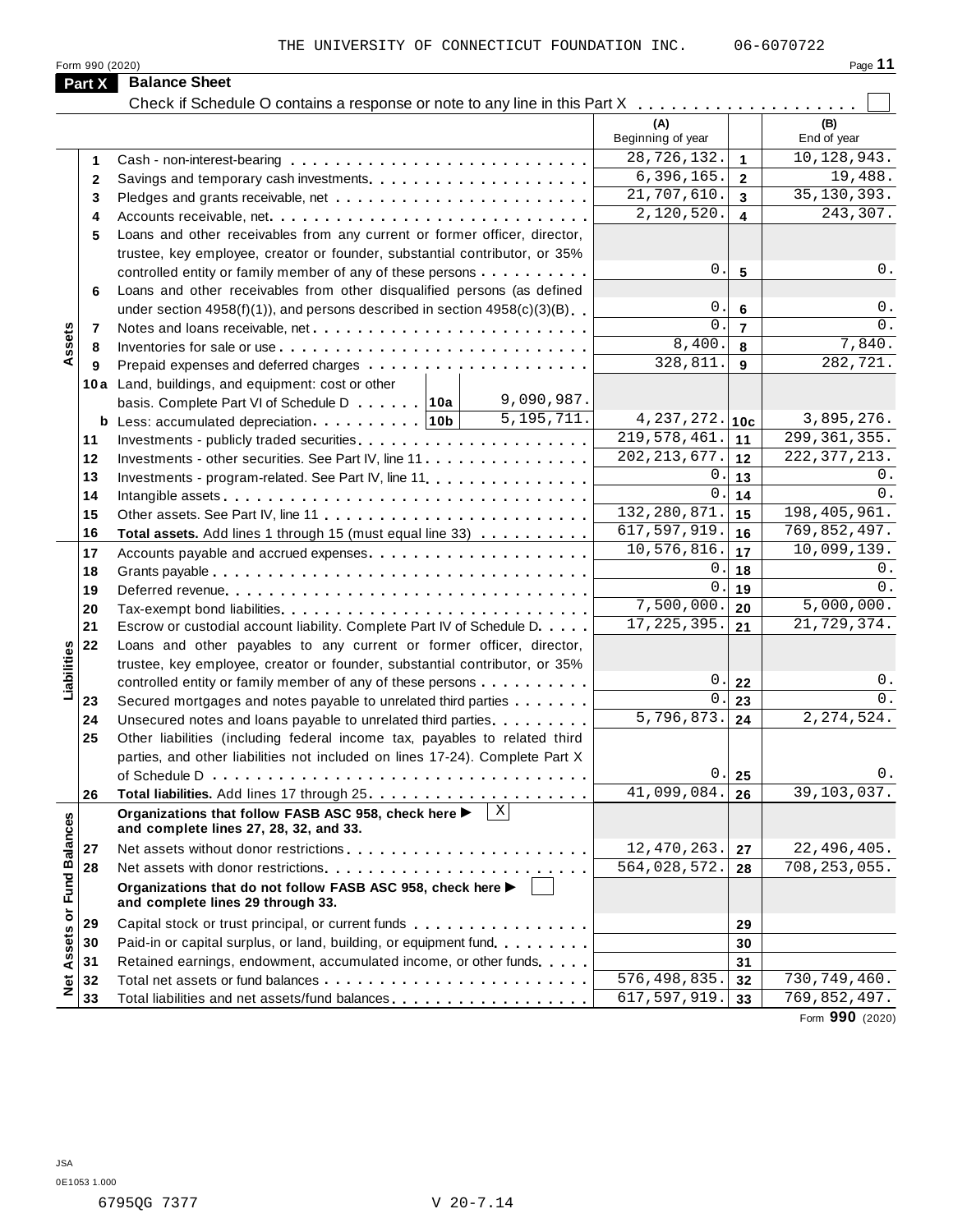THE UNIVERSITY OF CONNECTICUT FOUNDATION INC. 06-6070722

|                         | Form 990 (2020)                                                                                                                                                                                                                                                                                                                                                   |                         |                |                      | Page 12     |
|-------------------------|-------------------------------------------------------------------------------------------------------------------------------------------------------------------------------------------------------------------------------------------------------------------------------------------------------------------------------------------------------------------|-------------------------|----------------|----------------------|-------------|
| Part XI                 | <b>Reconciliation of Net Assets</b>                                                                                                                                                                                                                                                                                                                               |                         |                |                      |             |
|                         |                                                                                                                                                                                                                                                                                                                                                                   |                         |                |                      | $\mathbf X$ |
| 1                       |                                                                                                                                                                                                                                                                                                                                                                   | $\mathbf{1}$            |                | 151, 971, 854.       |             |
| 2                       |                                                                                                                                                                                                                                                                                                                                                                   | $\overline{2}$          |                | 67,638,585.          |             |
| 3                       |                                                                                                                                                                                                                                                                                                                                                                   | $\overline{3}$          |                | 84, 333, 269.        |             |
| 4                       | Net assets or fund balances at beginning of year (must equal Part X, line 32, column (A))                                                                                                                                                                                                                                                                         | $\overline{\mathbf{4}}$ |                | 576,498,835.         |             |
| 5                       |                                                                                                                                                                                                                                                                                                                                                                   | 5                       |                | 70,581,026.          |             |
| 6                       |                                                                                                                                                                                                                                                                                                                                                                   | 6                       |                |                      | 0.          |
| $\overline{\mathbf{r}}$ |                                                                                                                                                                                                                                                                                                                                                                   | $\overline{7}$          |                |                      | $0$ .       |
| 8                       |                                                                                                                                                                                                                                                                                                                                                                   | 8                       |                |                      | 0.          |
| 9                       | Other changes in net assets or fund balances (explain on Schedule O).                                                                                                                                                                                                                                                                                             | 9                       |                | $-663,670.$          |             |
| 10                      | Net assets or fund balances at end of year. Combine lines 3 through 9 (must equal Part X, line                                                                                                                                                                                                                                                                    |                         |                |                      |             |
|                         |                                                                                                                                                                                                                                                                                                                                                                   | 10                      |                | 730,749,460.         |             |
| Part XII                | <b>Financial Statements and Reporting</b>                                                                                                                                                                                                                                                                                                                         |                         |                |                      |             |
|                         |                                                                                                                                                                                                                                                                                                                                                                   |                         |                |                      |             |
| 1                       | $\sqrt{X}$ Accrual<br>Accounting method used to prepare the Form 990:     Cash<br>Other<br>If the organization changed its method of accounting from a prior year or checked "Other," explain in<br>Schedule O.                                                                                                                                                   |                         |                | Yes                  | <b>No</b>   |
|                         | 2a Were the organization's financial statements compiled or reviewed by an independent accountant?<br>If "Yes," check a box below to indicate whether the financial statements for the year were compiled or<br>reviewed on a separate basis, consolidated basis, or both:<br>Separate basis<br><b>Consolidated basis</b><br>Both consolidated and separate basis |                         | 2a             |                      | Χ           |
|                         | <b>b</b> Were the organization's financial statements audited by an independent accountant?<br>If "Yes," check a box below to indicate whether the financial statements for the year were audited on a<br>separate basis, consolidated basis, or both:<br>$\mathbb{X}$ Separate basis<br>Consolidated basis<br>Both consolidated and separate basis               |                         | 2 <sub>b</sub> | X                    |             |
|                         | c If "Yes" to line 2a or 2b, does the organization have a committee that assumes responsibility for oversight of<br>the audit, review, or compilation of its financial statements and selection of an independent accountant?                                                                                                                                     |                         | 2c             | X                    |             |
|                         | If the organization changed either its oversight process or selection process during the tax year, explain on<br>Schedule O.                                                                                                                                                                                                                                      |                         |                |                      |             |
|                         | 3a As a result of a federal award, was the organization required to undergo an audit or audits as set forth in the                                                                                                                                                                                                                                                |                         | 3a             |                      | Χ           |
|                         | b If "Yes," did the organization undergo the required audit or audits? If the organization did not undergo the<br>required audit or audits, explain why on Schedule O and describe any steps taken to undergo such audits                                                                                                                                         |                         | 3 <sub>b</sub> |                      |             |
|                         |                                                                                                                                                                                                                                                                                                                                                                   |                         | $\sim$         | $000 \text{ (0000)}$ |             |

Form **990** (2020)

 $\overline{\phantom{a}}$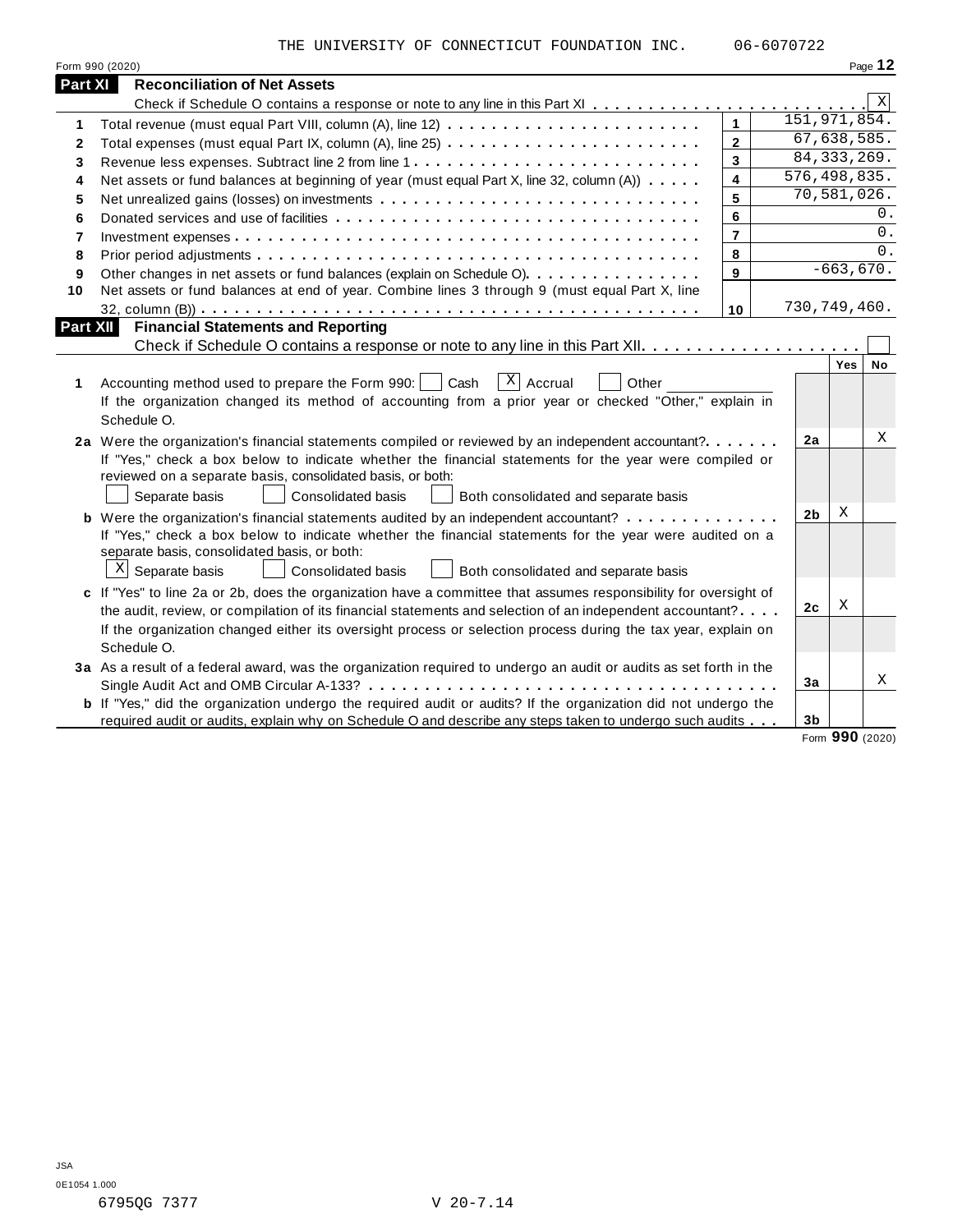| <b>SCHEDULE A</b> |  |                               |  |
|-------------------|--|-------------------------------|--|
|                   |  | $\sqrt{2}$ and and $\sqrt{2}$ |  |

## **CHEDULE A Public Charity Status and Public Support**  $\frac{100\text{dB No. }1545-0047}{000\text{dB No.}}$

(Form 990 or 990-EZ) complete if the organization is a section 501(c)(3) organization or a section 4947(a)(1) nonexempt charitable trust.  $2020$ 

|              |                                                               |                                                            |                                                                                                              |     |                                       | Complete if the organization is a section 501(c)(3) organization or a section 4947(a)(1) nonexempt charitable trust.                                                                                                                              | ZWŁU                                |
|--------------|---------------------------------------------------------------|------------------------------------------------------------|--------------------------------------------------------------------------------------------------------------|-----|---------------------------------------|---------------------------------------------------------------------------------------------------------------------------------------------------------------------------------------------------------------------------------------------------|-------------------------------------|
|              | Department of the Treasury<br><b>Internal Revenue Service</b> |                                                            | Attach to Form 990 or Form 990-EZ.<br>Go to www.irs.gov/Form990 for instructions and the latest information. |     |                                       |                                                                                                                                                                                                                                                   | Open to Public<br><b>Inspection</b> |
|              | Name of the organization                                      |                                                            |                                                                                                              |     |                                       | <b>Employer identification number</b>                                                                                                                                                                                                             |                                     |
|              |                                                               | THE UNIVERSITY OF CONNECTICUT FOUNDATION INC.              |                                                                                                              |     |                                       | 06-6070722                                                                                                                                                                                                                                        |                                     |
| Part I       |                                                               |                                                            |                                                                                                              |     |                                       | Reason for Public Charity Status. (All organizations must complete this part.) See instructions.                                                                                                                                                  |                                     |
|              |                                                               |                                                            | The organization is not a private foundation because it is: (For lines 1 through 12, check only one box.)    |     |                                       |                                                                                                                                                                                                                                                   |                                     |
| 1            |                                                               |                                                            | A church, convention of churches, or association of churches described in section 170(b)(1)(A)(i).           |     |                                       |                                                                                                                                                                                                                                                   |                                     |
| 2            |                                                               |                                                            | A school described in section 170(b)(1)(A)(ii). (Attach Schedule E (Form 990 or 990-EZ).)                    |     |                                       |                                                                                                                                                                                                                                                   |                                     |
| 3            |                                                               |                                                            | A hospital or a cooperative hospital service organization described in section 170(b)(1)(A)(iii).            |     |                                       |                                                                                                                                                                                                                                                   |                                     |
| 4            | hospital's name, city, and state:                             |                                                            |                                                                                                              |     |                                       | A medical research organization operated in conjunction with a hospital described in section 170(b)(1)(A)(iii). Enter the                                                                                                                         |                                     |
| 5            |                                                               |                                                            |                                                                                                              |     |                                       | An organization operated for the benefit of a college or university owned or operated by a governmental unit described in                                                                                                                         |                                     |
|              |                                                               | section 170(b)(1)(A)(iv). (Complete Part II.)              |                                                                                                              |     |                                       |                                                                                                                                                                                                                                                   |                                     |
| 6            |                                                               |                                                            | A federal, state, or local government or governmental unit described in section 170(b)(1)(A)(v).             |     |                                       |                                                                                                                                                                                                                                                   |                                     |
| 7            | X                                                             |                                                            |                                                                                                              |     |                                       | An organization that normally receives a substantial part of its support from a governmental unit or from the general public                                                                                                                      |                                     |
|              |                                                               | described in section 170(b)(1)(A)(vi). (Complete Part II.) |                                                                                                              |     |                                       |                                                                                                                                                                                                                                                   |                                     |
| 8            |                                                               |                                                            | A community trust described in section 170(b)(1)(A)(vi). (Complete Part II.)                                 |     |                                       |                                                                                                                                                                                                                                                   |                                     |
| 9            |                                                               |                                                            |                                                                                                              |     |                                       | An agricultural research organization described in section 170(b)(1)(A)(ix) operated in conjunction with a land-grant college                                                                                                                     |                                     |
|              | university:                                                   |                                                            |                                                                                                              |     |                                       | or university or a non-land-grant college of agriculture (see instructions). Enter the name, city, and state of the college or                                                                                                                    |                                     |
| 10           |                                                               |                                                            |                                                                                                              |     |                                       | An organization that normally receives (1) more than 331/3% of its support from contributions, membership fees, and gross                                                                                                                         |                                     |
|              |                                                               |                                                            | acquired by the organization after June 30, 1975. See section 509(a)(2). (Complete Part III.)                |     |                                       | receipts from activities related to its exempt functions, subject to certain exceptions; and (2) no more than 331/3 % of its<br>support from gross investment income and unrelated business taxable income (less section 511 tax) from businesses |                                     |
| 11           |                                                               |                                                            | An organization organized and operated exclusively to test for public safety. See section 509(a)(4).         |     |                                       |                                                                                                                                                                                                                                                   |                                     |
| 12           |                                                               |                                                            |                                                                                                              |     |                                       | An organization organized and operated exclusively for the benefit of, to perform the functions of, or to carry out the purposes                                                                                                                  |                                     |
|              |                                                               |                                                            |                                                                                                              |     |                                       | of one or more publicly supported organizations described in section 509(a)(1) or section 509(a)(2). See section 509(a)(3).                                                                                                                       |                                     |
|              |                                                               |                                                            |                                                                                                              |     |                                       | Check the box in lines 12a through 12d that describes the type of supporting organization and complete lines 12e, 12f, and 12g.                                                                                                                   |                                     |
| а            |                                                               |                                                            |                                                                                                              |     |                                       | Type I. A supporting organization operated, supervised, or controlled by its supported organization(s), typically by giving                                                                                                                       |                                     |
|              |                                                               |                                                            |                                                                                                              |     |                                       | the supported organization(s) the power to regularly appoint or elect a majority of the directors or trustees of the                                                                                                                              |                                     |
|              |                                                               |                                                            | supporting organization. You must complete Part IV, Sections A and B.                                        |     |                                       |                                                                                                                                                                                                                                                   |                                     |
| b            |                                                               |                                                            |                                                                                                              |     |                                       | Type II. A supporting organization supervised or controlled in connection with its supported organization(s), by having                                                                                                                           |                                     |
|              |                                                               |                                                            |                                                                                                              |     |                                       | control or management of the supporting organization vested in the same persons that control or manage the supported                                                                                                                              |                                     |
|              |                                                               |                                                            | organization(s). You must complete Part IV, Sections A and C.                                                |     |                                       |                                                                                                                                                                                                                                                   |                                     |
| c            |                                                               |                                                            |                                                                                                              |     |                                       | Type III functionally integrated. A supporting organization operated in connection with, and functionally integrated with,                                                                                                                        |                                     |
|              |                                                               |                                                            | its supported organization(s) (see instructions). You must complete Part IV, Sections A, D, and E.           |     |                                       |                                                                                                                                                                                                                                                   |                                     |
| d            |                                                               |                                                            |                                                                                                              |     |                                       | Type III non-functionally integrated. A supporting organization operated in connection with its supported organization(s)                                                                                                                         |                                     |
|              |                                                               |                                                            |                                                                                                              |     |                                       | that is not functionally integrated. The organization generally must satisfy a distribution requirement and an attentiveness                                                                                                                      |                                     |
|              |                                                               |                                                            | requirement (see instructions). You must complete Part IV, Sections A and D, and Part V.                     |     |                                       |                                                                                                                                                                                                                                                   |                                     |
| е            |                                                               |                                                            |                                                                                                              |     |                                       | Check this box if the organization received a written determination from the IRS that it is a Type I, Type II, Type III                                                                                                                           |                                     |
|              |                                                               |                                                            | functionally integrated, or Type III non-functionally integrated supporting organization.                    |     |                                       |                                                                                                                                                                                                                                                   |                                     |
| f            |                                                               |                                                            |                                                                                                              |     |                                       |                                                                                                                                                                                                                                                   |                                     |
| g            |                                                               |                                                            | Provide the following information about the supported organization(s).                                       |     |                                       |                                                                                                                                                                                                                                                   |                                     |
|              | (i) Name of supported organization                            | (ii) EIN                                                   | (iii) Type of organization                                                                                   |     | (iv) Is the organization              | (v) Amount of monetary                                                                                                                                                                                                                            | (vi) Amount of                      |
|              |                                                               |                                                            | (described on lines 1-10<br>above (see instructions))                                                        |     | listed in your governing<br>document? | support (see<br>instructions)                                                                                                                                                                                                                     | other support (see<br>instructions) |
|              |                                                               |                                                            |                                                                                                              | Yes | No                                    |                                                                                                                                                                                                                                                   |                                     |
| (A)          |                                                               |                                                            |                                                                                                              |     |                                       |                                                                                                                                                                                                                                                   |                                     |
|              |                                                               |                                                            |                                                                                                              |     |                                       |                                                                                                                                                                                                                                                   |                                     |
| (B)          |                                                               |                                                            |                                                                                                              |     |                                       |                                                                                                                                                                                                                                                   |                                     |
| (C)          |                                                               |                                                            |                                                                                                              |     |                                       |                                                                                                                                                                                                                                                   |                                     |
| (D)          |                                                               |                                                            |                                                                                                              |     |                                       |                                                                                                                                                                                                                                                   |                                     |
| (E)          |                                                               |                                                            |                                                                                                              |     |                                       |                                                                                                                                                                                                                                                   |                                     |
| <b>Total</b> |                                                               |                                                            |                                                                                                              |     |                                       |                                                                                                                                                                                                                                                   |                                     |

For Paperwork Reduction Act Notice, see the Instructions for Form 990 or 990-EZ. Schedule A (Form 990 or 990-EZ) 2020 JSA 0E1210 0.030 6795QG 7377 V 20-7.14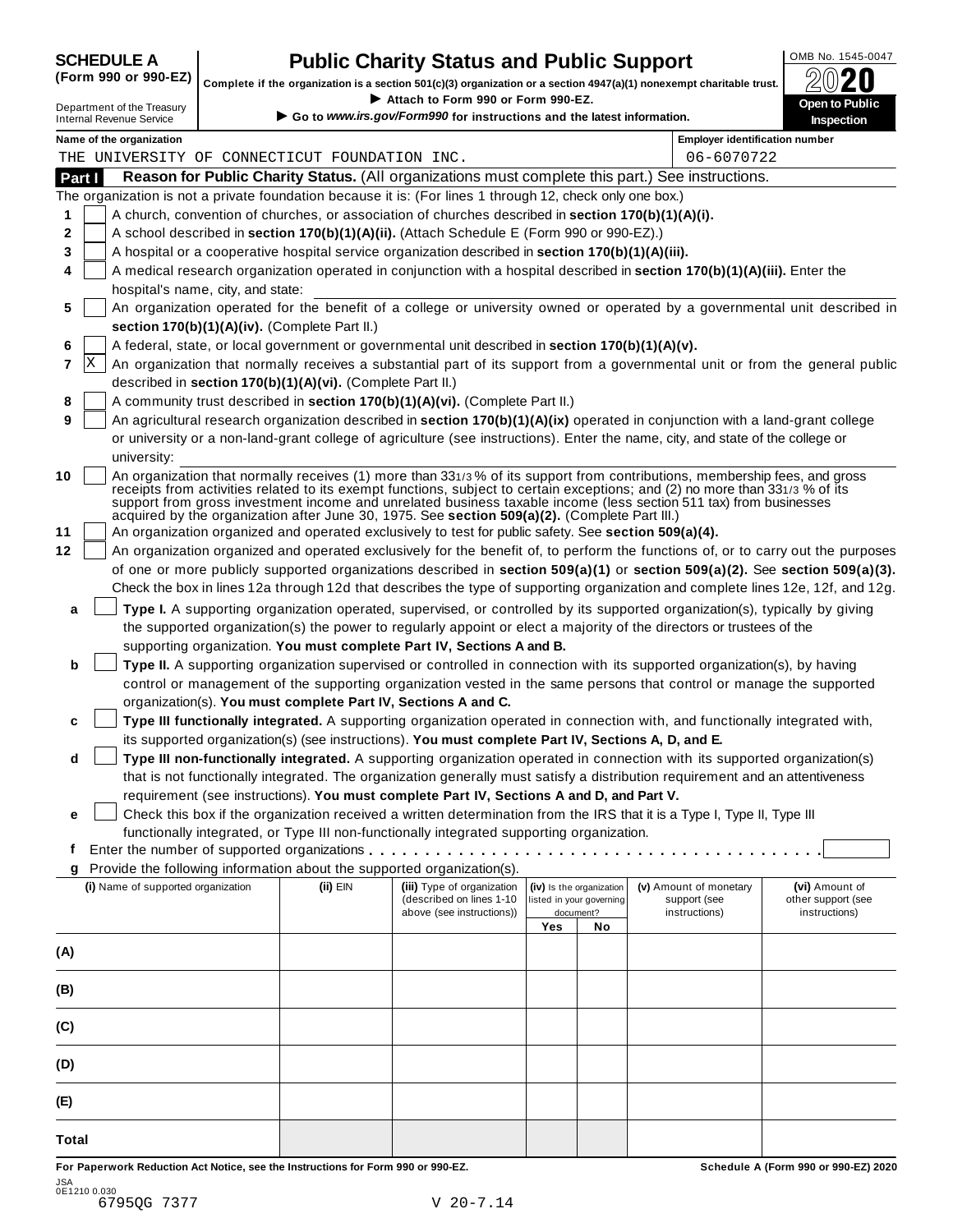Schedule <sup>A</sup> (Form <sup>990</sup> or 990-EZ) <sup>2020</sup> Page **2**

**Support Schedule for Organizations Described in Sections 170(b)(1)(A)(iv) and 170(b)(1)(A)(vi)** Complete only if you checked the box on line 5, 7, or 8 of Part I or if the organization failed to qualify under Part III. If the organization fails to qualify under the tests listed below, please complete Part III.) **Part II**

|              | <b>Section A. Public Support</b>                                                                                                                                                                                                                    |             |               |               |               |             |                      |
|--------------|-----------------------------------------------------------------------------------------------------------------------------------------------------------------------------------------------------------------------------------------------------|-------------|---------------|---------------|---------------|-------------|----------------------|
|              | Calendar year (or fiscal year beginning in) ▶                                                                                                                                                                                                       | (a) 2016    | (b) 2017      | $(c)$ 2018    | $(d)$ 2019    | (e) 2020    | (f) Total            |
| 1            | Gifts, grants, contributions, and<br>membership fees received. (Do not<br>include any "unusual grants.")                                                                                                                                            | 38,506,381. | 43, 775, 533. | 43, 206, 338. | 39, 475, 294. | 59,430,619. | 224, 394, 165.       |
| $\mathbf{2}$ | Tax revenues levied for the<br>organization's benefit and either paid to<br>or expended on its behalf                                                                                                                                               |             |               |               |               |             | 0.                   |
| 3            | The value of services or facilities<br>furnished by a governmental unit to the<br>organization without charge                                                                                                                                       |             |               |               |               |             | 0.                   |
| 4            | Total. Add lines 1 through 3                                                                                                                                                                                                                        | 38,506,381  | 43, 775, 533. | 43, 206, 338. | 39, 475, 294. | 59,430,619. | 224, 394, 165.       |
| 5            | The portion of total contributions by<br>each person (other than a<br>governmental unit or publicly<br>supported organization) included on<br>line 1 that exceeds 2% of the amount<br>shown on line 11, column (f)                                  |             |               |               |               |             | 8,920,738.           |
| 6            | Public support. Subtract line 5 from line 4                                                                                                                                                                                                         |             |               |               |               |             | 215, 473, 427.       |
|              | <b>Section B. Total Support</b>                                                                                                                                                                                                                     |             |               |               |               |             |                      |
|              | Calendar year (or fiscal year beginning in) ▶                                                                                                                                                                                                       | (a) 2016    | (b) 2017      | (c) 2018      | $(d)$ 2019    | (e) 2020    | (f) Total            |
| 7            | Amounts from line 4                                                                                                                                                                                                                                 | 38,506,381. | 43, 775, 533. | 43, 206, 338. | 39, 475, 294. | 59,430,619. | 224, 394, 165.       |
| 8            | Gross income from interest, dividends,<br>payments received on securities loans,<br>rents, royalties, and income from<br>similar sources experiences                                                                                                | 12,382,769. | 10, 912, 511. | 7,600,562.    | 9,157,949.    | 9,740,594.  | 49,794,385.          |
| 9            | Net income from unrelated business<br>activities, whether or not the business<br>is regularly carried on the control of the set of the set of the set of the set of the set of the set of the s                                                     |             | 20, 305.      | 967,968.      |               |             | 988, 273.            |
| 10           | Other income. Do not include gain or<br>loss from the sale of capital assets<br>(Explain in Part VI.) ATCH 1                                                                                                                                        |             |               |               | 114,612.      | 38,481.     | 153,093.             |
| 11           | Total support. Add lines 7 through 10                                                                                                                                                                                                               |             |               |               |               |             | 275, 329, 916.       |
| 12           |                                                                                                                                                                                                                                                     |             |               |               |               |             |                      |
| 13           | First 5 years. If the Form 990 is for the organization's first, second, third, fourth, or fifth tax year as a section 501(c)(3)                                                                                                                     |             |               |               |               |             |                      |
|              | <b>Section C. Computation of Public Support Percentage</b>                                                                                                                                                                                          |             |               |               |               |             |                      |
| 14           | Public support percentage for 2020 (line 6, column (f), divided by line 11, column (f) $\ldots \ldots$                                                                                                                                              |             |               |               |               | 14          | $\overline{78.26}$ % |
| 15           |                                                                                                                                                                                                                                                     |             |               |               |               | 15          | 80.59%               |
|              | 16a 331/3% support test - 2020. If the organization did not check the box on line 13, and line 14 is 331/3% or more, check this                                                                                                                     |             |               |               |               |             |                      |
|              | box and stop here. The organization qualifies as a publicly supported organization                                                                                                                                                                  |             |               |               |               |             | Χ                    |
|              |                                                                                                                                                                                                                                                     |             |               |               |               |             |                      |
|              |                                                                                                                                                                                                                                                     |             |               |               |               |             |                      |
|              | b 331/3% support test - 2019. If the organization did not check a box on line 13 or 16a, and line 15 is 331/3% or more, check                                                                                                                       |             |               |               |               |             |                      |
|              |                                                                                                                                                                                                                                                     |             |               |               |               |             |                      |
|              | 17a 10%-facts-and-circumstances test - 2020. If the organization did not check a box on line 13, 16a, or 16b, and line 14 is                                                                                                                        |             |               |               |               |             |                      |
|              | 10% or more, and if the organization meets the facts-and-circumstances test, check this box and stop here. Explain in                                                                                                                               |             |               |               |               |             |                      |
|              | Part VI how the organization meets the facts-and-circumstances test. The organization qualifies as a publicly supported                                                                                                                             |             |               |               |               |             |                      |
|              | b 10%-facts-and-circumstances test - 2019. If the organization did not check a box on line 13, 16a, 16b, or 17a, and line                                                                                                                           |             |               |               |               |             |                      |
|              | 15 is 10% or more, and if the organization meets the facts-and-circumstances test, check this box and stop here. Explain                                                                                                                            |             |               |               |               |             |                      |
| 18           | in Part VI how the organization meets the facts-and-circumstances test. The organization qualifies as a publicly supported<br>Private foundation. If the organization did not check a box on line 13, 16a, 16b, 17a, or 17b, check this box and see |             |               |               |               |             |                      |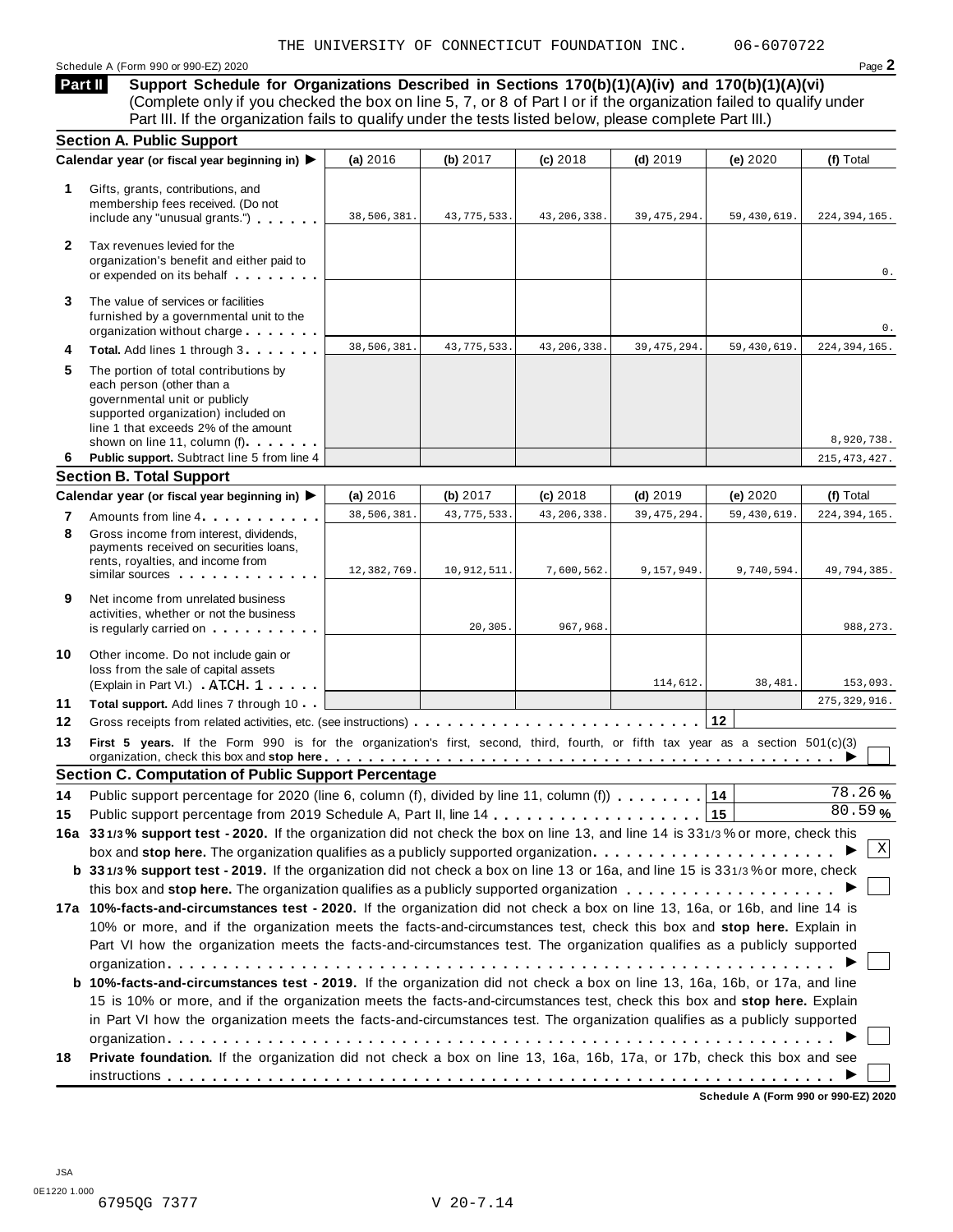Schedule A (Form 990 or 990-EZ) 2020 Page  $3$ 

**Support Schedule for Organizations Described in Section 509(a)(2) Part III**

(Complete only if you checked the box on line 10 of Part I or if the organization failed to qualify under Part II. If the organization fails to qualify under the tests listed below, please complete Part II.)

|     | <b>Section A. Public Support</b>                                                                                                                                                                                                                                                                                                            |          |          |            |            |          |           |
|-----|---------------------------------------------------------------------------------------------------------------------------------------------------------------------------------------------------------------------------------------------------------------------------------------------------------------------------------------------|----------|----------|------------|------------|----------|-----------|
|     | Calendar year (or fiscal year beginning in) $\blacktriangleright$                                                                                                                                                                                                                                                                           | (a) 2016 | (b) 2017 | $(c)$ 2018 | $(d)$ 2019 | (e) 2020 | (f) Total |
| 1.  | Gifts, grants, contributions, and membership fees                                                                                                                                                                                                                                                                                           |          |          |            |            |          |           |
|     | received. (Do not include any "unusual grants.")                                                                                                                                                                                                                                                                                            |          |          |            |            |          |           |
| 2   | Gross receipts from admissions, merchandise                                                                                                                                                                                                                                                                                                 |          |          |            |            |          |           |
|     | sold or services performed, or facilities                                                                                                                                                                                                                                                                                                   |          |          |            |            |          |           |
|     | furnished in any activity that is related to the                                                                                                                                                                                                                                                                                            |          |          |            |            |          |           |
|     | organization's tax-exempt purpose                                                                                                                                                                                                                                                                                                           |          |          |            |            |          |           |
| 3   | Gross receipts from activities that are not an                                                                                                                                                                                                                                                                                              |          |          |            |            |          |           |
|     | unrelated trade or business under section 513                                                                                                                                                                                                                                                                                               |          |          |            |            |          |           |
| 4   | Tax revenues levied for the                                                                                                                                                                                                                                                                                                                 |          |          |            |            |          |           |
|     | organization's benefit and either paid to                                                                                                                                                                                                                                                                                                   |          |          |            |            |          |           |
|     | or expended on its behalf <b>contained</b> on $\theta$                                                                                                                                                                                                                                                                                      |          |          |            |            |          |           |
| 5   | The value of services or facilities                                                                                                                                                                                                                                                                                                         |          |          |            |            |          |           |
|     | furnished by a governmental unit to the                                                                                                                                                                                                                                                                                                     |          |          |            |            |          |           |
|     | organization without charge                                                                                                                                                                                                                                                                                                                 |          |          |            |            |          |           |
| 6   | <b>Total.</b> Add lines 1 through 5                                                                                                                                                                                                                                                                                                         |          |          |            |            |          |           |
|     | 7a Amounts included on lines 1, 2, and 3                                                                                                                                                                                                                                                                                                    |          |          |            |            |          |           |
|     | received from disqualified persons                                                                                                                                                                                                                                                                                                          |          |          |            |            |          |           |
|     | <b>b</b> Amounts included on lines 2 and 3                                                                                                                                                                                                                                                                                                  |          |          |            |            |          |           |
|     | received from other than disqualified                                                                                                                                                                                                                                                                                                       |          |          |            |            |          |           |
|     | persons that exceed the greater of \$5,000<br>or 1% of the amount on line 13 for the year                                                                                                                                                                                                                                                   |          |          |            |            |          |           |
|     | c Add lines 7a and 7b                                                                                                                                                                                                                                                                                                                       |          |          |            |            |          |           |
| 8   | <b>Public support.</b> (Subtract line 7c from                                                                                                                                                                                                                                                                                               |          |          |            |            |          |           |
|     | $line 6.)$                                                                                                                                                                                                                                                                                                                                  |          |          |            |            |          |           |
|     | <b>Section B. Total Support</b>                                                                                                                                                                                                                                                                                                             |          |          |            |            |          |           |
|     | Calendar year (or fiscal year beginning in) ▶                                                                                                                                                                                                                                                                                               | (a) 2016 | (b) 2017 | $(c)$ 2018 | $(d)$ 2019 | (e) 2020 | (f) Total |
| 9   | Amounts from line 6                                                                                                                                                                                                                                                                                                                         |          |          |            |            |          |           |
|     | <b>10a</b> Gross income from interest, dividends,                                                                                                                                                                                                                                                                                           |          |          |            |            |          |           |
|     | payments received on securities loans,<br>rents, royalties, and income from similar                                                                                                                                                                                                                                                         |          |          |            |            |          |           |
|     | SOUICES                                                                                                                                                                                                                                                                                                                                     |          |          |            |            |          |           |
|     | <b>b</b> Unrelated business taxable income (less                                                                                                                                                                                                                                                                                            |          |          |            |            |          |           |
|     | section 511 taxes) from businesses                                                                                                                                                                                                                                                                                                          |          |          |            |            |          |           |
|     | acquired after June 30, 1975                                                                                                                                                                                                                                                                                                                |          |          |            |            |          |           |
|     | c Add lines 10a and 10b                                                                                                                                                                                                                                                                                                                     |          |          |            |            |          |           |
| 11  | Net income from unrelated business                                                                                                                                                                                                                                                                                                          |          |          |            |            |          |           |
|     | activities not included in line 10b, whether                                                                                                                                                                                                                                                                                                |          |          |            |            |          |           |
|     | or not the business is regularly carried on                                                                                                                                                                                                                                                                                                 |          |          |            |            |          |           |
| 12. | Other income. Do not include gain or                                                                                                                                                                                                                                                                                                        |          |          |            |            |          |           |
|     | loss from the sale of capital assets                                                                                                                                                                                                                                                                                                        |          |          |            |            |          |           |
|     | (Explain in Part VI.)                                                                                                                                                                                                                                                                                                                       |          |          |            |            |          |           |
| 13  | Total support. (Add lines 9, 10c, 11,                                                                                                                                                                                                                                                                                                       |          |          |            |            |          |           |
|     | and $12.$ ) $\qquad \qquad$ $\qquad \qquad$ $\qquad$ $\qquad$ $\qquad$ $\qquad$ $\qquad$ $\qquad$ $\qquad$ $\qquad$ $\qquad$ $\qquad$ $\qquad$ $\qquad$ $\qquad$ $\qquad$ $\qquad$ $\qquad$ $\qquad$ $\qquad$ $\qquad$ $\qquad$ $\qquad$ $\qquad$ $\qquad$ $\qquad$ $\qquad$ $\qquad$ $\qquad$ $\qquad$ $\qquad$ $\qquad$ $\qquad$ $\qquad$ |          |          |            |            |          |           |
| 14  | First 5 years. If the Form 990 is for the organization's first, second, third, fourth, or fifth tax year as a section 501(c)(3)                                                                                                                                                                                                             |          |          |            |            |          |           |
|     |                                                                                                                                                                                                                                                                                                                                             |          |          |            |            |          |           |
|     | Section C. Computation of Public Support Percentage                                                                                                                                                                                                                                                                                         |          |          |            |            |          |           |
| 15  |                                                                                                                                                                                                                                                                                                                                             |          |          |            |            | 15       | %         |
| 16  | Public support percentage from 2019 Schedule A, Part III, line 15                                                                                                                                                                                                                                                                           |          |          |            |            | 16       | %         |
|     | Section D. Computation of Investment Income Percentage                                                                                                                                                                                                                                                                                      |          |          |            |            |          |           |
| 17  | Investment income percentage for 2020 (line 10c, column (f), divided by line 13, column (f)).                                                                                                                                                                                                                                               |          |          |            |            | 17       | %         |
|     |                                                                                                                                                                                                                                                                                                                                             |          |          |            |            | 18       | %         |
|     |                                                                                                                                                                                                                                                                                                                                             |          |          |            |            |          |           |
|     |                                                                                                                                                                                                                                                                                                                                             |          |          |            |            |          |           |
|     | 19a 331/3% support tests - 2020. If the organization did not check the box on line 14, and line 15 is more than 331/3%, and line                                                                                                                                                                                                            |          |          |            |            |          |           |
| 18  | 17 is not more than 331/3%, check this box and stop here. The organization qualifies as a publicly supported organization.                                                                                                                                                                                                                  |          |          |            |            |          |           |
|     | <b>b</b> 331/3% support tests - 2019. If the organization did not check a box on line 14 or line 19a, and line 16 is more than 331/3%, and                                                                                                                                                                                                  |          |          |            |            |          |           |
| 20  | line 18 is not more than 331/3%, check this box and stop here. The organization qualifies as a publicly supported organization<br>Private foundation. If the organization did not check a box on line 14, 19a, or 19b, check this box and see instructions                                                                                  |          |          |            |            |          |           |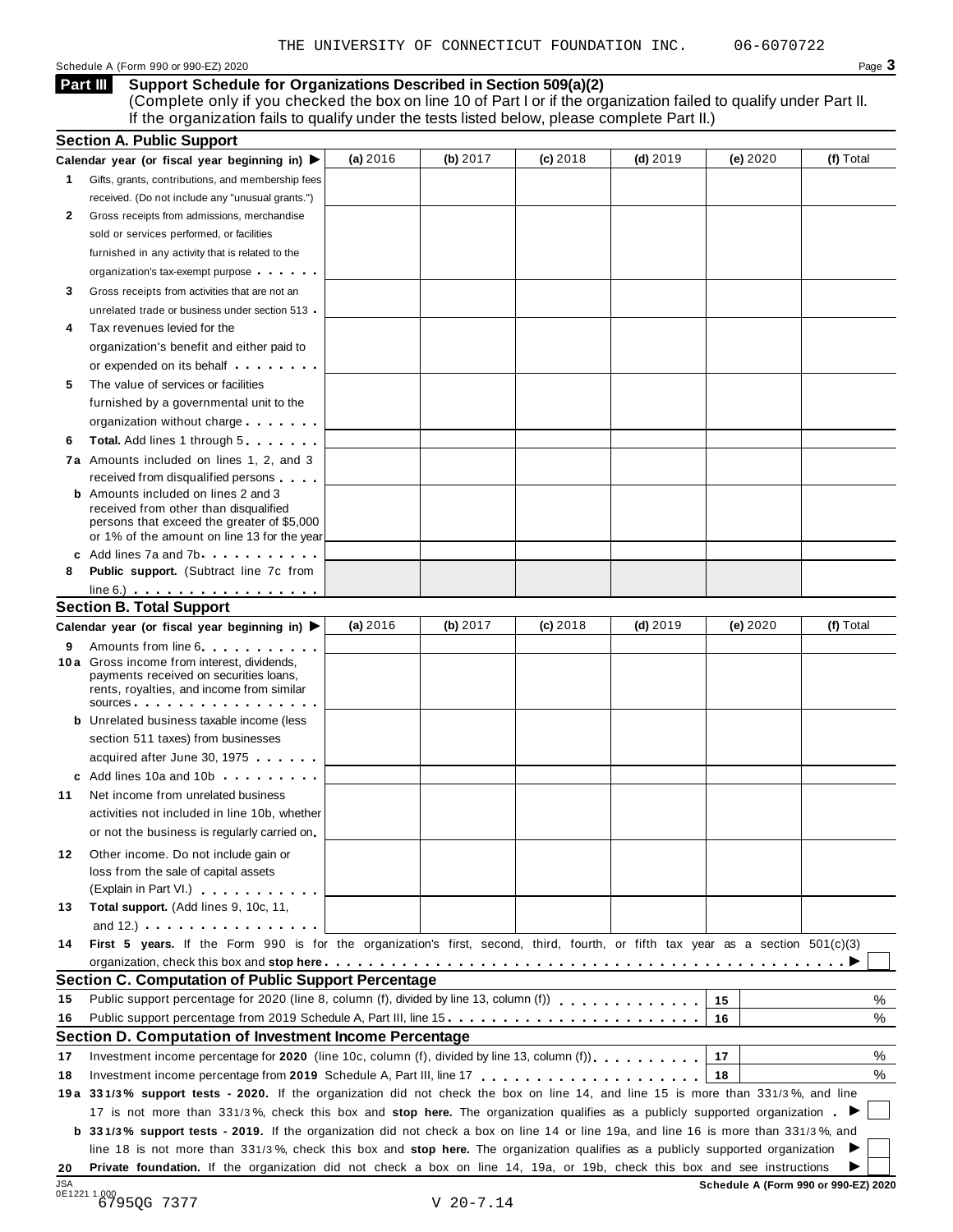#### **Part IV Supporting Organizations**

(Complete only if you checked a box in line 12 on Part I. If you checked box 12a, Part I, complete Sections A and B. If you checked box 12b, Part I, complete Sections A and C. If you checked box 12c, Part I, complete Sections A, D, and E. If you checked box 12d, Part I, complete Sections A and D, and complete Part V.)

#### **Section A. All Supporting Organizations**

- **1** Are all of the organization's supported organizations listed by name in the organization's governing documents? *If "No," describe in Part VI how the supported organizations are designated. If designated by class or purpose, describe the designation. If historic and continuing relationship, explain.* **1**
- **2** Did the organization have any supported organization that does not have an IRS determination of status under section 509(a)(1) or (2)? *If"Yes," explain in Part VI how the organization determined that the supported organization was described in section 509(a)(1) or (2).*
- **3 a** Did the organization have a supported organization described in section 501(c)(4), (5), or (6)? *If "Yes," answer lines 3b and 3c below.*
- **b** Did the organization confirm that each supported organization qualified under section 501(c)(4), (5), or (6) and | satisfied the public support tests under section 509(a)(2)? *If "Yes," describe in Part VI when and how the organization made the determination.*
- **c** Did the organization ensure that all support to such organizations was used exclusively for section 170(c)(2)(B) purposes? *If"Yes," explain in Part VI what controls the organization put in place to ensure such use.*
- **4 a** Was any supported organization not organized in the United States ("foreign supported organization")? *If "Yes," and if you checked box 12a or 12b in Part I, answer lines 4b and 4c below.*
- **b** Did the organization have ultimate control and discretion in deciding whether to make grants to the foreign | supported organization? *If "Yes," describe in Part VI how the organization had such control and discretion despite being controlled or supervised by or in connection with its supported organizations.*
- **c** Did the organization support any foreign supported organization that does not have an IRS determination | under sections 501(c)(3) and 509(a)(1) or (2)? *If "Yes," explain in Part VI what controls the organization used to ensure that all support to the foreign supported organization was used exclusively for section 170(c)(2)(B) purposes.*
- **5 a** Did the organization add, substitute, or remove any supported organizations during the tax year? *If "Yes,"* answer lines 5b and 5c below (if applicable). Also, provide detail in Part VI, including (i) the names and EIN *numbers of the supported organizations added, substituted, or removed; (ii) the reasons for each such action;* (iii) the authority under the organization's organizing document authorizing such action; and (iv) how the action *was accomplished (such as by amendment to the organizing document).*
- **b Type I or Type II only.** Was any added or substituted supported organization part of a class already designated in the organization's organizing document?
- **c Substitutions only.** Was the substitution the result of an event beyond the organization's control?
- **6** Did the organization provide support (whether in the form of grants or the provision of services or facilities) to anyone other than (i) its supported organizations, (ii) individuals that are part of the charitable class benefited by one or more of its supported organizations, or (iii) other supporting organizations that also support or benefit one or more of the filing organization's supported organizations? *If"Yes," provide detail in Part VI.*
- **7** Did the organization provide a grant, loan, compensation, or other similar payment to a substantial contributor (as defined in section 4958(c)(3)(C)), a family member of a substantial contributor, or a 35% controlled entity with regard to a substantial contributor? *If"Yes," complete Part I of Schedule L (Form 990 or 990-EZ).*
- **8** Did the organization make a loan to a disqualified person (as defined in section 4958) not described in line 7? *If "Yes," complete Part I of Schedule L (Form 990 or 990-EZ).*
- **9a** Was the organization controlled directly or indirectly at any time during the tax year by one or more | disqualified persons, as defined in section 4946 (other than foundation managers and organizations described in section 509(a)(1) or (2))? *If"Yes," provide detail in Part VI.*
- **b** Did one or more disqualified persons (as defined in line 9a) hold a controlling interest in any entity in which | the supporting organization had an interest? *If"Yes," provide detail in Part VI.*
- **c** Did a disqualified person (as defined in line 9a) have an ownership interest in, or derive any personal benefit from, assets in which the supporting organization also had an interest? *If"Yes," provide detail in Part VI.*
- **10a** Was the organization subject to the excess business holdings rules of section 4943 because of section | 4943(f) (regarding certain Type II supporting organizations, and all Type III non-functionally integrated supporting organizations)? *If"Yes," answer line 10b below.*
	- **b** Did the organization have any excess business holdings in the tax year? *(Use Schedule C, Form 4720, to determine whether the organization had excess business holdings.)*

**2**

**3a**

**3b**

**3c**

**4a**

**4b**

**4c**

**5a**

**5b 5c**

**6**

**7**

**8**

**9a**

**9b**

**9c**

**10a**

**Yes No**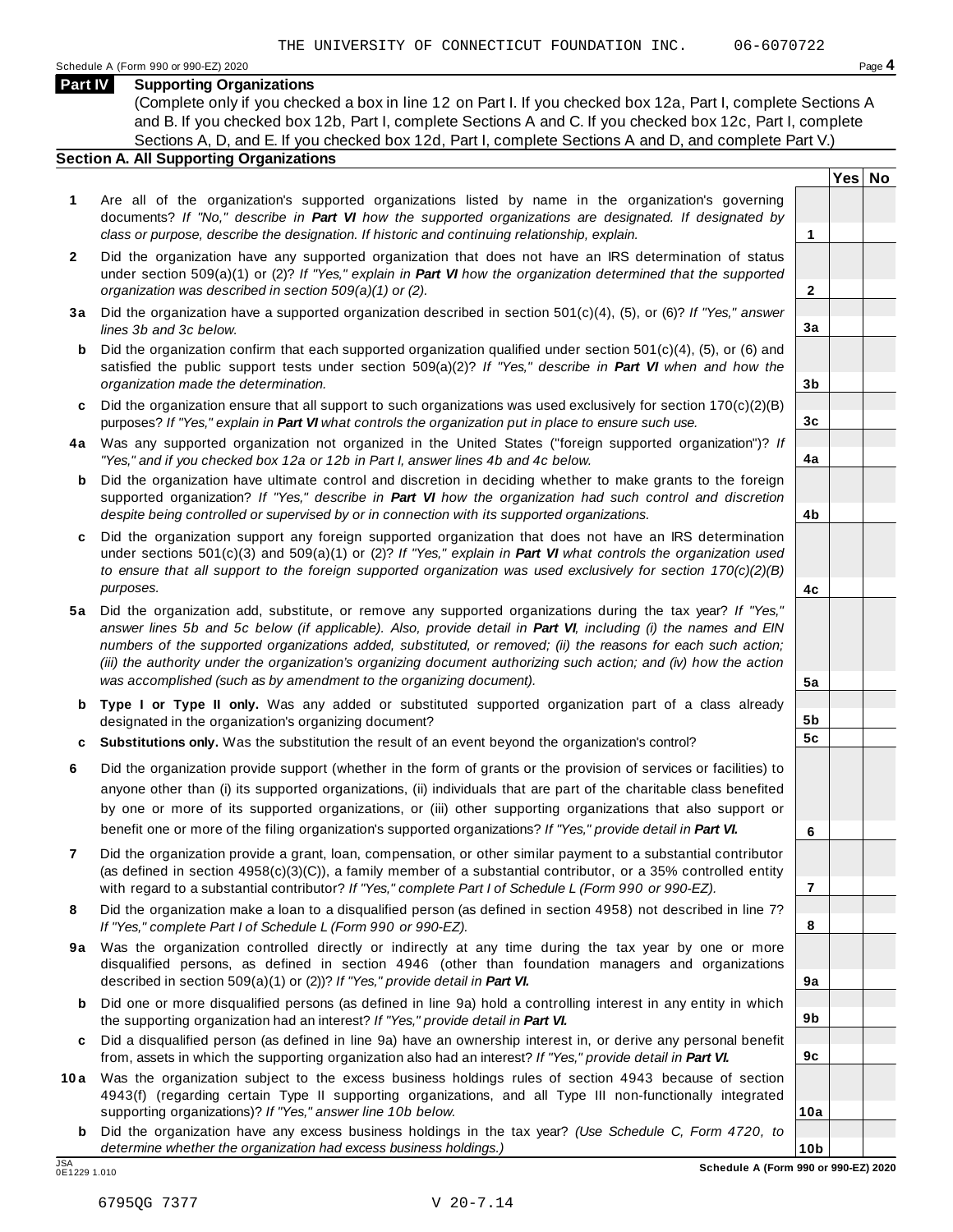| <b>Part IV</b> | <b>Supporting Organizations (continued)</b>                                                                        |                 |      |    |
|----------------|--------------------------------------------------------------------------------------------------------------------|-----------------|------|----|
|                |                                                                                                                    |                 | Yes⊺ | No |
| 11             | Has the organization accepted a gift or contribution from any of the following persons?                            |                 |      |    |
| a              | A person who directly or indirectly controls, either alone or together with persons described in lines 11b and     |                 |      |    |
|                | 11c below, the governing body of a supported organization?                                                         | 11a             |      |    |
| b              | A family member of a person described in line 11a above?                                                           | 11 <sub>b</sub> |      |    |
| c.             | A 35% controlled entity of a person described in line 11a or 11b above? If "Yes" to line 11a, 11b, or 11c, provide |                 |      |    |
|                | detail in Part VI.                                                                                                 | 11c             |      |    |

- *detail in Part VI.* **Section B. Type I Supporting Organizations**
- **1 2 Yes No 1** Did the governing body, members of the governing body, officers acting in their official capacity, or membership of one or more supported organizations have the power to regularly appoint or elect at least a majority of the organization's officers, directors, or trustees at all times during the tax year? *If"No," describe in Part VI how the supported organization(s)* effectively operated, supervised, or controlled the organization's activities. If the organization had more than one supported organization, describe how the powers to appoint and/or remove officers, directors, or trustees were allocated among the supported organizations and what conditions or restrictions, if any, applied to such powers during the tax year. **2** Did the organization operate for the benefit of any supported organization other than the supported organization(s) that operated, supervised, or controlled the supporting organization? *If "Yes," explain in Part VI how providing such benefit carried out the purposes of the supported organization(s) that operated, supervised, or controlled the supporting organization.*

#### **Section C. Type II Supporting Organizations**

**1 Yes No 1** Were a majority of the organization's directors or trustees during the tax year also a majority of the directors or trustees of each of the organization's supported organization(s)? *If"No," describe in Part VI how control or management of the supporting organization was vested in the same persons that controlled or managed the supported organization(s).*

#### **Section D. All Type III Supporting Organizations**

|              |                                                                                                                                                                                                                                                                                                                                                                                                                                                                                          | Yes⊺ |  |
|--------------|------------------------------------------------------------------------------------------------------------------------------------------------------------------------------------------------------------------------------------------------------------------------------------------------------------------------------------------------------------------------------------------------------------------------------------------------------------------------------------------|------|--|
|              | Did the organization provide to each of its supported organizations, by the last day of the fifth month of the<br>organization's tax year, (i) a written notice describing the type and amount of support provided during the prior<br>tax year, (ii) a copy of the Form 990 that was most recently filed as of the date of notification, and (iii) copies of<br>the organization's governing documents in effect on the date of notification, to the extent not previously<br>provided? |      |  |
| $\mathbf{2}$ | Were any of the organization's officers, directors, or trustees either (i) appointed or elected by the supported<br>organization(s) or (ii) serving on the governing body of a supported organization? If "No," explain in <b>Part VI</b> how<br>the organization maintained a close and continuous working relationship with the supported organization(s).                                                                                                                             |      |  |
| 3            | By reason of the relationship described in line 2, above, did the organization's supported organizations have<br>a significant voice in the organization's investment policies and in directing the use of the organization's<br>income or assets at all times during the tax year? If "Yes," describe in Part VI the role the organization's                                                                                                                                            |      |  |
|              | supported organizations played in this regard.                                                                                                                                                                                                                                                                                                                                                                                                                                           |      |  |

#### **Section E. Type III Functionally Integrated Supporting Organizations**

|   | $\Lambda$ and the compact of $\Lambda$ and constructed $\Lambda$ and $\Lambda$ and $\Lambda$ and $\Lambda$                        | Yesl | No |  |  |  |
|---|-----------------------------------------------------------------------------------------------------------------------------------|------|----|--|--|--|
|   | The organization supported a governmental entity. Describe in Part VI how you supported a governmental entity (see instructions). |      |    |  |  |  |
| b | The organization is the parent of each of its supported organizations. Complete line 3 below.                                     |      |    |  |  |  |
| a | The organization satisfied the Activities Test. Complete line 2 below.                                                            |      |    |  |  |  |
|   | Check the box next to the method that the organization used to satisfy the Integral Part Test during the year (see instructions). |      |    |  |  |  |

|   | Activities Test. Answer lines 2a and 2b below.                                                                                                                                                                                                                                                                                                                                                                                                                   |                |  |
|---|------------------------------------------------------------------------------------------------------------------------------------------------------------------------------------------------------------------------------------------------------------------------------------------------------------------------------------------------------------------------------------------------------------------------------------------------------------------|----------------|--|
| a | Did substantially all of the organization's activities during the tax year directly further the exempt purposes of<br>the supported organization(s) to which the organization was responsive? If "Yes," then in <b>Part VI identify</b><br>those supported organizations and explain how these activities directly furthered their exempt purposes.<br>how the organization was responsive to those supported organizations, and how the organization determined |                |  |
|   | that these activities constituted substantially all of its activities.                                                                                                                                                                                                                                                                                                                                                                                           | 2a             |  |
| b | Did the activities described in line 2a, above, constitute activities that, but for the organization's involvement,<br>one or more of the organization's supported organization(s) would have been engaged in? If "Yes," explain in<br><b>Part VI</b> the reasons for the organization's position that its supported organization(s) would have engaged in<br>these activities but for the organization's involvement.                                           | 2 <sub>b</sub> |  |
| a | Parent of Supported Organizations. Answer lines 3a and 3b below.<br>Did the organization have the power to regularly appoint or elect a majority of the officers, directors, or<br>trustees of each of the supported organizations? If "Yes" or "No," provide details in Part VI.                                                                                                                                                                                | 3a             |  |
| b | Did the organization exercise a substantial degree of direction over the policies, programs, and activities of each                                                                                                                                                                                                                                                                                                                                              |                |  |
|   | of its supported organizations? If "Yes," describe in Part VI the role played by the organization in this regard.                                                                                                                                                                                                                                                                                                                                                | 3 <sub>b</sub> |  |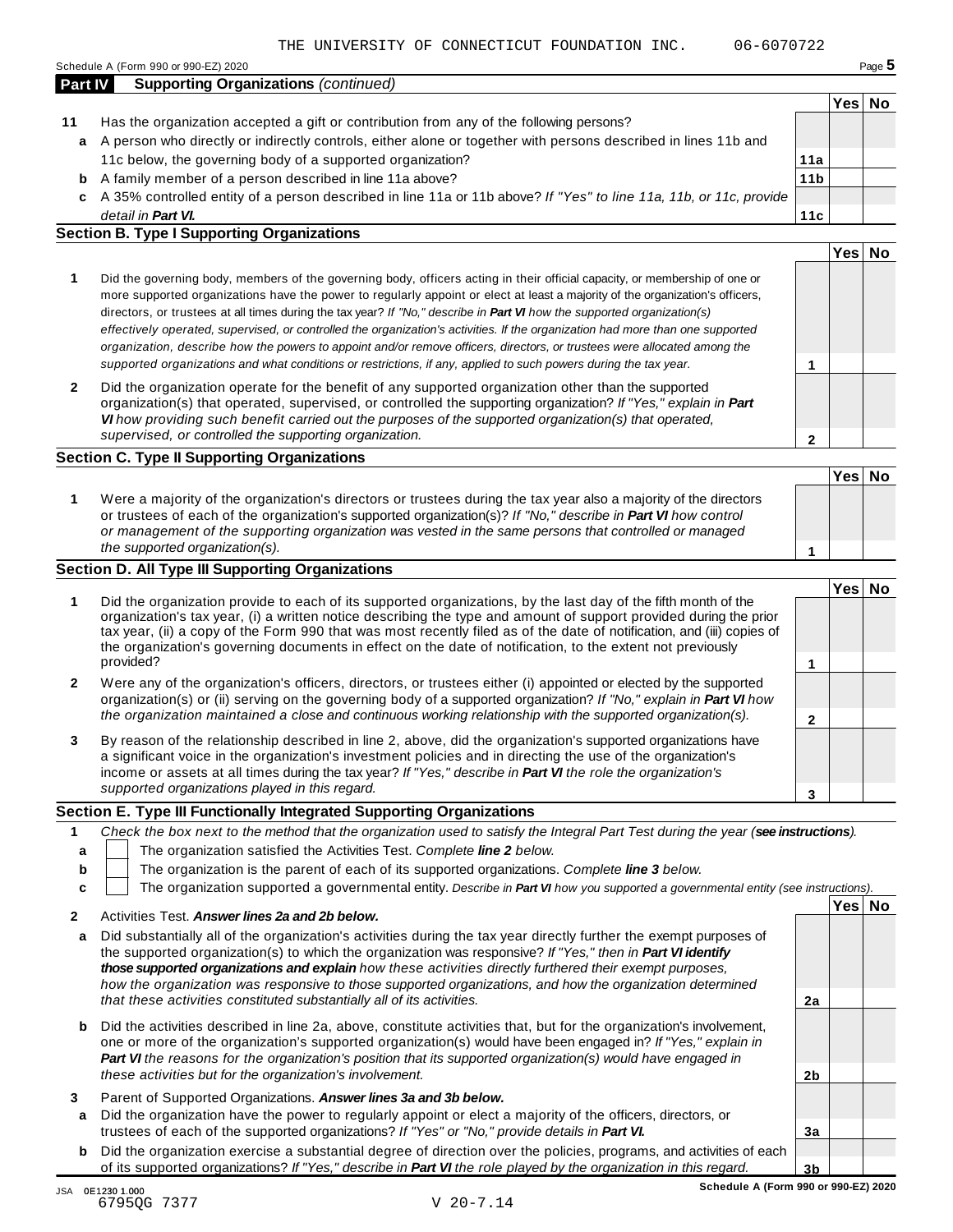Schedule <sup>A</sup> (Form <sup>990</sup> or 990-EZ) <sup>2020</sup> Page **6**

**Part V Type III Non-Functionally Integrated 509(a)(3) Supporting Organizations**

**1** Check here if the organization satisfied the Integral Part Test as a qualifying trust on Nov. 20, 1970 (*explain in Part VI*). **See instructions.** All other Type III non-functionally integrated supporting organizations must complete Sections A through E.

|              | <b>Section A - Adjusted Net Income</b>                                                                                    |                         | (A) Prior Year | (B) Current Year<br>(optional) |
|--------------|---------------------------------------------------------------------------------------------------------------------------|-------------------------|----------------|--------------------------------|
|              | 1 Net short-term capital gain                                                                                             | 1                       |                |                                |
|              | 2 Recoveries of prior-year distributions                                                                                  | $\mathbf 2$             |                |                                |
|              | 3 Other gross income (see instructions)                                                                                   | 3                       |                |                                |
|              | 4 Add lines 1 through 3.                                                                                                  | 4                       |                |                                |
|              | 5 Depreciation and depletion                                                                                              | 5                       |                |                                |
|              | 6 Portion of operating expenses paid or incurred for production or collection of                                          |                         |                |                                |
|              | gross income or for management, conservation, or maintenance of property                                                  |                         |                |                                |
|              | held for production of income (see instructions)                                                                          | 6                       |                |                                |
| $\mathbf{7}$ | Other expenses (see instructions)                                                                                         | $\overline{7}$          |                |                                |
|              | 8 Adjusted Net Income (subtract lines 5, 6, and 7 from line 4)                                                            | 8                       |                |                                |
|              | <b>Section B - Minimum Asset Amount</b>                                                                                   |                         | (A) Prior Year | (B) Current Year<br>(optional) |
|              | 1 Aggregate fair market value of all non-exempt-use assets (see                                                           |                         |                |                                |
|              | instructions for short tax year or assets held for part of year):                                                         |                         |                |                                |
|              | a Average monthly value of securities                                                                                     | 1a                      |                |                                |
|              | <b>b</b> Average monthly cash balances                                                                                    | 1b                      |                |                                |
|              | c Fair market value of other non-exempt-use assets                                                                        | 1c                      |                |                                |
|              | d Total (add lines 1a, 1b, and 1c)                                                                                        | 1 <sub>d</sub>          |                |                                |
|              | e Discount claimed for blockage or other factors (explain in detail in Part VI):                                          | 1e                      |                |                                |
|              | 2 Acquisition indebtedness applicable to non-exempt-use assets                                                            | $\overline{2}$          |                |                                |
|              | 3 Subtract line 2 from line 1d.                                                                                           | 3                       |                |                                |
| 4            | Cash deemed held for exempt use. Enter 0.015 of line 3 (for greater amount,<br>see instructions).                         | 4                       |                |                                |
| 5            | Net value of non-exempt-use assets (subtract line 4 from line 3)                                                          | $\overline{\mathbf{5}}$ |                |                                |
| 6            | Multiply line 5 by 0.035.                                                                                                 | 6                       |                |                                |
| 7            | Recoveries of prior-year distributions                                                                                    | $\overline{7}$          |                |                                |
| 8            | Minimum Asset Amount (add line 7 to line 6)                                                                               | 8                       |                |                                |
|              | <b>Section C - Distributable Amount</b>                                                                                   |                         |                | <b>Current Year</b>            |
| $\mathbf{1}$ | Adjusted net income for prior year (from Section A, line 8, column A)                                                     | 1                       |                |                                |
| $2^{\circ}$  | Enter 0.85 of line 1.                                                                                                     | $\mathbf 2$             |                |                                |
| 3            | Minimum asset amount for prior year (from Section B, line 8, column A)                                                    | 3                       |                |                                |
| 4            | Enter greater of line 2 or line 3.                                                                                        | 4                       |                |                                |
|              | 5 Income tax imposed in prior year                                                                                        | 5                       |                |                                |
| 6            | Distributable Amount. Subtract line 5 from line 4, unless subject to<br>emergency temporary reduction (see instructions). | 6                       |                |                                |

**7**  $\Box$  Check here if the current year is the organization's first as a non-functionally integrated Type III supporting organization (see instructions).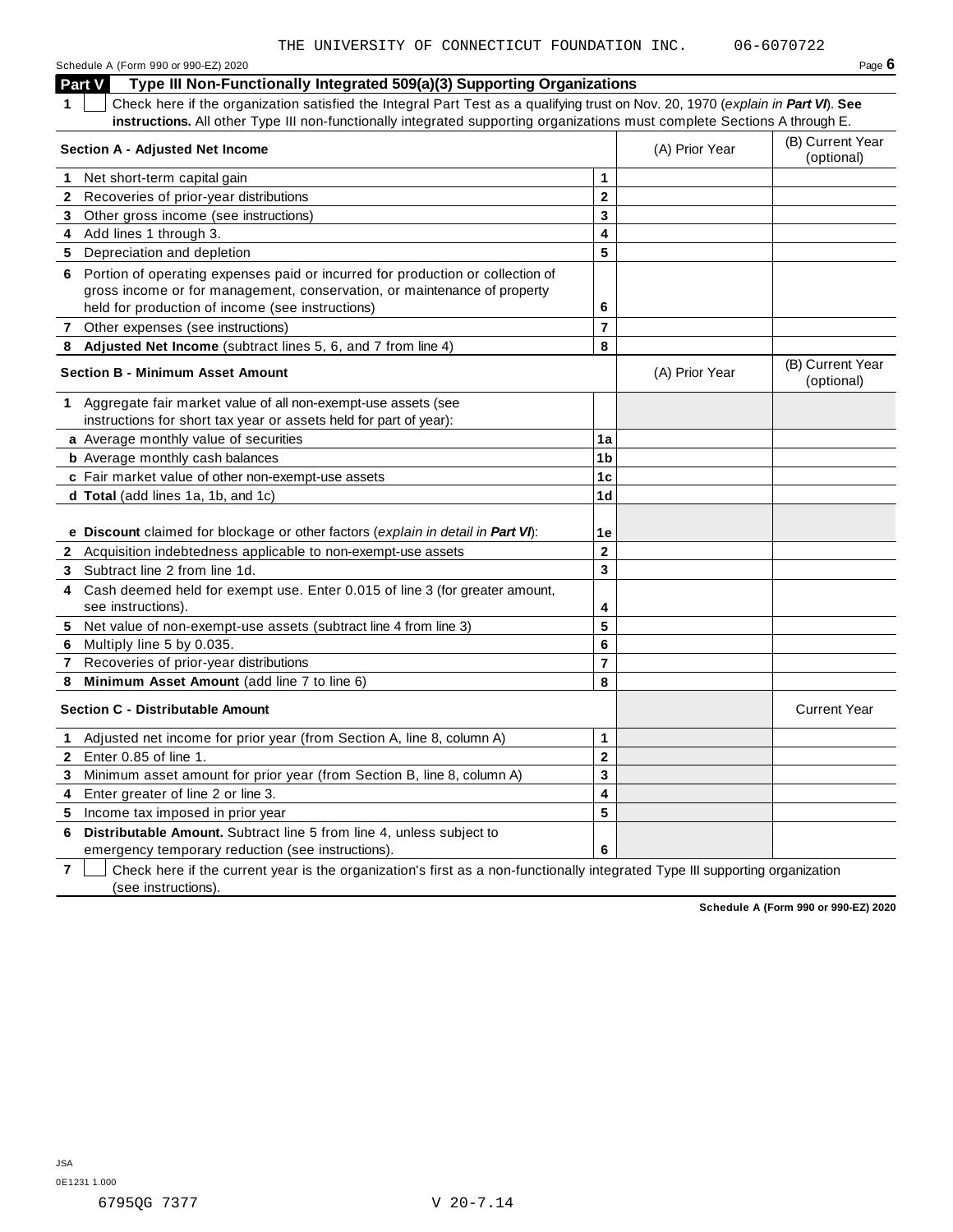|               | Schedule A (Form 990 or 990-EZ) 2020                                                                                                     |                                    |                                               |        | Page 7                                           |
|---------------|------------------------------------------------------------------------------------------------------------------------------------------|------------------------------------|-----------------------------------------------|--------|--------------------------------------------------|
| <b>Part V</b> | Type III Non-Functionally Integrated 509(a)(3) Supporting Organizations (continued)                                                      |                                    |                                               |        |                                                  |
|               | <b>Section D - Distributions</b>                                                                                                         |                                    |                                               |        | <b>Current Year</b>                              |
| 1             | Amounts paid to supported organizations to accomplish exempt purposes                                                                    |                                    |                                               | 1      |                                                  |
| $\mathbf{2}$  | Amounts paid to perform activity that directly furthers exempt purposes of supported<br>organizations, in excess of income from activity |                                    |                                               |        |                                                  |
|               |                                                                                                                                          |                                    |                                               | 2      |                                                  |
| 3<br>4        | Administrative expenses paid to accomplish exempt purposes of supported organizations<br>Amounts paid to acquire exempt-use assets       |                                    | 3                                             |        |                                                  |
| 5             | Qualified set-aside amounts (prior IRS approval required - provide details in Part VI)                                                   |                                    |                                               | 4<br>5 |                                                  |
| 6             | Other distributions (describe in Part VI). See instructions.                                                                             |                                    |                                               | 6      |                                                  |
| 7             | Total annual distributions. Add lines 1 through 6.                                                                                       |                                    |                                               | 7      |                                                  |
| 8             | Distributions to attentive supported organizations to which the organization is responsive                                               |                                    |                                               |        |                                                  |
|               | (provide details in Part VI). See instructions.                                                                                          |                                    |                                               | 8      |                                                  |
| 9             | Distributable amount for 2020 from Section C, line 6                                                                                     |                                    |                                               | 9      |                                                  |
| 10            | Line 8 amount divided by line 9 amount                                                                                                   |                                    |                                               | 10     |                                                  |
|               |                                                                                                                                          |                                    |                                               |        |                                                  |
|               | Section E - Distribution Allocations (see instructions)                                                                                  | (i)<br><b>Excess Distributions</b> | (ii)<br><b>Underdistributions</b><br>Pre-2020 |        | (iii)<br><b>Distributable</b><br>Amount for 2020 |
| 1             | Distributable amount for 2020 from Section C, line 6                                                                                     |                                    |                                               |        |                                                  |
| $\mathbf{2}$  | Underdistributions, if any, for years prior to 2020                                                                                      |                                    |                                               |        |                                                  |
|               | (reasonable cause required - explain in Part VI). See                                                                                    |                                    |                                               |        |                                                  |
|               | instructions.                                                                                                                            |                                    |                                               |        |                                                  |
| 3             | Excess distributions carryover, if any, to 2020                                                                                          |                                    |                                               |        |                                                  |
| а             | From 2015 $\frac{1}{2}$                                                                                                                  |                                    |                                               |        |                                                  |
| b             | From 2016 $\frac{2016}{200}$                                                                                                             |                                    |                                               |        |                                                  |
| c             | From 2017 $\frac{1}{2}$                                                                                                                  |                                    |                                               |        |                                                  |
| d             | From 2018 $\frac{2018}{200}$                                                                                                             |                                    |                                               |        |                                                  |
| е             | From 2019 <b>Figure 1.1</b>                                                                                                              |                                    |                                               |        |                                                  |
| f             | Total of lines 3a through 3e                                                                                                             |                                    |                                               |        |                                                  |
| g             | Applied to underdistributions of prior years                                                                                             |                                    |                                               |        |                                                  |
| h             | Applied to 2020 distributable amount                                                                                                     |                                    |                                               |        |                                                  |
| j.            | Carryover from 2015 not applied (see instructions)                                                                                       |                                    |                                               |        |                                                  |
|               | Remainder. Subtract lines 3g, 3h, and 3i from line 3f.                                                                                   |                                    |                                               |        |                                                  |
| 4             | Distributions for 2020 from                                                                                                              |                                    |                                               |        |                                                  |
|               | Section D, line 7:<br>\$                                                                                                                 |                                    |                                               |        |                                                  |
| a             | Applied to underdistributions of prior years                                                                                             |                                    |                                               |        |                                                  |
| b             | Applied to 2020 distributable amount<br>Remainder. Subtract lines 4a and 4b from line 4.                                                 |                                    |                                               |        |                                                  |
| c<br>5        |                                                                                                                                          |                                    |                                               |        |                                                  |
|               | Remaining underdistributions for years prior to 2020, if<br>any. Subtract lines 3g and 4a from line 2. For result                        |                                    |                                               |        |                                                  |
|               | greater than zero, explain in Part VI. See instructions.                                                                                 |                                    |                                               |        |                                                  |
| 6             | Remaining underdistributions for 2020. Subtract lines 3h                                                                                 |                                    |                                               |        |                                                  |
|               | and 4b from line 1. For result greater than zero, explain in                                                                             |                                    |                                               |        |                                                  |
|               | <b>Part VI.</b> See instructions.                                                                                                        |                                    |                                               |        |                                                  |
| 7             | Excess distributions carryover to 2021. Add lines 3j                                                                                     |                                    |                                               |        |                                                  |
|               | and 4c.                                                                                                                                  |                                    |                                               |        |                                                  |
| 8             | Breakdown of line 7:                                                                                                                     |                                    |                                               |        |                                                  |
| а             | Excess from 2016                                                                                                                         |                                    |                                               |        |                                                  |
| b             | Excess from 2017                                                                                                                         |                                    |                                               |        |                                                  |
| c             | Excess from 2018                                                                                                                         |                                    |                                               |        |                                                  |
| d             | Excess from 2019                                                                                                                         |                                    |                                               |        |                                                  |
| е             | Excess from 2020                                                                                                                         |                                    |                                               |        |                                                  |
|               |                                                                                                                                          |                                    |                                               |        |                                                  |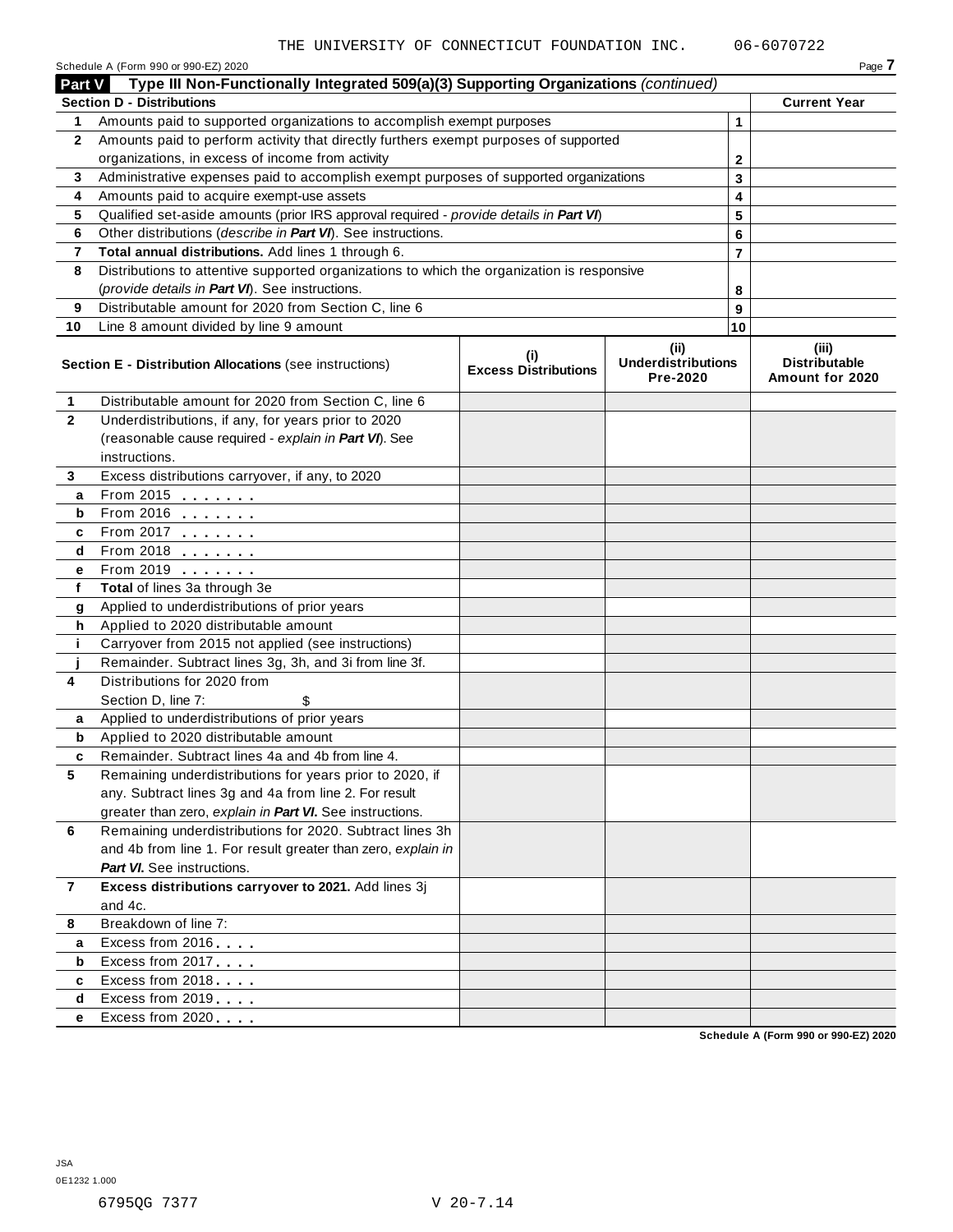<span id="page-22-0"></span>Schedule <sup>A</sup> (Form <sup>990</sup> or 990-EZ) <sup>2020</sup> Page **8**

**Supplemental Information.** Provide the explanations required by Part II, line 10; Part II, line 17a or 17b; Part **Part VI** III, line 12; Part IV, Section A, lines 1, 2, 3b, 3c, 4b, 4c, 5a, 6, 9a, 9b, 9c, 11a, 11b, and 11c; Part IV, Section B, lines 1 and 2; Part IV, Section C, line 1; Part IV, Section D, lines 2 and 3; Part IV, Section E, lines 1c, 2a, 2b, 3a and 3b; Part V, line 1; Part V, Section B, line 1e; Part V, Section D, lines 5, 6, and 8; and Part V, Section E, lines 2, 5, and 6. Also complete this part for any additional information. (See instructions.)

|                                    |      |      |      |          | ATTACHMENT |          |
|------------------------------------|------|------|------|----------|------------|----------|
| SCHEDULE A, PART II - OTHER INCOME |      |      |      |          |            |          |
|                                    |      |      |      |          |            |          |
| DESCRIPTION                        | 2016 | 2017 | 2018 | 2019     | 2020       | TOTAL    |
|                                    |      |      |      |          |            |          |
| FUNDRAISING EVENTS                 |      |      |      | 114,612. | 38,481.    | 153,093. |
|                                    |      |      |      |          |            |          |
| TOTALS                             |      |      |      | 114,612. | 38,481.    | 153,093. |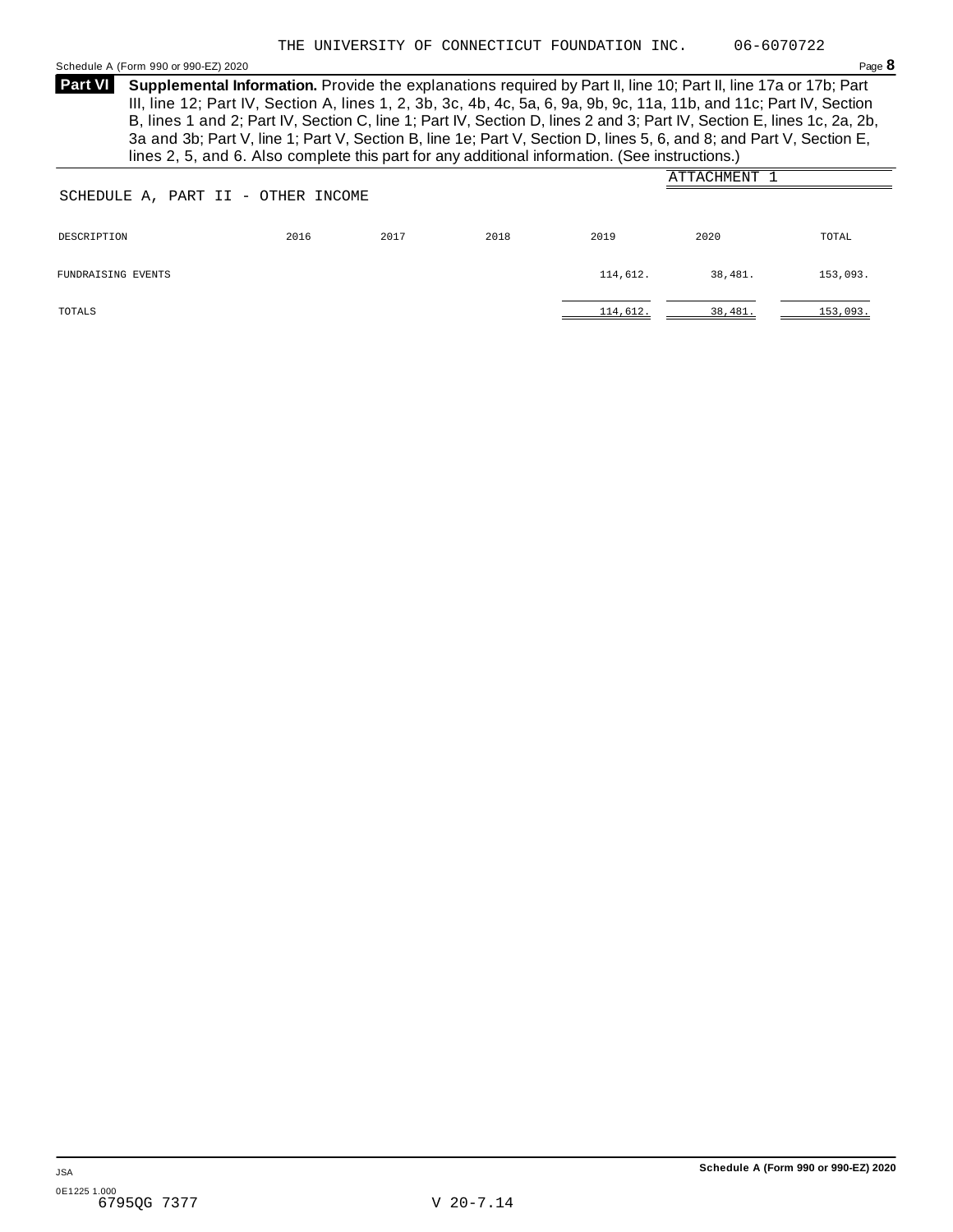| (Form 990, 990-EZ,         |  |
|----------------------------|--|
| or 990-PF)                 |  |
| Department of the Treasury |  |
| Internal Pevenue Senice    |  |

## **Schedule B chedule of Contributors**

(Form 990, 990-EZ,<br>
or 990-PF,<br>
Department of the Treasury **COLOCY**<br>
Internal Revenue Service **COLOCY**<br>
Name of the organization<br>
Name of the organization

**2020** 

THE UNIVERSITY OF CONNECTICUT FOUNDATION INC.

06-6070722

#### **Organization type** (check one):

| Filers of:         | Section:                                                                    |
|--------------------|-----------------------------------------------------------------------------|
| Form 990 or 990-EZ | $\mathbf{x}$<br>$501(c)$ (3<br>) (enter number) organization                |
|                    | $4947(a)(1)$ nonexempt charitable trust not treated as a private foundation |
|                    | 527 political organization                                                  |
| Form 990-PF        | $501(c)(3)$ exempt private foundation                                       |
|                    | 4947(a)(1) nonexempt charitable trust treated as a private foundation       |
|                    | 501(c)(3) taxable private foundation                                        |

Check if your organization is covered by the **General Rule** or a **Special Rule.**

**Note:** Only a section 501(c)(7), (8), or (10) organization can check boxes for both the General Rule and a Special Rule. See instructions.

#### **General Rule**

For an organization filing Form 990, 990-EZ, or 990-PF that received, during the year, contributions totaling \$5,000 or more (in money or property) from any one contributor. Complete Parts I and II. See instructions for determining a contributor's total contributions.

#### **Special Rules**

 $\text{X}$  For an organization described in section 501(c)(3) filing Form 990 or 990-EZ that met the 33 1/3% support test of the regulations under sections 509(a)(1) and 170(b)(1)(A)(vi), that checked Schedule A (Form 990 or 990-EZ), Part II, line 13, 16a, or 16b, and that received from any one contributor, during the year, total contributions of the greater of **(1)** \$5,000; or **(2)** 2% of the amount on (i) Form 990, Part VIII, line 1h; or (ii) Form 990-EZ, line 1. Complete Parts I and II.

For an organization described in section 501(c)(7), (8), or (10) filing Form 990 or 990-EZ that received from any one contributor, during the year, total contributions of more than \$1,000 *exclusively* for religious, charitable, scientific, literary, or educational purposes, or for the prevention of cruelty to children or animals. Complete Parts I (entering "N/A" in column (b) instead of the contributor name and address), II, and III.

For an organization described in section 501(c)(7), (8), or (10) filing Form 990 or 990-EZ that received from any one contributor, during the year, contributions *exclusively* for religious, charitable, etc., purposes, but no such contributions totaled more than \$1,000. If this box is checked, enter here the total contributions that were received during the year for an *exclusively* religious, charitable, etc., purpose. Don't complete any of the parts unless the **General Rule** applies to this organization because it received *nonexclusively* religious, charitable, etc., contributions totaling \$5,000 or more during the year m m m m m m m m m m m m m m m m m m m m m m m m m m m m m m m I \$

**Caution:** An organization that isn't covered by the General Rule and/or the Special Rules doesn't file Schedule B (Form 990, 990-EZ, or 990-PF), but it **must** answer "No" on Part IV, line 2, of its Form 990; or check the box on line H of its Form 990-EZ or on its Form 990-PF, Part I, line 2, to certify that it doesn't meet the filing requirements of Schedule B (Form 990, 990-EZ, or 990-PF).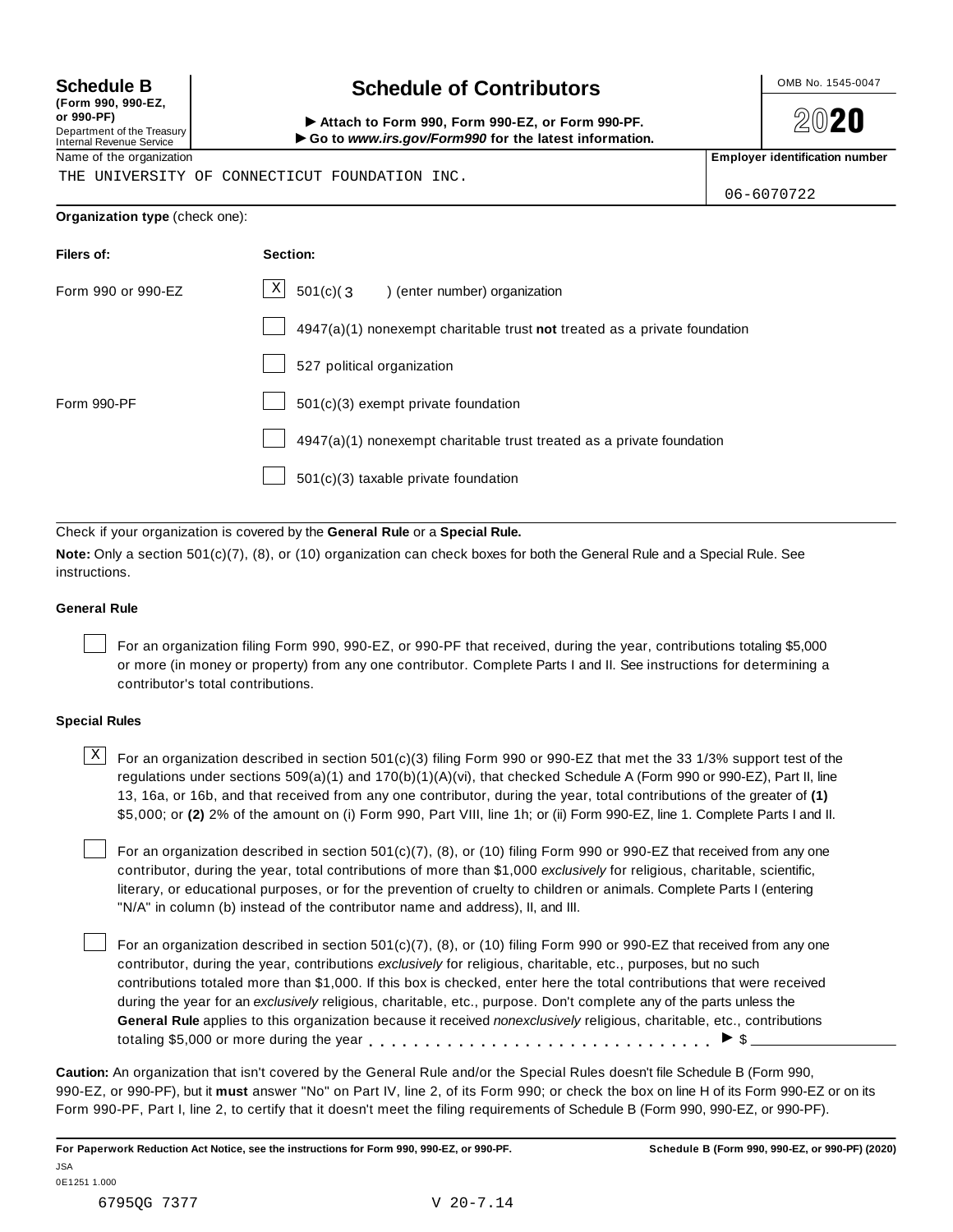Employer identification number<br>06-6070722

| Part I<br>Contributors (see instructions). Use duplicate copies of Part I if additional space is needed. |                                   |                                   |                                                                                                                |  |  |
|----------------------------------------------------------------------------------------------------------|-----------------------------------|-----------------------------------|----------------------------------------------------------------------------------------------------------------|--|--|
| (a)<br>No.                                                                                               | (b)<br>Name, address, and ZIP + 4 | (c)<br><b>Total contributions</b> | (d)<br>Type of contribution                                                                                    |  |  |
| 1                                                                                                        | N/A                               | 7,490,000.<br>\$                  | Χ<br>Person<br>Payroll<br>Noncash<br>(Complete Part II for<br>noncash contributions.)                          |  |  |
| (a)<br>No.                                                                                               | (b)<br>Name, address, and ZIP + 4 | (c)<br><b>Total contributions</b> | (d)<br>Type of contribution                                                                                    |  |  |
| 2                                                                                                        | N/A                               | 7,518,146.<br>\$                  | Χ<br>Person<br>Payroll<br>Noncash<br>(Complete Part II for<br>noncash contributions.)                          |  |  |
| (a)<br>No.                                                                                               | (b)<br>Name, address, and ZIP + 4 | (c)<br><b>Total contributions</b> | (d)<br>Type of contribution                                                                                    |  |  |
| 3                                                                                                        | N/A                               | 1,408,635.<br>\$                  | $\mathbf X$<br>Person<br>Payroll<br>$\mathbf X$<br>Noncash<br>(Complete Part II for<br>noncash contributions.) |  |  |
| (a)<br>No.                                                                                               | (b)<br>Name, address, and ZIP + 4 | (c)<br><b>Total contributions</b> | (d)<br>Type of contribution                                                                                    |  |  |
| 4                                                                                                        | N/A                               | 3,000,000.<br>\$                  | $\mathbf X$<br>Person<br>Payroll<br>Noncash<br>(Complete Part II for<br>noncash contributions.)                |  |  |
| (a)<br>No.                                                                                               | (b)<br>Name, address, and ZIP + 4 | (c)<br><b>Total contributions</b> | (d)<br>Type of contribution                                                                                    |  |  |
| 5                                                                                                        | N/A                               | 2,100,000.<br>\$                  | Χ<br>Person<br>Payroll<br><b>Noncash</b><br>(Complete Part II for<br>noncash contributions.)                   |  |  |
| (a)<br>No.                                                                                               | (b)<br>Name, address, and ZIP + 4 | (c)<br><b>Total contributions</b> | (d)<br>Type of contribution                                                                                    |  |  |
| 6                                                                                                        | N/A                               | 1,500,000.<br>\$                  | $\mathbf X$<br>Person<br>Payroll<br><b>Noncash</b><br>(Complete Part II for<br>noncash contributions.)         |  |  |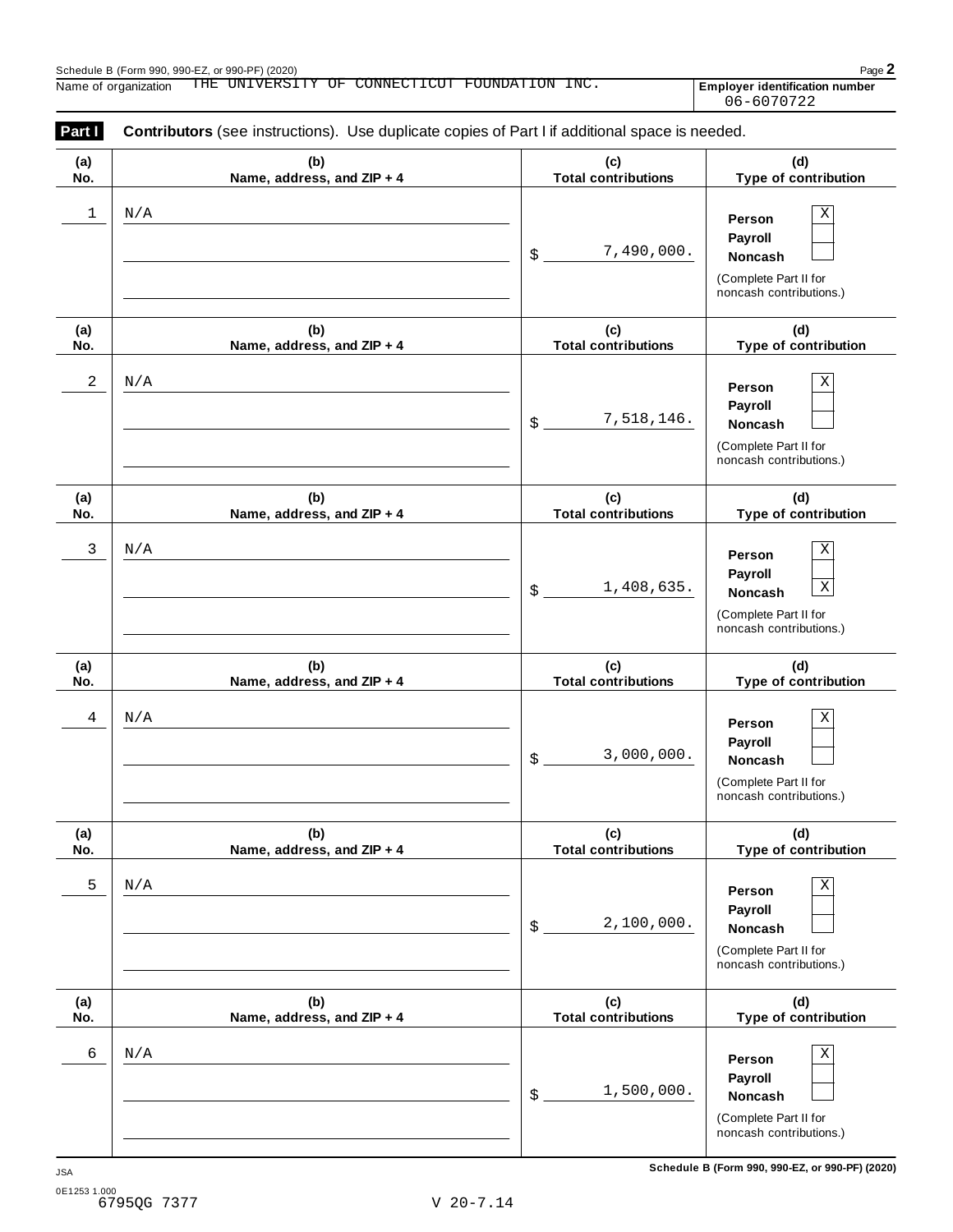| Part I<br>Contributors (see instructions). Use duplicate copies of Part I if additional space is needed. |                                   |                                   |                                                                                                 |  |  |  |
|----------------------------------------------------------------------------------------------------------|-----------------------------------|-----------------------------------|-------------------------------------------------------------------------------------------------|--|--|--|
| (a)<br>No.                                                                                               | (b)<br>Name, address, and ZIP + 4 | (c)<br><b>Total contributions</b> | (d)<br>Type of contribution                                                                     |  |  |  |
| 7                                                                                                        | $\rm N/A$                         | 2,856,635.<br>\$                  | $\mathbf X$<br>Person<br>Payroll<br>Noncash<br>(Complete Part II for<br>noncash contributions.) |  |  |  |
| (a)<br>No.                                                                                               | (b)<br>Name, address, and ZIP + 4 | (c)<br><b>Total contributions</b> | (d)<br>Type of contribution                                                                     |  |  |  |
|                                                                                                          |                                   | \$                                | Person<br>Payroll<br>Noncash<br>(Complete Part II for<br>noncash contributions.)                |  |  |  |
| (a)<br>No.                                                                                               | (b)<br>Name, address, and ZIP + 4 | (c)<br><b>Total contributions</b> | (d)<br>Type of contribution                                                                     |  |  |  |
|                                                                                                          |                                   | \$                                | Person<br>Payroll<br>Noncash<br>(Complete Part II for<br>noncash contributions.)                |  |  |  |
| (a)<br>No.                                                                                               | (b)<br>Name, address, and ZIP + 4 | (c)<br><b>Total contributions</b> | (d)<br>Type of contribution                                                                     |  |  |  |
|                                                                                                          |                                   | \$                                | Person<br>Payroll<br>Noncash<br>(Complete Part II for<br>noncash contributions.)                |  |  |  |
| (a)<br>No.                                                                                               | (b)<br>Name, address, and ZIP + 4 | (c)<br><b>Total contributions</b> | (d)<br>Type of contribution                                                                     |  |  |  |
|                                                                                                          |                                   | \$                                | Person<br>Payroll<br><b>Noncash</b><br>(Complete Part II for<br>noncash contributions.)         |  |  |  |
| (a)<br>No.                                                                                               | (b)<br>Name, address, and ZIP + 4 | (c)<br><b>Total contributions</b> | (d)<br>Type of contribution                                                                     |  |  |  |
|                                                                                                          |                                   | \$                                | Person<br>Payroll<br>Noncash<br>(Complete Part II for<br>noncash contributions.)                |  |  |  |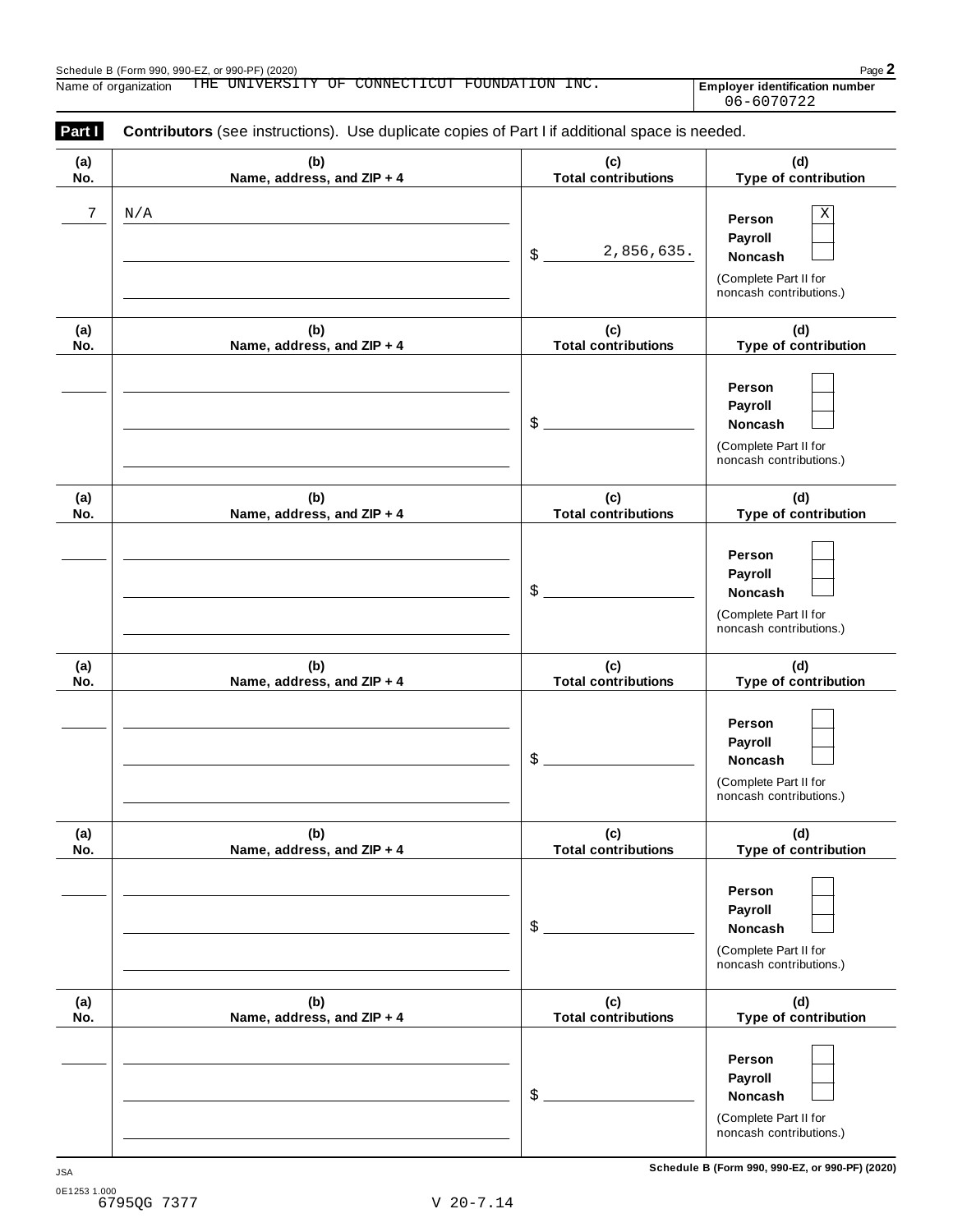Name of organization THE UNIVERSITY OF CONNECTICUT FOUNDATION INC. **Finally providentification number** 

06-6070722

| (a) No.<br>from<br>Part I | (b)<br>Description of noncash property given | (c)<br>FMV (or estimate)<br>(See instructions.) | (d)<br>Date received |
|---------------------------|----------------------------------------------|-------------------------------------------------|----------------------|
| 3                         | SECURITIES                                   |                                                 |                      |
|                           |                                              | 1,408,635.<br>$\frac{1}{2}$                     | 05/14/2021           |
| (a) No.<br>from<br>Part I | (b)<br>Description of noncash property given | (c)<br>FMV (or estimate)<br>(See instructions.) | (d)<br>Date received |
|                           |                                              | $\frac{1}{2}$                                   |                      |
| (a) No.<br>from<br>Part I | (b)<br>Description of noncash property given | (c)<br>FMV (or estimate)<br>(See instructions.) | (d)<br>Date received |
|                           |                                              | $\frac{1}{2}$                                   |                      |
| (a) No.<br>from<br>Part I | (b)<br>Description of noncash property given | (c)<br>FMV (or estimate)<br>(See instructions.) | (d)<br>Date received |
|                           |                                              | \$                                              |                      |
| (a) No.<br>from<br>Part I | (b)<br>Description of noncash property given | (c)<br>FMV (or estimate)<br>(See instructions.) | (d)<br>Date received |
|                           |                                              | \$                                              |                      |
| (a) No.<br>from<br>Part I | (b)<br>Description of noncash property given | (c)<br>FMV (or estimate)<br>(See instructions.) | (d)<br>Date received |
|                           |                                              |                                                 |                      |
|                           |                                              | \$                                              |                      |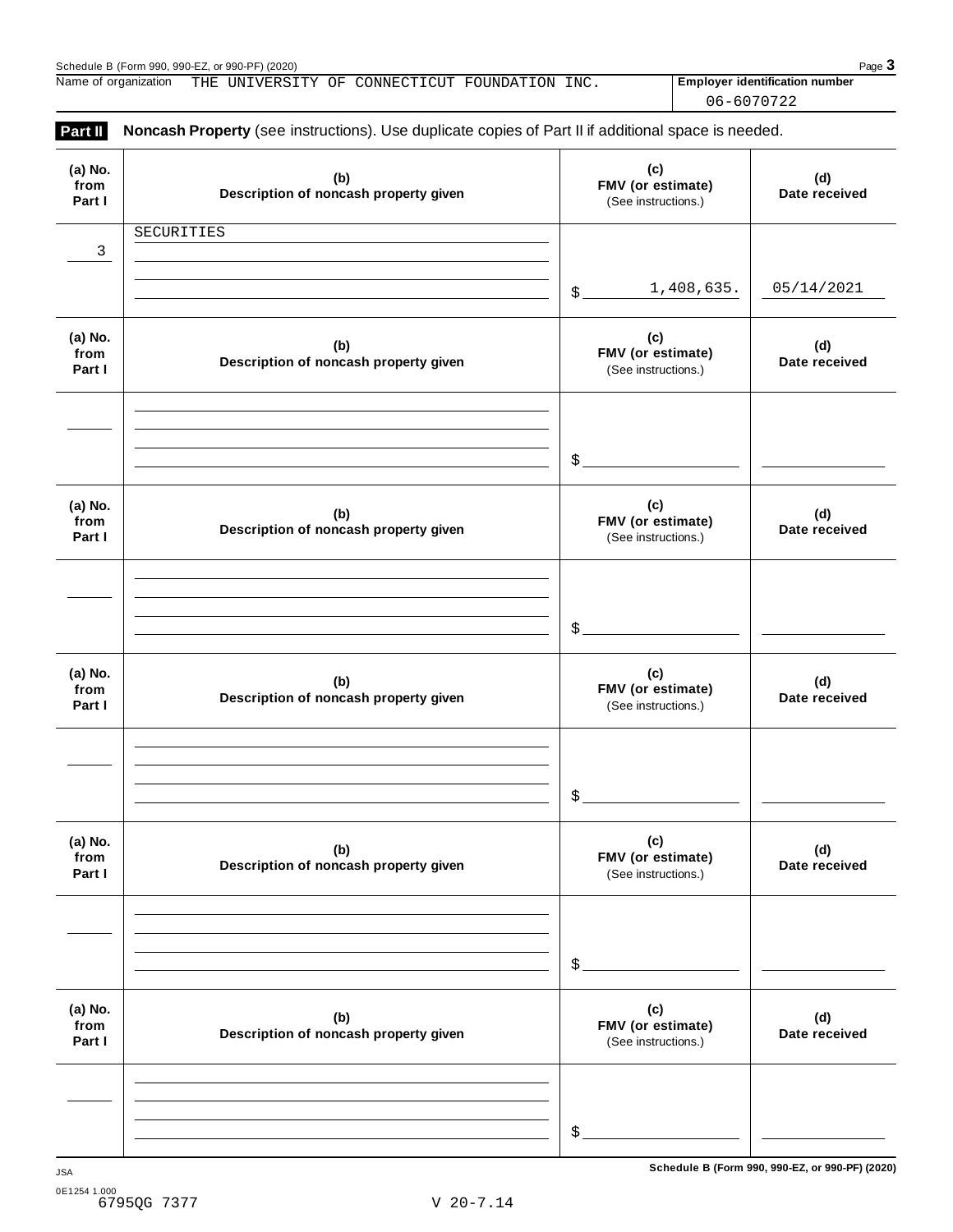|                   |                                                                                                                     |                      |  | 06-6070722                                                                                                                                                                                                                                    |  |  |  |
|-------------------|---------------------------------------------------------------------------------------------------------------------|----------------------|--|-----------------------------------------------------------------------------------------------------------------------------------------------------------------------------------------------------------------------------------------------|--|--|--|
| Part III          | Exclusively religious, charitable, etc., contributions to organizations described in section 501(c)(7), (8), or     |                      |  |                                                                                                                                                                                                                                               |  |  |  |
|                   |                                                                                                                     |                      |  | (10) that total more than \$1,000 for the year from any one contributor. Complete columns (a) through (e) and<br>the following line entry. For organizations completing Part III, enter the total of exclusively religious, charitable, etc., |  |  |  |
|                   | contributions of \$1,000 or less for the year. (Enter this information once. See instructions.) $\triangleright$ \$ |                      |  |                                                                                                                                                                                                                                               |  |  |  |
|                   | Use duplicate copies of Part III if additional space is needed.                                                     |                      |  |                                                                                                                                                                                                                                               |  |  |  |
| (a) No.<br>from   | (b) Purpose of gift                                                                                                 |                      |  |                                                                                                                                                                                                                                               |  |  |  |
| Part I            |                                                                                                                     | (c) Use of gift      |  | (d) Description of how gift is held                                                                                                                                                                                                           |  |  |  |
|                   |                                                                                                                     |                      |  |                                                                                                                                                                                                                                               |  |  |  |
|                   |                                                                                                                     |                      |  |                                                                                                                                                                                                                                               |  |  |  |
|                   |                                                                                                                     |                      |  |                                                                                                                                                                                                                                               |  |  |  |
|                   |                                                                                                                     |                      |  |                                                                                                                                                                                                                                               |  |  |  |
|                   |                                                                                                                     | (e) Transfer of gift |  |                                                                                                                                                                                                                                               |  |  |  |
|                   | Transferee's name, address, and ZIP + 4                                                                             |                      |  | Relationship of transferor to transferee                                                                                                                                                                                                      |  |  |  |
|                   |                                                                                                                     |                      |  |                                                                                                                                                                                                                                               |  |  |  |
|                   |                                                                                                                     |                      |  |                                                                                                                                                                                                                                               |  |  |  |
|                   |                                                                                                                     |                      |  |                                                                                                                                                                                                                                               |  |  |  |
| $(a)$ No.<br>from | (b) Purpose of gift                                                                                                 | (c) Use of gift      |  | (d) Description of how gift is held                                                                                                                                                                                                           |  |  |  |
| Part I            |                                                                                                                     |                      |  |                                                                                                                                                                                                                                               |  |  |  |
|                   |                                                                                                                     |                      |  |                                                                                                                                                                                                                                               |  |  |  |
|                   |                                                                                                                     |                      |  |                                                                                                                                                                                                                                               |  |  |  |
|                   |                                                                                                                     |                      |  |                                                                                                                                                                                                                                               |  |  |  |
|                   |                                                                                                                     |                      |  |                                                                                                                                                                                                                                               |  |  |  |
|                   | (e) Transfer of gift                                                                                                |                      |  |                                                                                                                                                                                                                                               |  |  |  |
|                   | Transferee's name, address, and ZIP + 4                                                                             |                      |  | Relationship of transferor to transferee                                                                                                                                                                                                      |  |  |  |
|                   |                                                                                                                     |                      |  |                                                                                                                                                                                                                                               |  |  |  |
|                   |                                                                                                                     |                      |  |                                                                                                                                                                                                                                               |  |  |  |
|                   |                                                                                                                     |                      |  |                                                                                                                                                                                                                                               |  |  |  |
| (a) No.<br>from   | (b) Purpose of gift                                                                                                 | (c) Use of gift      |  | (d) Description of how gift is held                                                                                                                                                                                                           |  |  |  |
| Part I            |                                                                                                                     |                      |  |                                                                                                                                                                                                                                               |  |  |  |
|                   |                                                                                                                     |                      |  |                                                                                                                                                                                                                                               |  |  |  |
|                   |                                                                                                                     |                      |  |                                                                                                                                                                                                                                               |  |  |  |
|                   |                                                                                                                     |                      |  |                                                                                                                                                                                                                                               |  |  |  |
|                   |                                                                                                                     | (e) Transfer of gift |  |                                                                                                                                                                                                                                               |  |  |  |
|                   | Transferee's name, address, and ZIP + 4                                                                             |                      |  | Relationship of transferor to transferee                                                                                                                                                                                                      |  |  |  |
|                   |                                                                                                                     |                      |  |                                                                                                                                                                                                                                               |  |  |  |
|                   |                                                                                                                     |                      |  |                                                                                                                                                                                                                                               |  |  |  |
|                   |                                                                                                                     |                      |  |                                                                                                                                                                                                                                               |  |  |  |
| $(a)$ No.         |                                                                                                                     |                      |  |                                                                                                                                                                                                                                               |  |  |  |
| from<br>Part I    | (b) Purpose of gift                                                                                                 | (c) Use of gift      |  | (d) Description of how gift is held                                                                                                                                                                                                           |  |  |  |
|                   |                                                                                                                     |                      |  |                                                                                                                                                                                                                                               |  |  |  |
|                   |                                                                                                                     |                      |  |                                                                                                                                                                                                                                               |  |  |  |
|                   |                                                                                                                     |                      |  |                                                                                                                                                                                                                                               |  |  |  |
|                   |                                                                                                                     |                      |  |                                                                                                                                                                                                                                               |  |  |  |
|                   |                                                                                                                     | (e) Transfer of gift |  |                                                                                                                                                                                                                                               |  |  |  |
|                   | Transferee's name, address, and ZIP + 4                                                                             |                      |  | Relationship of transferor to transferee                                                                                                                                                                                                      |  |  |  |
|                   |                                                                                                                     |                      |  |                                                                                                                                                                                                                                               |  |  |  |
|                   |                                                                                                                     |                      |  |                                                                                                                                                                                                                                               |  |  |  |
|                   |                                                                                                                     |                      |  |                                                                                                                                                                                                                                               |  |  |  |
|                   |                                                                                                                     |                      |  |                                                                                                                                                                                                                                               |  |  |  |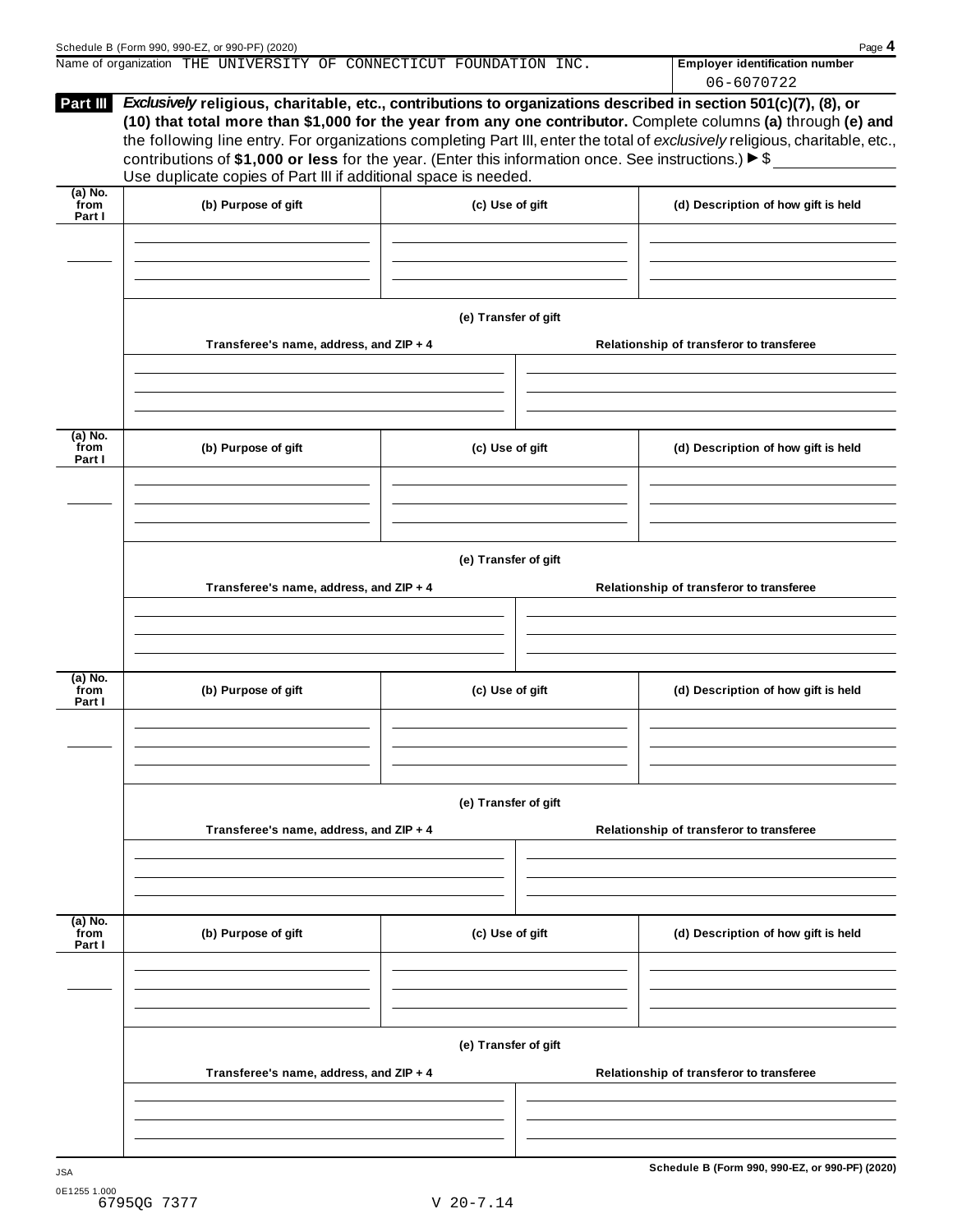| <b>SCHEDULE C</b>                                                                                                                                                                          |                                                                    | <b>Political Campaign and Lobbying Activities</b>                                                                                                                                                                                                                                                                                                                                                                                                                                                                                                    |           |  |                                                     | OMB No. 1545-0047                                                                                                                |           |
|--------------------------------------------------------------------------------------------------------------------------------------------------------------------------------------------|--------------------------------------------------------------------|------------------------------------------------------------------------------------------------------------------------------------------------------------------------------------------------------------------------------------------------------------------------------------------------------------------------------------------------------------------------------------------------------------------------------------------------------------------------------------------------------------------------------------------------------|-----------|--|-----------------------------------------------------|----------------------------------------------------------------------------------------------------------------------------------|-----------|
| (Form 990 or 990-EZ)                                                                                                                                                                       |                                                                    | For Organizations Exempt From Income Tax Under section 501(c) and section 527                                                                                                                                                                                                                                                                                                                                                                                                                                                                        |           |  |                                                     |                                                                                                                                  | $20$ 20   |
| Department of the Treasury<br><b>Internal Revenue Service</b>                                                                                                                              |                                                                    | Complete if the organization is described below.<br>Go to www.irs.gov/Form990 for instructions and the latest information.                                                                                                                                                                                                                                                                                                                                                                                                                           |           |  | Attach to Form 990 or Form 990-EZ.                  | <b>Open to Public</b><br>Inspection                                                                                              |           |
| If the organization answered "Yes," on Form 990, Part IV, line 3, or Form 990-EZ, Part V, line 46 (Political Campaign Activities), then                                                    |                                                                    |                                                                                                                                                                                                                                                                                                                                                                                                                                                                                                                                                      |           |  |                                                     |                                                                                                                                  |           |
|                                                                                                                                                                                            |                                                                    | • Section 501(c)(3) organizations: Complete Parts I-A and B. Do not complete Part I-C.<br>• Section 501(c) (other than section 501(c)(3)) organizations: Complete Parts I-A and C below. Do not complete Part I-B.                                                                                                                                                                                                                                                                                                                                   |           |  |                                                     |                                                                                                                                  |           |
|                                                                                                                                                                                            | • Section 527 organizations: Complete Part I-A only.               |                                                                                                                                                                                                                                                                                                                                                                                                                                                                                                                                                      |           |  |                                                     |                                                                                                                                  |           |
| If the organization answered "Yes," on Form 990, Part IV, line 4, or Form 990-EZ, Part VI, line 47 (Lobbying Activities), then                                                             |                                                                    |                                                                                                                                                                                                                                                                                                                                                                                                                                                                                                                                                      |           |  |                                                     |                                                                                                                                  |           |
|                                                                                                                                                                                            |                                                                    | • Section 501(c)(3) organizations that have filed Form 5768 (election under section 501(h)): Complete Part II-A. Do not complete Part II-B.                                                                                                                                                                                                                                                                                                                                                                                                          |           |  |                                                     |                                                                                                                                  |           |
| If the organization answered "Yes," on Form 990, Part IV, line 5 (Proxy Tax) (See separate instructions) or Form 990-EZ, Part V, line 35c (Proxy<br>Tax) (See separate instructions), then |                                                                    | • Section 501(c)(3) organizations that have NOT filed Form 5768 (election under section 501(h)): Complete Part II-B. Do not complete Part II-A.                                                                                                                                                                                                                                                                                                                                                                                                      |           |  |                                                     |                                                                                                                                  |           |
|                                                                                                                                                                                            | • Section 501(c)(4), (5), or (6) organizations: Complete Part III. |                                                                                                                                                                                                                                                                                                                                                                                                                                                                                                                                                      |           |  |                                                     |                                                                                                                                  |           |
| Name of organization                                                                                                                                                                       |                                                                    |                                                                                                                                                                                                                                                                                                                                                                                                                                                                                                                                                      |           |  |                                                     | <b>Employer identification number</b>                                                                                            |           |
| THE UNIVERSITY OF CONNECTICUT FOUNDATION INC.                                                                                                                                              |                                                                    |                                                                                                                                                                                                                                                                                                                                                                                                                                                                                                                                                      |           |  | 06-6070722                                          |                                                                                                                                  |           |
| <b>Part I-A</b>                                                                                                                                                                            |                                                                    | Complete if the organization is exempt under section 501(c) or is a section 527 organization.                                                                                                                                                                                                                                                                                                                                                                                                                                                        |           |  |                                                     |                                                                                                                                  |           |
| 1.                                                                                                                                                                                         | definition of "political campaign activities")                     | Provide a description of the organization's direct and indirect political campaign activities in Part IV. (See instructions for                                                                                                                                                                                                                                                                                                                                                                                                                      |           |  |                                                     |                                                                                                                                  |           |
| 2                                                                                                                                                                                          |                                                                    |                                                                                                                                                                                                                                                                                                                                                                                                                                                                                                                                                      |           |  |                                                     |                                                                                                                                  |           |
| 3                                                                                                                                                                                          |                                                                    |                                                                                                                                                                                                                                                                                                                                                                                                                                                                                                                                                      |           |  |                                                     |                                                                                                                                  |           |
| Part I-B                                                                                                                                                                                   |                                                                    | Complete if the organization is exempt under section 501(c)(3).                                                                                                                                                                                                                                                                                                                                                                                                                                                                                      |           |  |                                                     |                                                                                                                                  |           |
| 1                                                                                                                                                                                          |                                                                    | Enter the amount of any excise tax incurred by the organization under section 4955. $\triangleright$ \$                                                                                                                                                                                                                                                                                                                                                                                                                                              |           |  |                                                     |                                                                                                                                  |           |
| 2                                                                                                                                                                                          |                                                                    | Enter the amount of any excise tax incurred by organization managers under section 4955 $\triangleright$ \$                                                                                                                                                                                                                                                                                                                                                                                                                                          |           |  |                                                     |                                                                                                                                  |           |
| 3                                                                                                                                                                                          |                                                                    |                                                                                                                                                                                                                                                                                                                                                                                                                                                                                                                                                      |           |  |                                                     | <b>Yes</b>                                                                                                                       | <b>No</b> |
|                                                                                                                                                                                            |                                                                    |                                                                                                                                                                                                                                                                                                                                                                                                                                                                                                                                                      |           |  |                                                     | Yes                                                                                                                              | No        |
| <b>b</b> If "Yes," describe in Part IV.<br>Part I-C                                                                                                                                        |                                                                    | Complete if the organization is exempt under section 501(c), except section 501(c)(3).                                                                                                                                                                                                                                                                                                                                                                                                                                                               |           |  |                                                     |                                                                                                                                  |           |
| 1                                                                                                                                                                                          |                                                                    | Enter the amount directly expended by the filing organization for section 527 exempt function                                                                                                                                                                                                                                                                                                                                                                                                                                                        |           |  |                                                     |                                                                                                                                  |           |
|                                                                                                                                                                                            |                                                                    |                                                                                                                                                                                                                                                                                                                                                                                                                                                                                                                                                      |           |  |                                                     |                                                                                                                                  |           |
| 2                                                                                                                                                                                          |                                                                    | Enter the amount of the filing organization's funds contributed to other organizations for section<br>527 exempt function activities $\ldots \ldots \ldots \ldots \ldots \ldots \ldots \ldots \ldots \ldots \ldots \blacktriangleright$ \$ __________________________                                                                                                                                                                                                                                                                                |           |  |                                                     |                                                                                                                                  |           |
| 3                                                                                                                                                                                          |                                                                    | Total exempt function expenditures. Add lines 1 and 2. Enter here and on Form 1120-POL,                                                                                                                                                                                                                                                                                                                                                                                                                                                              |           |  |                                                     |                                                                                                                                  |           |
| 4<br>5                                                                                                                                                                                     |                                                                    | Enter the names, addresses and employer identification number (EIN) of all section 527 political organizations to which the filing<br>organization made payments. For each organization listed, enter the amount paid from the filing organization's funds. Also enter<br>the amount of political contributions received that were promptly and directly delivered to a separate political organization, such<br>as a separate segregated fund or a political action committee (PAC). If additional space is needed, provide information in Part IV. |           |  |                                                     | Yes                                                                                                                              | <b>No</b> |
| (a) Name                                                                                                                                                                                   |                                                                    | (b) Address                                                                                                                                                                                                                                                                                                                                                                                                                                                                                                                                          | $(c)$ EIN |  | (d) Amount paid from                                | (e) Amount of political                                                                                                          |           |
|                                                                                                                                                                                            |                                                                    |                                                                                                                                                                                                                                                                                                                                                                                                                                                                                                                                                      |           |  | filing organization's<br>funds. If none, enter -0-. | contributions received and<br>promptly and directly<br>delivered to a separate<br>political organization. If<br>none, enter -0-. |           |
| (1)                                                                                                                                                                                        |                                                                    |                                                                                                                                                                                                                                                                                                                                                                                                                                                                                                                                                      |           |  |                                                     |                                                                                                                                  |           |
| (2)                                                                                                                                                                                        |                                                                    |                                                                                                                                                                                                                                                                                                                                                                                                                                                                                                                                                      |           |  |                                                     |                                                                                                                                  |           |
| (3)                                                                                                                                                                                        |                                                                    |                                                                                                                                                                                                                                                                                                                                                                                                                                                                                                                                                      |           |  |                                                     |                                                                                                                                  |           |
| (4)                                                                                                                                                                                        |                                                                    |                                                                                                                                                                                                                                                                                                                                                                                                                                                                                                                                                      |           |  |                                                     |                                                                                                                                  |           |
| (5)                                                                                                                                                                                        |                                                                    |                                                                                                                                                                                                                                                                                                                                                                                                                                                                                                                                                      |           |  |                                                     |                                                                                                                                  |           |
| (6)                                                                                                                                                                                        |                                                                    |                                                                                                                                                                                                                                                                                                                                                                                                                                                                                                                                                      |           |  |                                                     |                                                                                                                                  |           |
|                                                                                                                                                                                            |                                                                    | For Panerwork Poduction, Act Notice, see the Instructions for Form 000 or 000 FZ                                                                                                                                                                                                                                                                                                                                                                                                                                                                     |           |  |                                                     | <b>Cohodulo C (Form 000 or 000 EZ) 2020</b>                                                                                      |           |

For Paperwork Reduction Act Notice, see the Instructions for Form 990 or 990-EZ. Schedule C (Form 990 or 990-EZ) 2020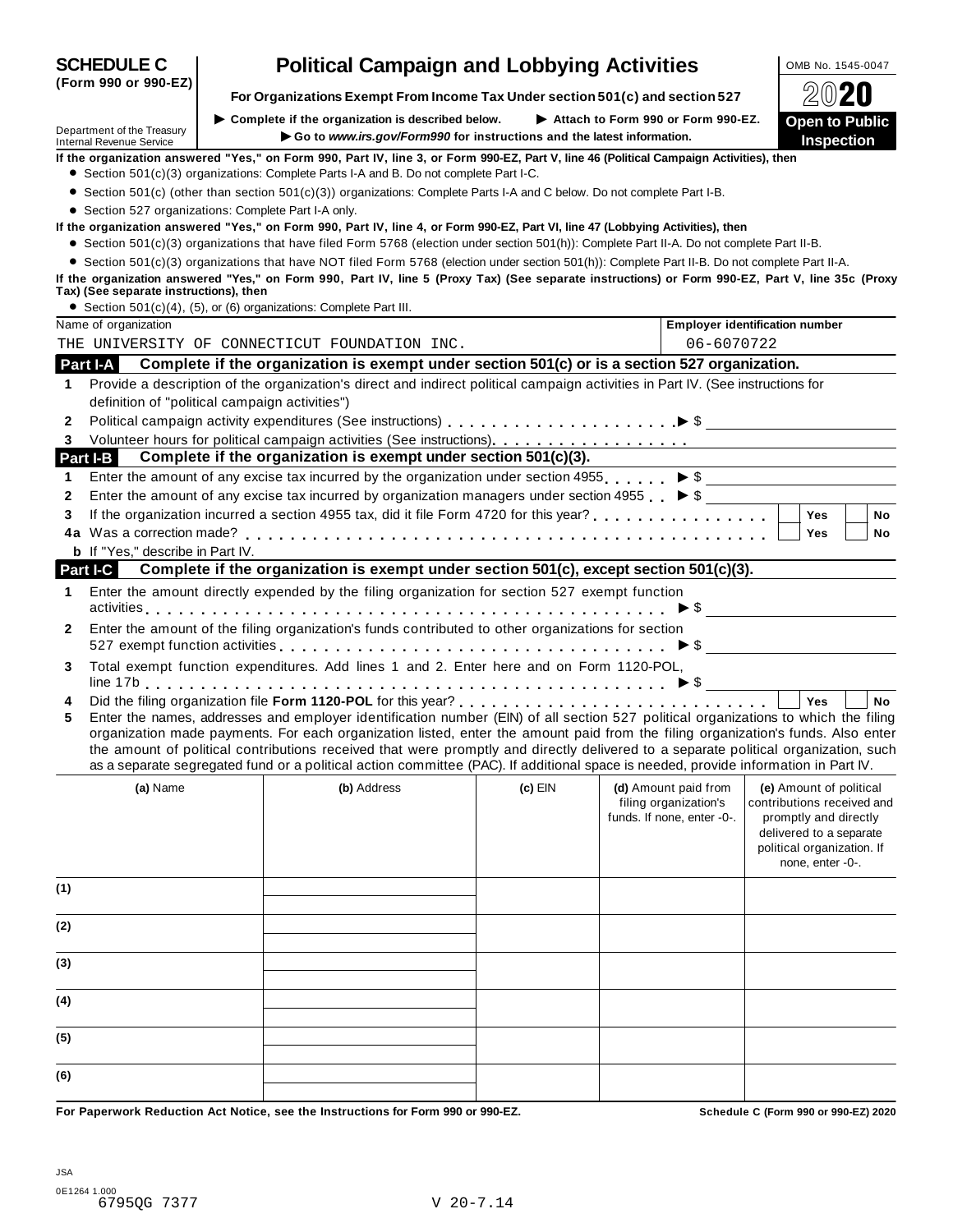|    | Schedule C (Form 990 or 990-EZ) 2020                                                                                                                                                                                        | THE UNIVERSITY OF CONNECTICUT FOUNDATION INC. |                                                    |  |                                     |          | 06-6070722                     | Page 2 |
|----|-----------------------------------------------------------------------------------------------------------------------------------------------------------------------------------------------------------------------------|-----------------------------------------------|----------------------------------------------------|--|-------------------------------------|----------|--------------------------------|--------|
|    | Part II-A<br>Complete if the organization is exempt under section 501(c)(3) and filed Form 5768 (election under<br>section 501(h)).                                                                                         |                                               |                                                    |  |                                     |          |                                |        |
|    | A Check $\blacktriangleright$<br>if the filing organization belongs to an affiliated group (and list in Part IV each affiliated group member's name,<br>address, EIN, expenses, and share of excess lobbying expenditures). |                                               |                                                    |  |                                     |          |                                |        |
|    | <b>B</b> Check $\blacktriangleright$<br>if the filing organization checked box A and "limited control" provisions apply.                                                                                                    |                                               |                                                    |  |                                     |          |                                |        |
|    | (The term "expenditures" means amounts paid or incurred.)                                                                                                                                                                   | <b>Limits on Lobbying Expenditures</b>        |                                                    |  | (a) Filing<br>organization's totals |          | (b) Affiliated<br>group totals |        |
|    | 1a Total lobbying expenditures to influence public opinion (grassroots lobbying)                                                                                                                                            |                                               |                                                    |  |                                     | 30,000.  |                                |        |
|    | <b>b</b> Total lobbying expenditures to influence a legislative body (direct lobbying)                                                                                                                                      |                                               |                                                    |  |                                     |          |                                |        |
| c. |                                                                                                                                                                                                                             |                                               |                                                    |  |                                     | 30,000.  |                                |        |
|    |                                                                                                                                                                                                                             |                                               |                                                    |  | 67,638,585.                         |          |                                |        |
|    |                                                                                                                                                                                                                             |                                               |                                                    |  | 67,668,585.                         |          |                                |        |
|    | Lobbying nontaxable amount. Enter the amount from the following table in both                                                                                                                                               |                                               |                                                    |  |                                     |          |                                |        |
|    | columns.                                                                                                                                                                                                                    |                                               |                                                    |  | 1,000,000.                          |          |                                |        |
|    | If the amount on line 1e, column (a) or (b) is: The lobbying nontaxable amount is:                                                                                                                                          |                                               |                                                    |  |                                     |          |                                |        |
|    | Not over \$500,000                                                                                                                                                                                                          | 20% of the amount on line 1e.                 |                                                    |  |                                     |          |                                |        |
|    | Over \$500,000 but not over \$1,000,000                                                                                                                                                                                     |                                               | \$100,000 plus 15% of the excess over \$500,000.   |  |                                     |          |                                |        |
|    | Over \$1,000,000 but not over \$1,500,000                                                                                                                                                                                   |                                               | \$175,000 plus 10% of the excess over \$1,000,000. |  |                                     |          |                                |        |
|    | Over \$1,500,000 but not over \$17,000,000                                                                                                                                                                                  |                                               | \$225,000 plus 5% of the excess over \$1,500,000.  |  |                                     |          |                                |        |
|    | Over \$17,000,000                                                                                                                                                                                                           | \$1,000,000.                                  |                                                    |  |                                     |          |                                |        |
|    | g Grassroots nontaxable amount (enter 25% of line 1f)                                                                                                                                                                       |                                               |                                                    |  |                                     | 250,000. |                                |        |
|    | h Subtract line 1g from line 1a. If zero or less, enter -0-                                                                                                                                                                 |                                               |                                                    |  |                                     | $0$ .    |                                | 0.     |
|    | i Subtract line 1f from line 1c. If zero or less, enter -0-<br>interior-nanceric-nancerical services in the 1-c.                                                                                                            |                                               |                                                    |  |                                     | 0.       |                                | 0.     |
|    | If there is an amount other than zero on either line 1h or line 1i, did the organization file Form 4720                                                                                                                     |                                               |                                                    |  |                                     |          |                                |        |

reporting section <sup>4911</sup> tax for this year? m m m m m m m m m m m m m m m m m m m m m m m m m m m m m m m m m m m m m m m **Yes No**

**4-Year Averaging Period Under Section 501(h)**

(Some organizations that made a section 501(h) election do not have to complete all of the five columns below.

**See the separate instructions for lines 2a through 2f.)**

|    | Lobbying Expenditures During 4-Year Averaging Period                            |            |            |            |            |            |  |  |
|----|---------------------------------------------------------------------------------|------------|------------|------------|------------|------------|--|--|
|    | Calendar year (or fiscal year<br>beginning in)                                  | (a) 2017   | (b) 2018   | $(c)$ 2019 | $(d)$ 2020 | (e) Total  |  |  |
| 2a | Lobbying nontaxable amount                                                      | 1,000,000. | 1,000,000. | 1,000,000. | 1,000,000. | 4,000,000. |  |  |
| b  | Lobbying ceiling amount<br>$(150\% \text{ of line } 2a, \text{ column } (e))$   |            |            |            |            | 6,000,000. |  |  |
| с  | Total lobbying expenditures                                                     | 610.       | 23,959.    | 591.       | 30,000.    | 55,160.    |  |  |
| d  | Grassroots nontaxable amount                                                    | 250,000.   | 250,000.   | 250,000.   | 250,000.   | 1,000,000. |  |  |
| е  | Grassroots ceiling amount<br>$(150\% \text{ of line } 2d, \text{ column } (e))$ |            |            |            |            | 1,500,000. |  |  |
|    | Grassroots lobbying expenditures                                                | 610.       | 23,959.    | 591.       | 30,000.    | 55,160.    |  |  |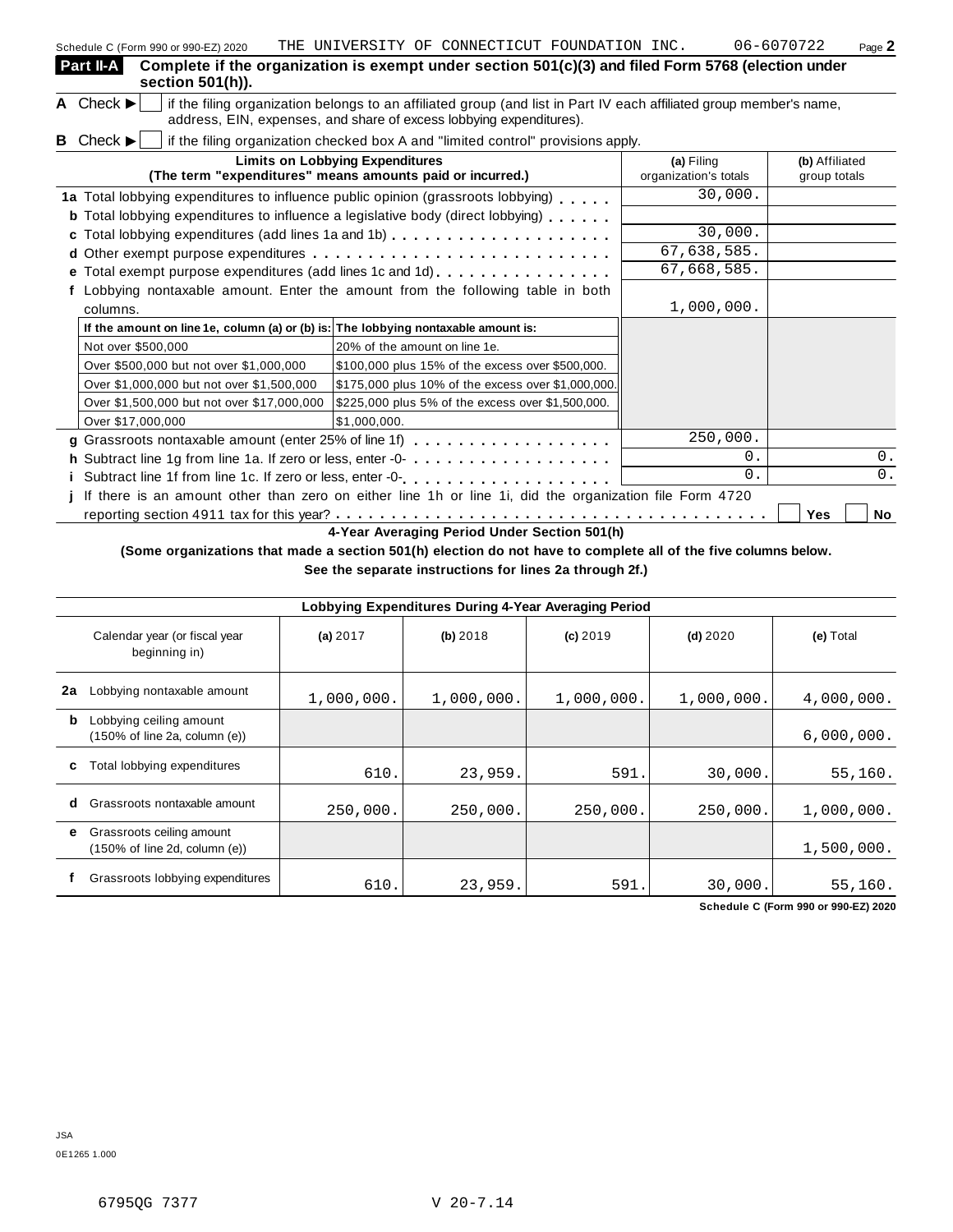| Schedule C (Form 990 or 990-EZ) 2020 | Page $\mathbf{\dot{5}}$ |
|--------------------------------------|-------------------------|
|                                      |                         |

#### **Complete if the organization is exempt under section 501(c)(3) and has NOT filed Form 5768 (election under section 501(h).** Part II-B<br>(election under section 501(h)).

|    | For each "Yes," response on lines 1a through 1i below, provide in Part IV a detailed                       | (a) |    | (b)    |
|----|------------------------------------------------------------------------------------------------------------|-----|----|--------|
|    | description of the lobbying activity.                                                                      | Yes | No | Amount |
| 1  | During the year, did the filing organization attempt to influence foreign, national, state, or local       |     |    |        |
|    | legislation, including any attempt to influence public opinion on a legislative matter or                  |     |    |        |
|    | referendum, through the use of:                                                                            |     |    |        |
| a  |                                                                                                            |     |    |        |
| b  | Paid staff or management (include compensation in expenses reported on lines 1c through 1i)?               |     |    |        |
| c  |                                                                                                            |     |    |        |
| d  | Mailings to members, legislators, or the public?                                                           |     |    |        |
| е  |                                                                                                            |     |    |        |
| f  |                                                                                                            |     |    |        |
| g  | Direct contact with legislators, their staffs, government officials, or a legislative body?                |     |    |        |
| h. | Rallies, demonstrations, seminars, conventions, speeches, lectures, or any similar means?                  |     |    |        |
|    | Other activities?                                                                                          |     |    |        |
|    |                                                                                                            |     |    |        |
| 2a | Did the activities in line 1 cause the organization to be not described in section $501(c)(3)$ ?           |     |    |        |
| b  | If "Yes," enter the amount of any tax incurred under section 4912                                          |     |    |        |
| C  | If "Yes," enter the amount of any tax incurred by organization managers under section 4912.                |     |    |        |
| d  | If the filing organization incurred a section 4912 tax, did it file Form 4720 for this year?               |     |    |        |
|    | $Part III-A$ Complete if the organization is exampt under section $501(c)/4$ section $501(c)/5$ or section |     |    |        |

| <b>Part III-A</b> Complete if the organization is exempt under section $501(c)(4)$ , section $501(c)(5)$ , or section<br>$501(c)(6)$ . |  |     |    |  |
|----------------------------------------------------------------------------------------------------------------------------------------|--|-----|----|--|
|                                                                                                                                        |  | Yes | No |  |
| Were substantially all (90% or more) dues received nondeductible by members?                                                           |  |     |    |  |
| . Did de estado de decorado en la contrada de la contrada de la contrada de 1400. A 2000 en la cal                                     |  |     |    |  |

|         |  |  | 2 Did the organization make only in-house lobbying expenditures of \$2,000 or less?                                  |  |  |
|---------|--|--|----------------------------------------------------------------------------------------------------------------------|--|--|
| _______ |  |  | المعاني والمتحام والمستنقص والمتحام والمستحيل والمتحام والمتحام والمتحام والمتحام والمتحام والمتحام والمتحام والمتحا |  |  |

3 Did the organization agree to carry over lobbying and political campaign activity expenditures from the prior year? **3** 

#### **Complete if the organization is exempt under section 501(c)(4), section 501(c)(5), or section Part III-B** 501(c)(6) and if either (a) BOTH Part III-A, lines 1 and 2, are answered "No" OR (b) Part III-A, line 3, is **answered "Yes."**

|                         | answered res.                                                                                            |    |  |
|-------------------------|----------------------------------------------------------------------------------------------------------|----|--|
| 1                       |                                                                                                          |    |  |
| $\overline{2}$          | Section 162(e) nondeductible lobbying and political expenditures (do not include amounts of              |    |  |
|                         | political expenses for which the section 527(f) tax was paid).                                           |    |  |
|                         |                                                                                                          | 2a |  |
|                         |                                                                                                          |    |  |
|                         |                                                                                                          |    |  |
| 3                       | Aggregate amount reported in section 6033(e)(1)(A) notices of nondeductible section 162(e) dues $\cdots$ |    |  |
| $\overline{\mathbf{4}}$ | If notices were sent and the amount on line 2c exceeds the amount on line 3, what portion of the         |    |  |
|                         | excess does the organization agree to carryover to the reasonable estimate of nondeductible lobbying     |    |  |
|                         |                                                                                                          | 4  |  |
| 5.                      |                                                                                                          |    |  |
|                         |                                                                                                          |    |  |

#### **Part IV Supplemental Information**

Provide the descriptions required for Part I-A, line 1; Part I-B, line 4; Part I-C, line 5; Part II-A (affiliated group list); Part II-A, lines 1 and 2 (See instructions); and Part II-B, line 1. Also, complete this part for any additional information.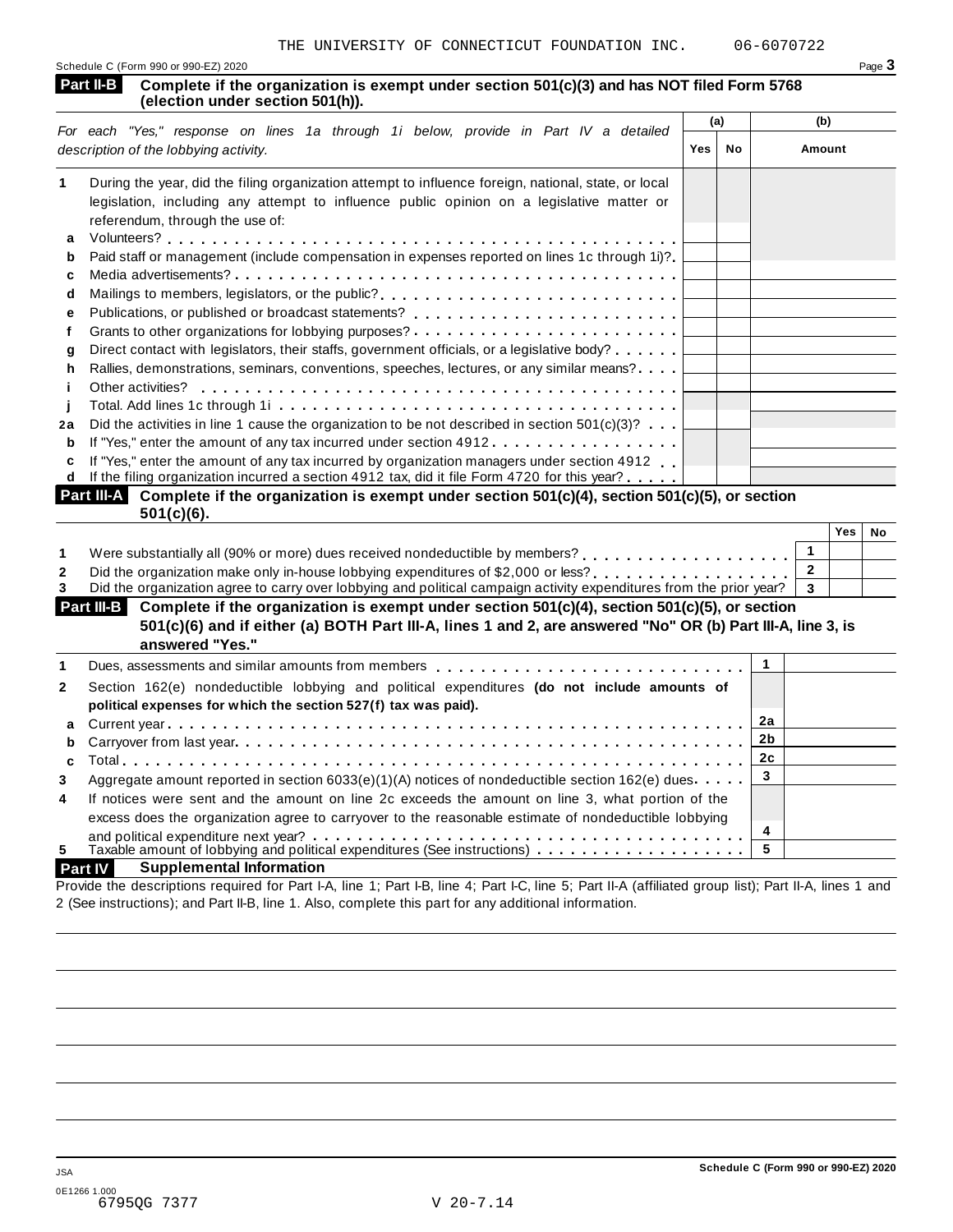**Part IV Supplemental Information** *(continued)*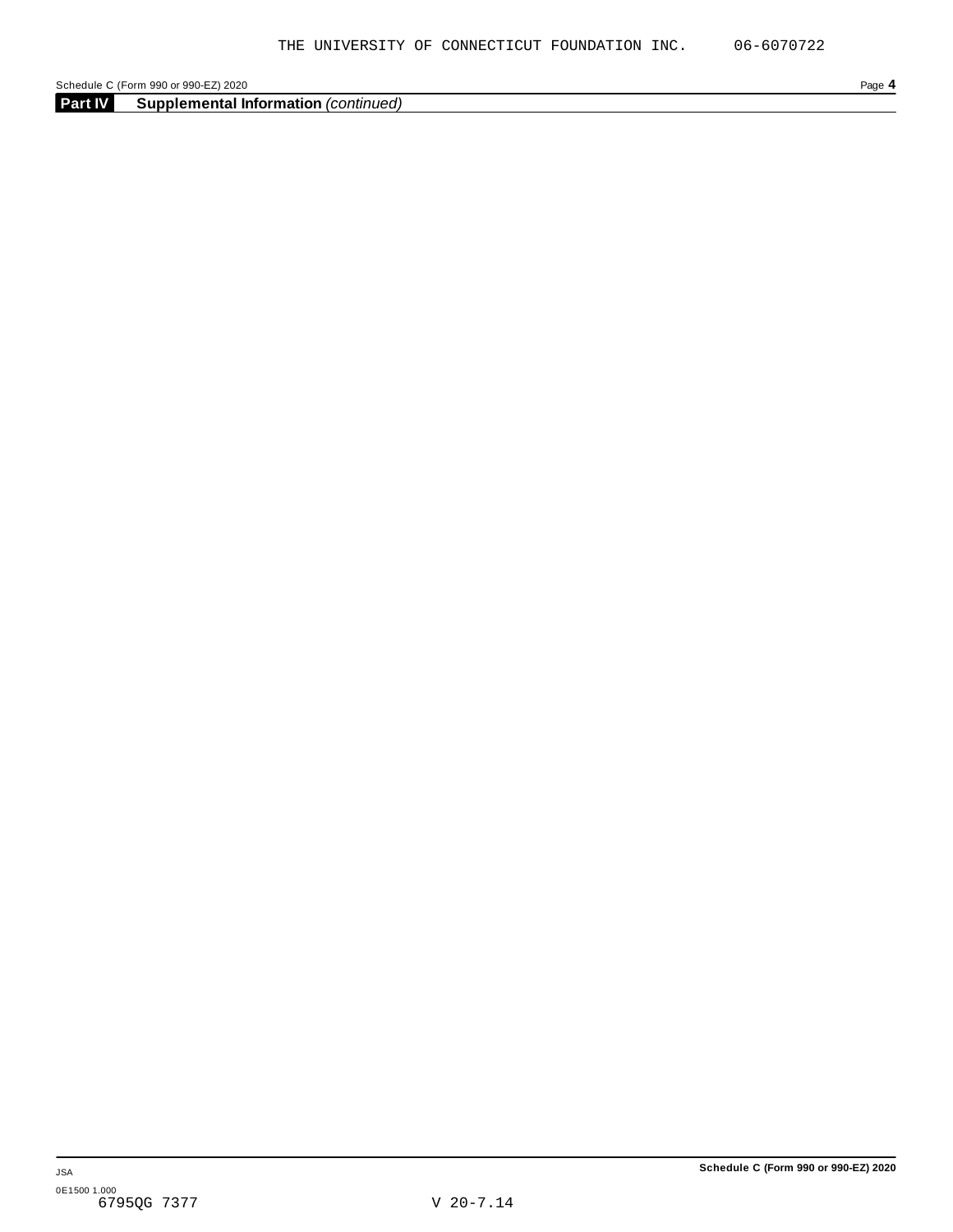| <b>SCHEDULE D</b> |  |
|-------------------|--|
| (Form 990)        |  |

# SCHEDULE D<br>
Supplemental Financial Statements<br>
Form 990)<br>
Part IV, line 6, 7, 8, 9, 10, 11a, 11b, 11c, 11d, 11e, 11f, 12a, or 12b.<br>
Part IV, line 6, 7, 8, 9, 10, 11a, 11b, 11c, 11d, 11e, 11f, 12a, or 12b.

Part IV, line 6, 7, 8, 9, 10, 11a, 11b, 11c, 11d, 11e, 11f, 12a, or 12b.<br> **Department of the Treasury** Increasury **Included** Section 1990. **1** Department of the Treasury internal Revenue Service internal Revenue Service internal Revenue Service internal Revenue Service internal Revenue Service internal Revenue Service internal Revenue Service internal Revenu

|                | Name of the organization                                                                                                                                                                                                                                                                                                         |                         | <b>Employer identification number</b>              |
|----------------|----------------------------------------------------------------------------------------------------------------------------------------------------------------------------------------------------------------------------------------------------------------------------------------------------------------------------------|-------------------------|----------------------------------------------------|
|                | THE UNIVERSITY OF CONNECTICUT FOUNDATION INC.                                                                                                                                                                                                                                                                                    |                         | 06-6070722                                         |
|                | Organizations Maintaining Donor Advised Funds or Other Similar Funds or Accounts.<br>Part I<br>Complete if the organization answered "Yes" on Form 990, Part IV, line 6.                                                                                                                                                         |                         |                                                    |
|                |                                                                                                                                                                                                                                                                                                                                  | (a) Donor advised funds | (b) Funds and other accounts                       |
| 1              | Total number at end of year entitled as a set of year                                                                                                                                                                                                                                                                            |                         |                                                    |
| 2              | Aggregate value of contributions to (during year)                                                                                                                                                                                                                                                                                |                         |                                                    |
| 3              | Aggregate value of grants from (during year)                                                                                                                                                                                                                                                                                     |                         |                                                    |
| 4              | Aggregate value at end of year                                                                                                                                                                                                                                                                                                   |                         |                                                    |
| 5              | Did the organization inform all donors and donor advisors in writing that the assets held in donor advised                                                                                                                                                                                                                       |                         |                                                    |
|                | funds are the organization's property, subject to the organization's exclusive legal control?                                                                                                                                                                                                                                    |                         | Yes<br>No                                          |
| 6              | Did the organization inform all grantees, donors, and donor advisors in writing that grant funds can be used                                                                                                                                                                                                                     |                         |                                                    |
|                | only for charitable purposes and not for the benefit of the donor or donor advisor, or for any other purpose                                                                                                                                                                                                                     |                         |                                                    |
|                |                                                                                                                                                                                                                                                                                                                                  |                         | <b>Yes</b><br>No                                   |
| <b>Part II</b> | <b>Conservation Easements.</b>                                                                                                                                                                                                                                                                                                   |                         |                                                    |
|                | Complete if the organization answered "Yes" on Form 990, Part IV, line 7.                                                                                                                                                                                                                                                        |                         |                                                    |
| 1              | Purpose(s) of conservation easements held by the organization (check all that apply).                                                                                                                                                                                                                                            |                         |                                                    |
|                | Preservation of land for public use (for example, recreation or education)                                                                                                                                                                                                                                                       |                         | Preservation of a historically important land area |
|                | Protection of natural habitat                                                                                                                                                                                                                                                                                                    |                         | Preservation of a certified historic structure     |
|                | Preservation of open space                                                                                                                                                                                                                                                                                                       |                         |                                                    |
| 2              | Complete lines 2a through 2d if the organization held a qualified conservation contribution in the form of a conservation                                                                                                                                                                                                        |                         |                                                    |
|                | easement on the last day of the tax year.                                                                                                                                                                                                                                                                                        |                         | Held at the End of the Tax Year                    |
| a              |                                                                                                                                                                                                                                                                                                                                  |                         | 2a                                                 |
| b              | Total acreage restricted by conservation easements                                                                                                                                                                                                                                                                               |                         | 2b                                                 |
| c              | Number of conservation easements on a certified historic structure included in (a)                                                                                                                                                                                                                                               |                         | 2c                                                 |
| d              | Number of conservation easements included in (c) acquired after 7/25/06, and not on a                                                                                                                                                                                                                                            |                         |                                                    |
|                |                                                                                                                                                                                                                                                                                                                                  |                         | 2d                                                 |
| 3              | Number of conservation easements modified, transferred, released, extinguished, or terminated by the organization during the                                                                                                                                                                                                     |                         |                                                    |
|                |                                                                                                                                                                                                                                                                                                                                  |                         |                                                    |
| 4              | Number of states where property subject to conservation easement is located ▶ _________                                                                                                                                                                                                                                          |                         |                                                    |
| 5              | Does the organization have a written policy regarding the periodic monitoring, inspection, handling of                                                                                                                                                                                                                           |                         |                                                    |
|                | violations, and enforcement of the conservation easements it holds?                                                                                                                                                                                                                                                              |                         | Yes<br>No                                          |
| 6              | Staff and volunteer hours devoted to monitoring, inspecting, handling of violations, and enforcing conservation easements during the year                                                                                                                                                                                        |                         |                                                    |
|                |                                                                                                                                                                                                                                                                                                                                  |                         |                                                    |
| 7              | Amount of expenses incurred in monitoring, inspecting, handling of violations, and enforcing conservation easements during the year                                                                                                                                                                                              |                         |                                                    |
|                |                                                                                                                                                                                                                                                                                                                                  |                         |                                                    |
| 8              | Does each conservation easement reported on line 2(d) above satisfy the requirements of section 170(h)(4)(B)(i)                                                                                                                                                                                                                  |                         |                                                    |
|                | In Part XIII, describe how the organization reports conservation easements in its revenue and expense statement and                                                                                                                                                                                                              |                         | J Yes<br>No                                        |
| 9              | balance sheet, and include, if applicable, the text of the footnote to the organization's financial statements that describes the                                                                                                                                                                                                |                         |                                                    |
|                | organization's accounting for conservation easements.                                                                                                                                                                                                                                                                            |                         |                                                    |
|                | Organizations Maintaining Collections of Art, Historical Treasures, or Other Similar Assets.<br><b>Part III</b>                                                                                                                                                                                                                  |                         |                                                    |
|                | Complete if the organization answered "Yes" on Form 990, Part IV, line 8.                                                                                                                                                                                                                                                        |                         |                                                    |
| 1a             |                                                                                                                                                                                                                                                                                                                                  |                         |                                                    |
|                | If the organization elected, as permitted under FASB ASC 958, not to report in its revenue statement and balance sheet works<br>of art, historical treasures, or other similar assets held for public exhibition, education, or r                                                                                                |                         |                                                    |
|                | service, provide in Part XIII the text of the footnote to its financial statements that describes these items.                                                                                                                                                                                                                   |                         |                                                    |
| b              | If the organization elected, as permitted under FASB ASC 958, to report in its revenue statement and balance sheet works of<br>art, historical treasures, or other similar assets held for public exhibition, education, or research in furtherance of public service,<br>provide the following amounts relating to these items: |                         |                                                    |
|                |                                                                                                                                                                                                                                                                                                                                  |                         | $\triangleright$ \$                                |
|                |                                                                                                                                                                                                                                                                                                                                  |                         | $\triangleright$ \$                                |
| $\mathbf{2}$   | If the organization received or held works of art, historical treasures, or other similar assets for financial gain, provide the                                                                                                                                                                                                 |                         |                                                    |
|                | following amounts required to be reported under FASB ASC 958 relating to these items:                                                                                                                                                                                                                                            |                         |                                                    |
| а              |                                                                                                                                                                                                                                                                                                                                  |                         | $\triangleright$ \$                                |
| b              |                                                                                                                                                                                                                                                                                                                                  |                         | $\triangleright$ \$                                |

**For Paperwork Reduction Act Notice, see the Instructions for Form 990. Schedule D (Form 990) 2020**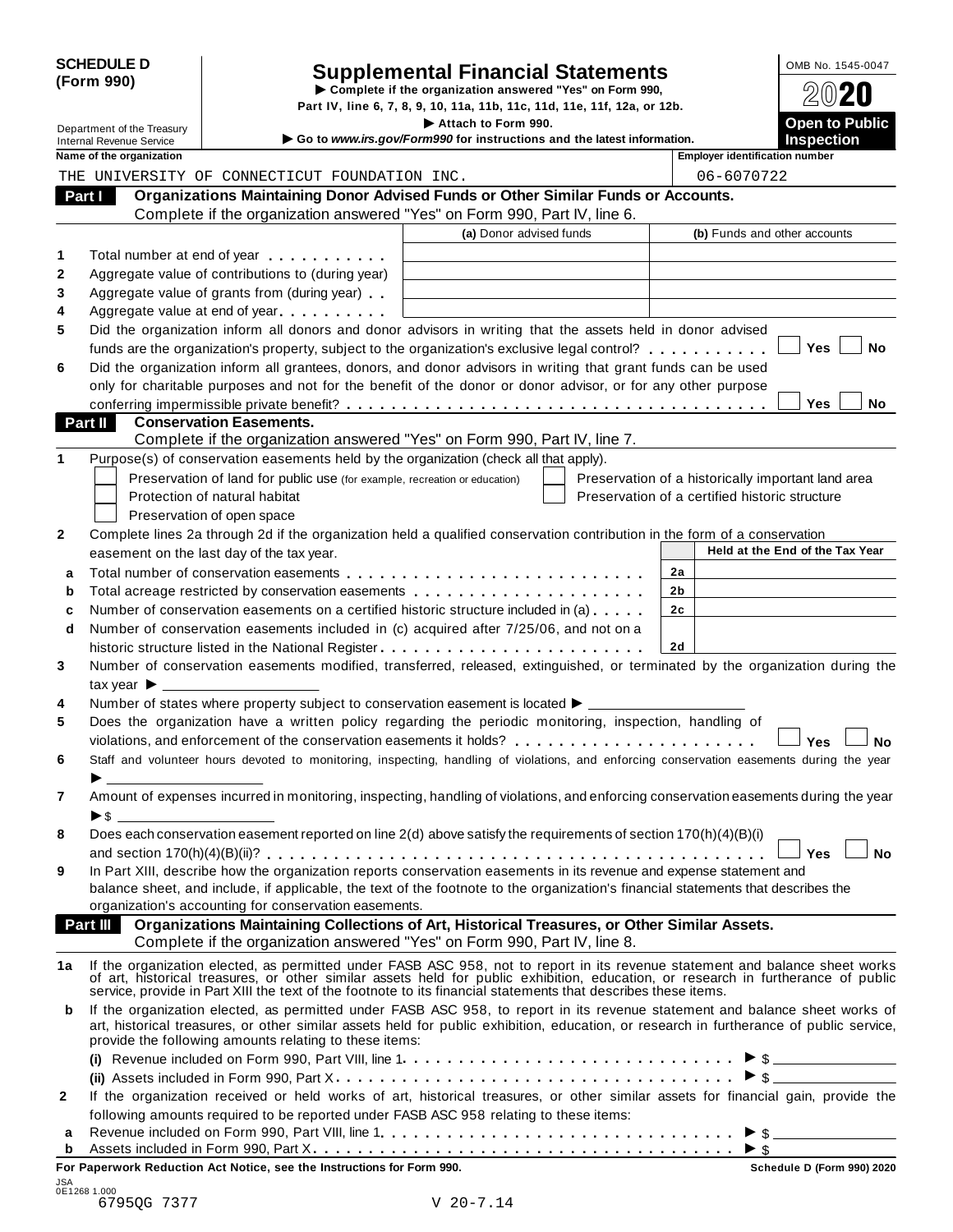THE UNIVERSITY OF CONNECTICUT FOUNDATION INC. 06-6070722

|    | Schedule D (Form 990) 2020                                                                                                                                                                                                          |                  |                             |                          |                 |                      |                     | Page 2            |
|----|-------------------------------------------------------------------------------------------------------------------------------------------------------------------------------------------------------------------------------------|------------------|-----------------------------|--------------------------|-----------------|----------------------|---------------------|-------------------|
|    | Organizations Maintaining Collections of Art, Historical Treasures, or Other Similar Assets (continued)<br><b>Part III</b>                                                                                                          |                  |                             |                          |                 |                      |                     |                   |
| 3  | Using the organization's acquisition, accession, and other records, check any of the following that make significant use of its                                                                                                     |                  |                             |                          |                 |                      |                     |                   |
|    | collection items (check all that apply):                                                                                                                                                                                            |                  |                             |                          |                 |                      |                     |                   |
| a  | Public exhibition                                                                                                                                                                                                                   |                  | d                           | Loan or exchange program |                 |                      |                     |                   |
| b  | Scholarly research                                                                                                                                                                                                                  |                  | Other<br>е                  |                          |                 |                      |                     |                   |
| c  | Preservation for future generations                                                                                                                                                                                                 |                  |                             |                          |                 |                      |                     |                   |
| 4  | Provide a description of the organization's collections and explain how they further the organization's exempt purpose in Part                                                                                                      |                  |                             |                          |                 |                      |                     |                   |
|    | XIII.                                                                                                                                                                                                                               |                  |                             |                          |                 |                      |                     |                   |
| 5  | During the year, did the organization solicit or receive donations of art, historical treasures, or other similar                                                                                                                   |                  |                             |                          |                 |                      |                     |                   |
|    | assets to be sold to raise funds rather than to be maintained as part of the organization's collection?                                                                                                                             |                  |                             |                          |                 |                      | <b>Yes</b>          | No                |
|    | <b>Part IV</b><br><b>Escrow and Custodial Arrangements.</b>                                                                                                                                                                         |                  |                             |                          |                 |                      |                     |                   |
|    | Complete if the organization answered "Yes" on Form 990, Part IV, line 9, or reported an amount on Form                                                                                                                             |                  |                             |                          |                 |                      |                     |                   |
|    | 990, Part X, line 21.                                                                                                                                                                                                               |                  |                             |                          |                 |                      |                     |                   |
|    | 1a Is the organization an agent, trustee, custodian or other intermediary for contributions or other assets not                                                                                                                     |                  |                             |                          |                 |                      |                     |                   |
|    |                                                                                                                                                                                                                                     |                  |                             |                          |                 |                      | <b>Yes</b>          | $\overline{X}$ No |
| b  | If "Yes," explain the arrangement in Part XIII and complete the following table:                                                                                                                                                    |                  |                             |                          |                 |                      |                     |                   |
|    |                                                                                                                                                                                                                                     |                  |                             |                          |                 | Amount               |                     |                   |
| c  |                                                                                                                                                                                                                                     |                  |                             | 1c                       |                 |                      |                     |                   |
|    |                                                                                                                                                                                                                                     |                  |                             | 1 <sub>d</sub>           |                 |                      |                     |                   |
|    |                                                                                                                                                                                                                                     |                  |                             | 1e                       |                 |                      |                     |                   |
|    |                                                                                                                                                                                                                                     |                  |                             | 1f                       |                 |                      |                     |                   |
| 2a | Did the organization include an amount on Form 990, Part X, line 21, for escrow or custodial account liability?                                                                                                                     |                  |                             |                          |                 |                      | $X \mid Y$ es       | No                |
|    | <b>b</b> If "Yes," explain the arrangement in Part XIII. Check here if the explanation has been provided on Part XIII                                                                                                               |                  |                             |                          |                 |                      |                     | X                 |
|    | <b>Endowment Funds.</b><br>Part V                                                                                                                                                                                                   |                  |                             |                          |                 |                      |                     |                   |
|    | Complete if the organization answered "Yes" on Form 990, Part IV, line 10.                                                                                                                                                          |                  |                             |                          |                 |                      |                     |                   |
|    |                                                                                                                                                                                                                                     | (a) Current year | (b) Prior year              | (c) Two years back       |                 | (d) Three years back | (e) Four years back |                   |
| 1а | Beginning of year balance                                                                                                                                                                                                           | 471,805,452.     | 458, 742, 653.              | 446, 492, 267.           |                 | 401,505,076.         | 362, 419, 000.      |                   |
| b  | Contributions <b>Contributions</b>                                                                                                                                                                                                  | 27, 389, 147.    | 13,928,680.                 | 18, 315, 088.            |                 | 36, 134, 103.        | 16,697,000.         |                   |
| c  | Net investment earnings, gains,                                                                                                                                                                                                     |                  |                             |                          |                 |                      |                     |                   |
|    |                                                                                                                                                                                                                                     | 132,634,572.     | 22, 234, 092.               | 17, 201, 432.            |                 | 32, 249, 710.        | 42,316,000.         |                   |
| d  | Grants or scholarships                                                                                                                                                                                                              |                  |                             |                          |                 |                      |                     |                   |
| е  | Other expenditures for facilities                                                                                                                                                                                                   |                  |                             |                          |                 |                      |                     |                   |
|    | and programs                                                                                                                                                                                                                        | 13, 442, 230.    | 14,879,947.                 | 15, 398, 102.            |                 | 15,587,590.          | 13,024,000.         |                   |
|    | Administrative expenses                                                                                                                                                                                                             | 8,024,713.       | 8,220,026.                  | 7,868,032.               |                 | 7,809,032.           | 6,903,000.          |                   |
| q  | End of year balance                                                                                                                                                                                                                 | 610, 362, 228.   | $\overline{471,805}$ , 452. | 458, 742, 653.           |                 | 446, 492, 267.       | 401,505,000.        |                   |
| 2  | Provide the estimated percentage of the current year end balance (line 1g, column (a)) held as:                                                                                                                                     |                  |                             |                          |                 |                      |                     |                   |
|    | a Board designated or quasi-endowment >                                                                                                                                                                                             | .3800 %          |                             |                          |                 |                      |                     |                   |
|    | Permanent endowment >                                                                                                                                                                                                               | 96.9400 %        |                             |                          |                 |                      |                     |                   |
| c  | 2.6800%<br>Term endowment ▶                                                                                                                                                                                                         |                  |                             |                          |                 |                      |                     |                   |
|    | The percentages on lines 2a, 2b, and 2c should equal 100%.                                                                                                                                                                          |                  |                             |                          |                 |                      |                     |                   |
|    | 3a Are there endowment funds not in the possession of the organization that are held and administered for the                                                                                                                       |                  |                             |                          |                 |                      | Yes                 |                   |
|    | organization by:                                                                                                                                                                                                                    |                  |                             |                          |                 |                      |                     | No                |
|    |                                                                                                                                                                                                                                     |                  |                             |                          |                 |                      | 3a(i)               | X                 |
|    |                                                                                                                                                                                                                                     |                  |                             |                          |                 |                      | 3a(ii)              | X                 |
|    | If "Yes" on line 3a(ii), are the related organizations listed as required on Schedule $R$ ?                                                                                                                                         |                  |                             |                          |                 |                      | 3b                  |                   |
| 4  | Describe in Part XIII the intended uses of the organization's endowment funds.                                                                                                                                                      |                  |                             |                          |                 |                      |                     |                   |
|    | Land, Buildings, and Equipment.<br><b>Part VI</b><br>Complete if the organization answered "Yes" on Form 990, Part IV, line 11a. See Form 990, Part X, line 10.                                                                     |                  |                             |                          |                 |                      |                     |                   |
|    | Description of property                                                                                                                                                                                                             |                  | (a) Cost or other basis     | (b) Cost or other basis  | (c) Accumulated |                      | (d) Book value      |                   |
|    |                                                                                                                                                                                                                                     |                  | (investment)                | (other)                  | depreciation    |                      |                     |                   |
| 1a |                                                                                                                                                                                                                                     |                  |                             | 201,361.                 |                 |                      | 201,361.            |                   |
| b  | Buildings <b>Example 20</b> Section 20 and 20 and 20 and 20 and 20 and 20 and 20 and 20 and 20 and 20 and 20 and 20 and 20 and 20 and 20 and 20 and 20 and 20 and 20 and 20 and 20 and 20 and 20 and 20 and 20 and 20 and 20 and 20 |                  |                             | 6,372,170.               |                 | 3, 297, 047.         | 3,075,123.          |                   |
|    | Leasehold improvements entitled and the set of the set of the set of the set of the set of the set of the set of the set of the set of the set of the set of the set of the set of the set of the set of the set of the set of      |                  |                             | 924,047.                 |                 | 520, 317.            |                     | 403,730.          |
| d  | Equipment experience and a series are a series and a series of the series of the series of the series of the s                                                                                                                      |                  |                             |                          |                 |                      |                     |                   |
| е  |                                                                                                                                                                                                                                     |                  |                             | 1,593,409.               |                 | 1,378,347.           | 215,062.            |                   |
|    | Total. Add lines 1a through 1e. (Column (d) must equal Form 990, Part X, column (B), line 10c.)                                                                                                                                     |                  |                             |                          |                 |                      | 3,895,276.          |                   |

**Schedule D (Form 990) 2020**

JSA 0E1269 1.000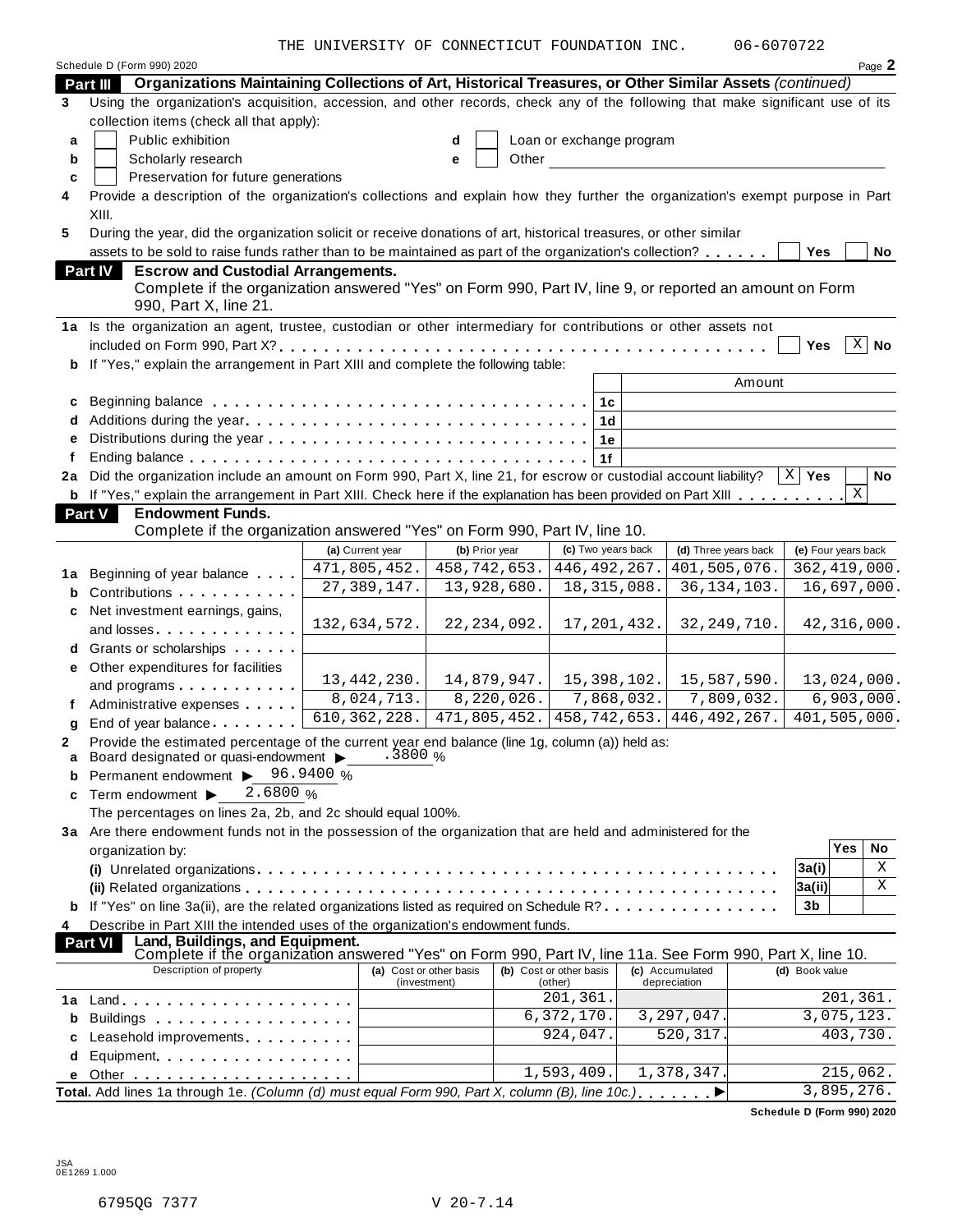Schedule D (Form 990) 2020 Page 3

| <b>Part VII</b> | <b>Investments - Other Securities.</b><br>Complete if the organization answered "Yes" on Form 990, Part IV, line 11b. See Form 990, Part X, line 12. |                              |                                  |                |
|-----------------|------------------------------------------------------------------------------------------------------------------------------------------------------|------------------------------|----------------------------------|----------------|
|                 | (a) Description of security or category                                                                                                              | (b) Book value               | (c) Method of valuation:         |                |
|                 | (including name of security)                                                                                                                         |                              | Cost or end-of-year market value |                |
|                 | (1) Financial derivatives                                                                                                                            |                              |                                  |                |
|                 | (2) Closely held equity interests                                                                                                                    |                              |                                  |                |
| (3) Other       | (A) SECURITIES NOT PUBLICLY TRADED                                                                                                                   | 222, 377, 213.               | FMV                              |                |
|                 |                                                                                                                                                      |                              |                                  |                |
| (B)<br>(C)      |                                                                                                                                                      |                              |                                  |                |
| (D)             |                                                                                                                                                      |                              |                                  |                |
| (E)             |                                                                                                                                                      |                              |                                  |                |
| (F)             |                                                                                                                                                      |                              |                                  |                |
| (G)             |                                                                                                                                                      |                              |                                  |                |
| (H)             |                                                                                                                                                      |                              |                                  |                |
|                 | Total. (Column (b) must equal Form 990, Part X, col. (B) line 12.)<br>▶                                                                              | 222, 377, 213.               |                                  |                |
| Part VIII       | <b>Investments - Program Related.</b>                                                                                                                |                              |                                  |                |
|                 | Complete if the organization answered "Yes" on Form 990, Part IV, line 11c. See Form 990, Part X, line 13.                                           |                              |                                  |                |
|                 | (a) Description of investment                                                                                                                        | (b) Book value               | (c) Method of valuation:         |                |
|                 |                                                                                                                                                      |                              | Cost or end-of-year market value |                |
| (1)             |                                                                                                                                                      |                              |                                  |                |
| (2)             |                                                                                                                                                      |                              |                                  |                |
| (3)             |                                                                                                                                                      |                              |                                  |                |
| (4)             |                                                                                                                                                      |                              |                                  |                |
| (5)             |                                                                                                                                                      |                              |                                  |                |
| (6)             |                                                                                                                                                      |                              |                                  |                |
| (7)             |                                                                                                                                                      |                              |                                  |                |
| (8)             |                                                                                                                                                      |                              |                                  |                |
| (9)             |                                                                                                                                                      |                              |                                  |                |
|                 | Total. (Column (b) must equal Form 990, Part X, col. (B) line 13.)<br>▸                                                                              |                              |                                  |                |
| Part IX         | <b>Other Assets.</b>                                                                                                                                 |                              |                                  |                |
|                 | Complete if the organization answered "Yes" on Form 990, Part IV, line 11d. See Form 990, Part X, line 15.                                           |                              |                                  |                |
|                 |                                                                                                                                                      | (a) Description              |                                  | (b) Book value |
| (1)             | CAPITAL LEASES                                                                                                                                       |                              |                                  | 27,986.        |
| (2)             | FUNDS HELD IN TRUST BY OTHERS                                                                                                                        |                              |                                  | 13,043,676.    |
| (3)             | DEFERRED BOND & NOTE ISSUANCE                                                                                                                        |                              |                                  | 70, 572.       |
|                 | (4) ENDOWMENT HELD FOR UNIVERSITY                                                                                                                    |                              |                                  | 19,565,538.    |
|                 | (5) CSV OF LIFE INSURANCE POLICIES                                                                                                                   |                              |                                  | 585,283        |
|                 | (6) LIMITED PARTNERSHIP INVESTMENT                                                                                                                   |                              |                                  | 165, 112, 906. |
| (7)             |                                                                                                                                                      |                              |                                  |                |
| (8)             |                                                                                                                                                      |                              |                                  |                |
| (9)             |                                                                                                                                                      |                              |                                  | 198, 405, 961. |
|                 |                                                                                                                                                      |                              | ▶                                |                |
| Part X          | <b>Other Liabilities.</b><br>Complete if the organization answered "Yes" on Form 990, Part IV, line 11e or 11f. See Form 990, Part X,                |                              |                                  |                |
|                 | line 25.                                                                                                                                             |                              |                                  |                |
| 1.<br>(1)       | Federal income taxes                                                                                                                                 | (a) Description of liability |                                  | (b) Book value |
| (2)             |                                                                                                                                                      |                              |                                  |                |
| (3)             |                                                                                                                                                      |                              |                                  |                |
| (4)             |                                                                                                                                                      |                              |                                  |                |
| (5)             |                                                                                                                                                      |                              |                                  |                |
| (6)             |                                                                                                                                                      |                              |                                  |                |
| (7)             |                                                                                                                                                      |                              |                                  |                |
| (8)             |                                                                                                                                                      |                              |                                  |                |
| (9)             |                                                                                                                                                      |                              |                                  |                |
|                 |                                                                                                                                                      |                              |                                  |                |
|                 | 2. Liability for uncertain tax positions. In Part XIII, provide the text of the footnote to the organization's financial statements that reports the |                              |                                  |                |
|                 | organization's liability for uncertain tax positions under FASB ASC 740. Check here if the text of the footnote has been provided in Part XIII       |                              |                                  |                |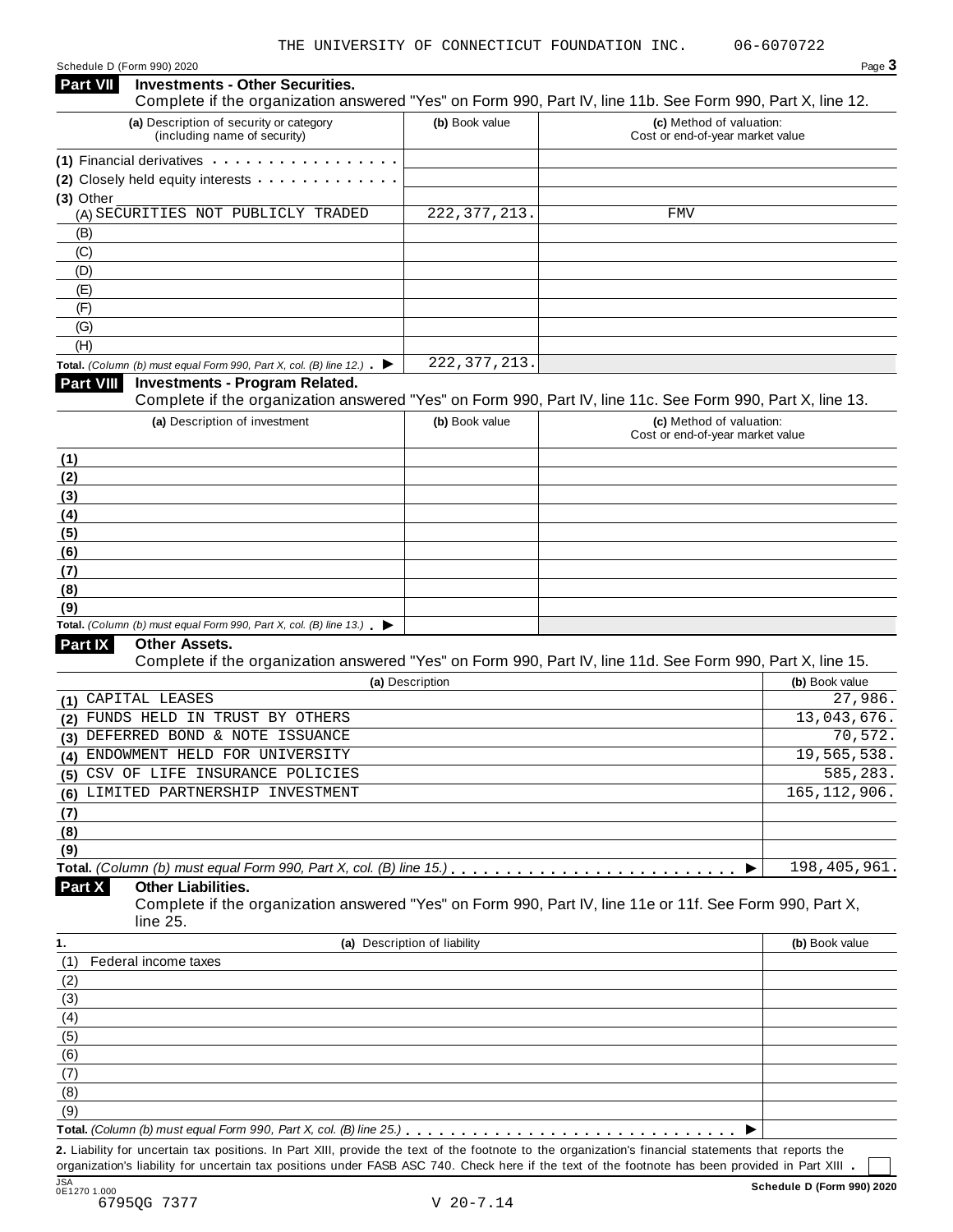|                 | Schedule D (Form 990) 2020                                                                                                                                           |              | Page 4        |
|-----------------|----------------------------------------------------------------------------------------------------------------------------------------------------------------------|--------------|---------------|
| Part XI         | Reconciliation of Revenue per Audited Financial Statements With Revenue per Return.<br>Complete if the organization answered "Yes" on Form 990, Part IV, line 12a.   |              |               |
| 1               | Total revenue, gains, and other support per audited financial statements                                                                                             | $\mathbf{1}$ | 210,567,612.  |
| $\mathbf{2}$    | Amounts included on line 1 but not on Form 990, Part VIII, line 12:                                                                                                  |              |               |
| a               | 70,581,026.<br>2a                                                                                                                                                    |              |               |
| b               | 2 <sub>b</sub><br>Donated services and use of facilities                                                                                                             |              |               |
| c               |                                                                                                                                                                      |              |               |
| d               | $-12,003,566.$                                                                                                                                                       |              |               |
| e               |                                                                                                                                                                      | 2e           | 58, 577, 460. |
| 3               |                                                                                                                                                                      | 3            | 151,990,152.  |
| 4               | Amounts included on Form 990, Part VIII, line 12, but not on line 1:                                                                                                 |              |               |
| a               | Investment expenses not included on Form 990, Part VIII, line 7b $\boxed{4a}$                                                                                        |              |               |
| b               | $-18,298.$                                                                                                                                                           |              |               |
| C               |                                                                                                                                                                      | 4c           | $-18, 298.$   |
| 5.              | Total revenue. Add lines 3 and 4c. (This must equal Form 990, Part I, line 12.)                                                                                      | 5            | 151,971,854.  |
| <b>Part XII</b> | Reconciliation of Expenses per Audited Financial Statements With Expenses per Return.<br>Complete if the organization answered "Yes" on Form 990, Part IV, line 12a. |              |               |
| 1               | Total expenses and losses per audited financial statements                                                                                                           | 1            | 56, 316, 987. |
| $\mathbf{2}$    | Amounts included on line 1 but not on Form 990, Part IX, line 25:                                                                                                    |              |               |
| a               | 2a                                                                                                                                                                   |              |               |
| b               | 2 <sub>b</sub>                                                                                                                                                       |              |               |
|                 | 2c                                                                                                                                                                   |              |               |
| c<br>d          | 18,298.<br>2d                                                                                                                                                        |              |               |
|                 |                                                                                                                                                                      | 2e           | 18,298.       |
| е<br>3          |                                                                                                                                                                      | 3            | 56,298,689.   |
| 4               | Amounts included on Form 990, Part IX, line 25, but not on line 1:                                                                                                   |              |               |
|                 |                                                                                                                                                                      |              |               |
| a               | Investment expenses not included on Form 990, Part VIII, line 7b 4a<br>11,339,896.                                                                                   |              |               |
| b               |                                                                                                                                                                      | 4c           | 11,339,896.   |
| 5.              | Total expenses. Add lines 3 and 4c. (This must equal Form 990, Part I, line 18.)                                                                                     | 5            | 67,638,585.   |
|                 | Part XIII Supplemental Information.                                                                                                                                  |              |               |
|                 | Provide the descriptions required for Part II, lines 3, 5, and 9; Part III, lines 1a and 4; Part IV, lines 1b and 2b; Part V, line 4; Part X, line                   |              |               |

2; Part XI, lines 2d and 4b; and Part XII, lines 2d and 4b. Also complete this part to provide any additional information.

SEE PAGE 5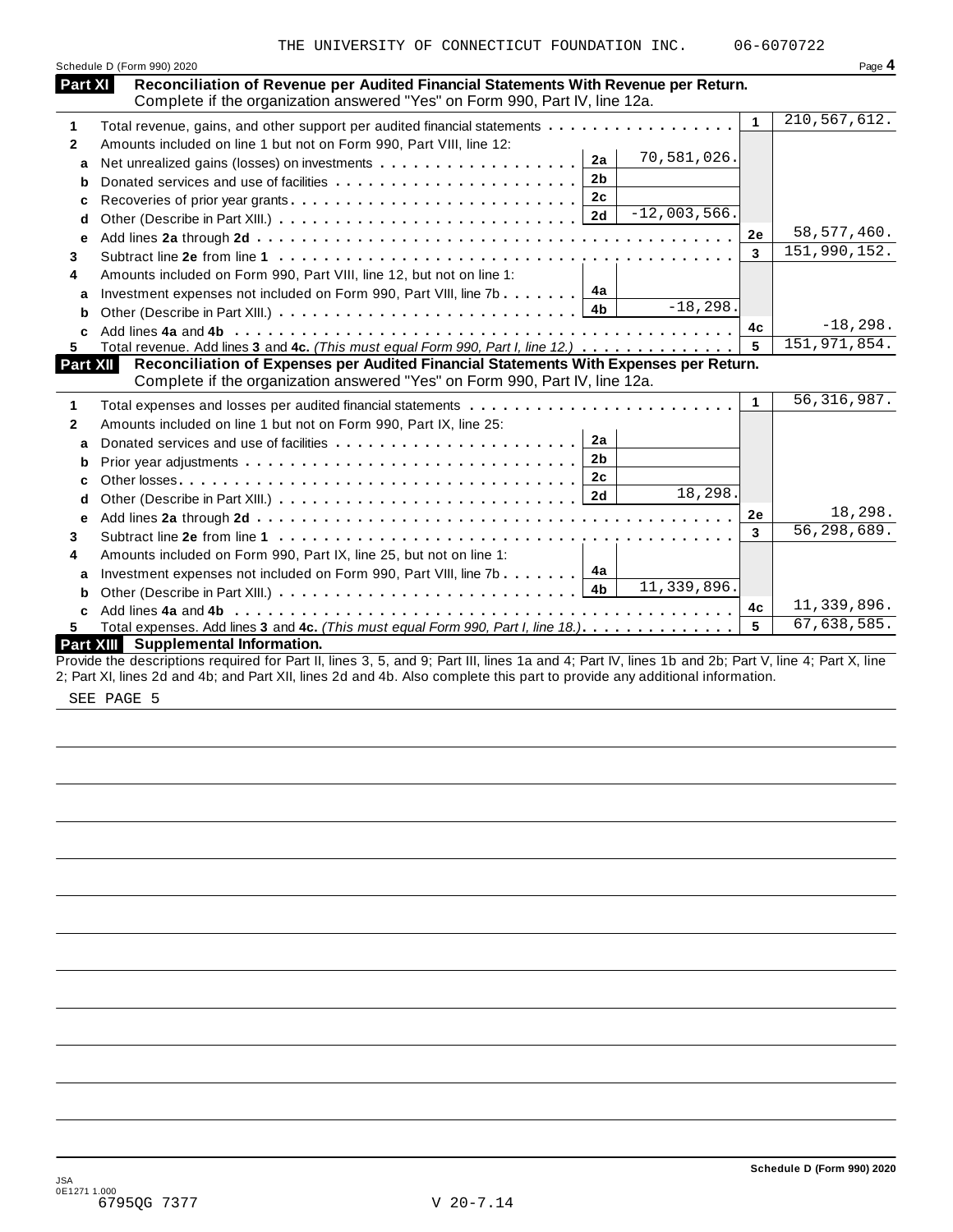**Part XIII Supplemental Information** *(continued)*

PART IV, LINE 2B - EXPLANATION OF ESCROW ACCOUNT LIABILITY THE FOUNDATION IS NAMED AS THE TRUSTEE AND REMAINDER BENEFICIARY OF SEVERAL CHARITABLE REMAINDER TRUSTS. IN ADDITION, THE FOUNDATION HAS

ENTERED INTO CONTRACTS WITH THE DONORS FOR CHARITABLE GIFT ANNUITIES FOR WHICH THE FOUNDATION HAS ACCEPTED CONTRIBUTIONS. THE PRESENT VALUE OF THE LIABILITY FOR THE FUTURE PAYMENTS IS REFLECTED ON THE FOUNDATION'S BALANCE SHEET.

THE FOUNDATION HAS A CONTRACTUAL ARRANGEMENT TO ACT AS THE UNIVERSITY'S AGENT IN MANAGING THE UNIVERSITY'S ENDOWMENT ASSETS, ENSURING CONSISTENT MANAGEMENT OF ENDOWMENT ASSETS THAT SUPPORT THE UNIVERSITY REGARDLESS OF ENTITY OWNERSHIP.

PART V, LINE 4 - INTENDED USES OF ENDOWMENT FUND

THE FOUNDATION'S ENDOWMENT FUNDS PROVIDE GRANTS TO THE UNIVERSITY OF CONNECTICUT. THE GRANTS MAY BE USED TO PROVIDE SCHOLARSHIPS TO UNIVERSITY OF CONNECTICUT STUDENTS, COMPENSATION AND RESEARCH SUPPORT FOR UNIVERSITY OF CONNECTICUT ACADEMIC AND ATHLETIC PROGRAMS. THE USE OF ALL ENDOWMENT FUNDS IS SUBJECT TO ANY RESTRICTION PLACED ON FUNDS BY DONORS. ALL DISBURSEMENTS ARE SUBJECT TO THE FOUNDATION'S POLICY ON DISBURSEMENTS, INCLUDING THE AMOUNT OF THE EXPENDITURE MUST BE REASONABLE, FOR A LEGITIMATE BUSINESS PURPOSE, AND WITH NO PRIVATE BENEFIT.

PART XI, LINE 2D OTHER REVENUE INCLUDED IN F/S BUT NOT INCLUDED ON FORM 990 BAD DEBT EXPENSE - (\$663,670) INVESTMENT FEES - (\$11,339,896)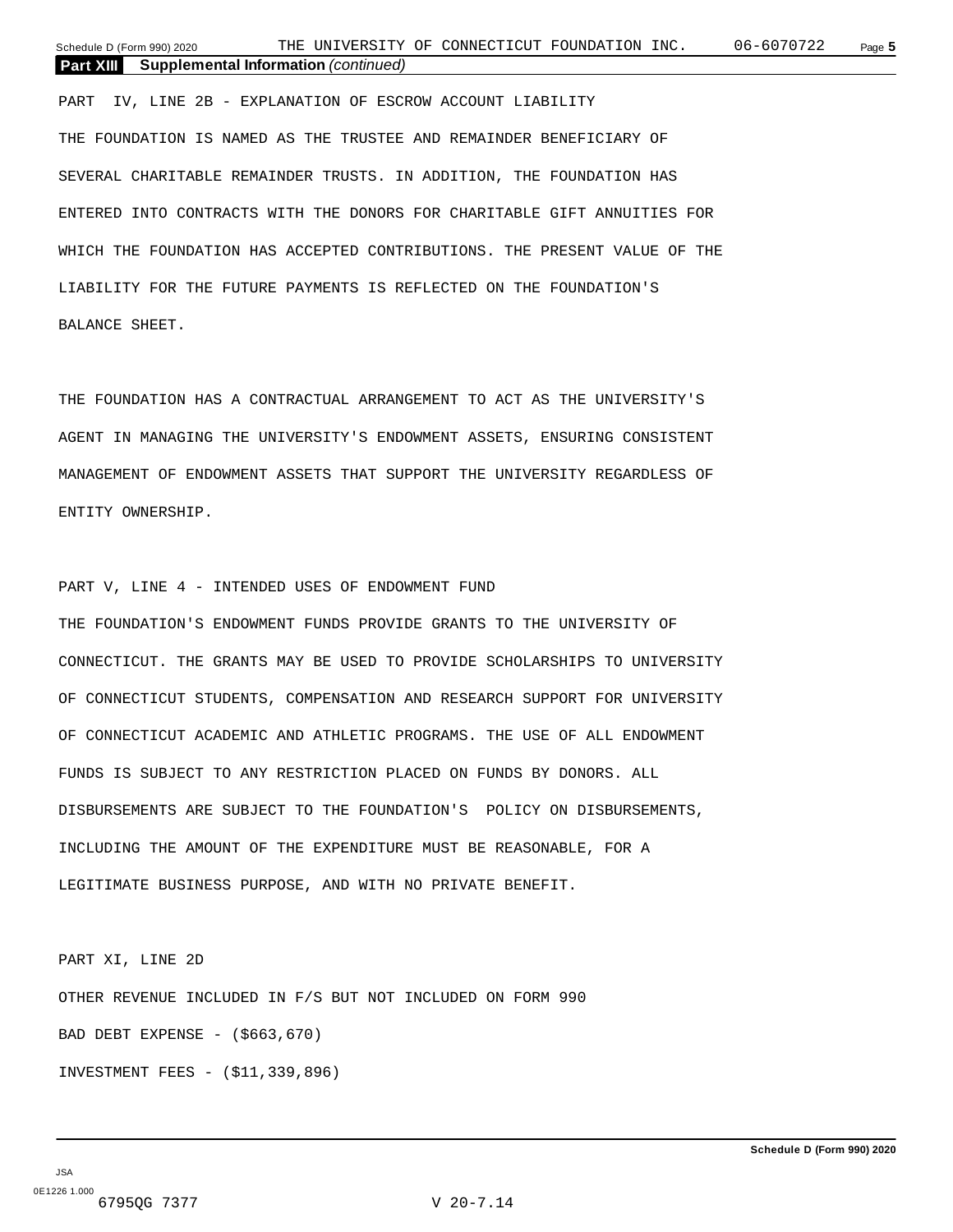TOTAL - (\$12,003,566)

PART XI, LINE 4B

OTHER REVENUE INCLUDED ON FORM 990 BUT NOT INCLUDED IN F/S

FUNDRAISING EVENTS MOVED TO REVENUE - (\$18,298)

PART XII, LINE 2D

OTHER EXPENSE INCLUDED IN F/S BUT NOT INCLUDED ON FORM 990

FUNDRAISING EVENTS MOVED TO REVENUE - \$18,298

PART XII, LINE 4B

OTHER EXPENSE INCLUDED ON FORM 990 BUT NOT INCLUDED IN F/S

INVESTMENT FEES - \$11,339,896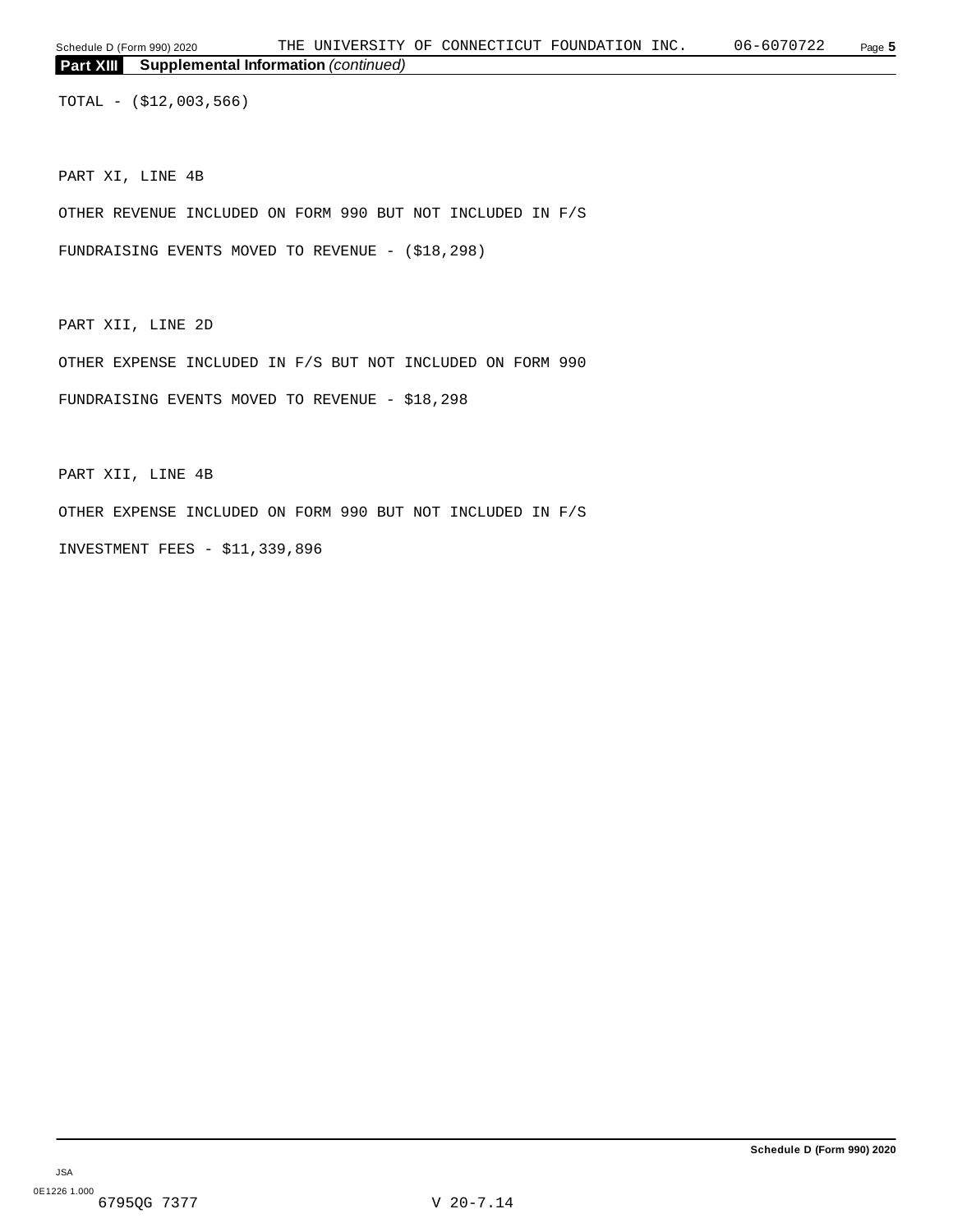| <b>SCHEDULE F</b>                                      | <b>Statement of Activities Outside the United States</b>                                                                                                                                                             | OMB No. 1545-0047                          |
|--------------------------------------------------------|----------------------------------------------------------------------------------------------------------------------------------------------------------------------------------------------------------------------|--------------------------------------------|
| (Form 990)                                             | ► Complete if the organization answered "Yes" on Form 990, Part IV, line 14b, 15, or 16.                                                                                                                             | 2020                                       |
| Department of the Treasury<br>Internal Revenue Service | Attach to Form 990.<br>Go to www.irs.gov/Form990 for instructions and the latest information.                                                                                                                        | <b>Open to Public</b><br><b>Inspection</b> |
| Name of the organization                               |                                                                                                                                                                                                                      | <b>Employer identification number</b>      |
| THE.                                                   | UNIVERSITY OF CONNECTICUT FOUNDATION INC.                                                                                                                                                                            | 06-6070722                                 |
| Part I                                                 | General Information on Activities Outside the United States. Complete if the organization answered "Yes" on<br>Form 990, Part IV, line 14b.                                                                          |                                            |
| award the grants or assistance?                        | For grantmakers. Does the organization maintain records to substantiate the amount of its grants and<br>other assistance, the grantees' eligibility for the grants or assistance, and the selection criteria used to | Yes<br>Nο                                  |

**2 For grantmakers.** Describe in Part V the organization's procedures for monitoring the use of its grants and other assistance outside the United States.

#### **3** Activities per Region. (The following Part I, line 3 table can be duplicated if additional space is needed.)

|         | riournios por riogioni (mo rollo ming rialiti), lino o<br>(a) Region                                     | (b) Number<br>of offices in<br>the region | (c) Number of<br>employees,<br>agents, and<br>independent<br>contractors<br>in the region | adprivation in additional opace to hooded.<br>(d) Activities conducted in the<br>region (by type) (such as,<br>fundraising, program services,<br>investments, grants to recipients<br>located in the region) | (e) If activity listed in (d) is<br>a program service,<br>describe specific type of<br>service(s) in the region | (f) Total<br>expenditures for<br>and investments<br>in the region |
|---------|----------------------------------------------------------------------------------------------------------|-------------------------------------------|-------------------------------------------------------------------------------------------|--------------------------------------------------------------------------------------------------------------------------------------------------------------------------------------------------------------|-----------------------------------------------------------------------------------------------------------------|-------------------------------------------------------------------|
| (1)     | CENTRAL AMERICA/CARIBBEAN                                                                                | 0.                                        | 0.                                                                                        | INVESTMENTS                                                                                                                                                                                                  |                                                                                                                 | 176, 259, 328.                                                    |
| (2)     | <b>EUROPE</b>                                                                                            | $0$ .                                     | $0$ .                                                                                     | <b>INVESTMENTS</b>                                                                                                                                                                                           |                                                                                                                 | 26, 291, 064.                                                     |
| (3)     | CENTRAL AMERICA/CARIBBEAN                                                                                | 0.                                        | $\mathsf{0}$ .                                                                            | FUNDRAISING                                                                                                                                                                                                  |                                                                                                                 | 2,000.                                                            |
| (4)     | EAST ASIA AND THE PACIFIC                                                                                | 0.                                        | $0$ .                                                                                     | FUNDRAISING                                                                                                                                                                                                  |                                                                                                                 | 217,482.                                                          |
| (5)     | ${\tt EUROPE}$                                                                                           | 0.                                        | $\mathsf{0}$ .                                                                            | FUNDRAISING                                                                                                                                                                                                  |                                                                                                                 | 2,824.                                                            |
| (6)     | MIDDLE EAST AND NORTH AFRICA                                                                             | 0.                                        | $\mathsf{0}$ .                                                                            | FUNDRAISING                                                                                                                                                                                                  |                                                                                                                 | 110.                                                              |
| (7)     | NORTH AMERICA                                                                                            | 0.                                        | $\mathsf{0}$ .                                                                            | FUNDRAISING                                                                                                                                                                                                  |                                                                                                                 | 63,727.                                                           |
| (8)     | SOUTH AMERICA                                                                                            | 0.                                        | $\mathsf{0}$ .                                                                            | FUNDRAISING                                                                                                                                                                                                  |                                                                                                                 | 984.                                                              |
| (9)     | SOUTH ASIA                                                                                               | 0.                                        | 0.                                                                                        | FUNDRAISING                                                                                                                                                                                                  |                                                                                                                 | 43.                                                               |
| (10)    | SUB-SAHARAN AFRICA                                                                                       | 0.                                        | $0$ .                                                                                     | FUNDRAISING                                                                                                                                                                                                  |                                                                                                                 | 25.                                                               |
| (11)    |                                                                                                          |                                           |                                                                                           |                                                                                                                                                                                                              |                                                                                                                 |                                                                   |
| (12)    |                                                                                                          |                                           |                                                                                           |                                                                                                                                                                                                              |                                                                                                                 |                                                                   |
| (13)    |                                                                                                          |                                           |                                                                                           |                                                                                                                                                                                                              |                                                                                                                 |                                                                   |
| (14)    |                                                                                                          |                                           |                                                                                           |                                                                                                                                                                                                              |                                                                                                                 |                                                                   |
| (15)    |                                                                                                          |                                           |                                                                                           |                                                                                                                                                                                                              |                                                                                                                 |                                                                   |
| (16)    |                                                                                                          |                                           |                                                                                           |                                                                                                                                                                                                              |                                                                                                                 |                                                                   |
| (17)    |                                                                                                          |                                           |                                                                                           |                                                                                                                                                                                                              |                                                                                                                 |                                                                   |
| 3a<br>b | Subtotal experiences<br>Total<br>from<br>continuation<br>sheets to Part I                                |                                           |                                                                                           |                                                                                                                                                                                                              |                                                                                                                 | 202,837,587.                                                      |
|         | c Totals (add lines 3a and 3b)<br>For Paperwork Reduction Act Notice, see the Instructions for Form 990. |                                           |                                                                                           |                                                                                                                                                                                                              |                                                                                                                 | 202,837,587.<br>Schedule F (Form 990) 2020                        |

JSA 0E1274 1.000 6795QG 7377 V 20-7.14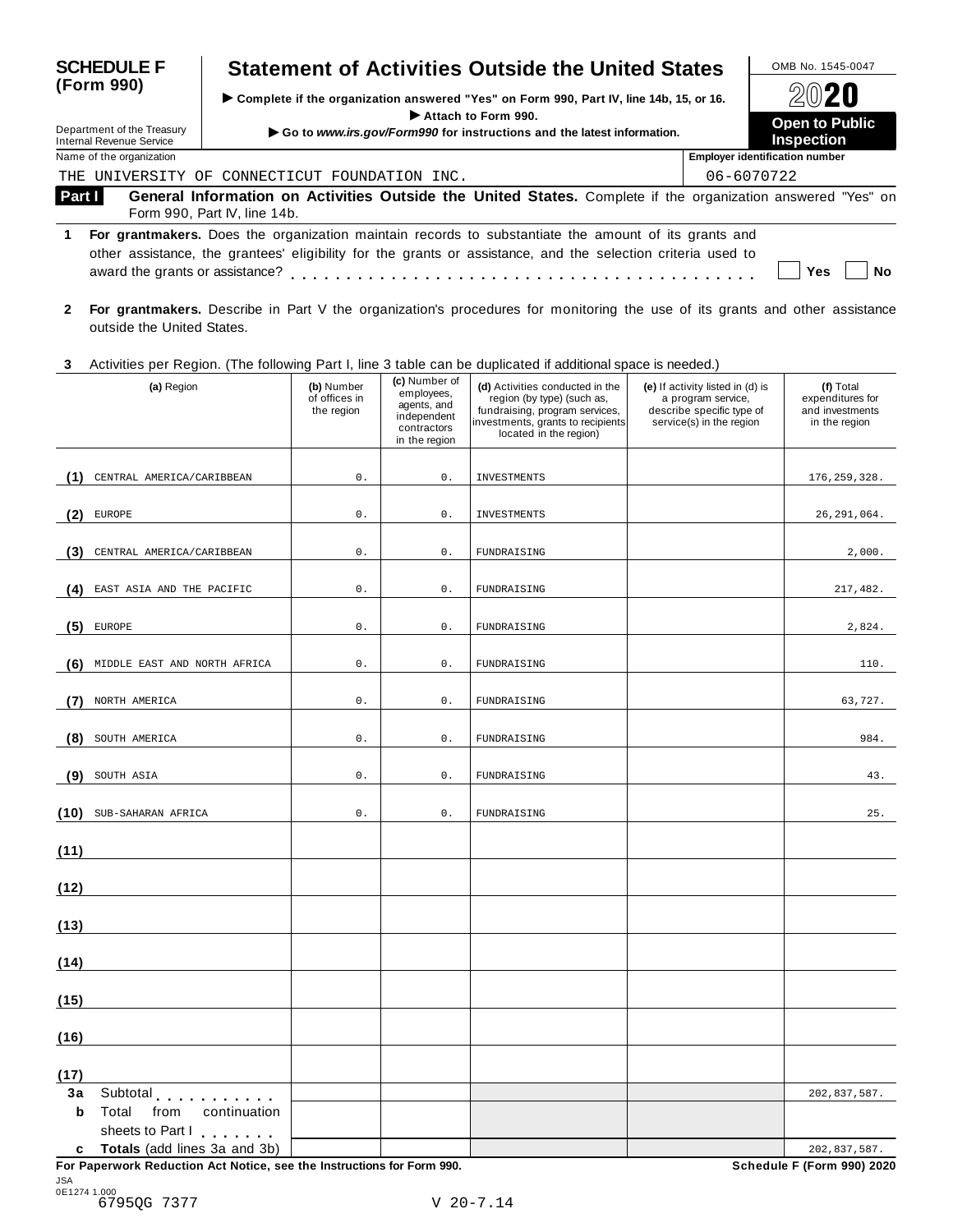Schedule F (Form 990) 2020 Page 2

| Part II           | Grants and Other Assistance to Organizations or Entities Outside the United States. Complete if the organization answered "Yes" on Form 990,<br>Part IV, line 15, for any recipient who received more than \$5,000. Part II can be duplicated if additional space is needed.            |                                                    |            |                         |                             |                                       |                                        |                                             |                                                                |
|-------------------|-----------------------------------------------------------------------------------------------------------------------------------------------------------------------------------------------------------------------------------------------------------------------------------------|----------------------------------------------------|------------|-------------------------|-----------------------------|---------------------------------------|----------------------------------------|---------------------------------------------|----------------------------------------------------------------|
| $\mathbf{1}$      | (a) Name of<br>organization                                                                                                                                                                                                                                                             | (b) IRS code<br>section and EIN<br>(if applicable) | (c) Region | (d) Purpose of<br>grant | (e) Amount of<br>cash grant | (f) Manner of<br>cash<br>disbursement | (g) Amount of<br>noncash<br>assistance | (h) Description<br>of noncash<br>assistance | (i) Method of<br>valuation<br>(book, FMV,<br>appraisal, other) |
| (1)               |                                                                                                                                                                                                                                                                                         |                                                    |            |                         |                             |                                       |                                        |                                             |                                                                |
| (2)               | <u> 1989 - Johann Barn, mars eta bainar e</u>                                                                                                                                                                                                                                           |                                                    |            |                         |                             |                                       |                                        |                                             |                                                                |
| (3)               |                                                                                                                                                                                                                                                                                         |                                                    |            |                         |                             |                                       |                                        |                                             |                                                                |
| (4)               | <u> Maria Maria Alemania (</u>                                                                                                                                                                                                                                                          |                                                    |            |                         |                             |                                       |                                        |                                             |                                                                |
| (5)               | <u> Tanzania (h. 1878).</u>                                                                                                                                                                                                                                                             |                                                    |            |                         |                             |                                       |                                        |                                             |                                                                |
| (6)               |                                                                                                                                                                                                                                                                                         |                                                    |            |                         |                             |                                       |                                        |                                             |                                                                |
| (7)               |                                                                                                                                                                                                                                                                                         |                                                    |            |                         |                             |                                       |                                        |                                             |                                                                |
| (8)               |                                                                                                                                                                                                                                                                                         |                                                    |            |                         |                             |                                       |                                        |                                             |                                                                |
| (9)               |                                                                                                                                                                                                                                                                                         |                                                    |            |                         |                             |                                       |                                        |                                             |                                                                |
| (10)              |                                                                                                                                                                                                                                                                                         |                                                    |            |                         |                             |                                       |                                        |                                             |                                                                |
| (11)              |                                                                                                                                                                                                                                                                                         |                                                    |            |                         |                             |                                       |                                        |                                             |                                                                |
| (12)              |                                                                                                                                                                                                                                                                                         |                                                    |            |                         |                             |                                       |                                        |                                             |                                                                |
| (13)              |                                                                                                                                                                                                                                                                                         |                                                    |            |                         |                             |                                       |                                        |                                             |                                                                |
| (14)              | <u> 1999 - Johann Barnett, fransk politiker (</u>                                                                                                                                                                                                                                       |                                                    |            |                         |                             |                                       |                                        |                                             |                                                                |
| (15)              | <u> Tanzania (h. 1878).</u>                                                                                                                                                                                                                                                             |                                                    |            |                         |                             |                                       |                                        |                                             |                                                                |
| (16)              |                                                                                                                                                                                                                                                                                         |                                                    |            |                         |                             |                                       |                                        |                                             |                                                                |
| $\mathbf{2}$<br>3 | Enter total number of recipient organizations listed above that are recognized as charities by the foreign country, recognized as a tax<br>exempt $501(c)(3)$ organization by the IRS, or for which the grantee or counsel has provided a section $501(c)(3)$ equivalency letter $\Box$ |                                                    |            |                         |                             |                                       |                                        |                                             | Schedule F (Form 990) 2020                                     |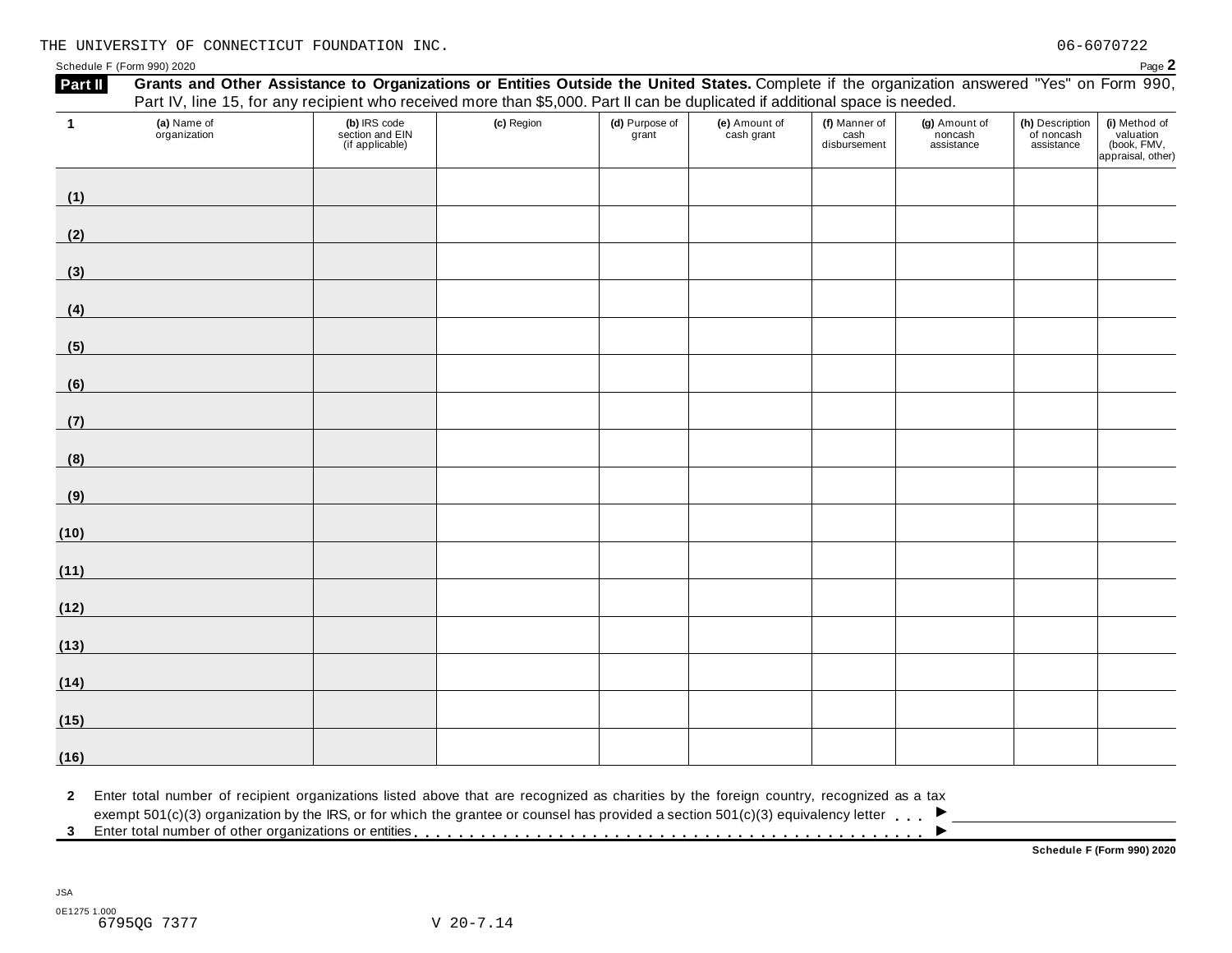| (a) Type of grant or assistance | (b) Region | (c) Number of<br>recipients | (d) Amount of<br>cash grant | (e) Manner of<br>cash<br>disbursement | (f) Amount of<br>noncash<br>assistance | (g) Description<br>of noncash<br>assistance | (h) Method of<br>valuation<br>(book, FMV,<br>appraisal, other) |
|---------------------------------|------------|-----------------------------|-----------------------------|---------------------------------------|----------------------------------------|---------------------------------------------|----------------------------------------------------------------|
| (1)                             |            |                             |                             |                                       |                                        |                                             |                                                                |
| (2)                             |            |                             |                             |                                       |                                        |                                             |                                                                |
| (3)                             |            |                             |                             |                                       |                                        |                                             |                                                                |
| (4)                             |            |                             |                             |                                       |                                        |                                             |                                                                |
| (5)                             |            |                             |                             |                                       |                                        |                                             |                                                                |
| (6)                             |            |                             |                             |                                       |                                        |                                             |                                                                |
| (7)                             |            |                             |                             |                                       |                                        |                                             |                                                                |
| (8)                             |            |                             |                             |                                       |                                        |                                             |                                                                |
| (9)                             |            |                             |                             |                                       |                                        |                                             |                                                                |
| (10)                            |            |                             |                             |                                       |                                        |                                             |                                                                |
| (11)                            |            |                             |                             |                                       |                                        |                                             |                                                                |
| (12)                            |            |                             |                             |                                       |                                        |                                             |                                                                |
| (13)                            |            |                             |                             |                                       |                                        |                                             |                                                                |
| (14)                            |            |                             |                             |                                       |                                        |                                             |                                                                |
| (15)                            |            |                             |                             |                                       |                                        |                                             |                                                                |
| (16)                            |            |                             |                             |                                       |                                        |                                             |                                                                |
| (17)                            |            |                             |                             |                                       |                                        |                                             |                                                                |
| (18)                            |            |                             |                             |                                       |                                        |                                             |                                                                |

**Schedule F (Form 990) 2020**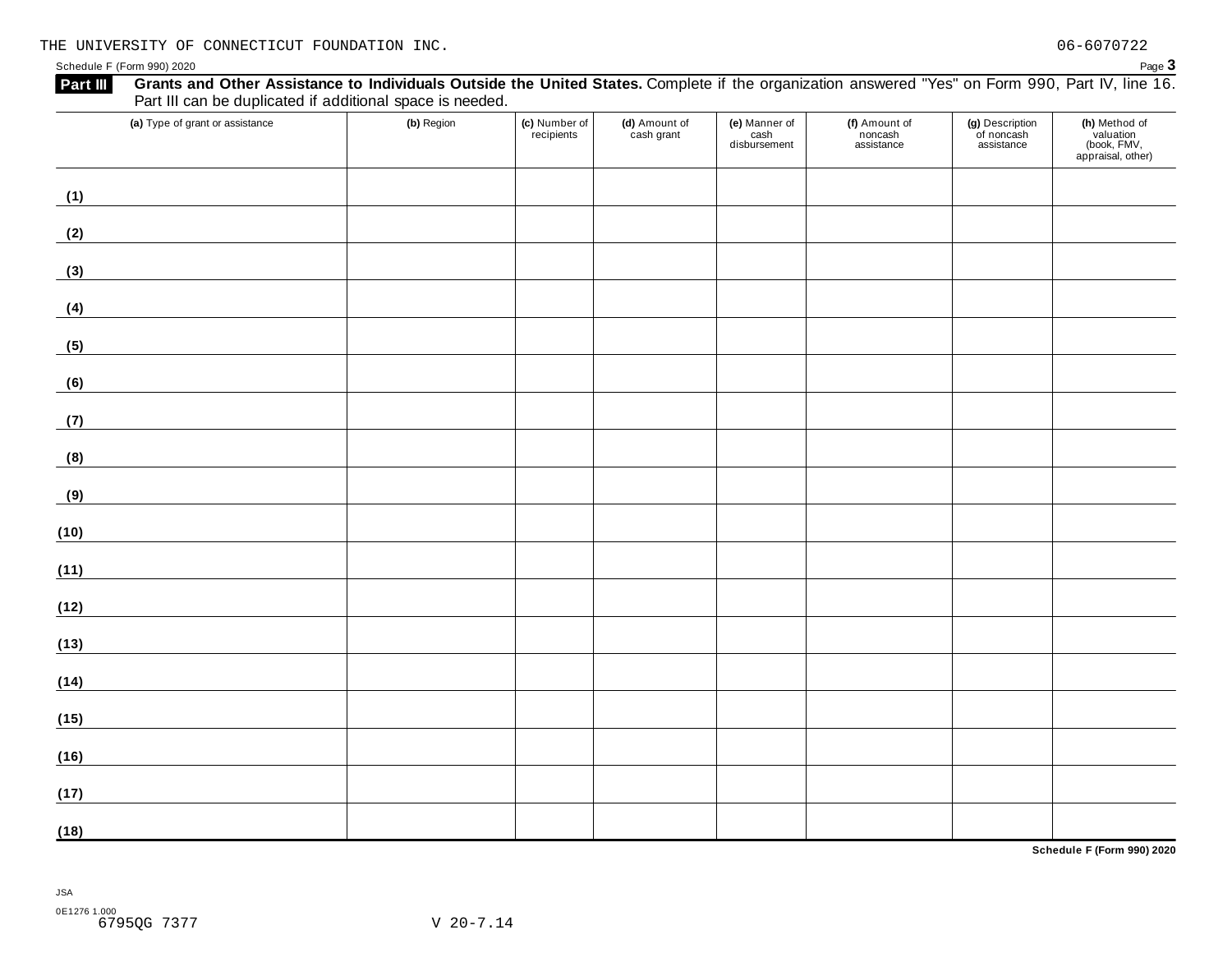THE UNIVERSITY OF CONNECTICUT FOUNDATION INC. 06-6070722

|              | Schedule F (Form 990) 2020                                                                                                                                                                                                                                                                                                                                                                                                    | Page 4         |
|--------------|-------------------------------------------------------------------------------------------------------------------------------------------------------------------------------------------------------------------------------------------------------------------------------------------------------------------------------------------------------------------------------------------------------------------------------|----------------|
| Part IV      | <b>Foreign Forms</b>                                                                                                                                                                                                                                                                                                                                                                                                          |                |
| 1            | Was the organization a U.S. transferor of property to a foreign corporation during the tax year? If "Yes,"<br>the organization may be required to file Form 926, Return by a U.S. Transferor of Property to a Foreign<br>Χ<br>Corporation (see Instructions for Form 926) enterprise value of the service of the contract of the Corporation<br>Yes                                                                           | No             |
| $\mathbf{2}$ | Did the organization have an interest in a foreign trust during the tax year? If "Yes," the organization may<br>be required to separately file Form 3520, Annual Return To Report Transactions With Foreign Trusts and<br>Receipt of Certain Foreign Gifts, and/or Form 3520-A, Annual Information Return of Foreign Trust With a<br>U.S. Owner (see Instructions for Forms 3520 and 3520-A; don't file with Form 990)<br>Yes | X<br><b>No</b> |
| 3            | Did the organization have an ownership interest in a foreign corporation during the tax year? If "Yes,"<br>the organization may be required to file Form 5471, Information Return of U.S. Persons With Respect to<br>$\mathbf X$<br>Certain Foreign Corporations (see Instructions for Form 5471) [10] Carrier Corporation Foreign Corporations (<br>Yes                                                                      | No             |
| 4            | Was the organization a direct or indirect shareholder of a passive foreign investment company or a<br>qualified electing fund during the tax year? If "Yes," the organization may be required to file Form 8621,<br>Information Return by a Shareholder of a Passive Foreign Investment Company or Qualified Electing<br>Χ<br>Fund (see Instructions for Form 8621)<br>Yes                                                    | <b>No</b>      |
|              | Did the organization have an ownership interest in a foreign partnership during the tax year? If "Yes,"<br>the organization may be required to file Form 8865, Return of U.S. Persons With Respect to Certain<br>$\mathbf X$<br>Yes                                                                                                                                                                                           | No             |
| 6            | Did the organization have any operations in or related to any boycotting countries during the tax year? If<br>"Yes," the organization may be required to separately file Form 5713, International Boycott Report (see<br>Yes                                                                                                                                                                                                  | Χ<br><b>No</b> |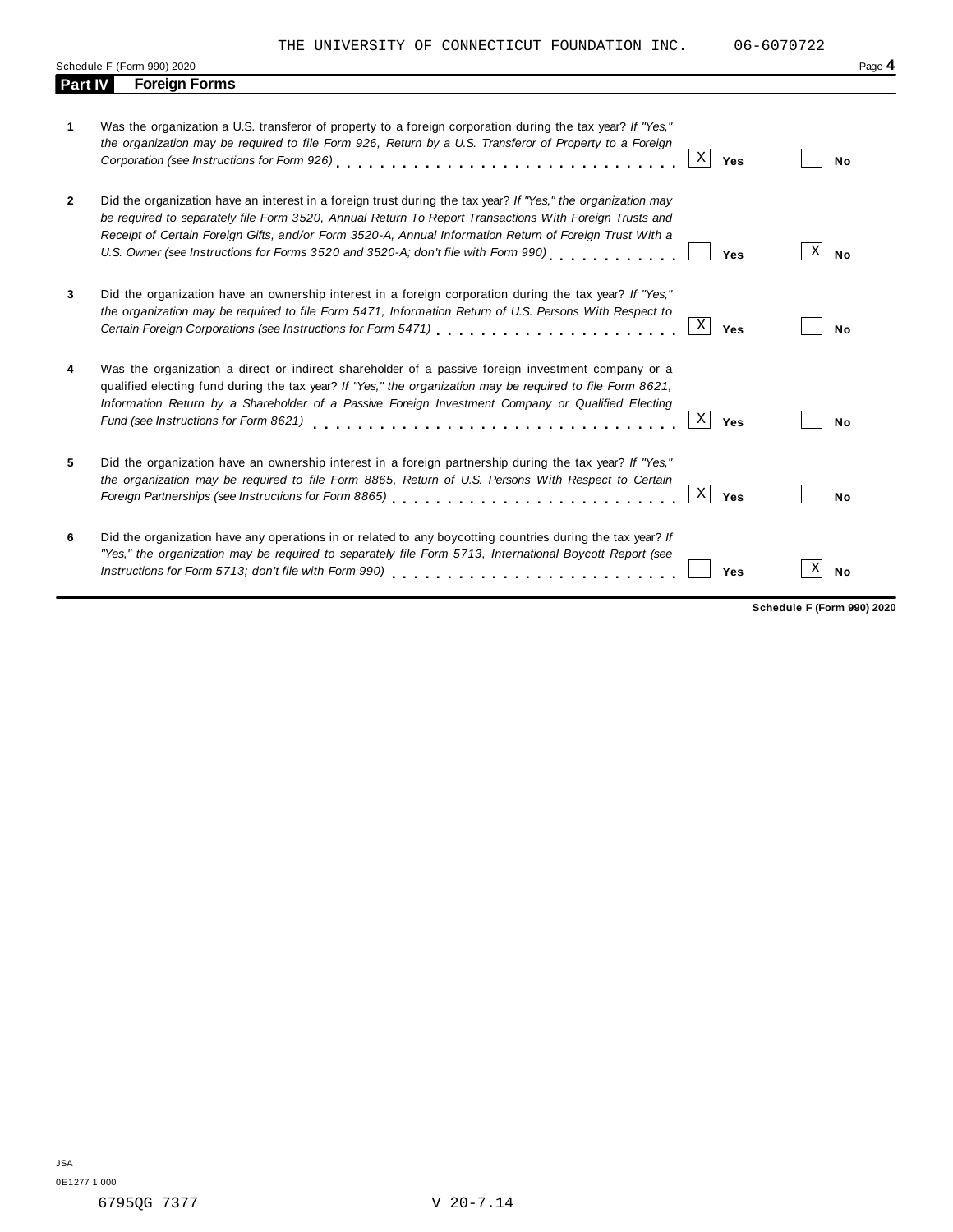Schedule F (Form 990) 2020 Page 5

**Part V Supplemental Information** Provide the information required by Part I, line 2 (monitoring of funds); Part I, line 3, column (f) (accounting method; amounts of investments vs. expenditures per region); Part II, line 1 (accounting method); Part III (accounting method); and Part III, column (c) (estimated number of recipients), as applicable. Also complete this part to provide any additional information (see instructions).

PART I, LINE 3F - METHOD OF ACCOUNTING

FOREIGN EXPENDITURES ARE SEPARATELY IDENTIFIED ON THE ORGANIZATION'S

BOOKS AND RECORDS.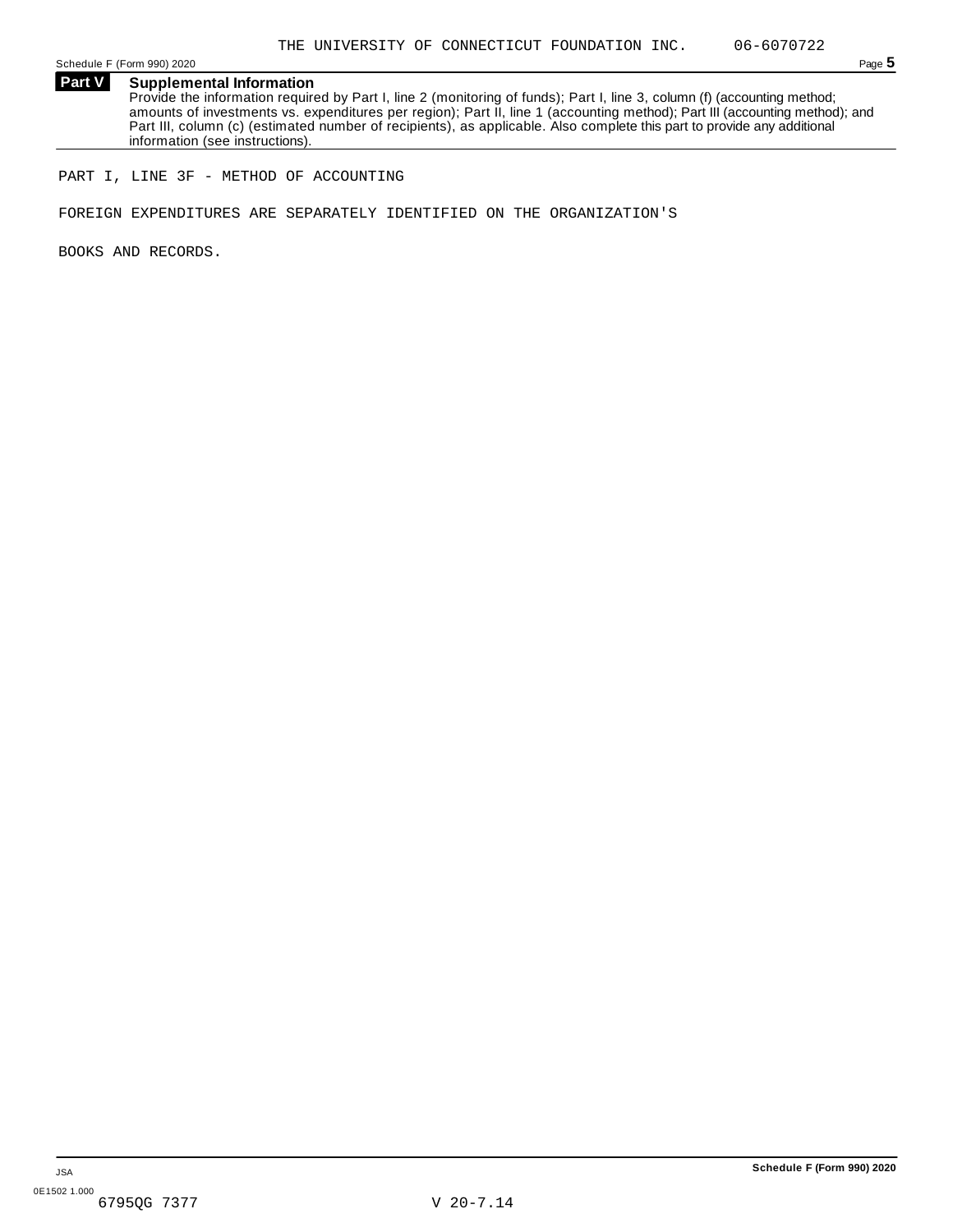| Supplemental Information Regarding Fundraising or Gaming Activities<br><b>SCHEDULE G</b><br>Complete if the organization answered "Yes" on Form 990, Part IV, line 17, 18, or 19, or if the<br>(Form 990 or 990-EZ)<br>organization entered more than \$15,000 on Form 990-EZ, line 6a. |                                                                                                                                                                                                                                                                                                                     |               |            |                                                                      |                                       |                                                                            | OMB No. 1545-0047                                       |  |  |  |
|-----------------------------------------------------------------------------------------------------------------------------------------------------------------------------------------------------------------------------------------------------------------------------------------|---------------------------------------------------------------------------------------------------------------------------------------------------------------------------------------------------------------------------------------------------------------------------------------------------------------------|---------------|------------|----------------------------------------------------------------------|---------------------------------------|----------------------------------------------------------------------------|---------------------------------------------------------|--|--|--|
| Department of the Treasury                                                                                                                                                                                                                                                              | Attach to Form 990 or Form 990-EZ.                                                                                                                                                                                                                                                                                  |               |            |                                                                      |                                       |                                                                            |                                                         |  |  |  |
| <b>Internal Revenue Service</b>                                                                                                                                                                                                                                                         | Go to www.irs.gov/Form990 for instructions and the latest information.                                                                                                                                                                                                                                              |               |            |                                                                      |                                       |                                                                            |                                                         |  |  |  |
| Name of the organization<br>THE                                                                                                                                                                                                                                                         | UNIVERSITY OF CONNECTICUT FOUNDATION INC.                                                                                                                                                                                                                                                                           |               |            |                                                                      |                                       | <b>Employer identification number</b><br>06-6070722                        |                                                         |  |  |  |
| Part I                                                                                                                                                                                                                                                                                  | Fundraising Activities. Complete if the organization answered "Yes" on Form 990, Part IV, line 17.                                                                                                                                                                                                                  |               |            |                                                                      |                                       |                                                                            |                                                         |  |  |  |
|                                                                                                                                                                                                                                                                                         | Form 990-EZ filers are not required to complete this part.                                                                                                                                                                                                                                                          |               |            |                                                                      |                                       |                                                                            |                                                         |  |  |  |
| 1                                                                                                                                                                                                                                                                                       | Indicate whether the organization raised funds through any of the following activities. Check all that apply.                                                                                                                                                                                                       |               |            |                                                                      |                                       |                                                                            |                                                         |  |  |  |
| Χ<br>Mail solicitations<br>a                                                                                                                                                                                                                                                            |                                                                                                                                                                                                                                                                                                                     | е             | х          |                                                                      | Solicitation of non-government grants |                                                                            |                                                         |  |  |  |
| Χ<br>b                                                                                                                                                                                                                                                                                  | Internet and email solicitations                                                                                                                                                                                                                                                                                    | f             |            |                                                                      | Solicitation of government grants     |                                                                            |                                                         |  |  |  |
| Χ<br>Phone solicitations<br>c                                                                                                                                                                                                                                                           |                                                                                                                                                                                                                                                                                                                     | g             | X          |                                                                      | Special fundraising events            |                                                                            |                                                         |  |  |  |
| X<br>In-person solicitations<br>d                                                                                                                                                                                                                                                       |                                                                                                                                                                                                                                                                                                                     |               |            |                                                                      |                                       |                                                                            |                                                         |  |  |  |
|                                                                                                                                                                                                                                                                                         | 2a Did the organization have a written or oral agreement with any individual (including officers, directors, trustees,                                                                                                                                                                                              |               |            |                                                                      |                                       |                                                                            |                                                         |  |  |  |
|                                                                                                                                                                                                                                                                                         | or key employees listed in Form 990, Part VII) or entity in connection with professional fundraising services?<br><b>b</b> If "Yes," list the 10 highest paid individuals or entities (fundraisers) pursuant to agreements under which the fundraiser is to be<br>compensated at least \$5,000 by the organization. |               |            |                                                                      |                                       |                                                                            | $\vert X \vert$<br>No<br>Yes                            |  |  |  |
| (i) Name and address of individual<br>or entity (fundraiser)                                                                                                                                                                                                                            |                                                                                                                                                                                                                                                                                                                     | (ii) Activity |            | (iii) Did fundraiser have<br>custody or control of<br>contributions? | (iv) Gross receipts<br>from activity  | (v) Amount paid to<br>(or retained by)<br>fundraiser listed in<br>col. (i) | (vi) Amount paid to<br>(or retained by)<br>organization |  |  |  |
|                                                                                                                                                                                                                                                                                         |                                                                                                                                                                                                                                                                                                                     |               | <b>Yes</b> | No                                                                   |                                       |                                                                            |                                                         |  |  |  |
| 1                                                                                                                                                                                                                                                                                       |                                                                                                                                                                                                                                                                                                                     |               |            |                                                                      |                                       |                                                                            |                                                         |  |  |  |
| ATTACHMENT 1                                                                                                                                                                                                                                                                            |                                                                                                                                                                                                                                                                                                                     |               |            |                                                                      |                                       |                                                                            |                                                         |  |  |  |
| $\mathbf{2}$                                                                                                                                                                                                                                                                            |                                                                                                                                                                                                                                                                                                                     |               |            |                                                                      |                                       |                                                                            |                                                         |  |  |  |
| 3                                                                                                                                                                                                                                                                                       |                                                                                                                                                                                                                                                                                                                     |               |            |                                                                      |                                       |                                                                            |                                                         |  |  |  |
|                                                                                                                                                                                                                                                                                         |                                                                                                                                                                                                                                                                                                                     |               |            |                                                                      |                                       |                                                                            |                                                         |  |  |  |
| 4                                                                                                                                                                                                                                                                                       |                                                                                                                                                                                                                                                                                                                     |               |            |                                                                      |                                       |                                                                            |                                                         |  |  |  |
|                                                                                                                                                                                                                                                                                         |                                                                                                                                                                                                                                                                                                                     |               |            |                                                                      |                                       |                                                                            |                                                         |  |  |  |
| 5                                                                                                                                                                                                                                                                                       |                                                                                                                                                                                                                                                                                                                     |               |            |                                                                      |                                       |                                                                            |                                                         |  |  |  |
|                                                                                                                                                                                                                                                                                         |                                                                                                                                                                                                                                                                                                                     |               |            |                                                                      |                                       |                                                                            |                                                         |  |  |  |
| 6                                                                                                                                                                                                                                                                                       |                                                                                                                                                                                                                                                                                                                     |               |            |                                                                      |                                       |                                                                            |                                                         |  |  |  |
| $\overline{7}$                                                                                                                                                                                                                                                                          |                                                                                                                                                                                                                                                                                                                     |               |            |                                                                      |                                       |                                                                            |                                                         |  |  |  |
|                                                                                                                                                                                                                                                                                         |                                                                                                                                                                                                                                                                                                                     |               |            |                                                                      |                                       |                                                                            |                                                         |  |  |  |
| 8                                                                                                                                                                                                                                                                                       |                                                                                                                                                                                                                                                                                                                     |               |            |                                                                      |                                       |                                                                            |                                                         |  |  |  |
|                                                                                                                                                                                                                                                                                         |                                                                                                                                                                                                                                                                                                                     |               |            |                                                                      |                                       |                                                                            |                                                         |  |  |  |
| 9                                                                                                                                                                                                                                                                                       |                                                                                                                                                                                                                                                                                                                     |               |            |                                                                      |                                       |                                                                            |                                                         |  |  |  |
|                                                                                                                                                                                                                                                                                         |                                                                                                                                                                                                                                                                                                                     |               |            |                                                                      |                                       |                                                                            |                                                         |  |  |  |
| 10                                                                                                                                                                                                                                                                                      |                                                                                                                                                                                                                                                                                                                     |               |            |                                                                      |                                       |                                                                            |                                                         |  |  |  |
|                                                                                                                                                                                                                                                                                         |                                                                                                                                                                                                                                                                                                                     |               |            |                                                                      |                                       |                                                                            |                                                         |  |  |  |
|                                                                                                                                                                                                                                                                                         |                                                                                                                                                                                                                                                                                                                     |               |            |                                                                      | 1,059,857.                            | 1,027,119.                                                                 | 32,738.                                                 |  |  |  |
| Total<br>3                                                                                                                                                                                                                                                                              | List all states in which the organization is registered or licensed to solicit contributions or has been notified it is exempt from                                                                                                                                                                                 |               |            |                                                                      |                                       |                                                                            |                                                         |  |  |  |
| registration or licensing.                                                                                                                                                                                                                                                              |                                                                                                                                                                                                                                                                                                                     |               |            |                                                                      |                                       |                                                                            |                                                         |  |  |  |
| AL, AK, AZ, AR, CA, CO, CT, DE, DC, FL, GA, HI, ID, IL, IN,                                                                                                                                                                                                                             |                                                                                                                                                                                                                                                                                                                     |               |            |                                                                      |                                       |                                                                            |                                                         |  |  |  |
| IA, KS, KY, LA, ME, MD, MA, MI, MN, MS, MO, MT, NE, NV, NH, NJ, NM, NY, NC, ND, OH,                                                                                                                                                                                                     |                                                                                                                                                                                                                                                                                                                     |               |            |                                                                      |                                       |                                                                            |                                                         |  |  |  |
| OK, OR, PA, RI, SC, SD, TN, TX, UT, VT, VA, WA, WV, WI, WY,                                                                                                                                                                                                                             |                                                                                                                                                                                                                                                                                                                     |               |            |                                                                      |                                       |                                                                            |                                                         |  |  |  |
|                                                                                                                                                                                                                                                                                         |                                                                                                                                                                                                                                                                                                                     |               |            |                                                                      |                                       |                                                                            |                                                         |  |  |  |
|                                                                                                                                                                                                                                                                                         |                                                                                                                                                                                                                                                                                                                     |               |            |                                                                      |                                       |                                                                            |                                                         |  |  |  |
|                                                                                                                                                                                                                                                                                         |                                                                                                                                                                                                                                                                                                                     |               |            |                                                                      |                                       |                                                                            |                                                         |  |  |  |
|                                                                                                                                                                                                                                                                                         |                                                                                                                                                                                                                                                                                                                     |               |            |                                                                      |                                       |                                                                            |                                                         |  |  |  |
|                                                                                                                                                                                                                                                                                         |                                                                                                                                                                                                                                                                                                                     |               |            |                                                                      |                                       |                                                                            |                                                         |  |  |  |
|                                                                                                                                                                                                                                                                                         |                                                                                                                                                                                                                                                                                                                     |               |            |                                                                      |                                       |                                                                            |                                                         |  |  |  |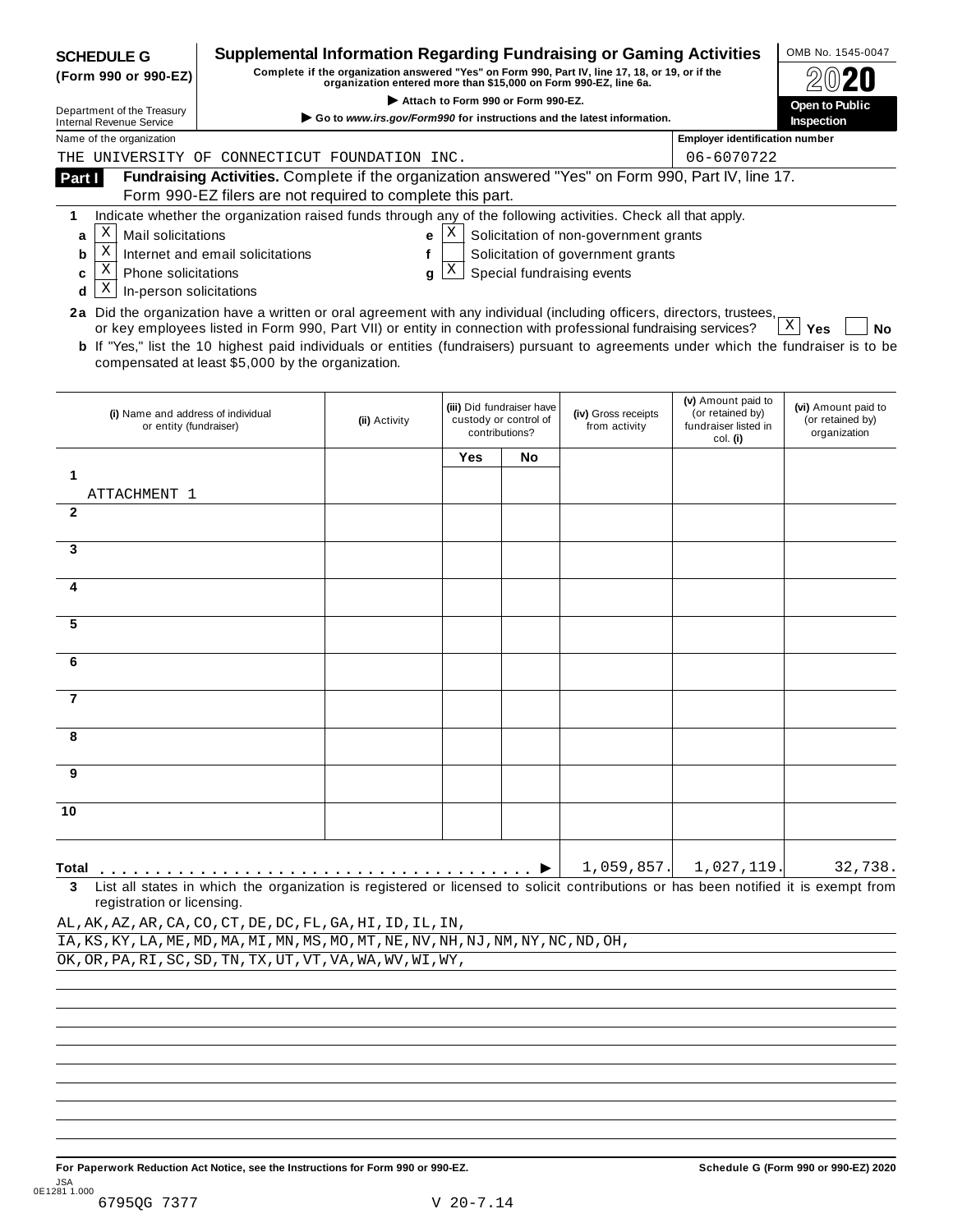#### Schedule G (Form 990 or 990-EZ) 2020 Page 2

**Fundraising Events.** Complete if the organization answered "Yes" on Form 990, Part IV, line 18, or reported more than \$15,000 of fundraising event contributions and gross income on Form 990-EZ, lines 1 and 6b. List events with gross receipts greater than \$5,000. **Part II**

|                 |                                                                                                                                                                                                                                | (a) Event $#1$<br>JOE GIANNELLI G MEN SOCCER GOL                        | (b) Event $#2$                                                                                                                                                                                                                                        | (c) Other events         | (d) Total events<br>(add col. (a) through            |
|-----------------|--------------------------------------------------------------------------------------------------------------------------------------------------------------------------------------------------------------------------------|-------------------------------------------------------------------------|-------------------------------------------------------------------------------------------------------------------------------------------------------------------------------------------------------------------------------------------------------|--------------------------|------------------------------------------------------|
|                 |                                                                                                                                                                                                                                | (event type)                                                            | (event type)                                                                                                                                                                                                                                          | (total number)           | col. (c)                                             |
|                 |                                                                                                                                                                                                                                |                                                                         |                                                                                                                                                                                                                                                       |                          |                                                      |
| Revenue         |                                                                                                                                                                                                                                | 27,000.                                                                 | 108,865.                                                                                                                                                                                                                                              |                          | 135,865.                                             |
|                 | 2 Less: Contributions                                                                                                                                                                                                          | 20, 232.                                                                | 77,152.                                                                                                                                                                                                                                               |                          | 97,384.                                              |
|                 | 3 Gross income (line 1 minus<br>line 2)                                                                                                                                                                                        | 6,768.                                                                  | 31,713.                                                                                                                                                                                                                                               |                          | 38,481.                                              |
|                 | 4 Cash prizes <b>All Accord Cash prizes</b>                                                                                                                                                                                    |                                                                         |                                                                                                                                                                                                                                                       |                          |                                                      |
|                 | 5 Noncash prizes <u>  _ _ _ _ _ _ _ _ _</u> _ _ _ _                                                                                                                                                                            |                                                                         | $\mathcal{L}^{\mathcal{L}}$ and $\mathcal{L}^{\mathcal{L}}$ are the set of the set of the set of the set of the set of the set of the set of the set of the set of the set of the set of the set of the set of the set of the set of the set of the s |                          |                                                      |
| Direct Expenses | 6 Rent/facility costs <u>  _ _ _ _ _ _ _ _ _ _ _ _ _</u>                                                                                                                                                                       |                                                                         | 18,298.                                                                                                                                                                                                                                               |                          | 18,298.                                              |
|                 | 7 Food and beverages equal to the set of the set of the set of the set of the set of the set of the set of the set of the set of the set of the set of the set of the set of the set of the set of the set of the set of the s |                                                                         |                                                                                                                                                                                                                                                       |                          |                                                      |
|                 |                                                                                                                                                                                                                                |                                                                         |                                                                                                                                                                                                                                                       |                          |                                                      |
|                 | 9 Other direct expenses [1995]                                                                                                                                                                                                 |                                                                         |                                                                                                                                                                                                                                                       |                          |                                                      |
|                 | 10 Direct expense summary. Add lines 4 through 9 in column (d) $\ldots \ldots \ldots \ldots$                                                                                                                                   |                                                                         |                                                                                                                                                                                                                                                       |                          | 18,298.                                              |
|                 | 11 Net income summary. Subtract line 10 from line 3, column (d) ▶                                                                                                                                                              |                                                                         |                                                                                                                                                                                                                                                       |                          | 20, 183.                                             |
|                 | Part III<br>Gaming. Complete if the organization answered "Yes" on Form 990, Part IV, line 19, or reported more than                                                                                                           |                                                                         |                                                                                                                                                                                                                                                       |                          |                                                      |
|                 | \$15,000 on Form 990-EZ, line 6a.                                                                                                                                                                                              |                                                                         |                                                                                                                                                                                                                                                       |                          |                                                      |
| Revenue         |                                                                                                                                                                                                                                | (a) Bingo                                                               | (b) Pull tabs/instant<br>bingo/progressive bingo                                                                                                                                                                                                      | (c) Other gaming         | (d) Total gaming (add<br>col. (a) through col. $(c)$ |
|                 |                                                                                                                                                                                                                                |                                                                         |                                                                                                                                                                                                                                                       |                          |                                                      |
|                 |                                                                                                                                                                                                                                |                                                                         |                                                                                                                                                                                                                                                       |                          |                                                      |
|                 | 2 Cash prizes                                                                                                                                                                                                                  |                                                                         |                                                                                                                                                                                                                                                       |                          |                                                      |
|                 |                                                                                                                                                                                                                                |                                                                         |                                                                                                                                                                                                                                                       |                          |                                                      |
| Direct Expenses | 4 Rent/facility costs [                                                                                                                                                                                                        |                                                                         |                                                                                                                                                                                                                                                       |                          |                                                      |
|                 | 5 Other direct expenses                                                                                                                                                                                                        |                                                                         |                                                                                                                                                                                                                                                       |                          |                                                      |
|                 |                                                                                                                                                                                                                                | Yes $\qquad \qquad \qquad$<br>%<br>No                                   | Yes<br>%<br><b>No</b>                                                                                                                                                                                                                                 | Yes<br>$\%$<br><b>No</b> |                                                      |
|                 | 7 Direct expense summary. Add lines 2 through 5 in column (d)                                                                                                                                                                  |                                                                         |                                                                                                                                                                                                                                                       | .                        |                                                      |
|                 | 8 Net gaming income summary. Subtract line 7 from line 1, column (d)                                                                                                                                                           |                                                                         |                                                                                                                                                                                                                                                       |                          |                                                      |
| 9<br>a<br>b     | Enter the state(s) in which the organization conducts gaming activities:<br>Is the organization licensed to conduct gaming activities in each of these states?<br>If "No," explain:                                            | <u> 1989 - Johann Barn, fransk politik amerikansk politik (d. 1989)</u> |                                                                                                                                                                                                                                                       |                          | Yes<br><b>No</b>                                     |
| 10a<br>b        | Were any of the organization's gaming licenses revoked, suspended, or terminated during the tax year?<br>If "Yes," explain: $\qquad \qquad$                                                                                    |                                                                         |                                                                                                                                                                                                                                                       |                          | Yes<br>No                                            |

JSA 0E1282 1.000 6795QG 7377 V 20-7.14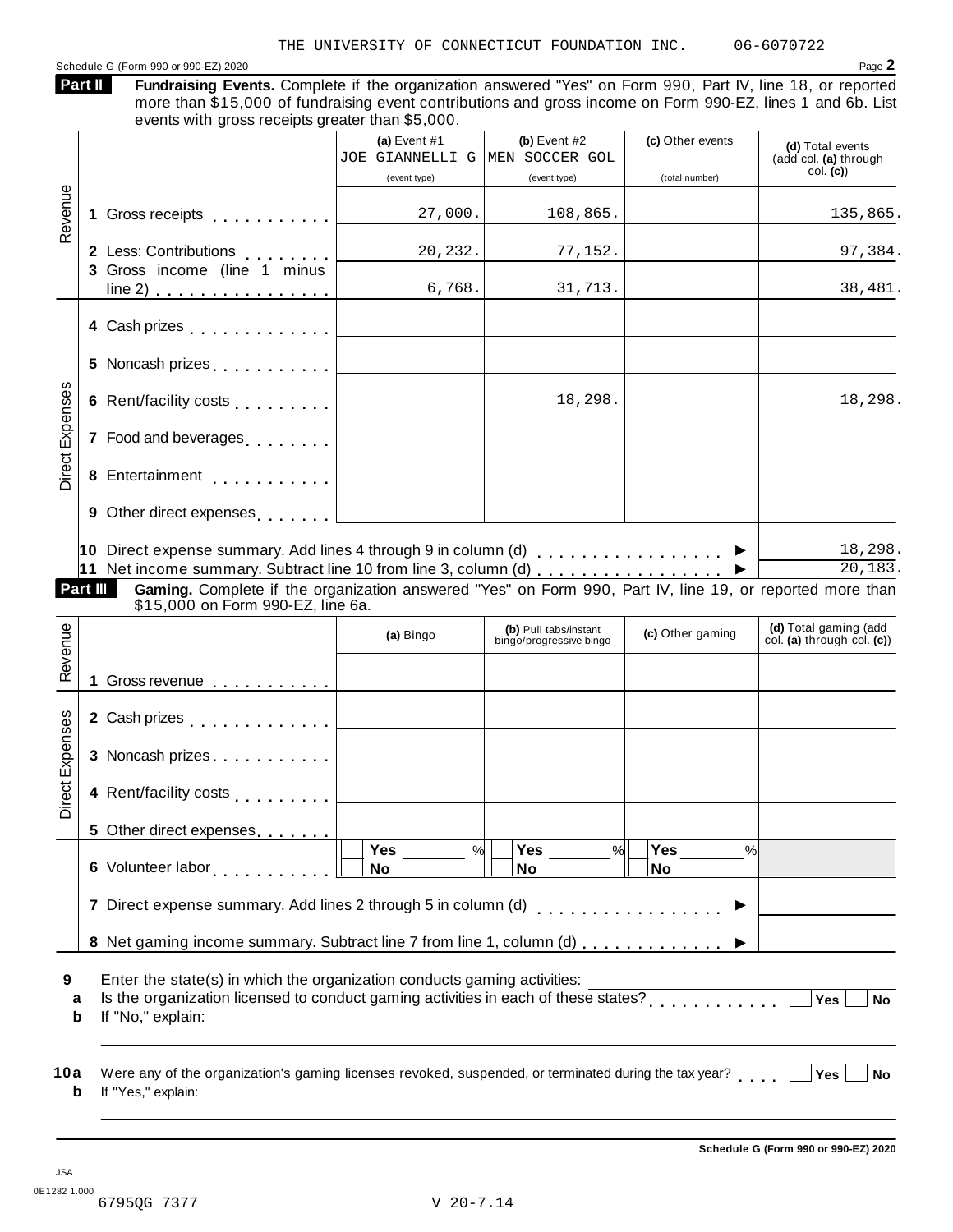|  |  |  | THE UNIVERSITY OF CONNECTICUT FOUNDATION INC. |  |  | 06-6070722 |
|--|--|--|-----------------------------------------------|--|--|------------|
|--|--|--|-----------------------------------------------|--|--|------------|

|         | UNIVERSITY OF CONNECTICUT FOUNDATION INC.<br>U0-0U/U/ZZ                                                                                                                                                                   |
|---------|---------------------------------------------------------------------------------------------------------------------------------------------------------------------------------------------------------------------------|
| 11      | Page 3<br>Schedule G (Form 990 or 990-EZ) 2020<br>Yes<br><b>No</b>                                                                                                                                                        |
| 12      | Is the organization a grantor, beneficiary or trustee of a trust or a member of a partnership or other entity                                                                                                             |
|         | Yes<br><b>No</b>                                                                                                                                                                                                          |
| 13      | Indicate the percentage of gaming activity conducted in:                                                                                                                                                                  |
| a       | $\%$                                                                                                                                                                                                                      |
| b       | $\%$<br>An outside facility enterpretence in the service of the service in the service in the service in the service i                                                                                                    |
| 14      | Enter the name and address of the person who prepares the organization's gaming/special events books and                                                                                                                  |
|         | records:                                                                                                                                                                                                                  |
|         |                                                                                                                                                                                                                           |
|         |                                                                                                                                                                                                                           |
|         | 15a Does the organization have a contract with a third party from whom the organization receives gaming<br>Yes<br><b>No</b>                                                                                               |
|         | <b>b</b> If "Yes," enter the amount of gaming revenue received by the organization $\triangleright$ \$______________ and the<br>amount of gaming revenue retained by the third party $\triangleright$ \$ _______________. |
| c       | If "Yes," enter name and address of the third party:                                                                                                                                                                      |
|         |                                                                                                                                                                                                                           |
|         |                                                                                                                                                                                                                           |
|         |                                                                                                                                                                                                                           |
| 16      | Gaming manager information:                                                                                                                                                                                               |
|         |                                                                                                                                                                                                                           |
|         | Gaming manager compensation $\triangleright$ \$ _______________                                                                                                                                                           |
|         |                                                                                                                                                                                                                           |
|         | Employee<br>Director/officer<br>Independent contractor                                                                                                                                                                    |
| 17      | Mandatory distributions:                                                                                                                                                                                                  |
| a       | Is the organization required under state law to make charitable distributions from the gaming proceeds to                                                                                                                 |
|         | Yes<br>No                                                                                                                                                                                                                 |
|         | <b>b</b> Enter the amount of distributions required under state law to be distributed to other exempt organizations                                                                                                       |
|         | or spent in the organization's own exempt activities during the tax year $\triangleright$ \$                                                                                                                              |
| Part IV | Supplemental Information. Provide the explanation required by Part I, line 2b, columns (iii) and (v), and                                                                                                                 |
|         | Part III, lines 9, 9b, 10b, 15b, 15c, 16, and 17b, as applicable. Also provide any additional information                                                                                                                 |
|         | (see instructions).                                                                                                                                                                                                       |
|         | SCHEDULE G - ADDITIONAL INFORMATION                                                                                                                                                                                       |
|         | AS REQUIRED, THE FOUNDATION IS REPORTING ALL EVENTS THAT HAD INCOME OR                                                                                                                                                    |
|         | EXPENSES DURING THE FISCAL YEAR. IT IS POSSIBLE THAT SOME EVENTS MAY HAVE                                                                                                                                                 |
|         | TAKEN PLACE IN THE PRIOR FISCAL YEAR, OR WILL BE HELD IN FUTURE YEAR. AS                                                                                                                                                  |
|         | A RESULT, REVENUE OR EXPENSE AMOUNTS REPORTED FOR THE EVENT MAY NOT BE                                                                                                                                                    |
|         | FINAL, OR PORTIONS MAY HAVE BEEN REPORTED IN THE PRIOR YEAR.                                                                                                                                                              |

**Schedule G (Form 990 or 990-EZ) 2020**

÷,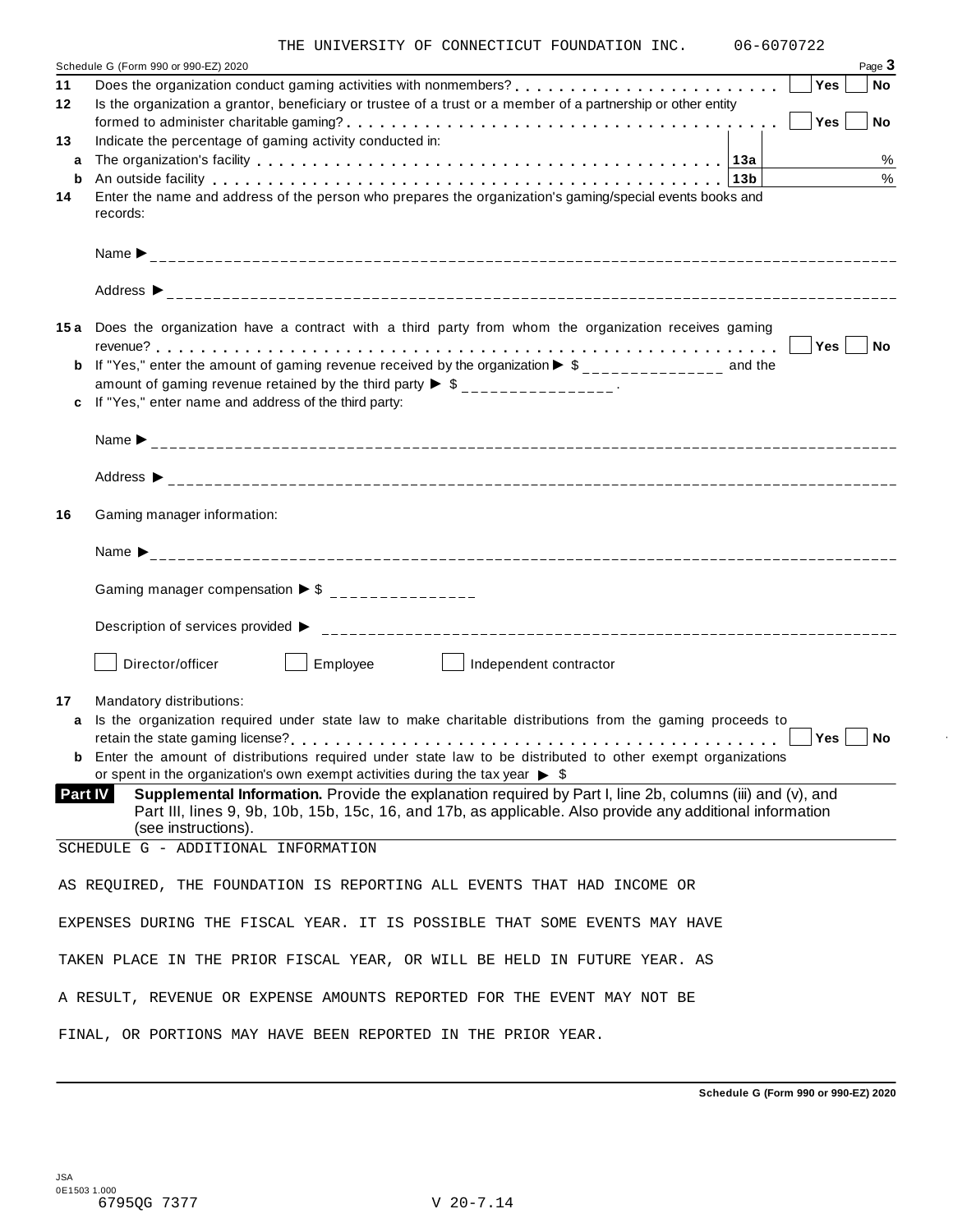ATTACHMENT 1

### 990, SCHEDULE G, PART I - HIGHEST PAID FUNDRAISER

<span id="page-46-0"></span>

| NAME AND ADDRESS OF<br>FUNDRAISER                                | ACTIVITY             | DID FUNDRAISER HAVE<br>CUSTODY OR CONTROL<br>OF CONTRIBUTIONS?<br>YES<br>NO | GROSS RECEIPTS<br>FROM ACTIVITY | AMOUNT PAID TO<br>(OR RETAINED BY<br>FUNDRAISER | AMOUNT PAID TO<br>(OR RETAINED BY<br>ORGANIZATION |
|------------------------------------------------------------------|----------------------|-----------------------------------------------------------------------------|---------------------------------|-------------------------------------------------|---------------------------------------------------|
| RUFFALO NOEL LEVITZ                                              | PHONE<br>SOLICIT.    | X                                                                           | 1,059,857.                      | 628,344.                                        | 431,513.                                          |
| 1025 KIRKWOOD PARKWAY SW<br>CEDAR RAPIDS<br>IA 52404             |                      |                                                                             |                                 |                                                 |                                                   |
| CMNTY. COUNSEL. SERV. CO.                                        | CAMPAIGN<br>PLANNING | X                                                                           |                                 | 130, 108.                                       | $-130,108.$                                       |
| 527 MADISON AVE<br>NEW YORK<br>NY 10022                          |                      |                                                                             |                                 |                                                 |                                                   |
| BENTZ, WHALEY, FLESSNER                                          | CAMPAIGN<br>PLANNING | Χ                                                                           |                                 | 268,667.                                        | $-268,667.$                                       |
| 7900 XERXES AVENUE SOUTH<br>SUITE 980<br>MINNEAPOLIS<br>MN 55431 |                      |                                                                             |                                 |                                                 |                                                   |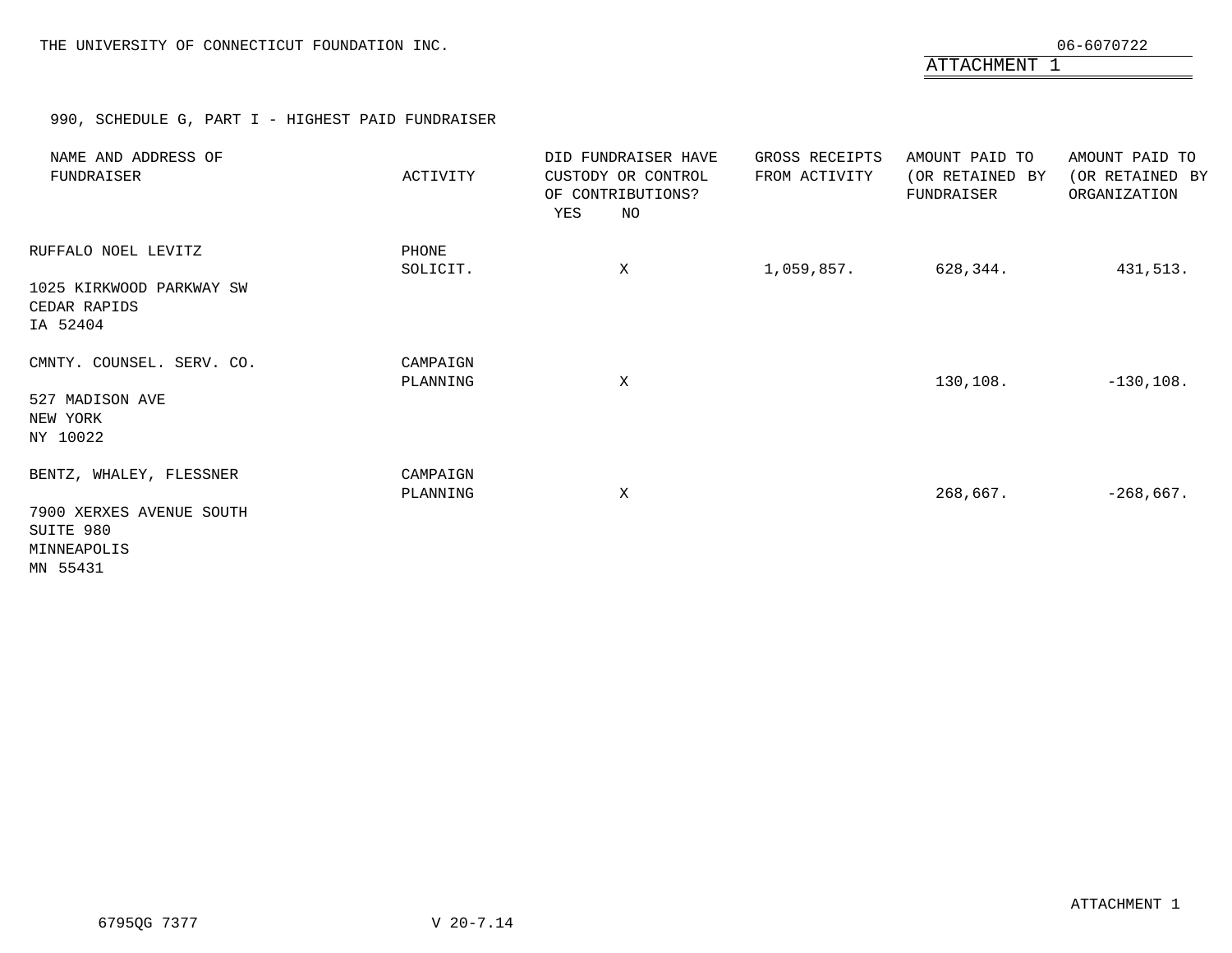| <b>SCHEDULE I</b>                                             |                                                                                                                                                            |            |                                    | <b>Grants and Other Assistance to Organizations,</b>                         |                                       |                                                             |                                          | OMB No. 1545-0047<br>2020             |  |
|---------------------------------------------------------------|------------------------------------------------------------------------------------------------------------------------------------------------------------|------------|------------------------------------|------------------------------------------------------------------------------|---------------------------------------|-------------------------------------------------------------|------------------------------------------|---------------------------------------|--|
| (Form 990)                                                    | Governments, and Individuals in the United States<br>Complete if the organization answered "Yes" on Form 990, Part IV, line 21 or 22.                      |            |                                    |                                                                              |                                       |                                                             |                                          |                                       |  |
|                                                               |                                                                                                                                                            |            |                                    |                                                                              |                                       |                                                             |                                          | <b>Open to Public</b>                 |  |
| Department of the Treasury<br><b>Internal Revenue Service</b> |                                                                                                                                                            |            |                                    | Attach to Form 990.<br>Go to www.irs.gov/Form990 for the latest information. |                                       |                                                             |                                          | <b>Inspection</b>                     |  |
| Name of the organization                                      |                                                                                                                                                            |            |                                    |                                                                              |                                       |                                                             | <b>Employer identification number</b>    |                                       |  |
|                                                               | THE UNIVERSITY OF CONNECTICUT FOUNDATION INC.                                                                                                              |            |                                    |                                                                              |                                       |                                                             | 06-6070722                               |                                       |  |
| Part I                                                        | <b>General Information on Grants and Assistance</b>                                                                                                        |            |                                    |                                                                              |                                       |                                                             |                                          |                                       |  |
| 1                                                             | Does the organization maintain records to substantiate the amount of the grants or assistance, the grantees' eligibility for the grants or assistance, and |            |                                    |                                                                              |                                       |                                                             |                                          |                                       |  |
|                                                               |                                                                                                                                                            |            |                                    |                                                                              |                                       |                                                             |                                          | X Yes<br>No                           |  |
| $\mathbf{2}$                                                  | Describe in Part IV the organization's procedures for monitoring the use of grant funds in the United States.                                              |            |                                    |                                                                              |                                       |                                                             |                                          |                                       |  |
| <b>Part II</b>                                                | Grants and Other Assistance to Domestic Organizations and Domestic Governments. Complete if the organization answered "Yes" on Form 990,                   |            |                                    |                                                                              |                                       |                                                             |                                          |                                       |  |
|                                                               | Part IV, line 21, for any recipient that received more than \$5,000. Part II can be duplicated if additional space is needed.                              |            |                                    |                                                                              |                                       |                                                             |                                          |                                       |  |
|                                                               | 1 (a) Name and address of organization<br>or government                                                                                                    | $(b)$ EIN  | (c) IRC section<br>(if applicable) | (d) Amount of cash<br>grant                                                  | (e) Amount of non-<br>cash assistance | (f) Method of valuation<br>(book, FMV, appraisal,<br>other) | (g) Description of<br>noncash assistance | (h) Purpose of grant<br>or assistance |  |
| (1) UNIVERSITY OF CONNECTICUT                                 |                                                                                                                                                            |            |                                    |                                                                              |                                       |                                                             |                                          |                                       |  |
| 352 MANSFIELD ROAD UNITE 2048                                 |                                                                                                                                                            | 06-0772160 | STATE OF CT                        | 33,630,354.                                                                  |                                       |                                                             |                                          | UNIVERSITY SUPPORT                    |  |
| (2)                                                           |                                                                                                                                                            |            |                                    |                                                                              |                                       |                                                             |                                          |                                       |  |
| (3)                                                           |                                                                                                                                                            |            |                                    |                                                                              |                                       |                                                             |                                          |                                       |  |
| (4)                                                           |                                                                                                                                                            |            |                                    |                                                                              |                                       |                                                             |                                          |                                       |  |
| (5)                                                           |                                                                                                                                                            |            |                                    |                                                                              |                                       |                                                             |                                          |                                       |  |
| (6)                                                           |                                                                                                                                                            |            |                                    |                                                                              |                                       |                                                             |                                          |                                       |  |
| (7)                                                           |                                                                                                                                                            |            |                                    |                                                                              |                                       |                                                             |                                          |                                       |  |
| (8)                                                           |                                                                                                                                                            |            |                                    |                                                                              |                                       |                                                             |                                          |                                       |  |
| (9)                                                           |                                                                                                                                                            |            |                                    |                                                                              |                                       |                                                             |                                          |                                       |  |
| (10)                                                          |                                                                                                                                                            |            |                                    |                                                                              |                                       |                                                             |                                          |                                       |  |
| (11)                                                          |                                                                                                                                                            |            |                                    |                                                                              |                                       |                                                             |                                          |                                       |  |
| (12)                                                          |                                                                                                                                                            |            |                                    |                                                                              |                                       |                                                             |                                          |                                       |  |
| $\mathbf{2}$                                                  |                                                                                                                                                            |            |                                    |                                                                              |                                       |                                                             |                                          | 1.                                    |  |
| 3                                                             | For Paperwork Reduction Act Notice, see the Instructions for Form 990.                                                                                     |            |                                    |                                                                              |                                       |                                                             |                                          | Schedule I (Form 990) 2020            |  |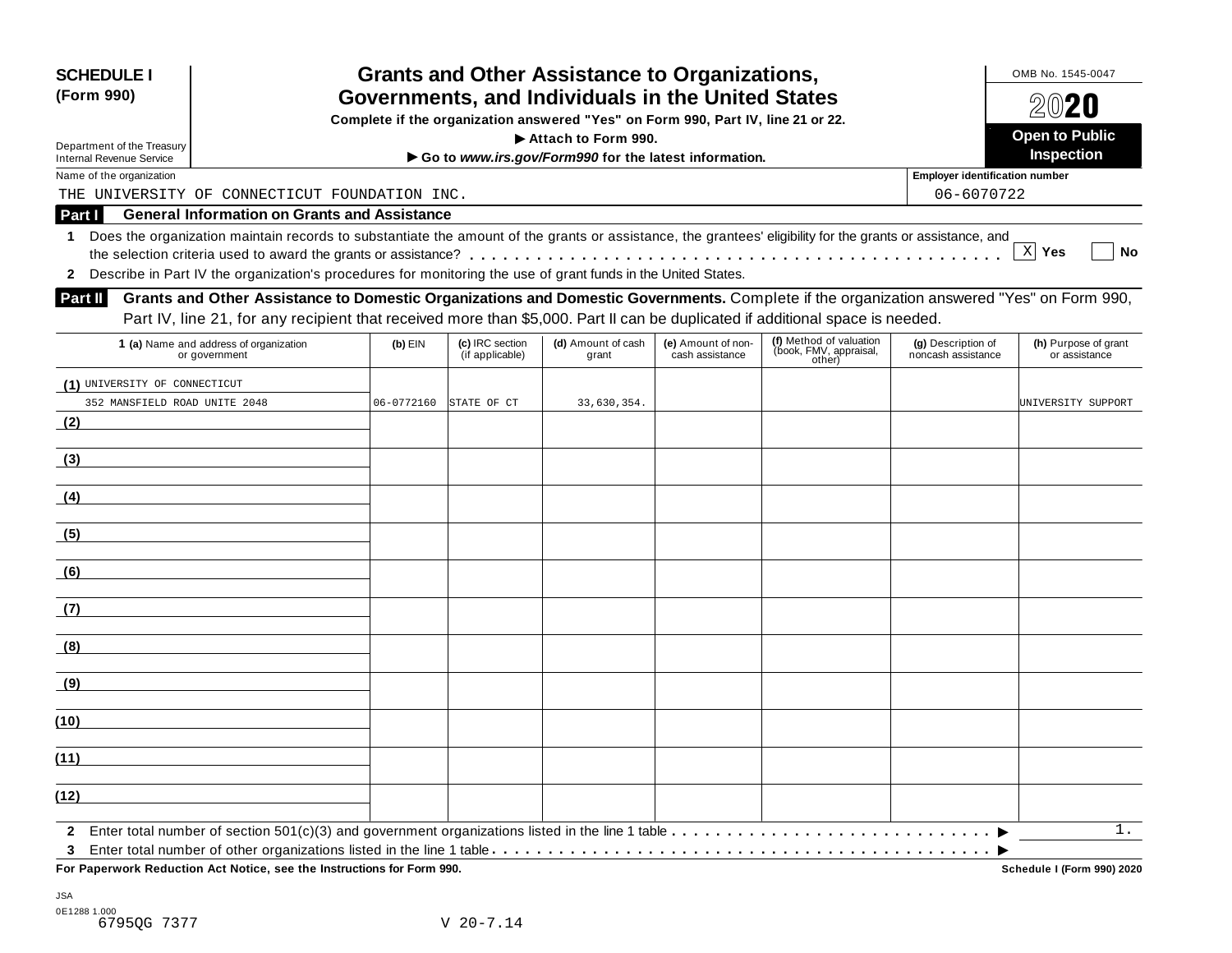#### **Grants and Other Assistance to Domestic Individuals.** Complete ifthe organization answered "Yes" on Form 990, Part IV, line 22. **Part III** Grants and Other Assistance to Domestic Individuals<br>Part III can be duplicated if additional space is needed.

| (a) Type of grant or assistance                                                                                                                | (b) Number of<br>recipients | (c) Amount of<br>cash grant | (d) Amount of<br>non-cash assistance | (e) Method of valuation (book,<br>FMV, appraisal, other) | (f) Description of non-cash assistance |
|------------------------------------------------------------------------------------------------------------------------------------------------|-----------------------------|-----------------------------|--------------------------------------|----------------------------------------------------------|----------------------------------------|
|                                                                                                                                                |                             |                             |                                      |                                                          |                                        |
|                                                                                                                                                |                             |                             |                                      |                                                          |                                        |
|                                                                                                                                                |                             |                             |                                      |                                                          |                                        |
|                                                                                                                                                |                             |                             |                                      |                                                          |                                        |
|                                                                                                                                                |                             |                             |                                      |                                                          |                                        |
| 3                                                                                                                                              |                             |                             |                                      |                                                          |                                        |
|                                                                                                                                                |                             |                             |                                      |                                                          |                                        |
|                                                                                                                                                |                             |                             |                                      |                                                          |                                        |
|                                                                                                                                                |                             |                             |                                      |                                                          |                                        |
| 5                                                                                                                                              |                             |                             |                                      |                                                          |                                        |
|                                                                                                                                                |                             |                             |                                      |                                                          |                                        |
| 6                                                                                                                                              |                             |                             |                                      |                                                          |                                        |
|                                                                                                                                                |                             |                             |                                      |                                                          |                                        |
|                                                                                                                                                |                             |                             |                                      |                                                          |                                        |
| Supplemental Information. Provide the information required in Part I, line 2, Part III, column (b); and any other additional<br><b>Part IV</b> |                             |                             |                                      |                                                          |                                        |

**information. Partish** 

PART I, LINE 2 - PROCEDURES FOR MONITORING USE OF GRANT FUNDS IN U.S,

FUND ADMINISTRATION STAFF RECEIVES APPROPRIATE DOCUMENTATION PRIOR TO

MAKING DISBURSEMENTS TO ENSURE COMPLIANCE WITH GRANT RESTRICTIONS, AND TO

ENSURE SUCH DISBURSEMENTS ARE REASONABLE.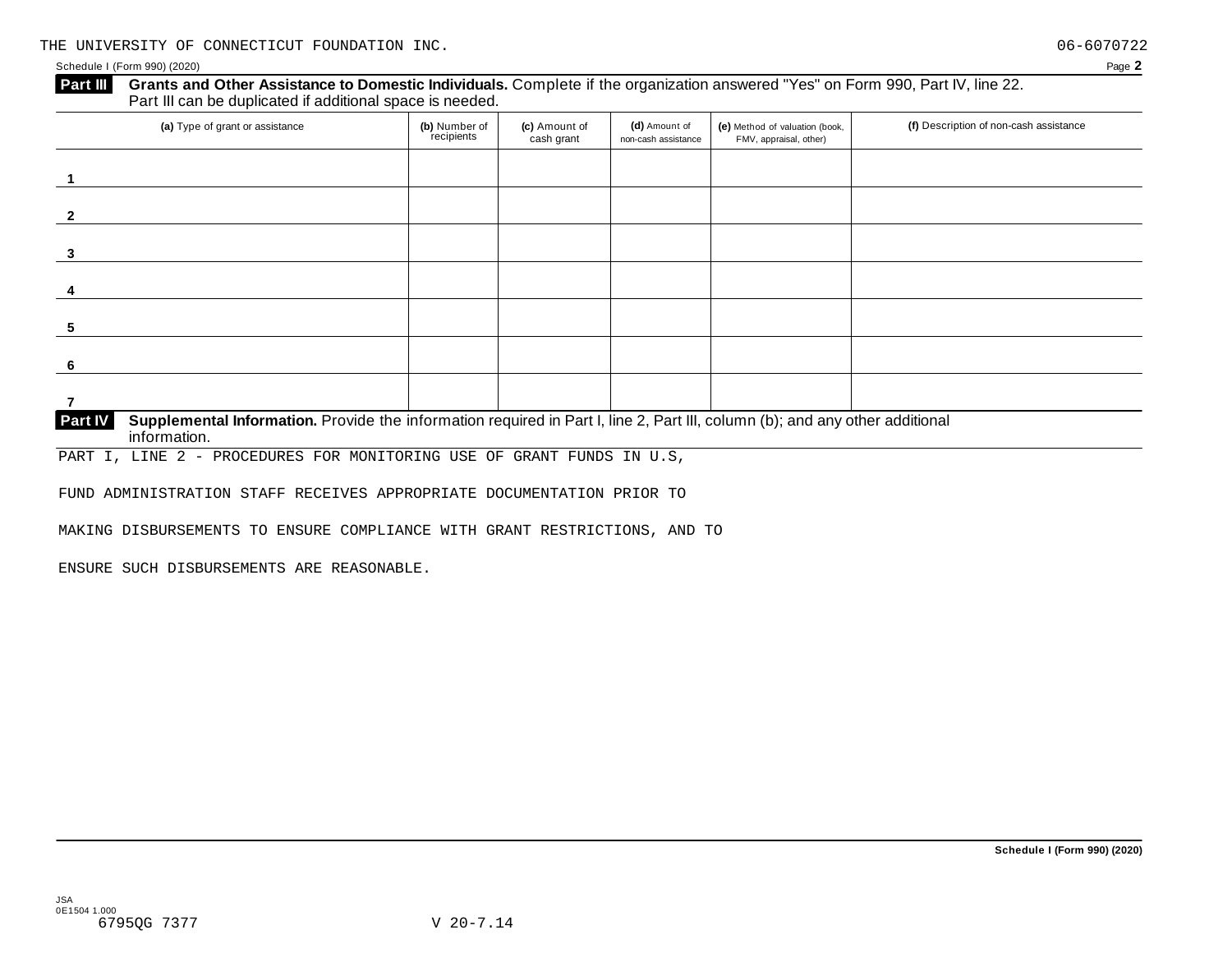|              | <b>SCHEDULE J</b>                                    | <b>Compensation Information</b>                                                                                                                                                                                   | OMB No. 1545-0047     |     |             |
|--------------|------------------------------------------------------|-------------------------------------------------------------------------------------------------------------------------------------------------------------------------------------------------------------------|-----------------------|-----|-------------|
|              | (Form 990)                                           | For certain Officers, Directors, Trustees, Key Employees, and Highest                                                                                                                                             |                       |     |             |
|              |                                                      | <b>Compensated Employees</b><br>Complete if the organization answered "Yes" on Form 990, Part IV, line 23.                                                                                                        |                       |     |             |
|              | Department of the Treasury                           | Attach to Form 990.                                                                                                                                                                                               | <b>Open to Public</b> |     |             |
|              | Internal Revenue Service<br>Name of the organization | Go to www.irs.gov/Form990 for instructions and the latest information.<br><b>Employer identification number</b>                                                                                                   | <b>Inspection</b>     |     |             |
|              |                                                      | THE UNIVERSITY OF CONNECTICUT FOUNDATION INC.<br>06-6070722                                                                                                                                                       |                       |     |             |
| Part I       |                                                      | <b>Questions Regarding Compensation</b>                                                                                                                                                                           |                       |     |             |
|              |                                                      |                                                                                                                                                                                                                   |                       | Yes | No          |
|              |                                                      | 1a Check the appropriate box(es) if the organization provided any of the following to or for a person listed on Form                                                                                              |                       |     |             |
|              |                                                      | 990, Part VII, Section A, line 1a. Complete Part III to provide any relevant information regarding these items.                                                                                                   |                       |     |             |
|              |                                                      | First-class or charter travel<br>Housing allowance or residence for personal use                                                                                                                                  |                       |     |             |
|              |                                                      | Travel for companions<br>Payments for business use of personal residence                                                                                                                                          |                       |     |             |
|              |                                                      | Health or social club dues or initiation fees<br>Tax indemnification and gross-up payments                                                                                                                        |                       |     |             |
|              |                                                      | Discretionary spending account<br>Personal services (such as maid, chauffeur, chef)                                                                                                                               |                       |     |             |
|              |                                                      |                                                                                                                                                                                                                   |                       |     |             |
|              |                                                      | If any of the boxes on line 1a are checked, did the organization follow a written policy regarding payment<br>or reimbursement or provision of all of the expenses described above? If "No," complete Part III to |                       |     |             |
|              |                                                      |                                                                                                                                                                                                                   | 1b                    |     |             |
| $\mathbf{2}$ |                                                      | Did the organization require substantiation prior to reimbursing or allowing expenses incurred by all                                                                                                             |                       |     |             |
|              |                                                      | directors, trustees, and officers, including the CEO/Executive Director, regarding the items checked on line                                                                                                      |                       |     |             |
|              |                                                      |                                                                                                                                                                                                                   | $\mathbf{2}$          |     |             |
| 3            |                                                      | Indicate which, if any, of the following the organization used to establish the compensation of the                                                                                                               |                       |     |             |
|              |                                                      | organization's CEO/Executive Director. Check all that apply. Do not check any boxes for methods used by a                                                                                                         |                       |     |             |
|              |                                                      | related organization to establish compensation of the CEO/Executive Director, but explain in Part III.                                                                                                            |                       |     |             |
|              |                                                      | Written employment contract<br>Compensation committee<br>X                                                                                                                                                        |                       |     |             |
|              | Χ                                                    | Compensation survey or study<br>Independent compensation consultant<br>$\boldsymbol{\mathrm{X}}$                                                                                                                  |                       |     |             |
|              |                                                      | Approval by the board or compensation committee<br>Form 990 of other organizations                                                                                                                                |                       |     |             |
| 4            |                                                      | During the year, did any person listed on Form 990, Part VII, Section A, line 1a, with respect to the filing                                                                                                      |                       |     |             |
|              |                                                      | organization or a related organization:                                                                                                                                                                           | 4a                    | Χ   |             |
| a<br>b       |                                                      | Participate in or receive payment from a supplemental nonqualified retirement plan?                                                                                                                               | 4b                    |     | Χ           |
| c            |                                                      | Participate in or receive payment from an equity-based compensation arrangement?                                                                                                                                  | 4c                    |     | $\mathbf X$ |
|              |                                                      | If "Yes" to any of lines 4a-c, list the persons and provide the applicable amounts for each item in Part III.                                                                                                     |                       |     |             |
|              |                                                      |                                                                                                                                                                                                                   |                       |     |             |
|              |                                                      | Only section 501(c)(3), 501(c)(4), and 501(c)(29) organizations must complete lines 5-9.                                                                                                                          |                       |     |             |
| 5            |                                                      | For persons listed on Form 990, Part VII, Section A, line 1a, did the organization pay or accrue any                                                                                                              |                       |     |             |
|              |                                                      | compensation contingent on the revenues of:                                                                                                                                                                       |                       |     |             |
|              |                                                      |                                                                                                                                                                                                                   | 5a                    |     | Χ           |
| b            |                                                      |                                                                                                                                                                                                                   | 5b                    |     | X           |
|              |                                                      | If "Yes" on line 5a or 5b, describe in Part III.                                                                                                                                                                  |                       |     |             |
| 6            |                                                      | For persons listed on Form 990, Part VII, Section A, line 1a, did the organization pay or accrue any                                                                                                              |                       |     |             |
|              |                                                      | compensation contingent on the net earnings of:                                                                                                                                                                   |                       |     |             |
| a            |                                                      |                                                                                                                                                                                                                   | 6a                    |     | Χ           |
| b            |                                                      |                                                                                                                                                                                                                   | 6b                    |     | $\mathbf X$ |
|              |                                                      | If "Yes" on line 6a or 6b, describe in Part III.                                                                                                                                                                  |                       |     |             |
| 7            |                                                      | For persons listed on Form 990, Part VII, Section A, line 1a, did the organization provide any nonfixed                                                                                                           |                       |     |             |
|              |                                                      | payments not described on lines 5 and 6? If "Yes," describe in Part III.                                                                                                                                          | $\overline{7}$        | Χ   |             |
| 8            |                                                      | Were any amounts reported on Form 990, Part VII, paid or accrued pursuant to a contract that was subject                                                                                                          |                       |     |             |
|              |                                                      | to the initial contract exception described in Regulations section 53.4958-4(a)(3)? If "Yes," describe                                                                                                            |                       |     |             |
|              |                                                      |                                                                                                                                                                                                                   | 8                     | Χ   |             |
| 9            |                                                      | If "Yes" on line 8, did the organization also follow the rebuttable presumption procedure described in                                                                                                            |                       | Χ   |             |
|              |                                                      | surally Reduction, Act Notice, ace the Instructions for Form 000.                                                                                                                                                 | 9                     |     |             |

**For Paperwork Reduction Act Notice, see the Instructions for Form 990. Schedule J (Form 990) 2020**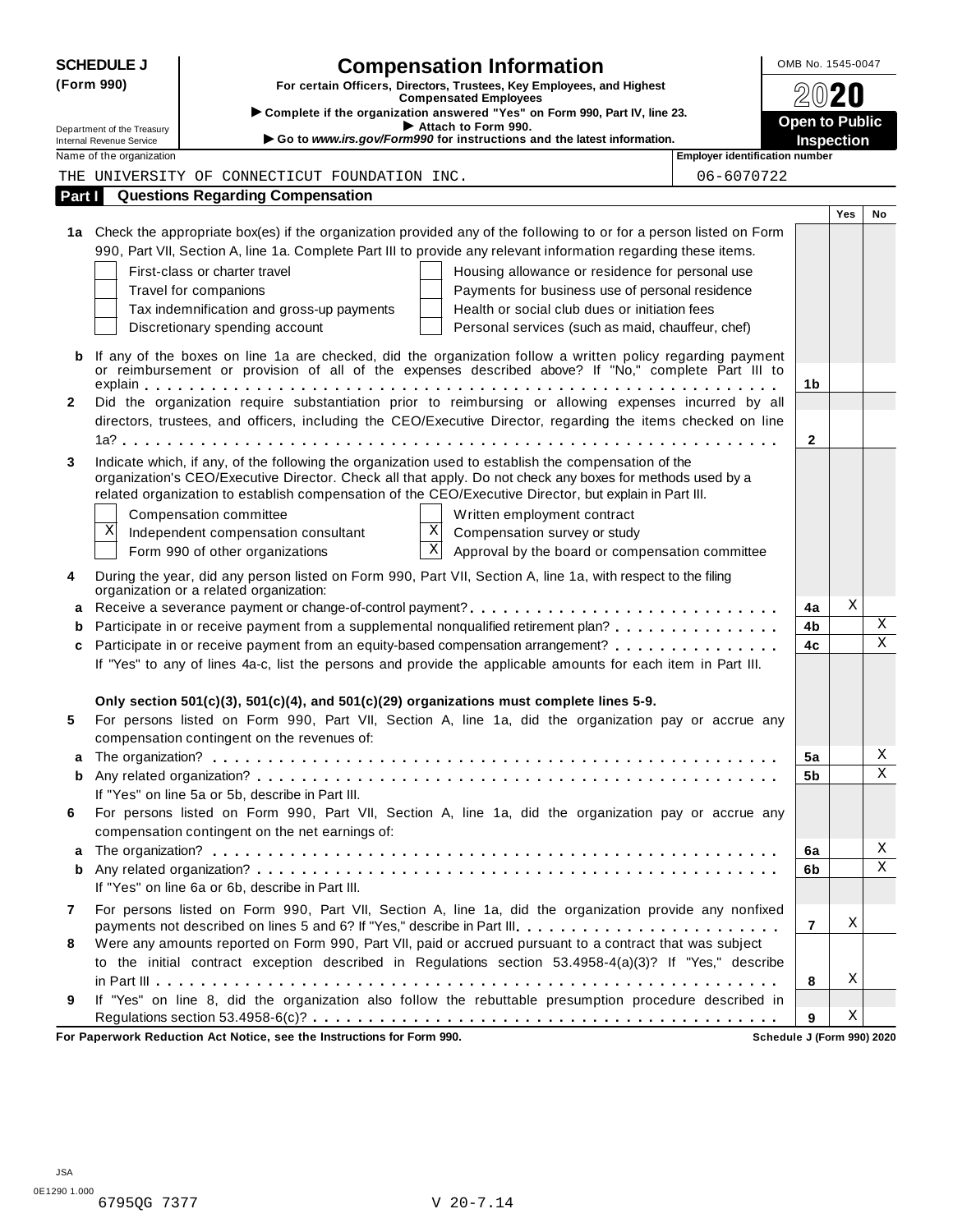Schedule <sup>J</sup> (Form 990) <sup>2020</sup> Page **2**

## **Part II Officers, Directors, Trustees, Key Employees, and Highest Compensated Employees.** Use duplicate copies ifadditional space is needed.

For each individual whose compensation must be reported on Schedule J, report compensation from the organization on row (i) and from related organizations, described in the instructions, on row (ii). Do not list any individuals that aren't listed on Form 990, Part VII.

Note: The sum of columns (B)(i)-(iii) for each listed individual must equal the total amount of Form 990, Part VII, Section A, line 1a, applicable column (D) and (E) amounts for that individual.

|                                                        |      |                          | (B) Breakdown of W-2 and/or 1099-MISC compensation |                                           | (C) Retirement and             | (D) Nontaxable | (E) Total of columns | (F) Compensation                                           |
|--------------------------------------------------------|------|--------------------------|----------------------------------------------------|-------------------------------------------|--------------------------------|----------------|----------------------|------------------------------------------------------------|
| (A) Name and Title                                     |      | (i) Base<br>compensation | (ii) Bonus & incentive<br>compensation             | (iii) Other<br>reportable<br>compensation | other deferred<br>compensation | benefits       | $(B)(i)-(D)$         | in column (B) reported<br>as deferred on prior<br>Form 990 |
| <b>JACOB LEMON</b>                                     | (i)  | 272,151                  | 40,000.                                            | $\mathbf{0}$ .                            | 22,800.                        | 27,631.        | 362,582.             | 0.                                                         |
| SR. VP FOR DEVELOPMENT                                 | (ii) | 0                        | $\overline{0}$ .                                   | $\mathbf 0$ .                             | $0$ .                          | 0.             | $\mathbf 0$ .        | $0$ .                                                      |
| SCOTT ROBERTS                                          | (i)  | 398,427                  | 50,000.                                            | $\mathbf{0}$ .                            | 22,800.                        | 12,176.        | 483,403.             | $\mathsf 0$ .                                              |
| PRESIDENT AND CEO                                      | (ii) | 0                        | 0.                                                 | $\Omega$ .                                | 0.                             | $\Omega$ .     | $\Omega$ .           | $\overline{0}$ .                                           |
| JEFFERY ROBIN                                          | (i)  | 162,688                  | 0.                                                 | 13,798.                                   | 12,167.                        | 18,303.        | 206,956.             | $\overline{0}$ .                                           |
| 3 <sup>AVP</sup> FOR REGIONAL DEVELOPMENT              | (ii) | 0                        | $\Omega$ .                                         | $\mathbf 0$ .                             | $\Omega$ .                     | 0.             | $\Omega$ .           | $0$ .                                                      |
| MICHAEL OBLINGER                                       | (i)  | 162,848                  | 6,400                                              | $\mathbf{0}$ .                            | 13,304.                        | 26,132.        | 208,684.             | $\mathsf 0$ .                                              |
| SR ASSOC ATHLETIC DIR OF DEV                           | (ii) | 0                        | $0$ .                                              | $\Omega$                                  | 0.                             | 0.             | $\Omega$ .           | $0$ .                                                      |
| FRANK GIFFORD                                          | (i)  | 195,530                  | 0.                                                 | 6,899                                     | 15,817.                        | 27,140.        | 245,386.             | $0$ .                                                      |
| 5 <sup>AVP</sup> FOR DEVELOP., CONS. PROGRAM           | (i)  | 0                        | $\Omega$ .                                         | 0                                         | $\Omega$ .                     | 0.             | $\mathbf{0}$ .       | 0.                                                         |
| SUZANNE O'CONOR                                        | (i)  | 229,169.                 | 30,000.                                            | 0.                                        | 20,928.                        | 4,298.         | 284,395.             | $\overline{0}$ .                                           |
| 6 <sup>GENERAL</sup> COUNSEL                           | (i)  | 0                        | 0                                                  | $\mathsf{0}$ .                            | 0.                             | 0.             | $\overline{0}$ .     | $\overline{0}$ .                                           |
| BRIAN OTIS                                             |      | 210,853.                 | 65,000.                                            | 0                                         | 22,800.                        | 28, 417.       | 327,070.             | $\overline{0}$ .                                           |
| VP OF PRINCIPAL GIFTS                                  | (ii) | 0                        | $\mathbf{0}$ .                                     | $\mathbf{0}$                              | 0.                             | $0$ .          | $\overline{0}$ .     | $\overline{0}$ .                                           |
| MO COTTON KELLY                                        | (i)  | 262,990                  | $\mathbf 0$ .                                      | $\mathbf{0}$ .                            | 18,409.                        | 26,090.        | 307,489.             | $0$ .                                                      |
| 8 <sup>VP</sup> ALUMNI RELATIONS & COMM.               | (i)  | 0                        | $\mathbf 0$ .                                      | $\Omega$ .                                | $0$ .                          | $0$ .          | $\mathbf{0}$ .       | $\overline{0}$ .                                           |
| MELISSA MAYNARD                                        | (i)  | 146,557                  | 0.                                                 | 13,798.                                   | 10,896.                        | 25,819.        | 197,070.             | $0$ .                                                      |
| $\mathbf{g}^{\text{SVP}}$ FINANCE & CFO AS OF $1/1/21$ | (i)  | $\mathbf 0$              | 0.                                                 | $\mathbf{0}$ .                            | 0.                             | $\Omega$ .     | $\Omega$ .           | $0$ .                                                      |
| PETER LAMOTHE                                          | (i)  | 202,223                  | 0.                                                 | $\mathbf{0}$ .                            | 16,615.                        | 27,616.        | 246,454.             | $\overline{0}$ .                                           |
| 10 <sup>AVP</sup> DEVELOPMENT HEALTH SCIENCE           | (i)  | $\mathbf{0}$ .           | $\mathbf 0$ .                                      | $\mathbf{0}$ .                            | $\overline{0}$ .               | 0.             | $\mathsf{O}$ .       | $0$ .                                                      |
| GERALD GANZ                                            | (i)  | 363,604.                 | 20,000.                                            | 102,538.                                  | 22,800.                        | 30,187.        | 539,129              | 0.                                                         |
| 11 <sup>SVP</sup> FINANCE & CFO UNTIL 12/20            | (i)  | $\Omega$ .               | $\Omega$ .                                         | $\Omega$                                  |                                |                |                      |                                                            |
|                                                        | (i)  |                          |                                                    |                                           |                                |                |                      |                                                            |
| 12                                                     | (ii) |                          |                                                    |                                           |                                |                |                      |                                                            |
|                                                        | (i)  |                          |                                                    |                                           |                                |                |                      |                                                            |
| 13                                                     | (i)  |                          |                                                    |                                           |                                |                |                      |                                                            |
|                                                        | (i)  |                          |                                                    |                                           |                                |                |                      |                                                            |
| 14                                                     | (ii) |                          |                                                    |                                           |                                |                |                      |                                                            |
|                                                        | (i)  |                          |                                                    |                                           |                                |                |                      |                                                            |
| 15                                                     | (ii) |                          |                                                    |                                           |                                |                |                      |                                                            |
|                                                        | (i)  |                          |                                                    |                                           |                                |                |                      |                                                            |
| 16                                                     | (ii) |                          |                                                    |                                           |                                |                |                      |                                                            |

JSA

**Schedule J (Form 990) 2020**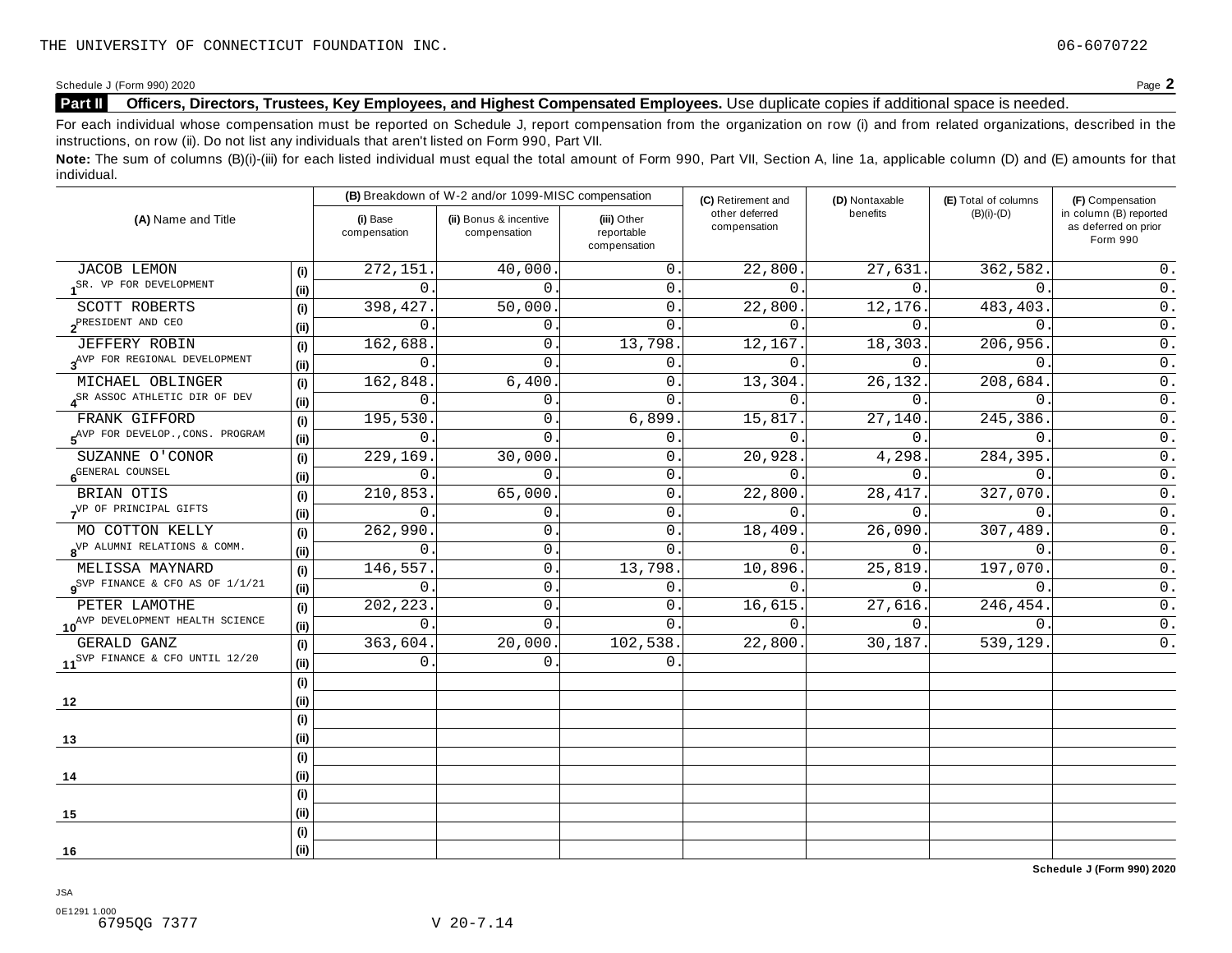Schedule J (Form 990) 2020 Page **3**

#### **Part III Supplemental Information**

Provide the information, explanation, or descriptions required for Part I, lines 1a, 1b, 3, 4a, 4b, 4c, 5a, 5b, 6a, 6b, 7, and 8, and for Part II. Also complete this part for any additional information.

PART I, LINE 4(A)

IN CONNECTION WITH HIS SEPARATION FROM THE FOUNDATION, GERALD GANZ (SVP

FINANCE & CFO UNTIL 12/31/20), RECEIVED SEVERANCE OF \$102,538 DURING

CALENDAR YEAR 2020. THE AMOUNT IS INCLUDED IN SCHEDULE J, PART II,

COLUMN B(III).

PART I, LINE 7 - NON-FIXED PAYMENTS

THE FOUNDATION MAY GIVE PERFORMANCE BASED AWARDS BASED ON FORMAL REVIEW

AND WITH APPROVAL OF FOUNDATION MANAGEMENT AND BOARD.

PART I, LINE 8

THE CURRENT PRESIDENT IS SERVING UNDER HIS INITIAL CONTRACT.

PART VII, LINE 5

THE VICE PRESIDENT, ALUMNI RELATIONS AND COMMUNICATIONS WAS COMPENSATED

FOR SERVICES RENDERED TO THE FOUNDATION BY THE UNIVERSITY OF CONNECTICUT,

WHICH IS AN UNRELATED ORGANIZATION.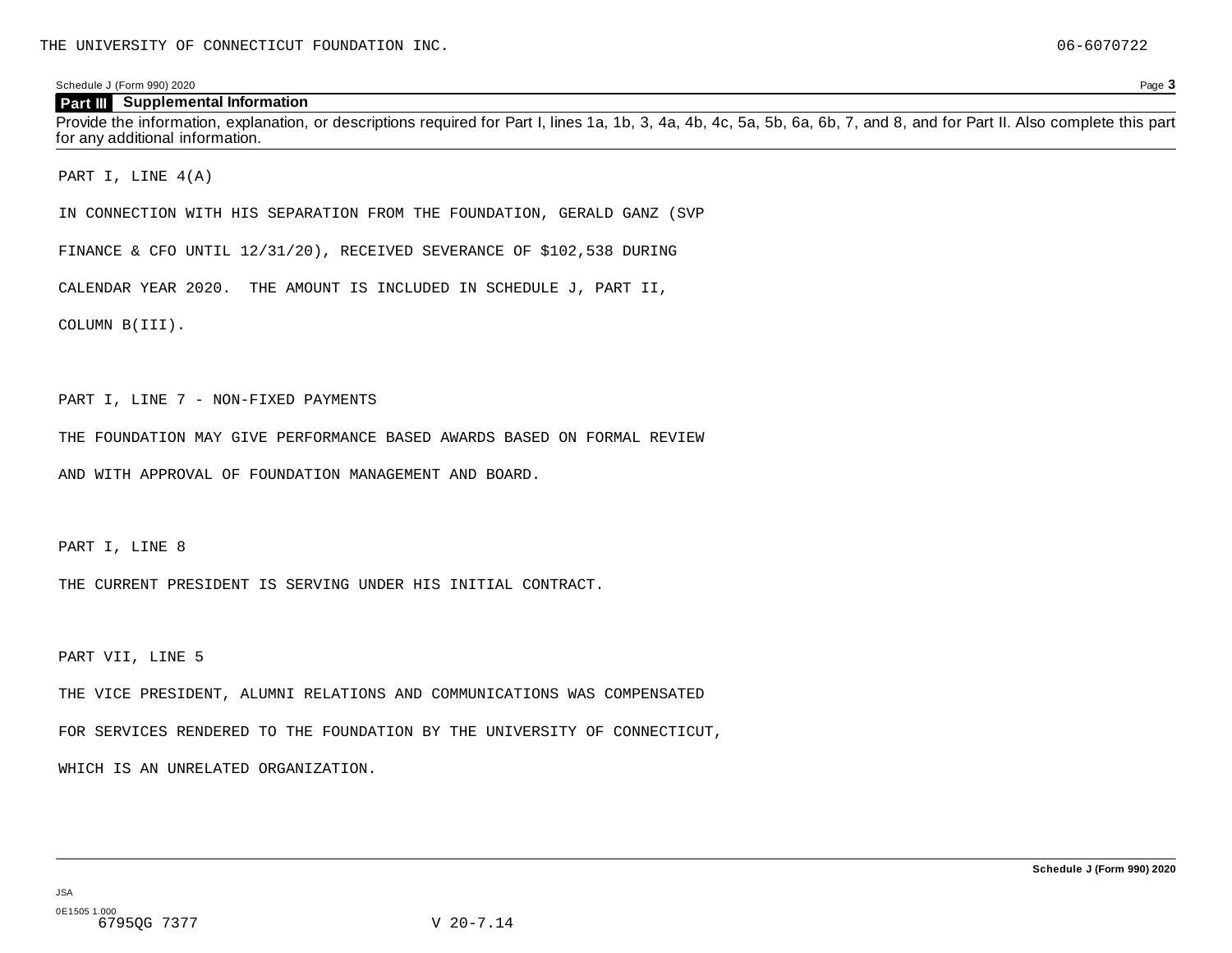#### CHEFA

## **(Form 990)**

## SCHEDULE K  $\bigcup_{\text{OMB No. 1545-0047}}$  **Supplemental Information on Tax-Exempt Bonds**

 $\triangleright$  Complete if the organization answered "Yes" on Form 990, Part IV, line 24a. Provide descriptions,<br>explanations, and any additional information in Part VI.

The any additional information in Part VI.<br>► Attach to Form 990. **Open** to Public<br>mo00 for instructions and the latest information

Department of the Treasury<br>Internal Revenue Service

Department of the Treasury<br>
Inspection<br>
Name of the organization<br>
Name of the organization<br>
Name of the organization

THE UNIVERSITY OF CONNECTICUT FOUNDATION INC. 06-6070722

| Part I<br><b>Bond Issues</b><br>(a) Issuer name | (b) Issuer EIN | $ $ (c) CUSIP $\#$ $ $ | (d) Date issued | (e) Issue price | (f) Description of purpose       | (g) Defeased |                           | (h) On<br>behalf of<br>issuer |    | (i) Pooled<br>financing |  |
|-------------------------------------------------|----------------|------------------------|-----------------|-----------------|----------------------------------|--------------|---------------------------|-------------------------------|----|-------------------------|--|
|                                                 |                |                        |                 |                 |                                  | Yes          | No                        | Yes                           | No | Yes No                  |  |
| A CHEFA                                         | 06-0806186     | 000000000              | 04/24/2013      |                 | 20,000,000. CONSTRUCTION PROJECT |              | $\mathbf{v}$<br>$\Lambda$ |                               | X  |                         |  |
| B                                               |                |                        |                 |                 |                                  |              |                           |                               |    |                         |  |
| C                                               |                |                        |                 |                 |                                  |              |                           |                               |    |                         |  |
| D                                               |                |                        |                 |                 |                                  |              |                           |                               |    |                         |  |

| Part II        | <b>Proceeds</b>                                                             |     |             |            |           |            |           |            |           |
|----------------|-----------------------------------------------------------------------------|-----|-------------|------------|-----------|------------|-----------|------------|-----------|
|                |                                                                             |     | A           |            | в         |            | C.        |            | D         |
|                |                                                                             |     | 15,000,000. |            |           |            |           |            |           |
| $\overline{2}$ |                                                                             |     |             |            |           |            |           |            |           |
| $\overline{3}$ |                                                                             |     | 20,000,000. |            |           |            |           |            |           |
| 4              |                                                                             |     |             |            |           |            |           |            |           |
| 5              |                                                                             |     |             |            |           |            |           |            |           |
| 6              |                                                                             |     |             |            |           |            |           |            |           |
| $\overline{7}$ |                                                                             |     | 270,526.    |            |           |            |           |            |           |
| 8              |                                                                             |     |             |            |           |            |           |            |           |
| 9              |                                                                             |     | 19,729,474. |            |           |            |           |            |           |
| 10             |                                                                             |     |             |            |           |            |           |            |           |
| 11             |                                                                             |     |             |            |           |            |           |            |           |
| 12             |                                                                             |     |             |            |           |            |           |            |           |
| 13             |                                                                             |     |             |            |           |            |           |            |           |
|                |                                                                             | Yes | <b>No</b>   | <b>Yes</b> | <b>No</b> | <b>Yes</b> | <b>No</b> | <b>Yes</b> | <b>No</b> |
| 14             | Were the bonds issued as part of a refunding issue of tax-exempt bonds (or, |     |             |            |           |            |           |            |           |
|                |                                                                             |     | X           |            |           |            |           |            |           |
| 15             | Were the bonds issued as part of a refunding issue of taxable bonds (or, if |     |             |            |           |            |           |            |           |
|                | issued prior to 2018, an advance refunding issue)?                          |     | X           |            |           |            |           |            |           |
| 16             |                                                                             | X   |             |            |           |            |           |            |           |
| 17             | Does the organization maintain adequate books and records to support the    |     |             |            |           |            |           |            |           |
|                |                                                                             | X   |             |            |           |            |           |            |           |

**For Paperwork Reduction Act Notice, see the Instructions for Form 990. Schedule K (Form 990) 2020**

**Inspection**

JSA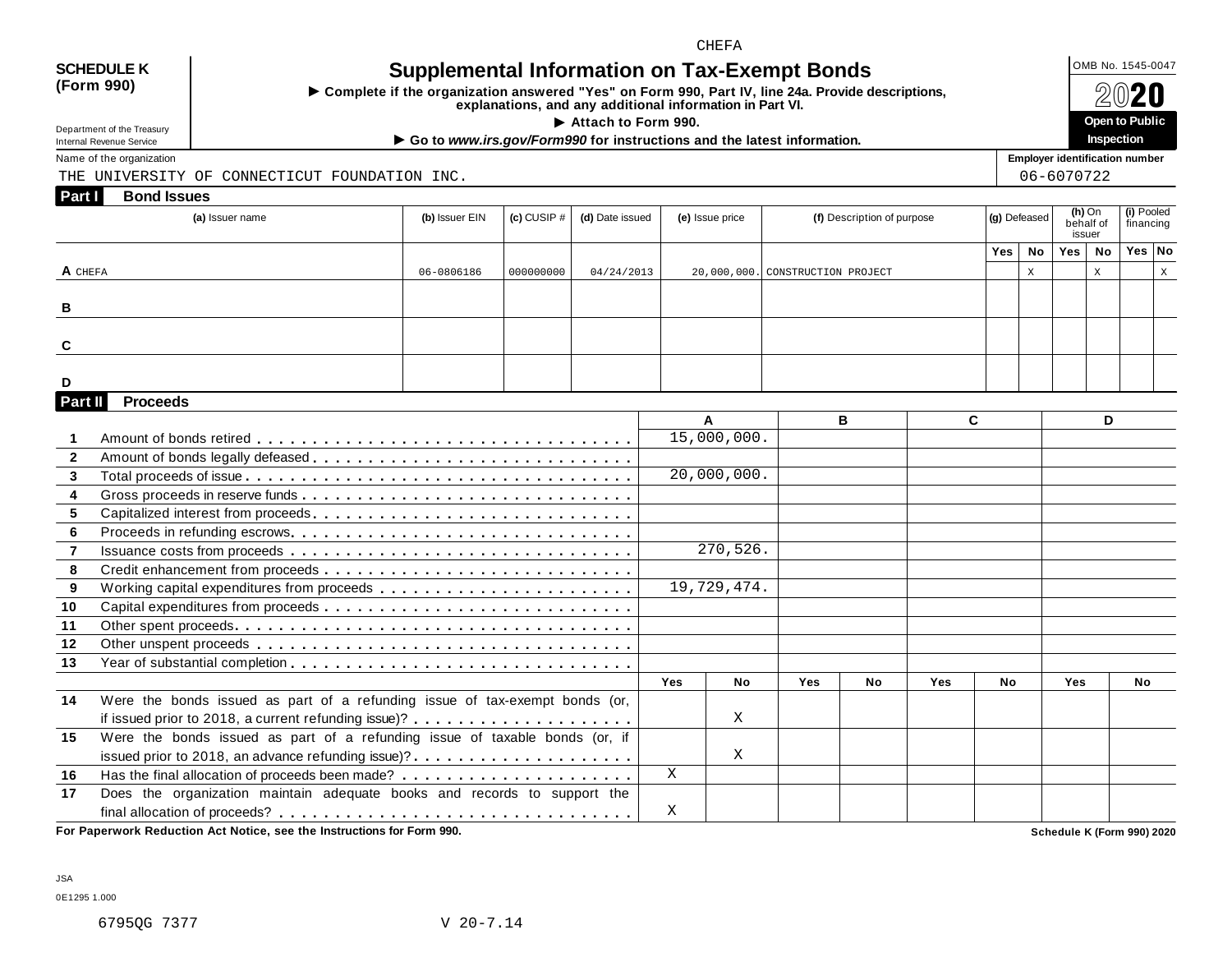#### THE UNIVERSITY OF CONNECTICUT FOUNDATION INC.  $06-6070722$

| -aue - |      |
|--------|------|
|        | Dogo |

| Part III       | <b>Private Business Use</b>                                                                                          | <b>CHEFA</b> |                          |            |               |     |           |            |               |
|----------------|----------------------------------------------------------------------------------------------------------------------|--------------|--------------------------|------------|---------------|-----|-----------|------------|---------------|
|                |                                                                                                                      |              | A                        |            | B             |     | C         |            | D             |
|                | 1 Was the organization a partner in a partnership, or a member of an LLC,                                            | Yes          | No                       | Yes        | <b>No</b>     | Yes | <b>No</b> | <b>Yes</b> | No            |
|                |                                                                                                                      |              | X                        |            |               |     |           |            |               |
|                | 2 Are there any lease arrangements that may result in private business use of                                        |              |                          |            |               |     |           |            |               |
|                |                                                                                                                      |              | X                        |            |               |     |           |            |               |
|                | 3a Are there any management or service contracts that may result in private                                          |              |                          |            |               |     |           |            |               |
|                |                                                                                                                      |              | X                        |            |               |     |           |            |               |
|                | <b>b</b> If "Yes" to line 3a, does the organization routinely engage bond counsel or other outside                   |              |                          |            |               |     |           |            |               |
|                | counsel to review any management or service contracts relating to the financed property?                             |              |                          |            |               |     |           |            |               |
|                | c Are there any research agreements that may result in private business use of                                       |              |                          |            |               |     |           |            |               |
|                |                                                                                                                      |              | X                        |            |               |     |           |            |               |
|                | d If "Yes" to line 3c, does the organization routinely engage bond counsel or other                                  |              |                          |            |               |     |           |            |               |
|                | outside counsel to review any research agreements relating to the financed property?                                 |              |                          |            |               |     |           |            |               |
| 4              | Enter the percentage of financed property used in a private business use by entities                                 |              |                          |            |               |     |           |            |               |
|                | other than a section 501(c)(3) organization or a state or local government $\dots \dots$                             |              | $\%$                     |            | $\frac{0}{0}$ |     | $\%$      |            |               |
| 5              | Enter the percentage of financed property used in a private business use as a                                        |              |                          |            |               |     |           |            |               |
|                | result of unrelated trade or business activity carried on by your organization,                                      |              |                          |            |               |     |           |            |               |
|                | another section 501(c)(3) organization, or a state or local government $\blacksquare$                                |              | %                        |            | %             |     | %         |            | %             |
| 6              |                                                                                                                      |              | $\overline{\frac{9}{6}}$ |            | %             |     | $\%$      |            | $\frac{0}{0}$ |
| 7              | Does the bond issue meet the private security or payment test?                                                       |              | $\mathbf X$              |            |               |     |           |            |               |
|                | 8a Has there been a sale or disposition of any of the bond-financed property to a                                    |              |                          |            |               |     |           |            |               |
|                | nongovernmental person other than $a\,501(c)(3)$ organization since the bonds were issued?                           |              | X                        |            |               |     |           |            |               |
|                | <b>b</b> If "Yes" to line 8a, enter the percentage of bond-financed property sold or                                 |              |                          |            |               |     |           |            |               |
|                |                                                                                                                      |              | %                        |            | %             |     | %         |            | ℅             |
|                | c If "Yes" to line 8a, was any remedial action taken pursuant to Regulations                                         |              |                          |            |               |     |           |            |               |
|                | sections 1.141-12 and 1.145-2? $\dots \dots \dots \dots \dots \dots \dots \dots \dots \dots \dots \dots \dots \dots$ |              |                          |            |               |     |           |            |               |
| 9              | Has the organization established written procedures to ensure that all                                               |              |                          |            |               |     |           |            |               |
|                | nonqualified bonds of the issue are remediated in accordance with the                                                |              |                          |            |               |     |           |            |               |
|                | requirements under Regulations sections 1.141-12 and 1.145-2?                                                        | X            |                          |            |               |     |           |            |               |
| <b>Part IV</b> | Arbitrage                                                                                                            |              |                          |            |               |     |           |            |               |
|                |                                                                                                                      |              | A                        |            | B             |     | C         |            | D             |
| 1              | Has the issuer filed Form 8038-T, Arbitrage Rebate, Yield Reduction and                                              | <b>Yes</b>   | No                       | <b>Yes</b> | <b>No</b>     | Yes | No        | <b>Yes</b> | No            |
|                |                                                                                                                      |              | X                        |            |               |     |           |            |               |
|                | 2 If "No" to line 1, did the following apply?                                                                        |              |                          |            |               |     |           |            |               |
|                |                                                                                                                      | X            |                          |            |               |     |           |            |               |
|                |                                                                                                                      |              |                          |            |               |     |           |            |               |
|                |                                                                                                                      |              |                          |            |               |     |           |            |               |
|                | If "Yes" to line 2c, provide in Part VI the date the rebate computation was                                          |              |                          |            |               |     |           |            |               |
|                |                                                                                                                      |              |                          |            |               |     |           |            |               |
| 3 <sup>1</sup> |                                                                                                                      |              | X                        |            |               |     |           |            |               |
|                |                                                                                                                      |              |                          |            |               |     |           |            |               |

**Schedule K (Form 990) 2020**

JSA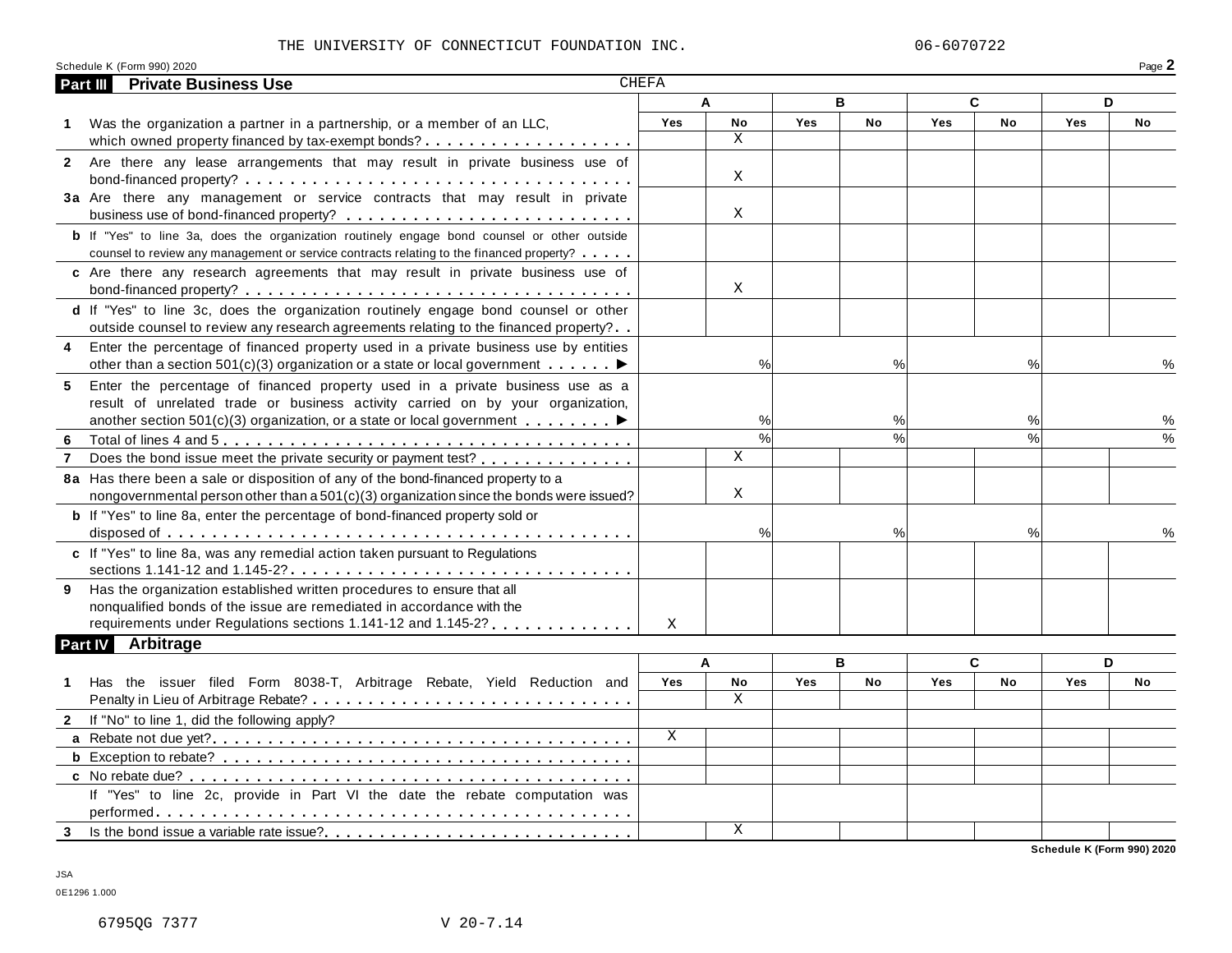#### THE UNIVERSITY OF CONNECTICUT FOUNDATION INC.  $06-6070722$

|                                                                                                                      |            | A         |     | B         |     | C  |     | D  |
|----------------------------------------------------------------------------------------------------------------------|------------|-----------|-----|-----------|-----|----|-----|----|
| 4a Has the organization or the governmental issuer entered into a qualified                                          | <b>Yes</b> | No        | Yes | No        | Yes | No | Yes | No |
|                                                                                                                      |            | X         |     |           |     |    |     |    |
|                                                                                                                      |            |           |     |           |     |    |     |    |
|                                                                                                                      |            |           |     |           |     |    |     |    |
|                                                                                                                      |            |           |     |           |     |    |     |    |
|                                                                                                                      |            |           |     |           |     |    |     |    |
| 5a Were gross proceeds invested in a guaranteed investment contract (GIC)?                                           |            | X         |     |           |     |    |     |    |
|                                                                                                                      |            |           |     |           |     |    |     |    |
|                                                                                                                      |            |           |     |           |     |    |     |    |
|                                                                                                                      |            |           |     |           |     |    |     |    |
| d Was the regulatory safe harbor for establishing the fair market value of the GIC satisfied?                        |            |           |     |           |     |    |     |    |
| Were any gross proceeds invested beyond an available temporary period?<br>6                                          |            | X         |     |           |     |    |     |    |
| the organization established written procedures to monitor the<br>Has<br>$\mathbf{7}$                                |            |           |     |           |     |    |     |    |
|                                                                                                                      | Χ          |           |     |           |     |    |     |    |
| <b>Procedures To Undertake Corrective Action</b><br><b>Part V</b>                                                    |            |           |     |           |     |    |     |    |
|                                                                                                                      |            | A         |     | B         |     | C  |     | D  |
| Has the organization established written procedures to ensure that violations                                        | Yes        | <b>No</b> | Yes | <b>No</b> | Yes | No | Yes | No |
| of federal tax requirements are timely identified and corrected through the                                          |            |           |     |           |     |    |     |    |
| voluntary closing agreement program if self-remediation isn't available under                                        |            |           |     |           |     |    |     |    |
| Supplemental Information. Provide additional information for responses to questions on Schedule K. See instructions. | Χ          |           |     |           |     |    |     |    |
|                                                                                                                      |            |           |     |           |     |    |     |    |
|                                                                                                                      |            |           |     |           |     |    |     |    |
|                                                                                                                      |            |           |     |           |     |    |     |    |
|                                                                                                                      |            |           |     |           |     |    |     |    |
|                                                                                                                      |            |           |     |           |     |    |     |    |
|                                                                                                                      |            |           |     |           |     |    |     |    |
|                                                                                                                      |            |           |     |           |     |    |     |    |
|                                                                                                                      |            |           |     |           |     |    |     |    |
|                                                                                                                      |            |           |     |           |     |    |     |    |
|                                                                                                                      |            |           |     |           |     |    |     |    |
|                                                                                                                      |            |           |     |           |     |    |     |    |
|                                                                                                                      |            |           |     |           |     |    |     |    |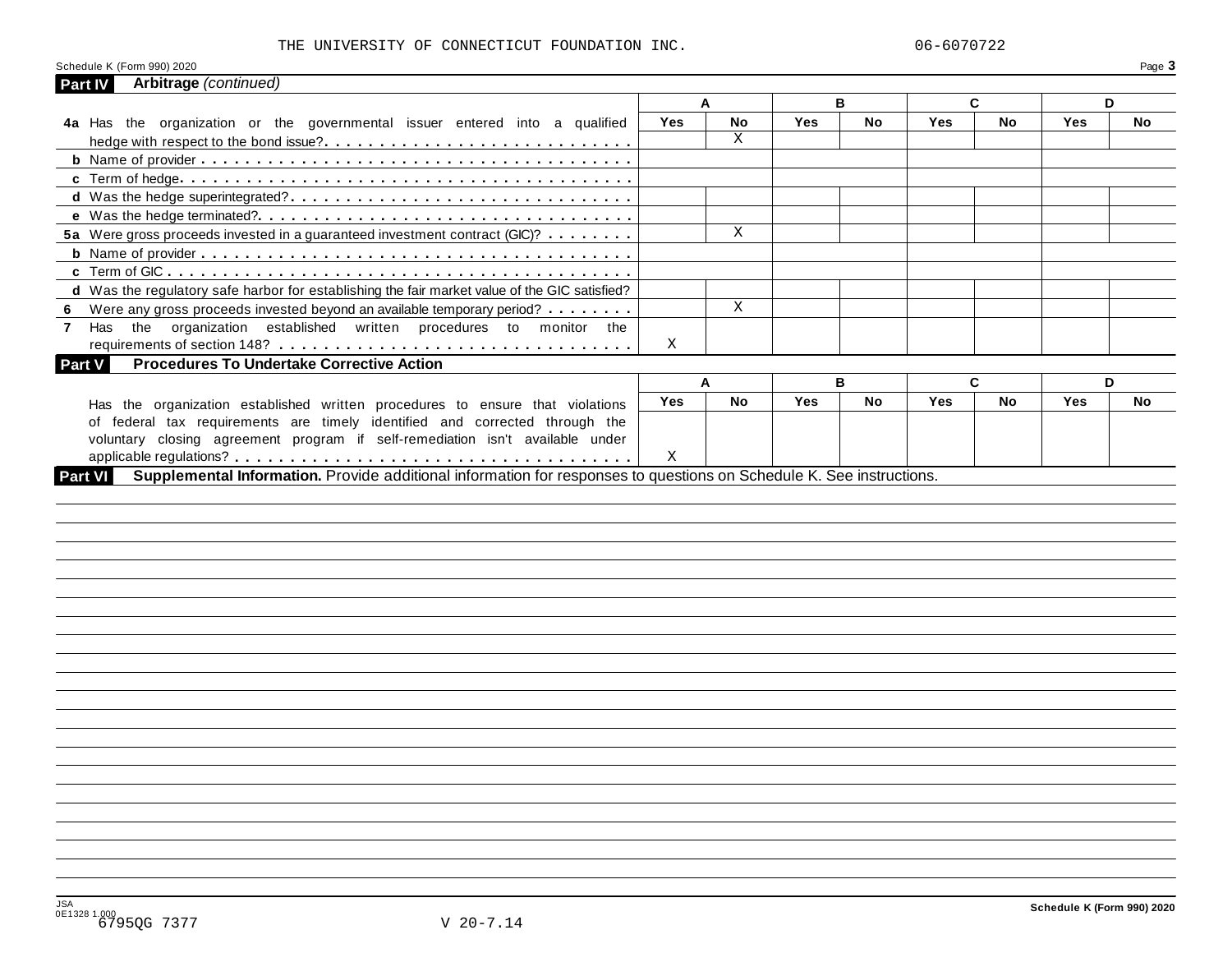Schedule K (Form 990) 2020 Page **4**

**Part VI Supplemental Information.** Provide additional information for responses to questions on Schedule K (see instructions) *(Continued)*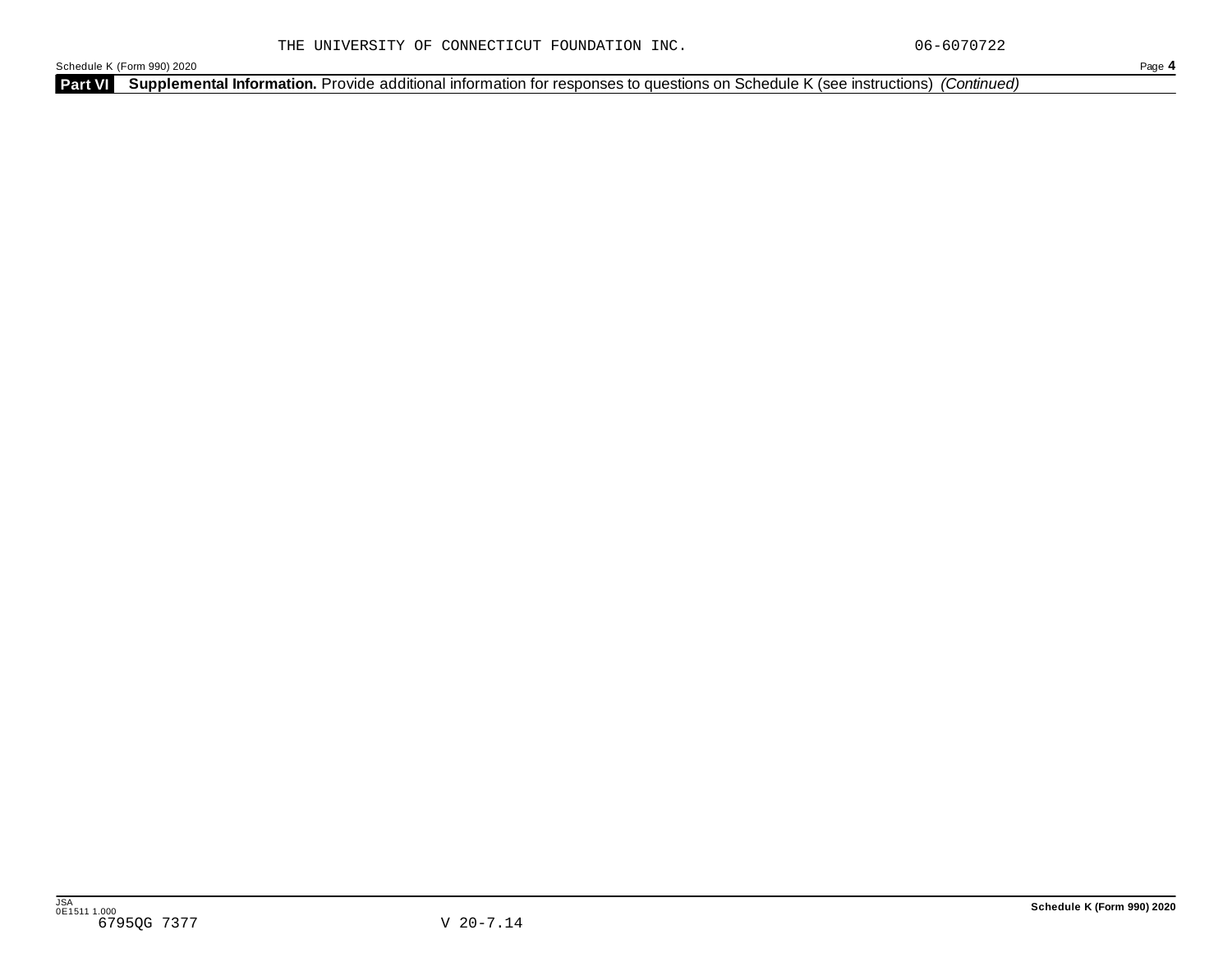# SCHEDULE M<br>
(Form 990) **Supplementary of the organizations answered** "Yes" on Form 990 Part IV lines 29 or 30

| Department of the Treasury |  |
|----------------------------|--|
| Internal Revenue Service   |  |

**Examplete** if the organizations answered "Yes" on Form 990, Part Ⅳ, lines 29 or 30.<br>▶ Attach to Form 990.  $\blacktriangleright$  Attach to Form 990. **Department of the Treasury ▶ Attach to Form 990.**<br>Internal Revenue Service ▶ Go to *www.irs.gov/Form990* for instructions and the latest information.<br>Nome of the organization aumhor

Name of the organization **intervalse of the organization intervalse of the organization intervalse of the organization intervalse of the organization intervalse of the organization intervalse of the organization** THE UNIVERSITY OF CONNECTICUT FOUNDATION INC.  $\vert$  06-6070722

| Part I | <b>Types of Property</b>                                                                                           |                               |                                                        |                                                                                    |                                                              |
|--------|--------------------------------------------------------------------------------------------------------------------|-------------------------------|--------------------------------------------------------|------------------------------------------------------------------------------------|--------------------------------------------------------------|
|        |                                                                                                                    | (a)<br>Check if<br>applicable | (b)<br>Number of contributions or<br>items contributed | (c)<br>Noncash contribution<br>amounts reported on<br>Form 990, Part VIII, line 1g | (d)<br>Method of determining<br>noncash contribution amounts |
| 1.     | Art - Works of art [1]                                                                                             |                               |                                                        |                                                                                    |                                                              |
| 2      | Art - Historical treasures                                                                                         |                               |                                                        |                                                                                    |                                                              |
| 3      | Art - Fractional interests                                                                                         |                               |                                                        |                                                                                    |                                                              |
| 4      | Books and publications <b>Exercise 2</b>                                                                           |                               |                                                        |                                                                                    |                                                              |
| 5      | Clothing and household                                                                                             |                               |                                                        |                                                                                    |                                                              |
|        | goods $\vert$                                                                                                      |                               |                                                        |                                                                                    |                                                              |
| 6      | Cars and other vehicles. [11]                                                                                      |                               |                                                        |                                                                                    |                                                              |
| 7      | Boats and planes <u>  _ _ _ _ _</u>                                                                                |                               |                                                        |                                                                                    |                                                              |
| 8      | Intellectual property [                                                                                            |                               |                                                        |                                                                                    |                                                              |
| 9      | Securities - Publicly traded [                                                                                     | X                             | 281.                                                   |                                                                                    | 5,093,397.   MARKET VALUE                                    |
| 10     | Securities - Closely held stock [16]                                                                               |                               |                                                        |                                                                                    |                                                              |
| 11     | Securities - Partnership, LLC,                                                                                     |                               |                                                        |                                                                                    |                                                              |
|        | or trust interests [1]                                                                                             |                               |                                                        |                                                                                    |                                                              |
| 12     | Securities - Miscellaneous                                                                                         |                               |                                                        |                                                                                    |                                                              |
| 13     | Qualified conservation                                                                                             |                               |                                                        |                                                                                    |                                                              |
|        | contribution - Historic                                                                                            |                               |                                                        |                                                                                    |                                                              |
|        | structures [19]                                                                                                    |                               |                                                        |                                                                                    |                                                              |
| 14     | Qualified conservation                                                                                             |                               |                                                        |                                                                                    |                                                              |
|        | contribution - Other [19]                                                                                          |                               |                                                        |                                                                                    |                                                              |
| 15     | Real estate - Residential New York 1                                                                               |                               |                                                        |                                                                                    |                                                              |
| 16     |                                                                                                                    |                               |                                                        |                                                                                    |                                                              |
| 17     | Real estate - Other New York New York 1                                                                            |                               |                                                        |                                                                                    |                                                              |
| 18     | Collectibles experience of the collectibles                                                                        |                               |                                                        |                                                                                    |                                                              |
| 19     | Food inventory [19]                                                                                                |                               |                                                        |                                                                                    |                                                              |
| 20     | Drugs and medical supplies                                                                                         | X                             | 1.                                                     |                                                                                    | 37,500.   MARKET VALUE                                       |
| 21     |                                                                                                                    |                               |                                                        |                                                                                    |                                                              |
| 22     | Historical artifacts <u>  _ _ _ _ _</u>                                                                            |                               |                                                        |                                                                                    |                                                              |
| 23     | Scientific specimens [1994]                                                                                        |                               |                                                        |                                                                                    |                                                              |
| 24     | Archeological artifacts [1995]                                                                                     |                               |                                                        |                                                                                    |                                                              |
| 25     | Other $\blacktriangleright$ ( $\_\_\_\_\_\_\_\_$ )                                                                 |                               |                                                        |                                                                                    |                                                              |
| 26     | Other $\blacktriangleright$ ( $\_\_\_\_\_\_\_\_$ )                                                                 |                               |                                                        |                                                                                    |                                                              |
| 27     | Other $\blacktriangleright$ ( $\_\_\_\_\_\_\_\_$ )                                                                 |                               |                                                        |                                                                                    |                                                              |
|        | $\mathcal{L}$<br>28 Other $\blacktriangleright$ (                                                                  |                               |                                                        |                                                                                    |                                                              |
| 29     | Number of Forms 8283 received by the organization during the tax year for contributions for                        |                               |                                                        |                                                                                    |                                                              |
|        | which the organization completed Form 8283, Part V, Donee Acknowledgement                                          |                               |                                                        |                                                                                    | 29                                                           |
|        |                                                                                                                    |                               |                                                        |                                                                                    | Yes<br><b>No</b>                                             |
|        | 30a During the year, did the organization receive by contribution any property reported in Part I, lines 1 through |                               |                                                        |                                                                                    |                                                              |
|        | 28, that it must hold for at least three years from the date of the initial contribution, and which isn't required |                               |                                                        |                                                                                    |                                                              |
|        | to be used for exempt purposes for the entire holding period?                                                      |                               |                                                        |                                                                                    | Χ<br>30a                                                     |
|        | <b>b</b> If "Yes," describe the arrangement in Part II.                                                            |                               |                                                        |                                                                                    |                                                              |
| 31     | Does the organization have a gift acceptance policy that requires the review of any nonstandard                    |                               |                                                        |                                                                                    |                                                              |
|        |                                                                                                                    |                               |                                                        |                                                                                    | Χ<br>31                                                      |
|        | 32a Does the organization hire or use third parties or related organizations to solicit, process, or sell noncash  |                               |                                                        |                                                                                    |                                                              |
|        |                                                                                                                    |                               |                                                        |                                                                                    | Χ<br>32a                                                     |
|        | <b>b</b> If "Yes," describe in Part II.                                                                            |                               |                                                        |                                                                                    |                                                              |
| 33     | If the organization didn't report an amount in column (c) for a type of property for which column (a) is checked,  |                               |                                                        |                                                                                    |                                                              |
|        | describe in Part II.                                                                                               |                               |                                                        |                                                                                    |                                                              |

**For Paperwork Reduction Act Notice, see the Instructions for Form 990. Schedule M (Form 990) 2020**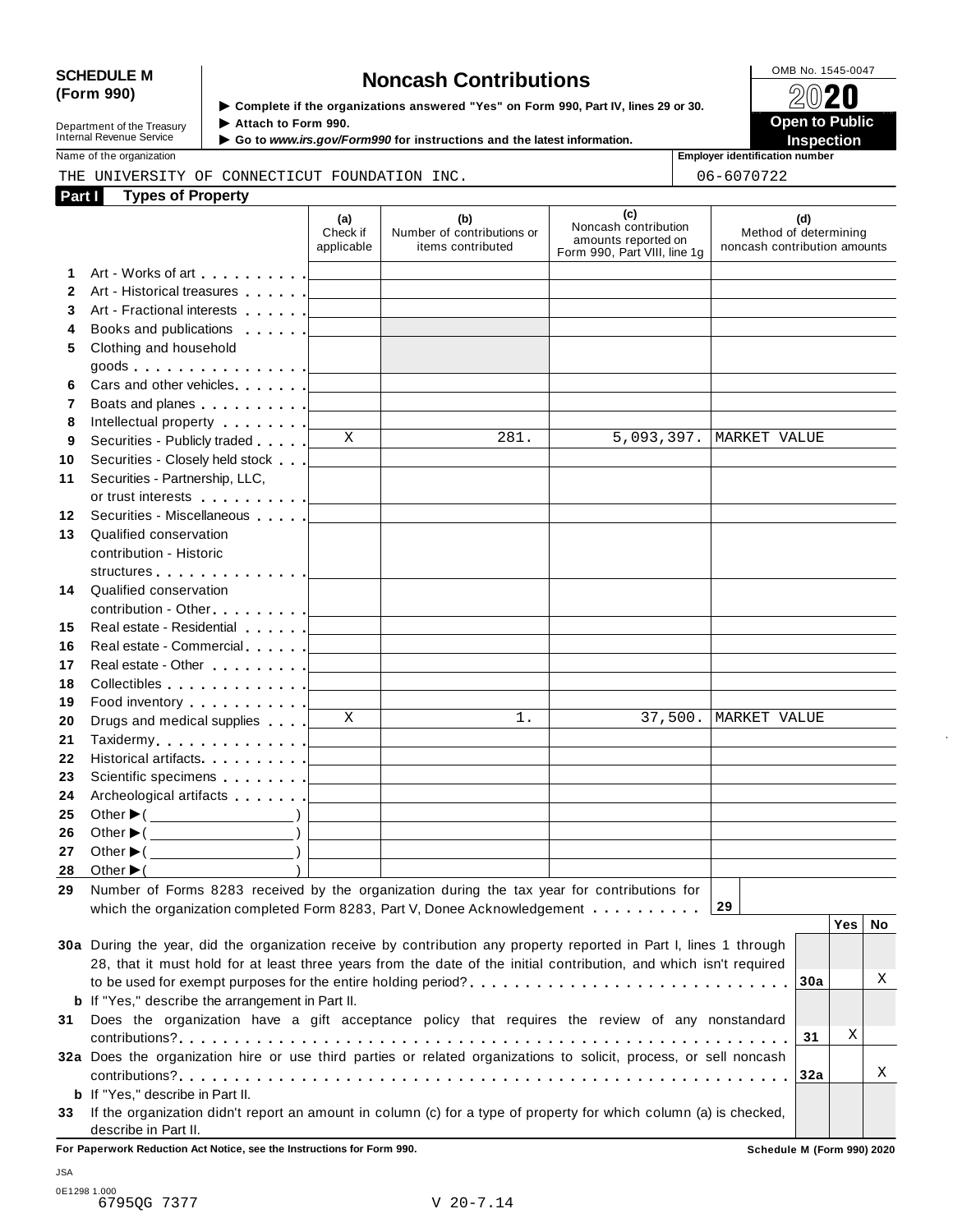**Supplemental Information.** Provide the information required by Part I, lines 30b, 32b, and 33, and whether the organization is reporting in Part I, column (b), the number of contributions, the number of items received, or a combination of both. Also complete this part for any additional information. **Part II**

SCHEDULE M - ADDITIONAL INFORMATION

PART I COLUMN (B) IS BASED ON THE NUMBER OF CONTRIBUTIONS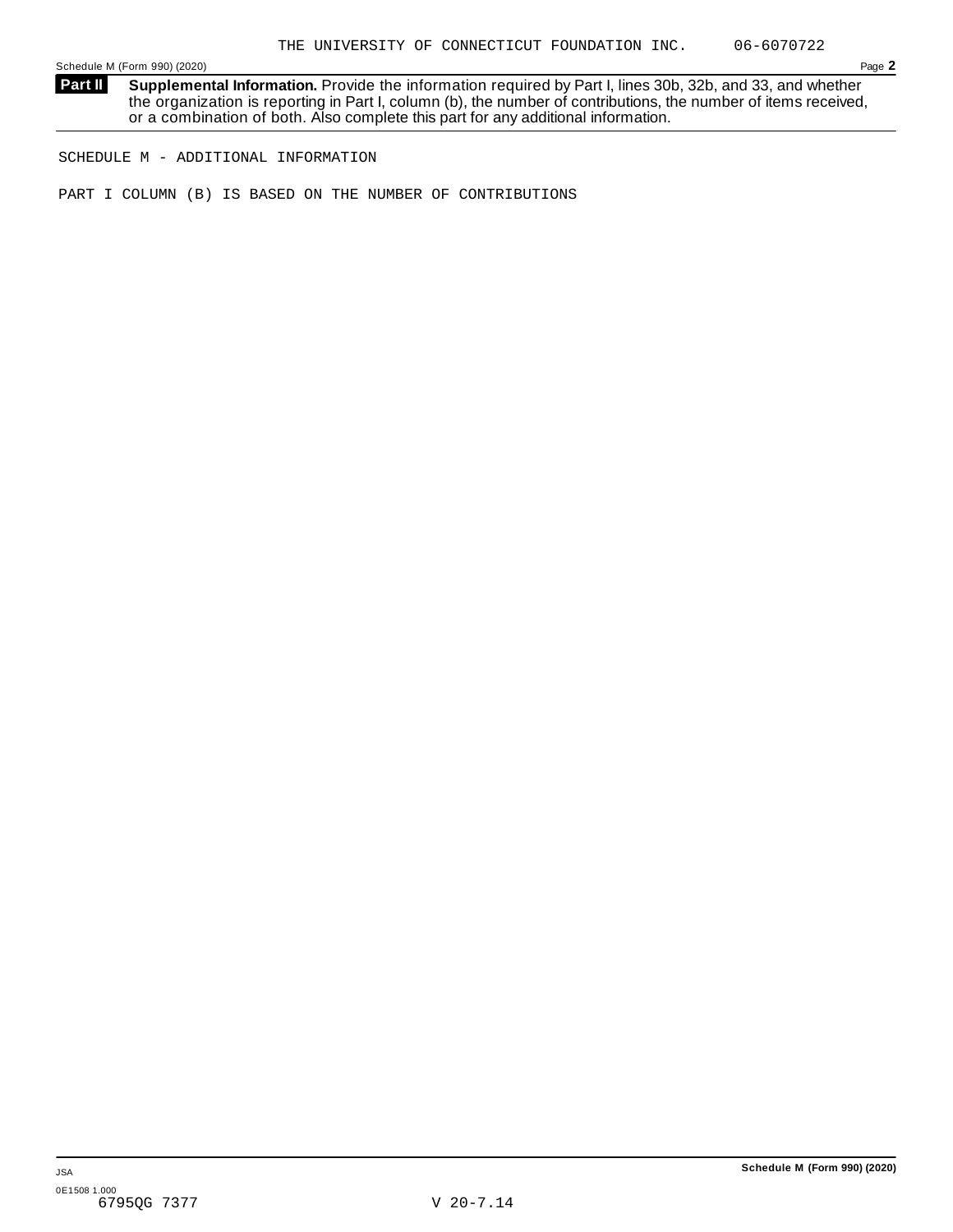### **SCHEDULE O** Supplemental Information to Form 990 or 990-EZ DAMB No. 1545-0047

**(Form 990 or 990-EZ) Complete to provide information for responses to specific questions on** Provide information for responses to specific questions on<br>
Form 990 or 990-EZ or to provide any additional information.<br>
▶ Attach to Form 990 or 990-EZ.<br>
Open to Public  $\blacktriangleright$  Attach to Form 990 or 990-EZ.



| Department of the Treasury<br>Internal Revenue Service | Attach to Form 990 or 990-EZ.<br>Information about Schedule O (Form 990 or 990-EZ) and its instructions is at www.irs.gov/form990. | <b>Open to Public</b><br><b>Inspection</b> |  |
|--------------------------------------------------------|------------------------------------------------------------------------------------------------------------------------------------|--------------------------------------------|--|
| Name of the organization                               |                                                                                                                                    | <b>Employer identification number</b>      |  |
|                                                        | THE UNIVERSITY OF CONNECTICUT FOUNDATION INC.                                                                                      | 06-6070722                                 |  |

FORM 990, PART I, LINE 1 AND PART III, LINE 1

ORGANIZATION MISSION OR SIGNIFICANT ACTIVITIES

TO OPERATE EXCLUSIVELY FOR CHARITABLE AND EDUCATIONAL PURPOSES, ALL FOR THE PUBLIC WELFARE, AND TO THIS END TO PROMOTE, ENCOURAGE AND ASSIST ALL FORMS OF EDUCATION, HEALTHCARE AND RESEARCH AT THE UNIVERSITY OF CONNECTICUT, INCLUDING WITHOUT LIMITATION, THE UNIVERSITY OF CONNECTICUT HEALTH CENTER; TO SOLICIT DONATIONS OF, ACCEPT AND RECEIVE PROPERTIES, MONEYS OR SECURITIES BY VIRTUE OF GIFT, GRANT, BEQUEST, DEVISE OR OTHERWISE, AND TO HOLD, CONTROL, ADMINISTER, INVEST, REINVEST, ACCUMULATE, AND GENERALLY CARE FOR ANY AND ALL FUNDS AND PROPERTY, REAL AND PERSONAL, WHICH FROM TIME TO TIME MAY BE GIVEN, GRANTED, BEQUEATHED, DEVISED OR OTHERWISE CONVEYED OR MADE AVAILABLE TO THE CORPORATION EITHER UNCONDITIONALLY, UPON CONDITION OR IN TRUST FOR SPECIFIED PURPOSES WITHIN THE LIMITATIONS OF THIS CERTIFICATE OF INCORPORATION; AND TO DISBURSE SUCH FUNDS AND PROPERTY, OR THE INCOME THEREFROM, IN AIDING, SUPPLEMENTING, IMPROVING AND ENLARGING THE EDUCATIONAL, CULTURAL, RECREATIONAL, HEALTHCARE AND RESEARCH FACILITIES AND ACTIVITIES OF THE UNIVERSITY OF CONNECTICUT, INCLUDING WITHOUT LIMITATION, THE UNIVERSITY OF CONNECTICUT HEALTH CENTER.

FORM 990, PART III, LINE 4D OTHER PROGRAM SERVICES DESCRIPTION EQUIPMENT, FURNITURE, AND BUILDING IMPROVEMENTS THE UNIVERSITY OF CONNECTICUT FOUNDATION, INC. RECEIVES GIFTS ON BEHALF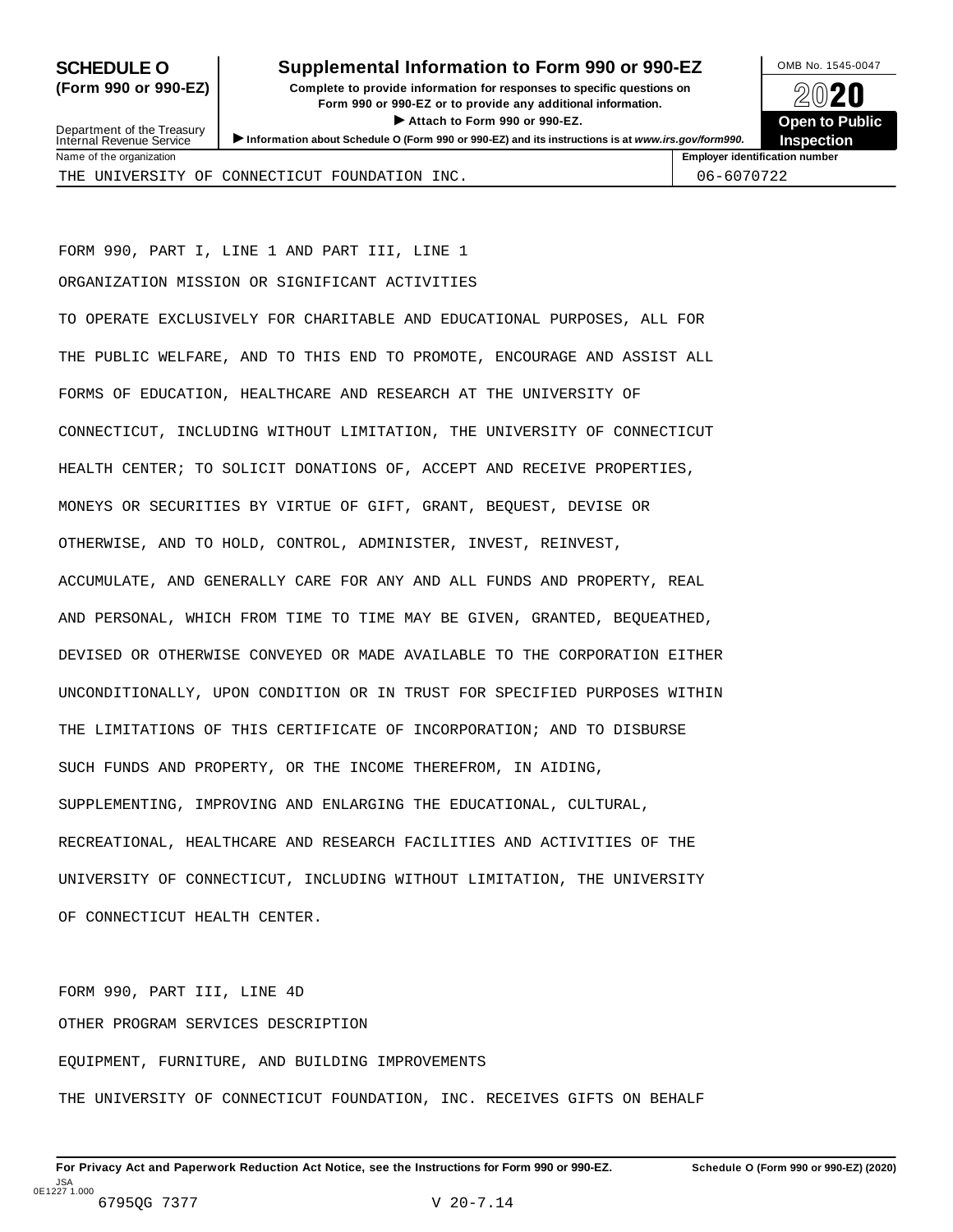| Schedule O (Form 990 or 990-EZ) 2020<br>Page $\blacktriangle$ |                                       |  |  |  |
|---------------------------------------------------------------|---------------------------------------|--|--|--|
| Name of the organization                                      | <b>Employer identification number</b> |  |  |  |
| THE UNIVERSITY OF CONNECTICUT FOUNDATION INC.                 | 06-6070722                            |  |  |  |

OF DONORS RESTRICTED TO THE SUPPORT OF EQUIPMENT AND FURNITURE PURCHASES AND BUILDING IMPROVEMENTS. GENERALLY, THE EXPENDITURE IS MADE TO THE VENDOR DIRECTLY BY THE UNIVERSITY, WITH THE FOUNDATION THEN PROVIDING A GRANT TO THE UNIVERSITY TO FUND THE EXPENDITURE AFTER RECEIVING APPROPRIATE DOCUMENTATION. OCCASIONALLY THE FOUNDATION WILL PAY THE VENDOR DIRECTLY.

#### FORM 990, PART VI, LINE 1A

EXPLANATION OF DELEGATED BROAD AUTHORITY TO COMMITTEE THE FOUNDATION BOARD HAS GIVEN THE EXECUTIVE COMMITTEE THAT CONSISTS OF THE CHAIR, THE CHAIR OF THE NOMINATING AND BOARD GOVERNANCE COMMITTEE, THE PRESIDENT OF THE CORPORATION, THE PRESIDENT OF THE UNIVERSITY, AND THREE OR MORE AT-LARGE BOARD MEMBERS, FULL POWER AND AUTHORITY AS THE BOARD. THE EXECUTIVE COMMITTEE MAY MEET AND EXERCISE ALL SUCH POWERS AND AUTHORITY IN THE INTERIM BETWEEN THE MEETINGS OF THE BOARD. THE EXECUTIVE COMMITTEE MAY NOT FILL BOARD VACANCIES, AMEND CERTIFICATE OF INCORPORATION, ADOPT, AMEND, OR REPEAL BYLAWS, APPROVE A PLAN OF MERGER, APPROVE A SALE, LEASE, EXCHANGE, OR OTHER DISPOSITION OF ALL, OR SUBSTANTIALLY ALL, OF THE PROPERTY OF A CORPORATION, OR APPROVE A PROPOSAL TO DISSOLVE THE CORPORATION.

FORM 990, PART VI, LINE 11B FORM 990 REVIEW PROCESS THE FORM IS PREPARED BY THE FOUNDATION AND REVIEWED BY MANAGEMENT AND THE FOUNDATION'S AUDIT COMMITTEE. THE FORM IS PROVIDED TO THE ENTIRE BOARD BEFORE IT IS FILED.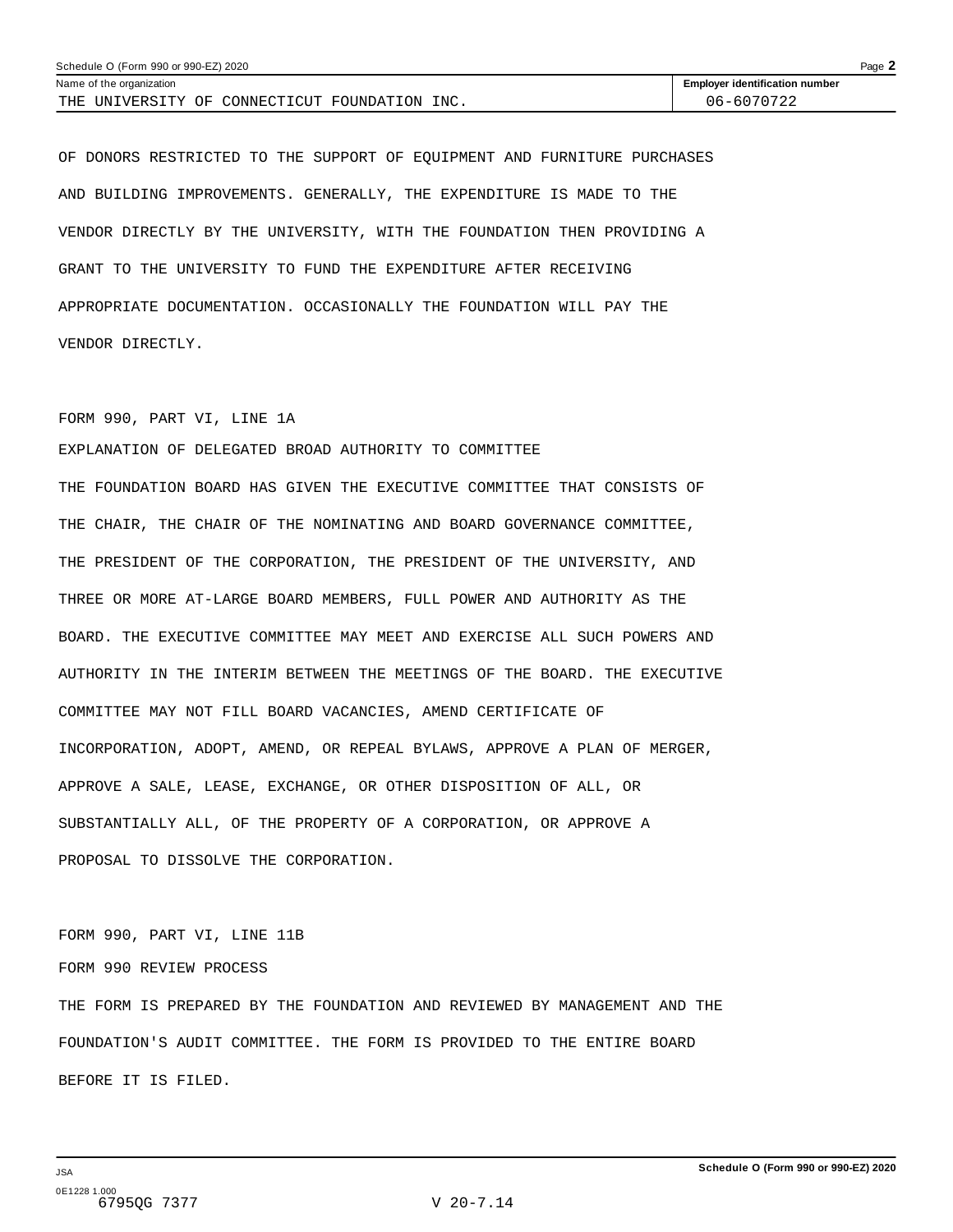THE UNIVERSITY OF CONNECTICUT FOUNDATION INC.  $\vert$  06-6070722

Name of the organization **intervalse of the organization number intervalse of the organization number intervalse of the organization number** 

FORM 990, PART VI, LINE 12C EXPLANATION OF MONITORING AND ENFORCEMENT OF CONFLICTS ANNUALLY, THE FOUNDATION'S BOARD MEMBERS, OFFICERS, AND EMPLOYEES ARE SENT A COPY OF THE FOUNDATION'S CONFLICT OF INTEREST QUESTIONNAIRE THAT THEY ARE REQUIRED TO COMPLETE AND RETURN TO THE FOUNDATION. THE RESPONSES ARE THEN REVIEWED BY THE FOUNDATION'S IN-HOUSE LEGAL COUNSEL, WITH ANY POTENTIAL CONFLICTS REVIEWED WITH THE NOMINATING AND GOVERNANCE COMMITTEE OF THE BOARD AND THE FULL BOARD AS APPROPRIATE.

#### FORM 990, PART VI, LINE 15A PROCESS

COMPENSATION REVIEW & APPROVAL PROCESS - CEO & TOP MANAGEMENT THE FOUNDATION'S SALARY STRUCTURE IS MARKET-DRIVEN AND UNDERGOES A RIGOROUS, PERIODIC REVIEW UNDER WHICH COMPENSATION LEVELS ARE COMPARED TO ORGANIZATIONS OF SIMILAR SIZE AND MISSION. THE SALARIES AND BENEFITS OF THE UCONN FOUNDATION'S OFFICERS AND KEY EMPLOYEES ARE SUBJECT TO APPROVAL IN ADVANCE OF PAYMENT BY A MAJORITY OF DISINTERESTED DIRECTORS ON THE EXECUTIVE COMMITTEE OF THE BOARD OF DIRECTORS. THE OFFICERS AND KEY EMPLOYEES ARE NOT IN A POSITION OF CONTROL WITH RESPECT TO THE COMMITTEE. THE COMMITTEE RELIES ON APPROPRIATE COMPARABILITY DATA IN DETERMINING THE REASONABLENESS OF THE COMPENSATION PACKAGES. MINUTES ADEQUATELY DOCUMENTING THE BASIS FOR THE EXECUTIVE COMMITTEE'S DECISIONS ARE MAINTAINED. THE APPROVAL OF COMPENSATION PACKAGES OCCURS IN MAY OR JUNE FOR COMPENSATION TO BE PAID IN THE SUBSEQUENT FISCAL YEAR, OR AS NECESSARY.

FORM 990, PART VI, LINE 15B PROCESS COMPENSATION REVIEW & APPROVAL PROCESS - OFFICERS AND KEY EMPLOYEES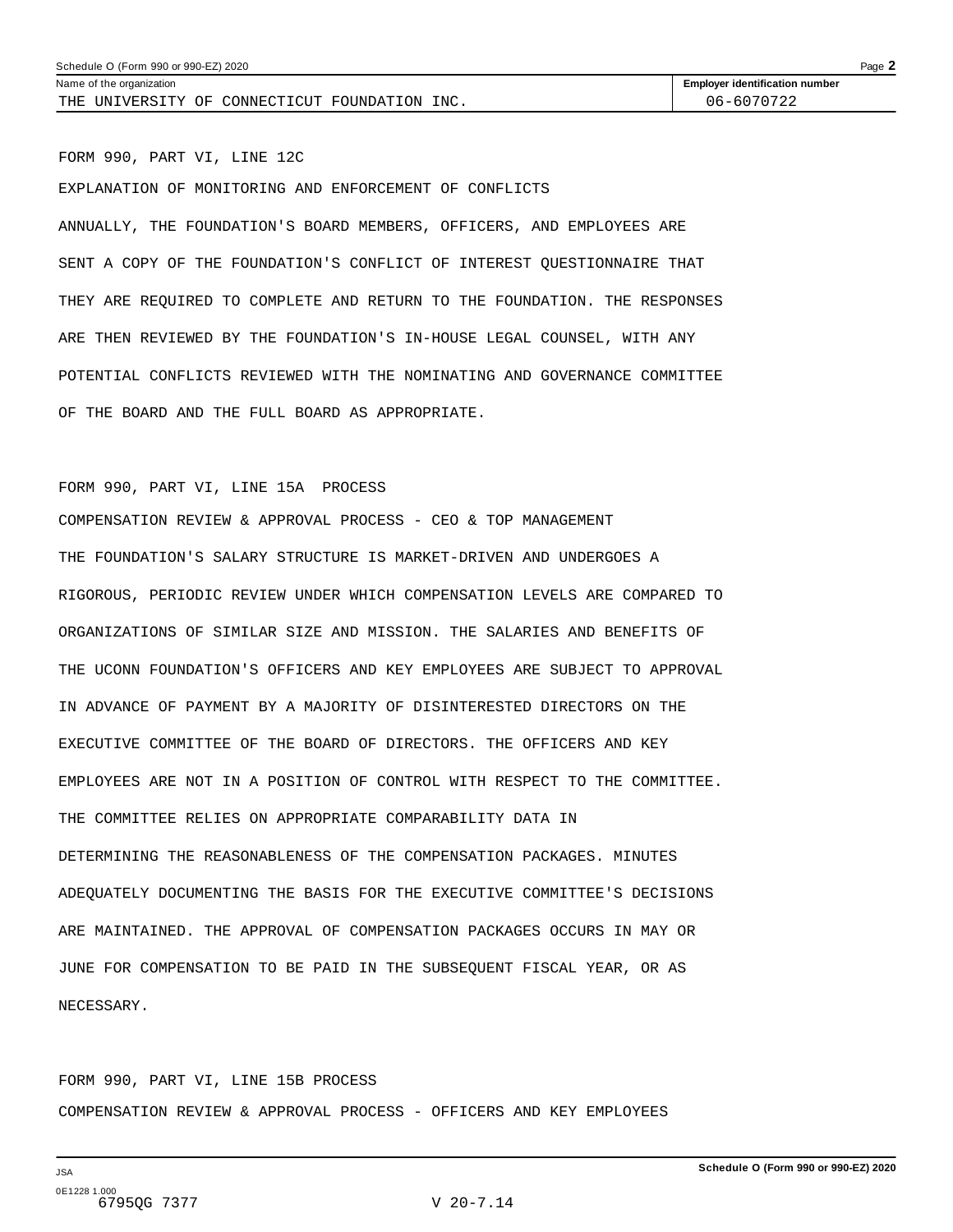THE UNIVERSITY OF CONNECTICUT FOUNDATION INC.  $\vert$  06-6070722

<span id="page-61-0"></span>Name of the organization **intervalse of the organization number intervalse of the organization number intervalse of the organization number** 

SEE 15A

FORM 990, PART VI, LINE 19

OTHER ORGANIZATION DOCUMENTS PUBLICLY AVAILABLE

THE FOUNDATION'S FINANCIAL STATEMENTS AND CONFLICT OF INTEREST POLICY ARE POSTED ON THE FOUNDATION'S WEBSITE. THE FOUNDATION'S ARTICLES OF INCORPORATION, IRS DETERMINATION LETTER, AND BYLAWS ARE AVAILABLE UPON REQUEST.

FORM 990, PART XI, LINE 9 OTHER CHANGES IN NET ASSETS OR FUND BALANCES BAD DEBT EXPENSE (PLEDGE WRITE-OFFS) : (\$663,670)

ATTACHMENT 1

FORM 990, PART III - PROGRAM SERVICE, LINE 4C

ENDOWED CHAIRS AND PROFESSORSHIPS

THE UNIVERSITY OF CONNECTICUT FOUNDATION, INC. RECEIVED GIFTS ON BEHALF OF DONORS RESTRICTED TO SUPPORT OF UNIVERSITY OF CONNECTICUT FACULTY COMPENSATION AND RESEARCH. TO ENSURE COMPLIANCE WITH ALL UNIVERSITY AND STATE PERSONNEL POLICIES AND FOR W-2 REPORTING PURPOSES, THE UNIVERSITY PAYS ALL FACULTY DIRECTLY FOR COMPENSATION RELATED ITEMS. AFTER RECEIVING APPROPRIATE DOCUMENTS FROM THE UNIVERSITY, THE FOUNDATION PROVIDES GRANTS TO THE UNIVERSITY TO FUND FACULTY COMPENSATION EXPENDITURES. FOR NON-COMPENSATION EXPENDITURES IN SUPPORT OF FACULTY (E.G. RESEARCH MATERIALS AND EQUIPMENT), GENERALLY THE EXPENDITURE IS MADE TO THE VENDOR DIRECTLY BY THE UNIVERSITY WITH THE FOUNDATION THEN PROVIDING A GRANT TO THE UNIVERSITY TO FUND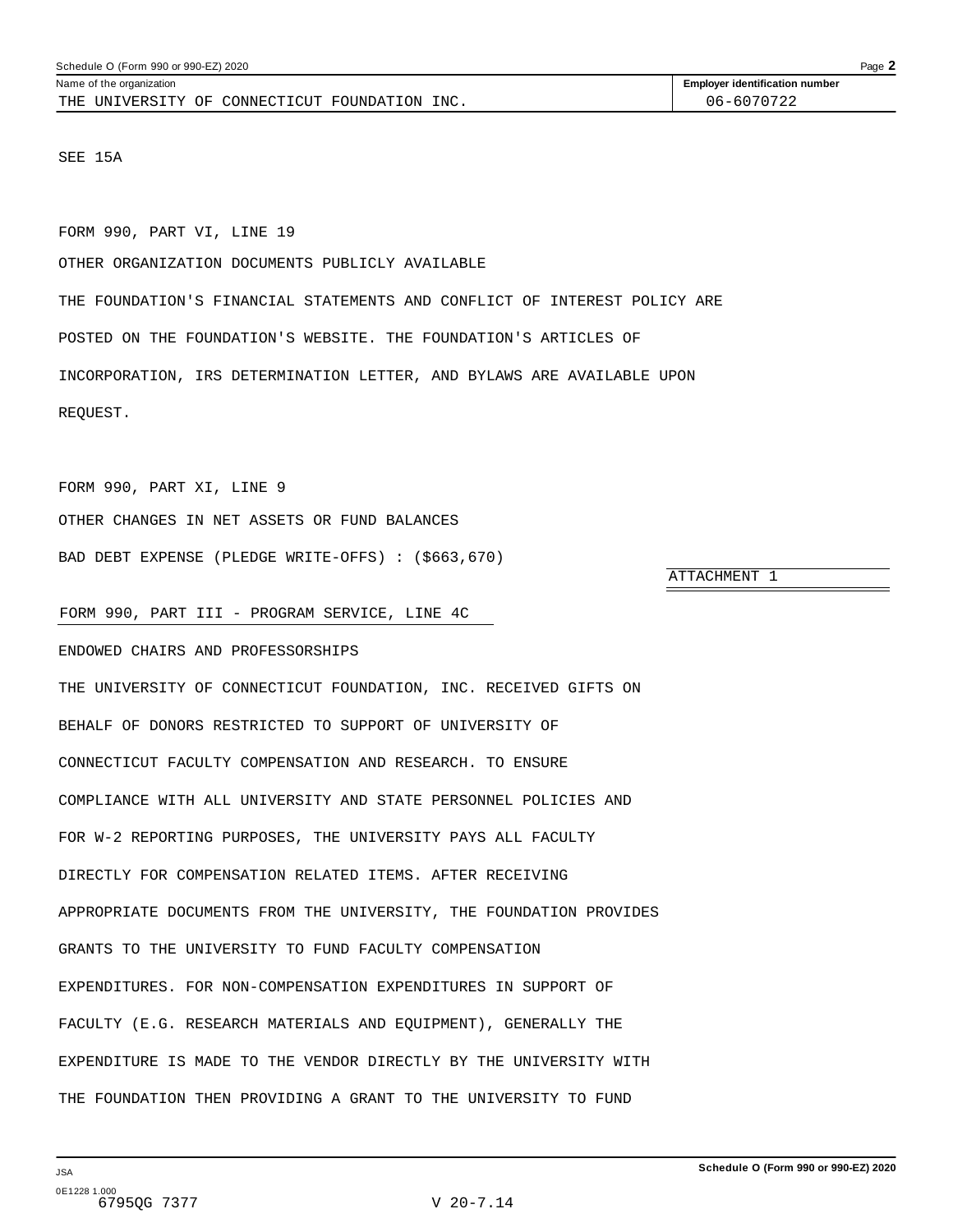| FORM 990, PART V, LINE 4B - FOREIGN COUNTRIES<br>BERMUDA<br>CAYMAN ISLANDS                   | ATTACHMENT 2            |              |
|----------------------------------------------------------------------------------------------|-------------------------|--------------|
| FORM 990, PART VI, LINE 17 - STATES<br>CA,                                                   | ATTACHMENT 3            |              |
| KY, MD, MA, MI,<br>MN, NH, NJ, OR,                                                           |                         |              |
| SC, UT, WV, WI,                                                                              |                         |              |
|                                                                                              | ATTACHMENT 4            |              |
| 990, PART VII- COMPENSATION OF THE FIVE HIGHEST PAID IND. CONTRACTORS                        |                         |              |
| NAME AND ADDRESS                                                                             | DESCRIPTION OF SERVICES | COMPENSATION |
| RUFFALO CODY HLDGS/RUFFALO NOEL LEVITZ<br>1025 KIRKWOOD PARKWAY SW<br>CEDAR RAPIDS, IA 52404 | PHONE SOLICITATIONS     | 719,946.     |
| STEPSTONE GROUP LP<br>4275 EXECUTIVE SQUARE, STE. 5000<br>LAJOLLA, CA 92037                  | INVEST. CONSULTING      | 356,250.     |
| PRICEWATERHOUSECOOPERS LLP<br>PO BOX 7247-8001<br>PHILADELPHIA, PA 19170                     | AUDITING SERVICES       | 219,097.     |
| ROBINSON COLE<br>280 TRUMBULL STREET                                                         | LEGAL SERVICES          | 104,927.     |

#### <span id="page-62-0"></span>Schedule O (Form 990 or 990-EZ) 2020 Page **2**

THE UNIVERSITY OF CONNECTICUT FOUNDATION INC.  $\vert$  06-6070722

Name of the organization **identification Employer identification number** 

ATTACHMENT 1 (CONT'D)

#### THE EXPENDITURE AFTER RECEIVING APPROPRIATE DOCUMENTATION.

OCCASIONALLY, THE FOUNDATION WILL PAY THE VENDOR DIRECTLY.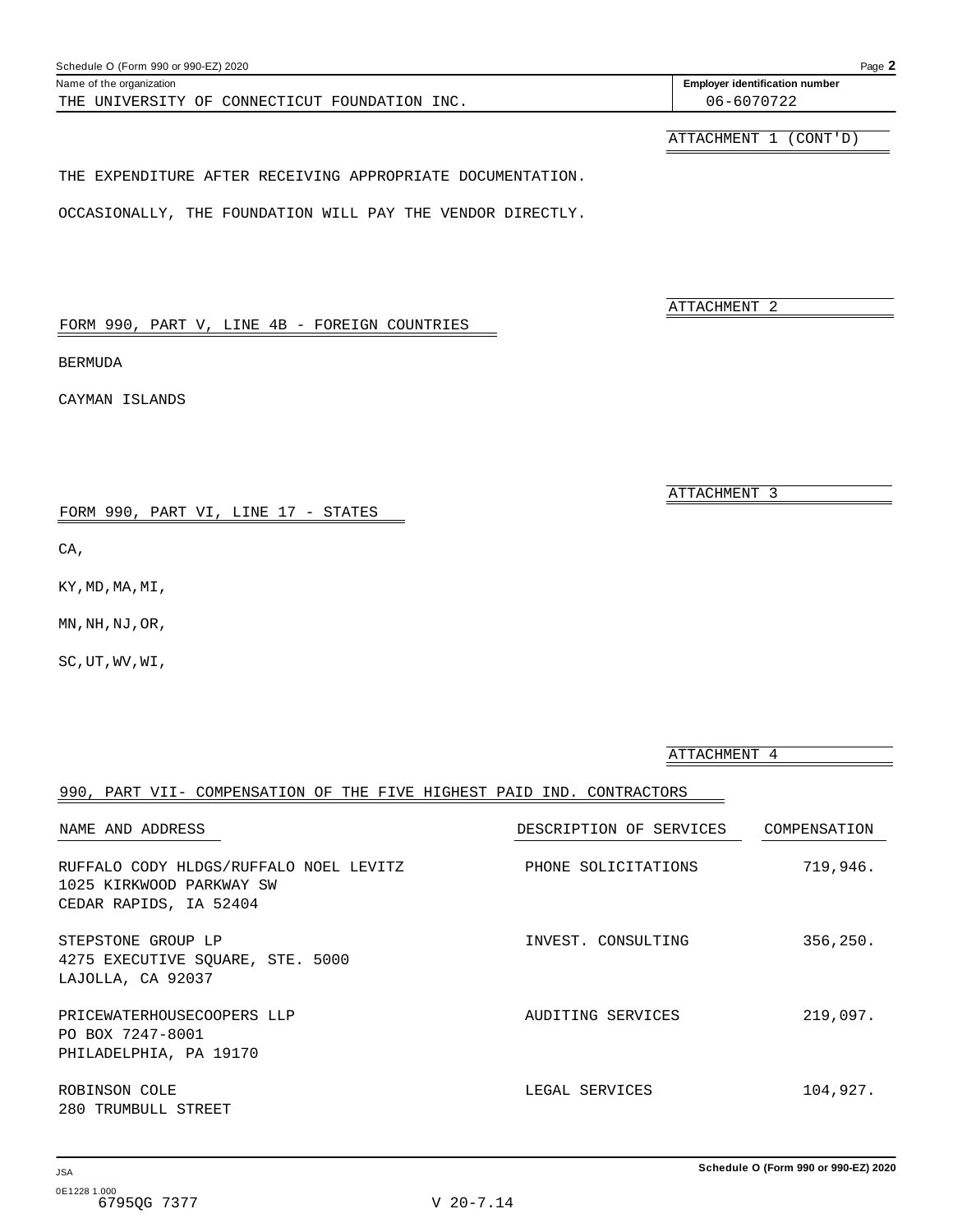| Schedule O (Form 990 or 990-EZ) 2020          |                                       |  |  |  |  |  |  |
|-----------------------------------------------|---------------------------------------|--|--|--|--|--|--|
| Name of the organization                      | <b>Employer identification number</b> |  |  |  |  |  |  |
| THE UNIVERSITY OF CONNECTICUT FOUNDATION INC. | 06-6070722                            |  |  |  |  |  |  |
|                                               | (CONT'D)<br>ATTACHMENT 4              |  |  |  |  |  |  |

## 990, PART VII- COMPENSATION OF THE FIVE HIGHEST PAID IND. CONTRACTORS

| NAME AND ADDRESS                                 | DESCRIPTION OF SERVICES | COMPENSATION |
|--------------------------------------------------|-------------------------|--------------|
| HARTFORD, CT 06103                               |                         |              |
| ON LOCATION EVENTS                               | TRAVEL SERVICES         | 101,125.     |
| 7920 BATTLE ROAD, SUITE 1010<br>DALLAS, TX 75254 |                         |              |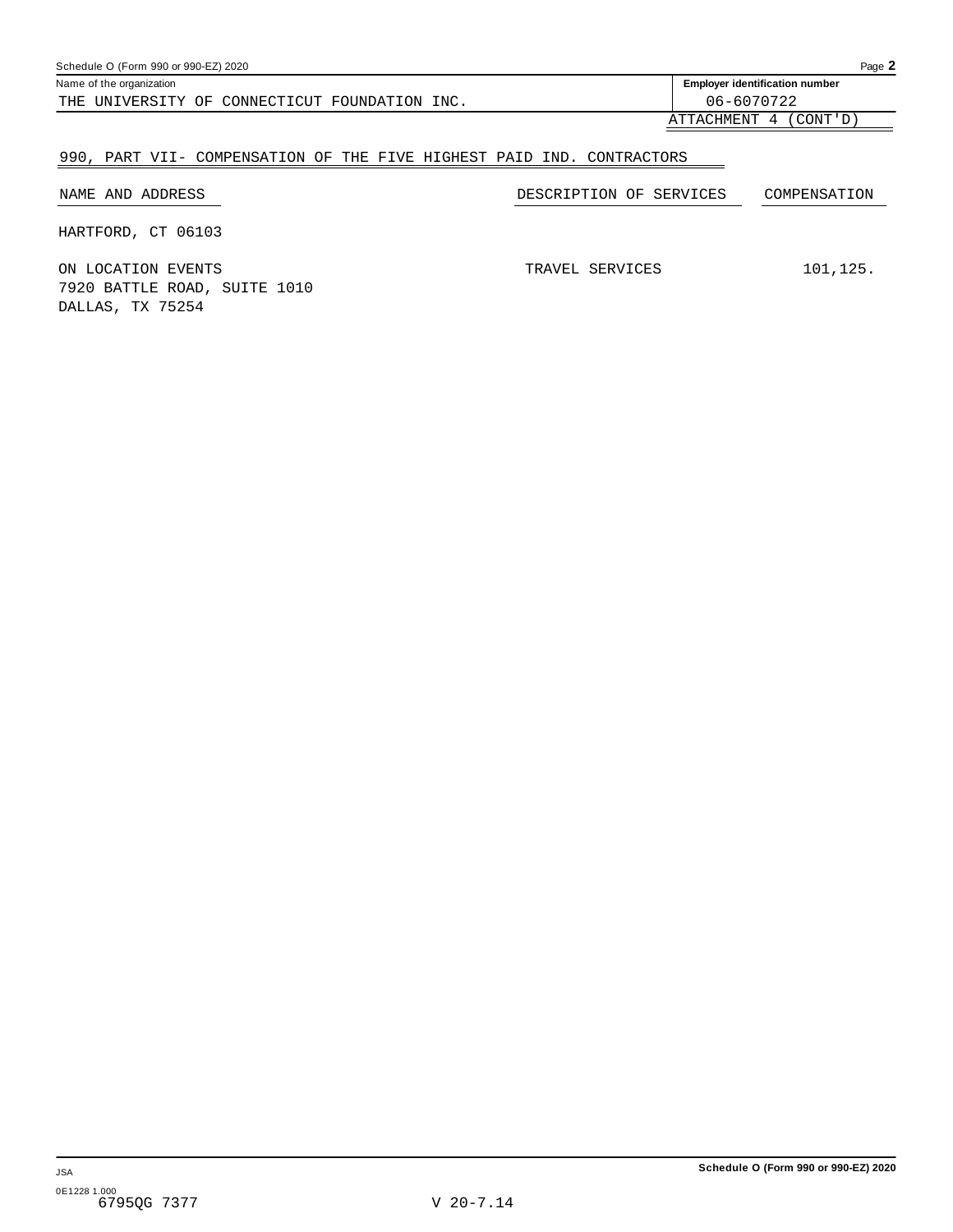| <b>SCHEDULE R</b> |  |
|-------------------|--|
| (Form 990)        |  |

# OMB No. 1545-0047 **SCHEDULE R (Form 990) Related Organizations and Unrelated Partnerships**

 $\triangleright$  Complete if the organization answered "Yes" on Form 990, Part IV, line 33, 34, 35b, 36, or 37.



Department of the Treasury

THE UNIVERSITY OF CONNECTICUT FOUNDATION INC.

#### **Part I Identification of Disregarded Entities.** Complete if the organization answered "Yes" on Form 990, Part IV, line 33.

| (a)<br>Name, address, and EIN (if applicable) of disregarded entity | (b)<br>Primary activity | (c)<br>Legal domicile (state<br>or foreign country) | (d)<br>Total income | (e)<br>End-of-year assets | (f)<br>Direct controlling<br>entity |
|---------------------------------------------------------------------|-------------------------|-----------------------------------------------------|---------------------|---------------------------|-------------------------------------|
| (1)                                                                 |                         |                                                     |                     |                           |                                     |
| (2)                                                                 |                         |                                                     |                     |                           |                                     |
| (3)                                                                 |                         |                                                     |                     |                           |                                     |
| (4)                                                                 |                         |                                                     |                     |                           |                                     |
| (5)                                                                 |                         |                                                     |                     |                           |                                     |
| (6)                                                                 |                         |                                                     |                     |                           |                                     |

#### **Identification of Related Tax-Exempt Organizations.** Complete if the organization answered "Yes" on Form 990, Part IV, line 34, because it had **Part II** one or more related tax-exempt organizations during the tax year.

| (a)<br>Name, address, and EIN of related organization | (b)<br>Primary activity | (c)<br>Legal domicile (state<br>or foreign country) | (d)<br>Exempt Code section | (e)<br>Public charity status<br>(if section $501(c)(3)$ ) | (f)<br>Direct controlling<br>entity | <b>(g)</b><br>Section 512(b)(13)<br>controlled<br>entity? |    |
|-------------------------------------------------------|-------------------------|-----------------------------------------------------|----------------------------|-----------------------------------------------------------|-------------------------------------|-----------------------------------------------------------|----|
|                                                       |                         |                                                     |                            |                                                           |                                     | Yes                                                       | No |
| (1)                                                   |                         |                                                     |                            |                                                           |                                     |                                                           |    |
| (2)                                                   |                         |                                                     |                            |                                                           |                                     |                                                           |    |
| (3)                                                   |                         |                                                     |                            |                                                           |                                     |                                                           |    |
| (4)                                                   |                         |                                                     |                            |                                                           |                                     |                                                           |    |
| (5)                                                   |                         |                                                     |                            |                                                           |                                     |                                                           |    |
| (6)                                                   |                         |                                                     |                            |                                                           |                                     |                                                           |    |
| (7)                                                   |                         |                                                     |                            |                                                           |                                     |                                                           |    |

**For Paperwork Reduction Act Notice, see the Instructions for Form 990. Schedule R (Form 990) 2020**

JSA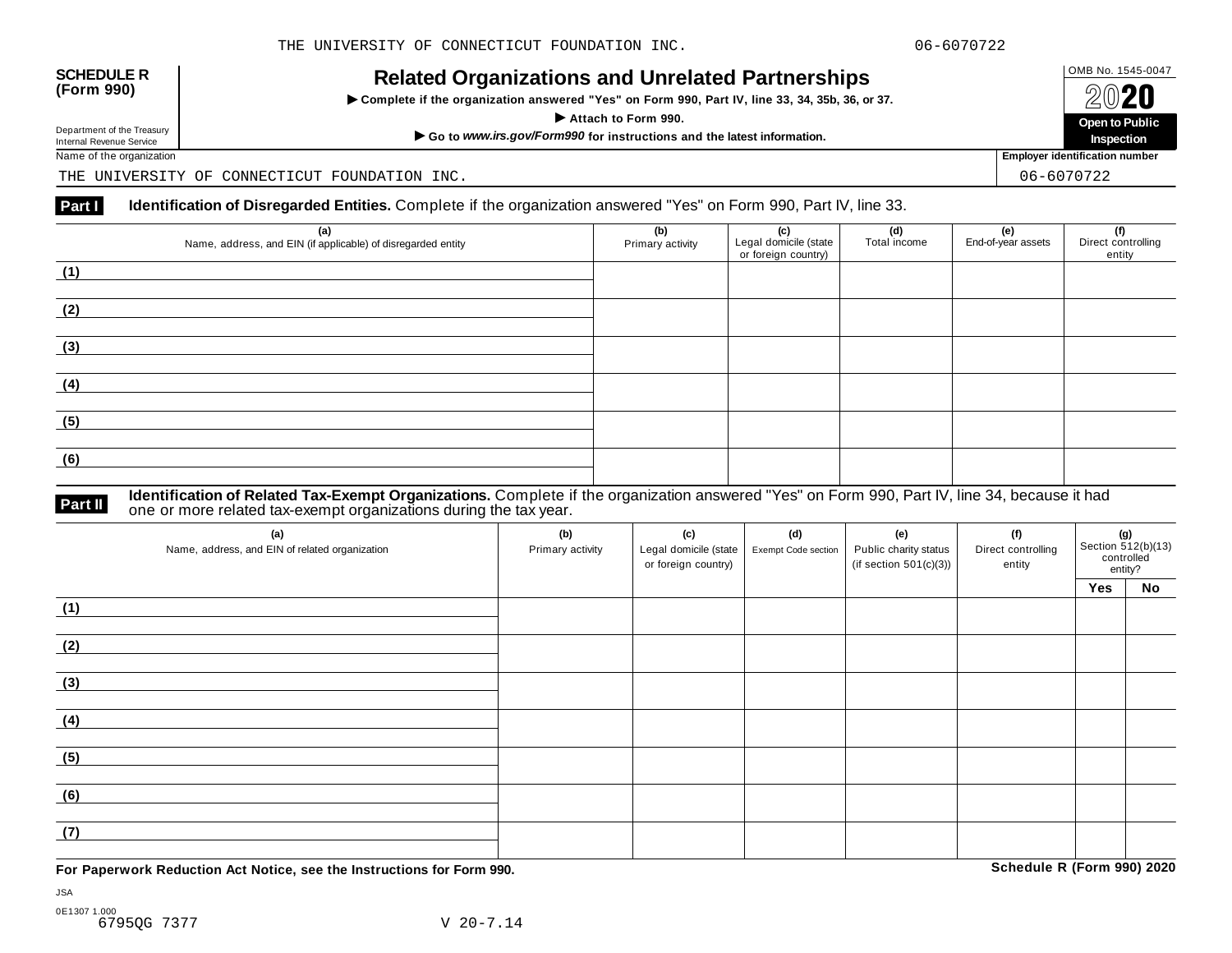Schedule <sup>R</sup> (Form 990) <sup>2020</sup> Page **2**

**Identification of Related Organizations Taxable as a Partnership.** Complete if the organization answered "Yes" on Form 990, Part IV, line 34, **because it had one or more related organizations Taxable as a Partnership.** Complete if the organization of Related organizations treated as a partnership during the tax year.

| (a)<br>Name, address, and EIN of<br>related organization | (b)<br>Primary activity | (c)<br>Legal<br>domicile<br>(state or<br>foreign<br>country) | (d)<br>Direct controlling<br>entity | (e)<br>Predominant<br>Frecomman<br>income (related,<br>unrelated,<br>excluded from<br>sections 512 - 514) | (f)<br>(h)<br>(g)<br>(i)<br>Share of end-of-<br>Share of total<br>Disproportionate<br>income<br>year assets<br>allocations? |  | Code V - UBI<br>amount in box 20<br>of Schedule K-1<br>(Form 1065) |  |          | (j)<br>General or<br>managing<br>partner? | (k)<br>Percentage<br>ownership |
|----------------------------------------------------------|-------------------------|--------------------------------------------------------------|-------------------------------------|-----------------------------------------------------------------------------------------------------------|-----------------------------------------------------------------------------------------------------------------------------|--|--------------------------------------------------------------------|--|----------|-------------------------------------------|--------------------------------|
|                                                          |                         |                                                              |                                     |                                                                                                           |                                                                                                                             |  | Yes No                                                             |  | Yes   No |                                           |                                |
| (1)                                                      |                         |                                                              |                                     |                                                                                                           |                                                                                                                             |  |                                                                    |  |          |                                           |                                |
| (2)                                                      |                         |                                                              |                                     |                                                                                                           |                                                                                                                             |  |                                                                    |  |          |                                           |                                |
| (3)                                                      |                         |                                                              |                                     |                                                                                                           |                                                                                                                             |  |                                                                    |  |          |                                           |                                |
| (4)                                                      |                         |                                                              |                                     |                                                                                                           |                                                                                                                             |  |                                                                    |  |          |                                           |                                |
| (5)                                                      |                         |                                                              |                                     |                                                                                                           |                                                                                                                             |  |                                                                    |  |          |                                           |                                |
| (6)                                                      |                         |                                                              |                                     |                                                                                                           |                                                                                                                             |  |                                                                    |  |          |                                           |                                |
| (7)                                                      |                         |                                                              |                                     |                                                                                                           |                                                                                                                             |  |                                                                    |  |          |                                           |                                |

# **Part IV** Identification of Related Organizations Taxable as a Corporation or Trust. Complete if the organization answered "Yes" on Form 990, Part IV,<br>line 34, because it had one or more related organizations treated as a

| (a)<br>Name, address, and EIN of related organization | (b)<br>Primary activity | (c)<br>Legal domicile<br>(state or foreign<br>country) | (d)<br>Direct controlling<br>entity | (e)<br>Type of entity<br>(C corp, S corp, or trust) | (f)<br>Share of total<br>income | $\begin{array}{c c} \textbf{(g)} & \textbf{(h)} & \textbf{(i)} \\ \text{Share of} & \text{Percentage} & \text{Section} \\ \text{end-of-year assets} & \text{ownership} & \begin{array}{c} \textbf{(i)} \\ \text{std\_b}(1(13) \\ \text{countrolled} \end{array} \end{array}$ | entity? |   |
|-------------------------------------------------------|-------------------------|--------------------------------------------------------|-------------------------------------|-----------------------------------------------------|---------------------------------|------------------------------------------------------------------------------------------------------------------------------------------------------------------------------------------------------------------------------------------------------------------------------|---------|---|
|                                                       |                         |                                                        |                                     |                                                     |                                 |                                                                                                                                                                                                                                                                              | Yes No  |   |
| $(1)$ CHARITABLE REMAINDER TRUST $(4)$                |                         |                                                        |                                     |                                                     |                                 |                                                                                                                                                                                                                                                                              |         |   |
|                                                       | DEVELOPMENT             | CT                                                     | N/A                                 |                                                     |                                 |                                                                                                                                                                                                                                                                              |         | X |
| (2) HORSEBARN HILL INVESTMENT FUND, LTD.              |                         |                                                        |                                     |                                                     |                                 |                                                                                                                                                                                                                                                                              |         |   |
| PO BOX 309, UGLAND HOUSE GRAND CAYMAN, CJ KY1-1104    | INVESTMENT              | CJ                                                     | UCONN FDN                           | C CORP                                              | 9,956,215.                      | $95,360,968.$ 100.0000 X                                                                                                                                                                                                                                                     |         |   |
| (3)                                                   |                         |                                                        |                                     |                                                     |                                 |                                                                                                                                                                                                                                                                              |         |   |
| (4)                                                   |                         |                                                        |                                     |                                                     |                                 |                                                                                                                                                                                                                                                                              |         |   |
| (5)                                                   |                         |                                                        |                                     |                                                     |                                 |                                                                                                                                                                                                                                                                              |         |   |
| (6)                                                   |                         |                                                        |                                     |                                                     |                                 |                                                                                                                                                                                                                                                                              |         |   |
| (7)                                                   |                         |                                                        |                                     |                                                     |                                 |                                                                                                                                                                                                                                                                              |         |   |

**Schedule R (Form 990) 2020**

JSA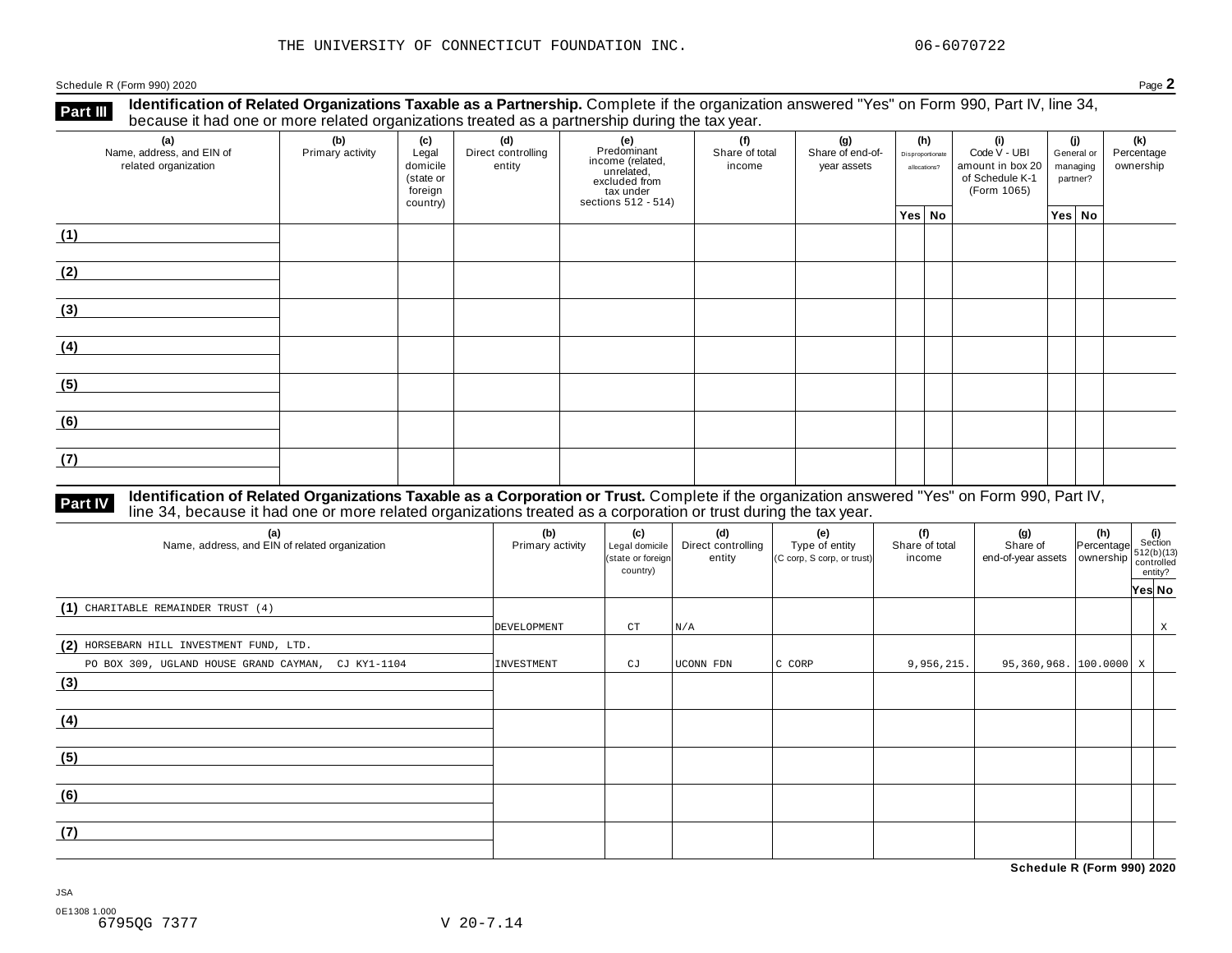THE UNIVERSITY OF CONNECTICUT FOUNDATION INC.  $06-6070722$ 

Schedule R (Form 990) 2020 Page 3

| Part V       | Transactions With Related Organizations. Complete if the organization answered "Yes" on Form 990, Part IV, line 34, 35b, or 36.                                              |                |                         |
|--------------|------------------------------------------------------------------------------------------------------------------------------------------------------------------------------|----------------|-------------------------|
|              | Note: Complete line 1 if any entity is listed in Parts II, III, or IV of this schedule.                                                                                      |                | Yes No                  |
|              | During the tax year, did the organization engage in any of the following transactions with one or more related organizations listed in Parts II-IV?                          |                |                         |
| a            |                                                                                                                                                                              | 1a             | $\mathbf X$             |
| b            |                                                                                                                                                                              | 1 <sub>b</sub> | $\mathbf X$             |
| c            |                                                                                                                                                                              | 1 <sub>c</sub> | $\mathbf X$             |
| d            |                                                                                                                                                                              | 1 <sub>d</sub> | $\overline{\mathbf{x}}$ |
| e            |                                                                                                                                                                              | 1e             | $\mathbf X$             |
|              |                                                                                                                                                                              | 1f             | X                       |
| a            |                                                                                                                                                                              | 1g             | $\overline{\mathbf{x}}$ |
| h            |                                                                                                                                                                              | 1 <sub>h</sub> | $\overline{\mathbf{x}}$ |
|              |                                                                                                                                                                              | 11             | $\mathbf X$             |
|              |                                                                                                                                                                              | 1j             | $\mathbf X$             |
|              |                                                                                                                                                                              |                |                         |
|              |                                                                                                                                                                              | 1 k            | X                       |
|              |                                                                                                                                                                              | 11             | $\overline{\mathbf{x}}$ |
| m            |                                                                                                                                                                              | 1 $m$          | $\mathbf X$             |
| n            |                                                                                                                                                                              | 1n             | $\mathbf X$             |
| $\mathbf{o}$ |                                                                                                                                                                              | 1 <sub>o</sub> | $\mathbf X$             |
|              |                                                                                                                                                                              |                |                         |
| p            |                                                                                                                                                                              | 1p             | X                       |
| a            |                                                                                                                                                                              | 1q             | $\mathbf X$             |
|              |                                                                                                                                                                              |                |                         |
|              |                                                                                                                                                                              | 1r             | X                       |
|              |                                                                                                                                                                              | 1s             | $\overline{\mathbf{x}}$ |
| $\mathbf{2}$ | If the answer to any of the above is "Yes," see the instructions for information on who must complete this line, including covered relationships and transaction thresholds. |                |                         |
|              | (b)<br>(c)<br>Name of related organization<br>Transaction<br>Amount involved<br>Method of determining                                                                        | (d)            |                         |
|              | amount involved<br>type $(a-s)$                                                                                                                                              |                |                         |
| (1)          | 85, 404, 754.<br>HORSEBARN HILL INVESTMENT FUND, LTD.<br>FMV<br>В                                                                                                            |                |                         |
|              |                                                                                                                                                                              |                |                         |
| (2)          |                                                                                                                                                                              |                |                         |
| (3)          |                                                                                                                                                                              |                |                         |
|              |                                                                                                                                                                              |                |                         |
| (4)          |                                                                                                                                                                              |                |                         |
| (5)          |                                                                                                                                                                              |                |                         |
| (6)          |                                                                                                                                                                              |                |                         |
| <b>JSA</b>   | Schedule R (Form 990) 2020                                                                                                                                                   |                |                         |
| 0E1309 1.000 |                                                                                                                                                                              |                |                         |
|              | 6795QG 7377<br>$V$ 20-7.14                                                                                                                                                   |                |                         |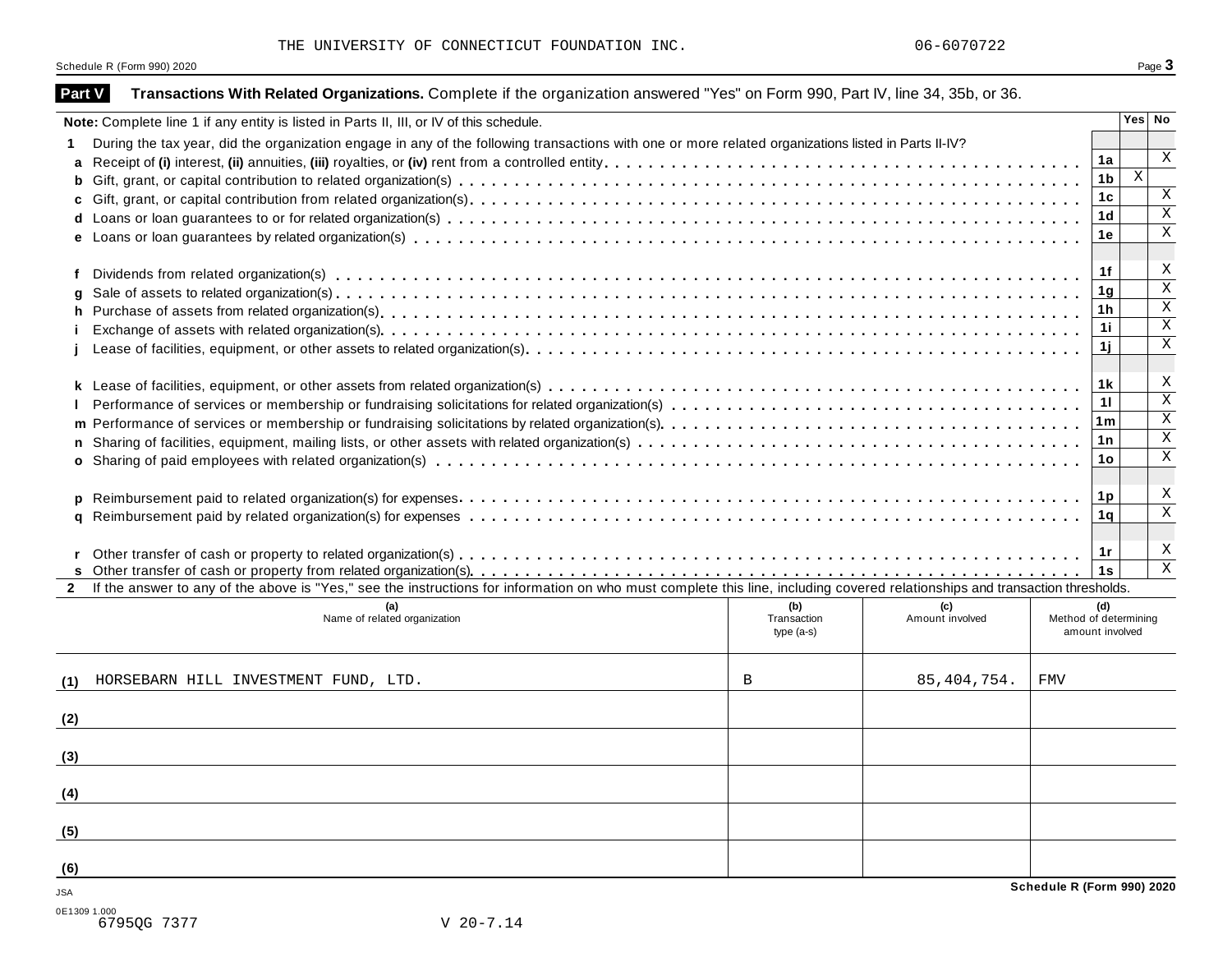Schedule <sup>R</sup> (Form 990) <sup>2020</sup> Page **4**

### **Part VI Unrelated Organizations Taxable as a Partnership.** Complete if the organization answered "Yes" on Form 990, Part IV, line 37.

Provide the following information for each entity taxed as a partnership through which the organization conducted more than five percent of its activities (measured by total assets or gross revenue) that was not a related organization. See instructions regarding exclusion for certain investment partnerships.

| $\sim$<br>(a)<br>Name, address, and EIN of entity       | (b)<br>Primary activity | (c)<br>Legal domicile<br>(state or foreign<br>country) | (d)<br>Predominant<br>income (related,<br>unrelated, excluded<br>section<br>from tax under<br>sections 512 - 514)<br>Yes<br>No |  | (f)<br>Share of<br>total income | (g)<br>Share of<br>end-of-year<br>assets | (h)<br>Disproportionate<br>allocations? | (i)<br>Code $V$ - UBI<br>amount in box 20<br>of Schedule K-1<br>(Form 1065) |               |  | (i)<br>General or Percentage<br>managing ownership<br>managing<br>partner? |  |  |  |  |  |  |  |  |  |  |
|---------------------------------------------------------|-------------------------|--------------------------------------------------------|--------------------------------------------------------------------------------------------------------------------------------|--|---------------------------------|------------------------------------------|-----------------------------------------|-----------------------------------------------------------------------------|---------------|--|----------------------------------------------------------------------------|--|--|--|--|--|--|--|--|--|--|
|                                                         |                         |                                                        |                                                                                                                                |  |                                 |                                          | $Yes \mid No$                           |                                                                             | $Yes \mid No$ |  |                                                                            |  |  |  |  |  |  |  |  |  |  |
| (1)                                                     |                         |                                                        |                                                                                                                                |  |                                 |                                          |                                         |                                                                             |               |  |                                                                            |  |  |  |  |  |  |  |  |  |  |
| (2)                                                     |                         |                                                        |                                                                                                                                |  |                                 |                                          |                                         |                                                                             |               |  |                                                                            |  |  |  |  |  |  |  |  |  |  |
| (3)                                                     |                         |                                                        |                                                                                                                                |  |                                 |                                          |                                         |                                                                             |               |  |                                                                            |  |  |  |  |  |  |  |  |  |  |
| (4)                                                     |                         |                                                        |                                                                                                                                |  |                                 |                                          |                                         |                                                                             |               |  |                                                                            |  |  |  |  |  |  |  |  |  |  |
| (5)                                                     |                         |                                                        |                                                                                                                                |  |                                 |                                          |                                         |                                                                             |               |  |                                                                            |  |  |  |  |  |  |  |  |  |  |
| (6)<br><u> 1989 - Jan Barbara Barbara, prima popula</u> |                         |                                                        |                                                                                                                                |  |                                 |                                          |                                         |                                                                             |               |  |                                                                            |  |  |  |  |  |  |  |  |  |  |
| (7)                                                     |                         |                                                        |                                                                                                                                |  |                                 |                                          |                                         |                                                                             |               |  |                                                                            |  |  |  |  |  |  |  |  |  |  |
| (8)                                                     |                         |                                                        |                                                                                                                                |  |                                 |                                          |                                         |                                                                             |               |  |                                                                            |  |  |  |  |  |  |  |  |  |  |
| (9)                                                     |                         |                                                        |                                                                                                                                |  |                                 |                                          |                                         |                                                                             |               |  |                                                                            |  |  |  |  |  |  |  |  |  |  |
| (10)                                                    |                         |                                                        |                                                                                                                                |  |                                 |                                          |                                         |                                                                             |               |  |                                                                            |  |  |  |  |  |  |  |  |  |  |
| (11)                                                    |                         |                                                        |                                                                                                                                |  |                                 |                                          |                                         |                                                                             |               |  |                                                                            |  |  |  |  |  |  |  |  |  |  |
| (12)                                                    |                         |                                                        |                                                                                                                                |  |                                 |                                          |                                         |                                                                             |               |  |                                                                            |  |  |  |  |  |  |  |  |  |  |
|                                                         |                         |                                                        |                                                                                                                                |  |                                 |                                          |                                         |                                                                             |               |  |                                                                            |  |  |  |  |  |  |  |  |  |  |
| (13)                                                    |                         |                                                        |                                                                                                                                |  |                                 |                                          |                                         |                                                                             |               |  |                                                                            |  |  |  |  |  |  |  |  |  |  |
| (14)                                                    |                         |                                                        |                                                                                                                                |  |                                 |                                          |                                         |                                                                             |               |  |                                                                            |  |  |  |  |  |  |  |  |  |  |
| (15)                                                    |                         |                                                        |                                                                                                                                |  |                                 |                                          |                                         |                                                                             |               |  |                                                                            |  |  |  |  |  |  |  |  |  |  |
| (16)                                                    |                         |                                                        |                                                                                                                                |  |                                 |                                          |                                         |                                                                             |               |  |                                                                            |  |  |  |  |  |  |  |  |  |  |

**Schedule R (Form 990) 2020**